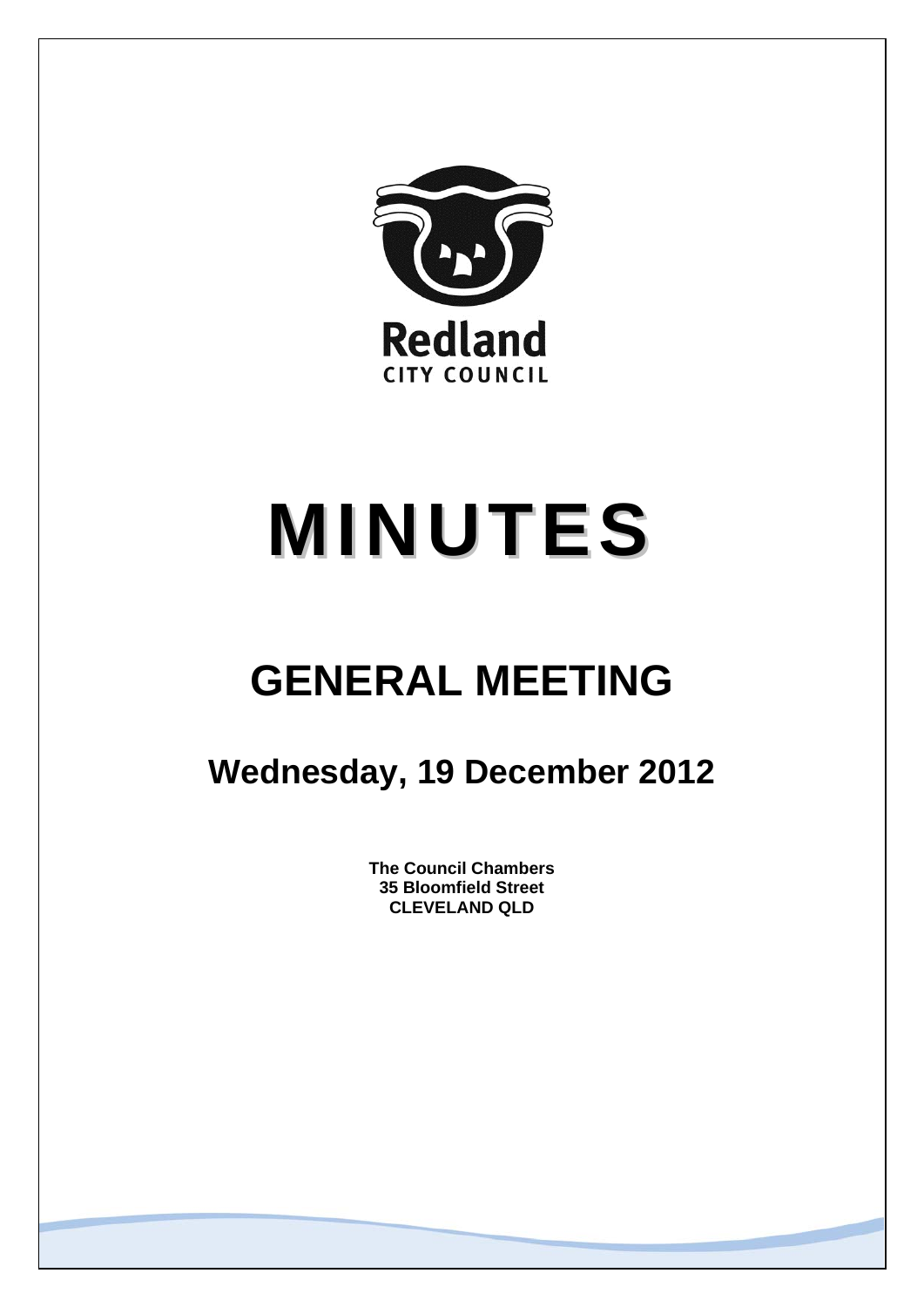#### **Table of Contents**

| <b>Item</b> |                                                                                                        | <b>Subject</b>                                                                                                                                                                                         | Page No |
|-------------|--------------------------------------------------------------------------------------------------------|--------------------------------------------------------------------------------------------------------------------------------------------------------------------------------------------------------|---------|
| 1           |                                                                                                        |                                                                                                                                                                                                        |         |
| $\mathbf 2$ |                                                                                                        |                                                                                                                                                                                                        |         |
| 3           |                                                                                                        |                                                                                                                                                                                                        |         |
|             | 3.1                                                                                                    | <b>REDLANDS WINS NATIONAL ENVIRONMENTAL INNOVATION</b>                                                                                                                                                 |         |
| 4           |                                                                                                        |                                                                                                                                                                                                        |         |
| 5           |                                                                                                        |                                                                                                                                                                                                        |         |
|             | 5.1                                                                                                    |                                                                                                                                                                                                        |         |
|             | 5.2                                                                                                    |                                                                                                                                                                                                        |         |
| 6           |                                                                                                        | <b>MATTERS OUTSTANDING FROM PREVIOUS COUNCIL MEETING</b>                                                                                                                                               |         |
| 7           |                                                                                                        |                                                                                                                                                                                                        |         |
| 8           |                                                                                                        |                                                                                                                                                                                                        |         |
|             | 8.1                                                                                                    | PETITION (DIVISION 5) BITUMEN SEALING, WITH KERB AND<br>CHANNELLING, OF ORANA STREET, MACLEAY ISLAND 5                                                                                                 |         |
| 9           |                                                                                                        |                                                                                                                                                                                                        |         |
| 10          | <b>DECLARATION OF MATERIAL PERSONAL INTEREST OR</b><br>CONFLICT OF INTEREST ON ANY ITEMS OF BUSINESS 5 |                                                                                                                                                                                                        |         |
| 11          |                                                                                                        |                                                                                                                                                                                                        |         |
|             | 11.1                                                                                                   |                                                                                                                                                                                                        |         |
|             |                                                                                                        | 11.1.1 PETITION (DIV 4) - REQUEST THAT THE PROPOSED<br>FOOTPATH BE CONSTRUCTED ON THE WESTERN SIDE<br>OF POINT O'HALLORAN ROAD - TRUNK CYCLING &                                                       |         |
|             |                                                                                                        | 11.1.2 PETITION (DIV 4) - REQUEST FOR COUNCIL TO PUT<br>CONTRACT WITH SCAPE SHAPE ON HOLD IMMEDIATELY<br>UNTIL FURTHER DISCUSSION TAKES PLACE REGARDING<br>CURRENT POSITION OF STEPS AND RAMP AT ORANA |         |
|             |                                                                                                        | 11.1.3 RESPONSE TO PETITION (DIV 3) WILLIAM STEWART                                                                                                                                                    |         |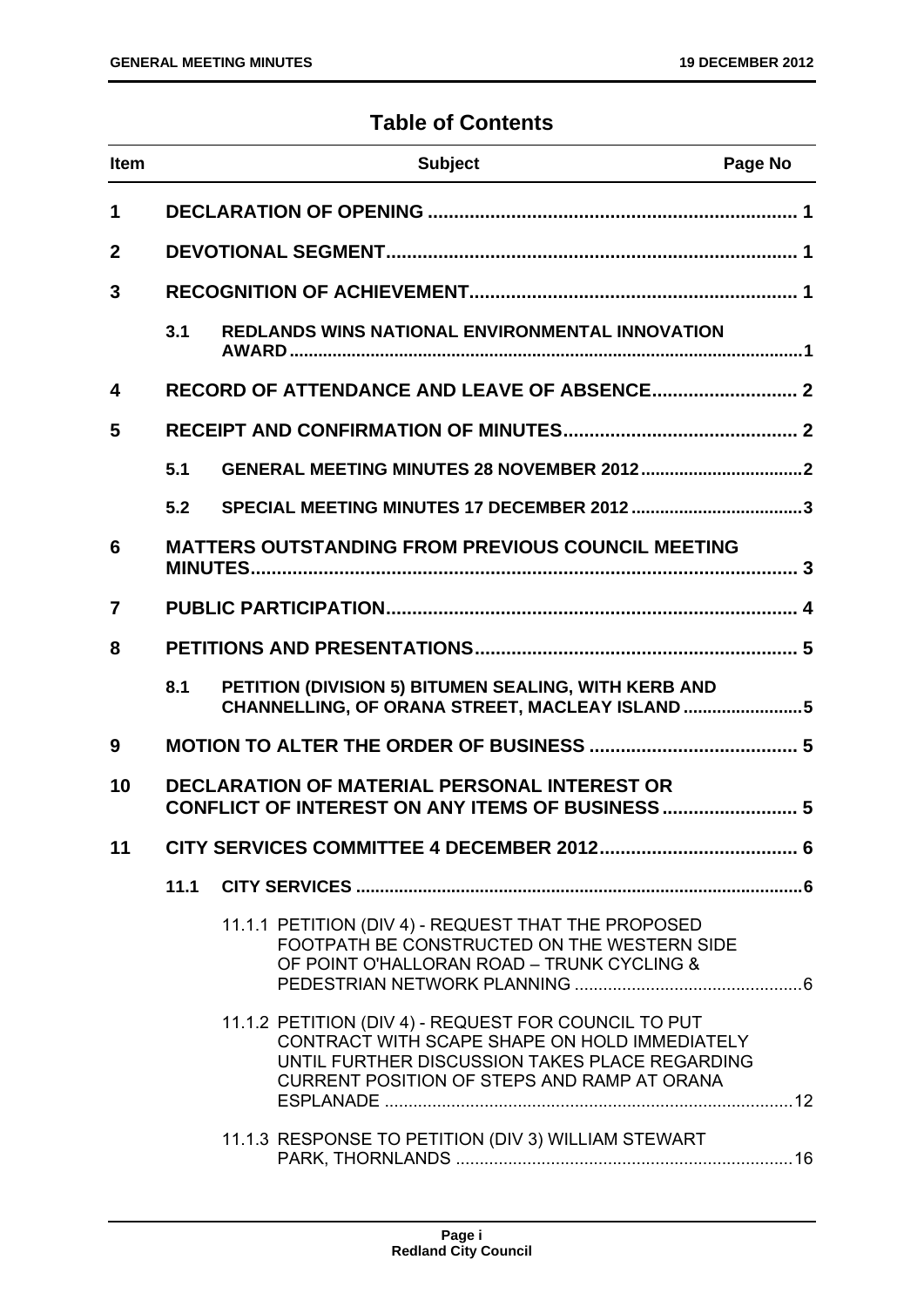| 12 | <b>ENVIRONMENT &amp; PLANNING COMMITTEE - 5 DECEMBER 2012  19</b> |                                                                                                                                                                                         |  |
|----|-------------------------------------------------------------------|-----------------------------------------------------------------------------------------------------------------------------------------------------------------------------------------|--|
|    | 12.1                                                              |                                                                                                                                                                                         |  |
|    |                                                                   |                                                                                                                                                                                         |  |
|    |                                                                   | 12.1.2 REDLANDS PLANNING SCHEME - AMENDMENT PACKAGE                                                                                                                                     |  |
| 13 |                                                                   | <b>CORPORATE SERVICES &amp; GOVERNANCE COMMITTEE -</b>                                                                                                                                  |  |
|    | 13.1                                                              |                                                                                                                                                                                         |  |
|    |                                                                   |                                                                                                                                                                                         |  |
|    |                                                                   |                                                                                                                                                                                         |  |
|    |                                                                   | 13.1.3 ACQUISTION OF VALUELESS LAND FOR OVERDUE                                                                                                                                         |  |
|    |                                                                   | 13.1.4 NOVEMBER 2012 MONTHLY FINANCIAL REPORT  46                                                                                                                                       |  |
|    | 13.2                                                              |                                                                                                                                                                                         |  |
|    |                                                                   |                                                                                                                                                                                         |  |
|    | 13.3                                                              |                                                                                                                                                                                         |  |
|    |                                                                   | 13.3.1 SPONSORSHIP APPLICATION - REDLANDS EASTER                                                                                                                                        |  |
| 14 |                                                                   | <b>REDLAND WATER AND REDWASTE COMMITTEE - 11 DECEMBER</b>                                                                                                                               |  |
|    | 14.1                                                              |                                                                                                                                                                                         |  |
|    |                                                                   | 14.1.1 SOLE SUPPLIER - MACLEAY ISLAND EFFLUENT                                                                                                                                          |  |
|    |                                                                   | 14.1.2 REDLAND WATER BUSINESS UNIT REPORT - NOVEMBER                                                                                                                                    |  |
|    |                                                                   | 14.1.3 REDWASTE BUSINESS UNIT REPORT - NOVEMBER 2012 59                                                                                                                                 |  |
| 15 |                                                                   | <b>DEVELOPMENT ASSESSMENT &amp; COMMUNITY STANDARDS</b>                                                                                                                                 |  |
|    | 15.1                                                              |                                                                                                                                                                                         |  |
|    |                                                                   | 15.1.1 CATEGORY 1 - MINOR COMPLYING CODE ASSESSMENTS<br>AND ASSOCIATED ADMINISTRATIVE MATTERS,<br>INCLUDING CORRESPONDENCE ASSOCIATED WITH THE<br>ROUTINE MANAGEMENT OF ALL DEVELOPMENT |  |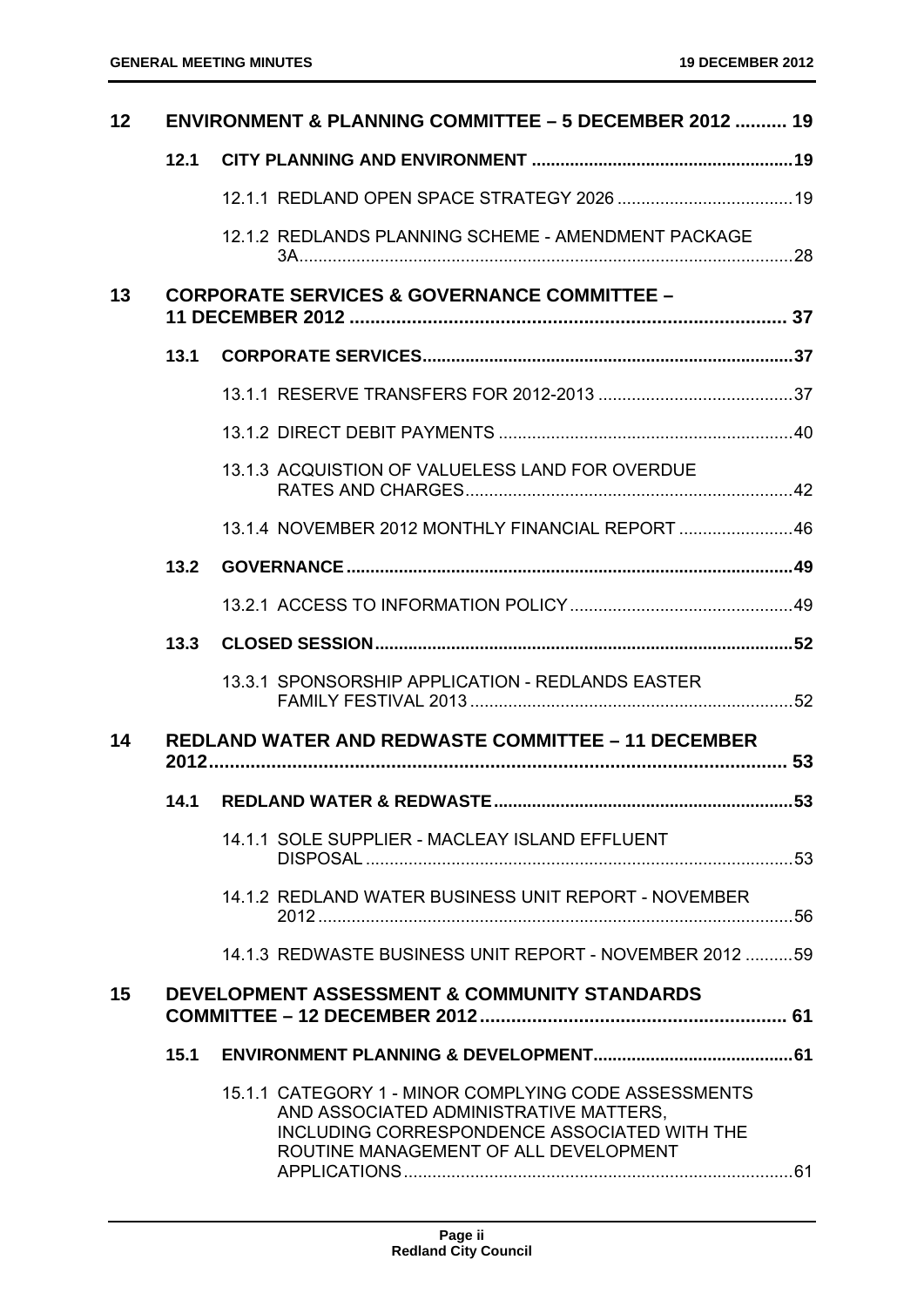|    |      | 15.1.2 CATEGORY 2 - COMPLYING CODE ASSESSMENT AND                                                                                             |  |
|----|------|-----------------------------------------------------------------------------------------------------------------------------------------------|--|
|    |      | 15.1.3 CATEGORY 3 - MODERATELY COMPLEX CODE AND                                                                                               |  |
|    |      | 15.1.4 APPEALS LIST CURRENT AS AT 3 DECEMBER, 201268                                                                                          |  |
|    |      | 15.1.5 NEGOTIATED DECISION NOTICE FOR A PLACE OF                                                                                              |  |
|    |      | 15.1.6 NEGOTIATED ADOPTED INFRASTRUCTURE CHARGES<br>NOTICE FOR EXTENSION TO SHOPPING CENTRE AT<br>VICTORIA POINT SHOPPING CENTRE, 2-34 BUNKER |  |
|    | 15.2 |                                                                                                                                               |  |
|    |      | 15.2.1 PERMISSIBLE CHANGE FOR A MULTIPLE DWELLING (43<br>UNITS) AT 95-97 MOUNT COTTON ROAD, CAPALABA87                                        |  |
|    |      | 15.2.2 BUILDING CERTIFICATION SERVICES PROVIDED BY                                                                                            |  |
| 16 |      |                                                                                                                                               |  |
|    | 16.1 | <b>SUBMISSION - CONSTITUTIONAL RECOGNITION OF LOCAL</b>                                                                                       |  |
|    |      |                                                                                                                                               |  |
| 17 |      |                                                                                                                                               |  |
|    | 17.1 |                                                                                                                                               |  |
|    |      |                                                                                                                                               |  |
|    |      |                                                                                                                                               |  |
|    |      |                                                                                                                                               |  |
|    | 17.2 |                                                                                                                                               |  |
|    |      | 17.2.1 NATIONAL COMPETITION POLICY REQUIREMENTS FOR                                                                                           |  |
|    |      |                                                                                                                                               |  |
|    |      | 17.2.3 ADOPTION OF KEY POLICIES FOR THE FINANCIAL YEAR                                                                                        |  |
| 18 |      |                                                                                                                                               |  |
|    | 18.1 |                                                                                                                                               |  |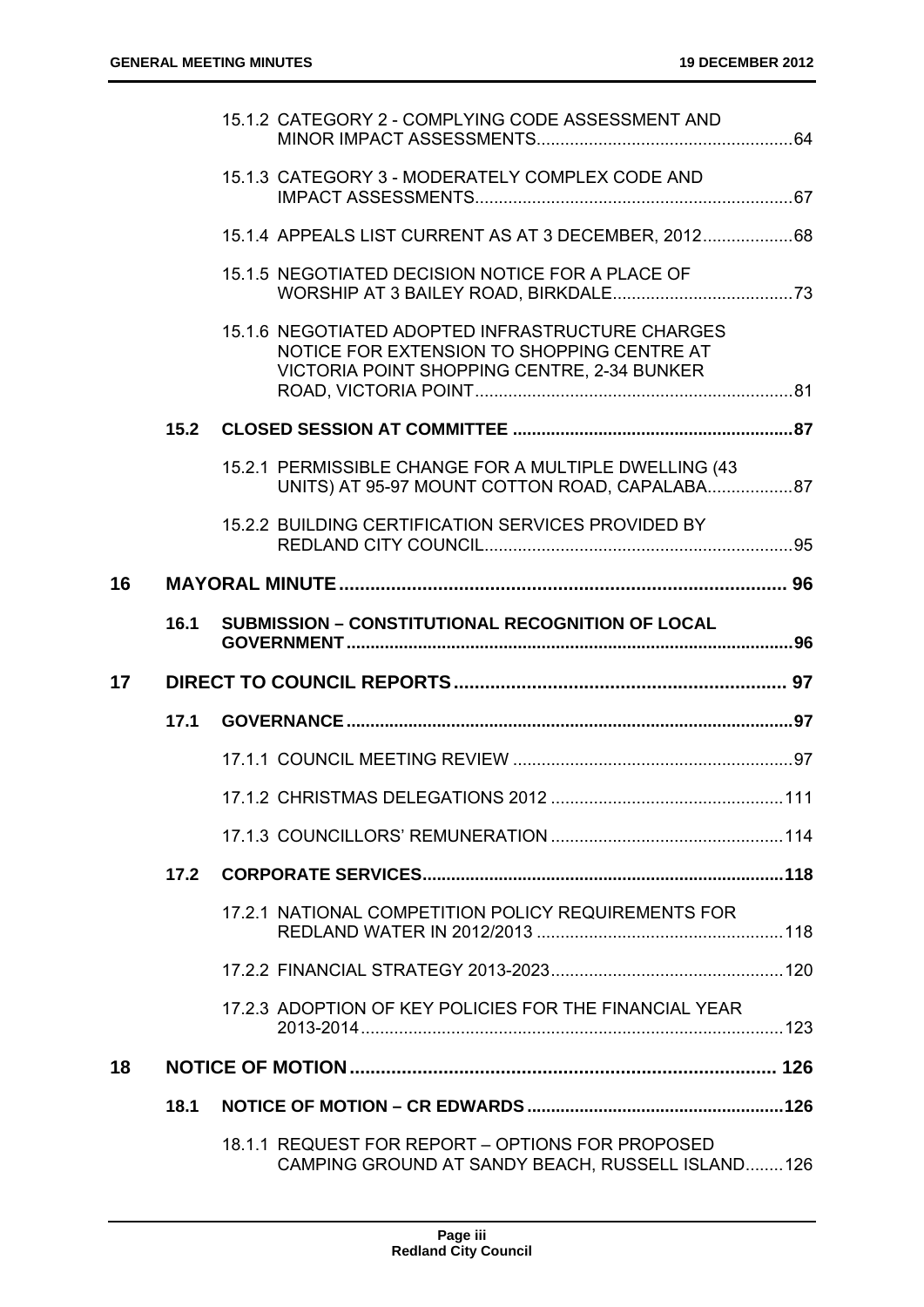| 19 |      |                                                                                                     |  |
|----|------|-----------------------------------------------------------------------------------------------------|--|
|    | 19.1 |                                                                                                     |  |
|    |      | 19.1.1 REDLAND CITY COUNCIL AND LOCAL BUY ALLIANCE FOR<br>THE PROVISION OF PROCUREMENT SERVICES 127 |  |
| 20 |      |                                                                                                     |  |
|    | 20.1 |                                                                                                     |  |
|    |      | 20.1.1 COST FOR THE PROVISION OF TRANSLINK SERVICES128                                              |  |
| 21 |      |                                                                                                     |  |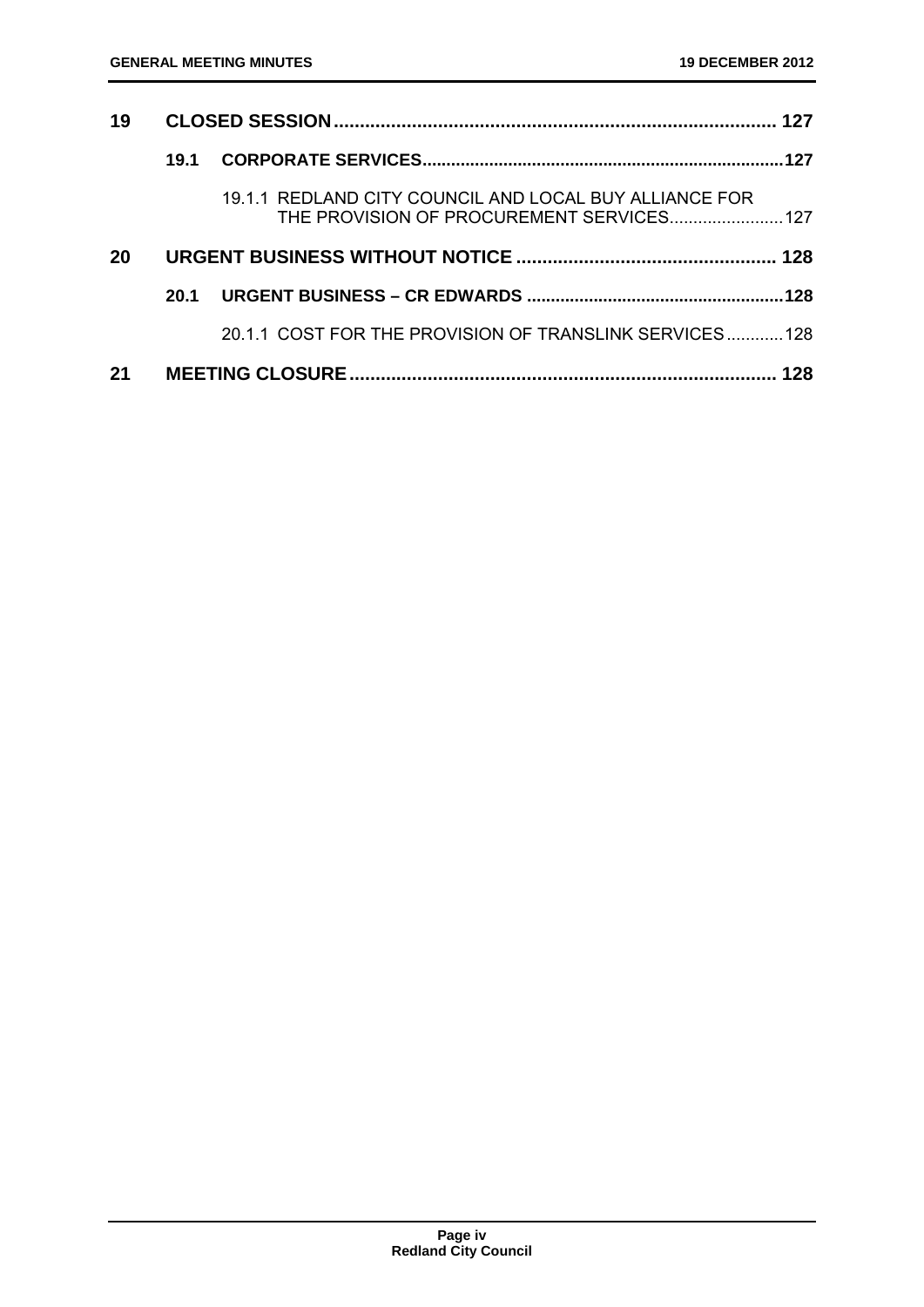#### **1 DECLARATION OF OPENING**

The Mayor declared the meeting open at 10.04am and acknowledged the Quandamooka people, who are the traditional custodians of the land on which Council meets.

The Mayor also paid Council's respect to their elders, past and present, and extended that respect to other indigenous Australians who are present.

#### **2 DEVOTIONAL SEGMENT**

Pastor Richard Kingham, Cleveland Baptist Church and member of the Ministers' Fellowship, led Council in a brief devotional segment.

#### **3 RECOGNITION OF ACHIEVEMENT**

#### **3.1 REDLANDS WINS NATIONAL ENVIRONMENTAL INNOVATION AWARD**

Redland City Council has won the Environmental Innovation and Protection category at the Australian Sustainable Cities Awards.

Redland City Mayor Karen Williams accepted the Keep Australia Beautiful award for Environmental Innovation and Protection at an awards ceremony in Sydney yesterday.

"While Redland City Council has been judged Queensland"s Most Sustainable City, this is the first time we have won a national award," Cr Williams said.

 "The award is recognition of Council"s sustainability achievements and strong focus on working in partnership with the community.

 "I want to thank the residents and community groups of the Redlands for their involvement in Council programs and their enthusiasm in protecting our environment.

 "It is these partnerships that achieve great outcomes for our community, but the job is not done. We must not rest on our laurels and continue to work together."

 The awards celebrate local sustainability achievements of urban communities across Australia and recognise efforts.

 Seven finalists from around the country were in attendance at the national awards after winning state categories in September.

 Cr Williams said Council was committed to delivering positive environmental, social and economic outcomes for the Redlands community.

 "It is all about balance. Council works with the community and local interest groups to deliver a number of innovative projects and it is great to see this hard work recognised," she said.

 "There are four Council programs – Land for Wildlife, Rural Support, Waterways Extension and Your Backyard Garden – that provide technical and financial support to 79 landholders in agreement and more than 300 more informally.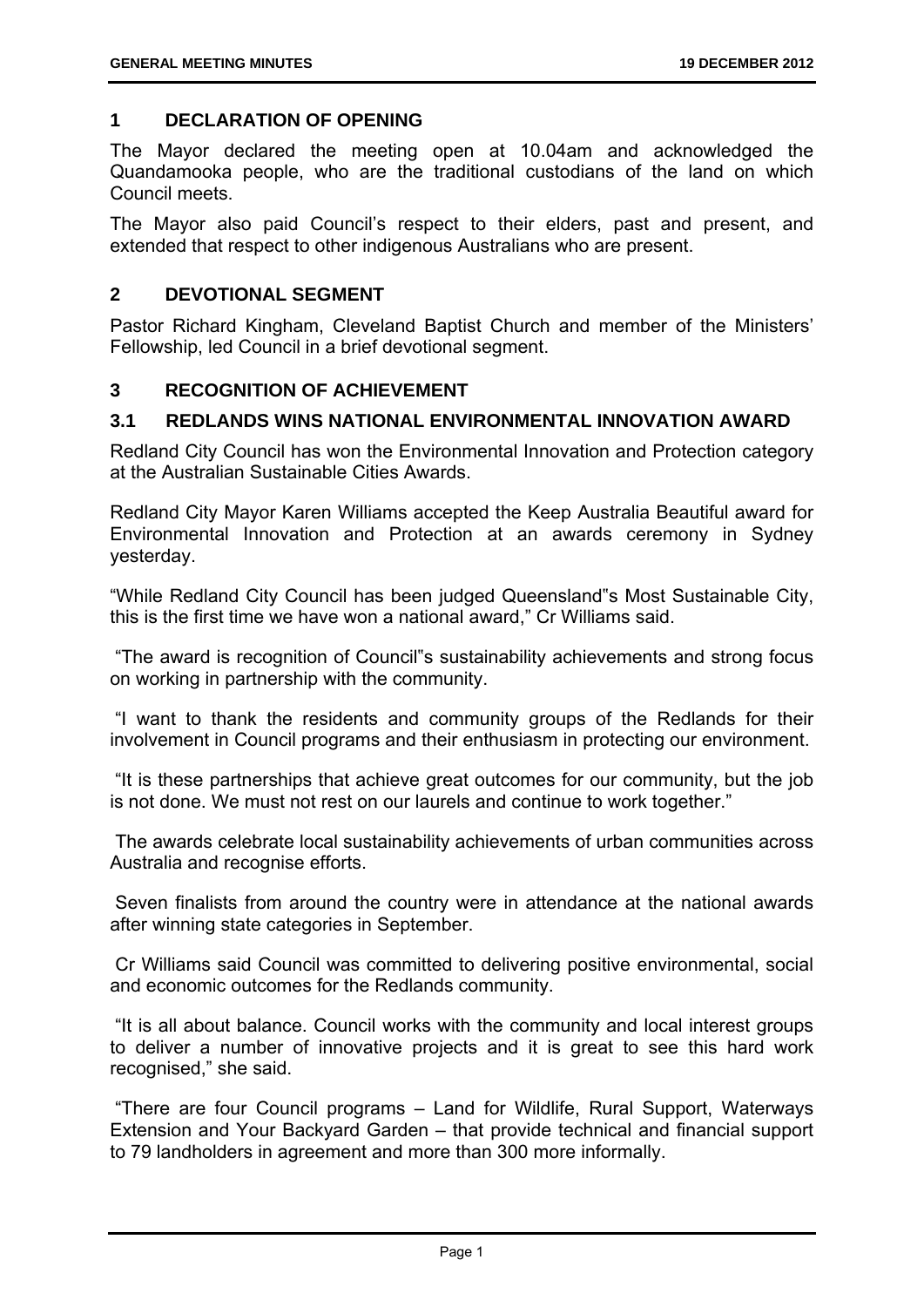"In addition, we have 44 dedicated Bushcare groups with more than 300 participants across the city.

 "Community and Council programs have resulted in over 20,000 native plants being planted around the Redlands in the last financial year.

 "The real success of these programs is the participation of our residents who would not consider themselves to be 'green', but who do want to manage their land well and leave an appropriate legacy to those that follow."

#### **4 RECORD OF ATTENDANCE AND LEAVE OF ABSENCE**

#### **MEMBERS PRESENT:**

| Cr K Williams       | Mayor                                |
|---------------------|--------------------------------------|
| Cr A Beard          | Deputy Mayor & Councillor Division 8 |
| Cr W Boglary        | <b>Councillor Division 1</b>         |
| Cr C Ogilvie        | <b>Councillor Division 2</b>         |
| Cr K Hardman        | <b>Councillor Division 3</b>         |
| <b>Cr L Hewlett</b> | <b>Councillor Division 4</b>         |
| Cr M Edwards        | <b>Councillor Division 5</b>         |
| Cr M Elliott        | <b>Councillor Division 7</b>         |
| Cr P Gleeson        | <b>Councillor Division 9</b>         |
| Cr P Bishop         | <b>Councillor Division 10</b>        |

#### **EXECUTIVE LEADERSHIP GROUP:**

| Mr B Lyon    | <b>Chief Executive Officer</b>                     |
|--------------|----------------------------------------------------|
| Mr N Clarke  | <b>General Manager Governance</b>                  |
| Mrs T Averay | General Manager Environment Planning & Development |
| Mr M Drydale | <b>General Manager Corporate Services</b>          |
| Mrs L Rusan  | <b>General Manager City Services</b>               |
| Mr B Taylor  | Acting General Manager Redland Water and RedWaste  |

#### **MINUTES:**

| Mrs J Parfitt | Team Leader Corporate Meetings & Registers |
|---------------|--------------------------------------------|
|---------------|--------------------------------------------|

#### **APOLOGY**

Cr J Talty, Councillor Division 6

#### **5 RECEIPT AND CONFIRMATION OF MINUTES**

#### **5.1 GENERAL MEETING MINUTES 28 NOVEMBER 2012**

Moved by: Cr P Bishop Seconded by: Cr M Edwards

That the minutes of the General Meeting of Council held on 28 November 2012 be confirmed.

General Meeting Minutes 28 November 2012

CARRIED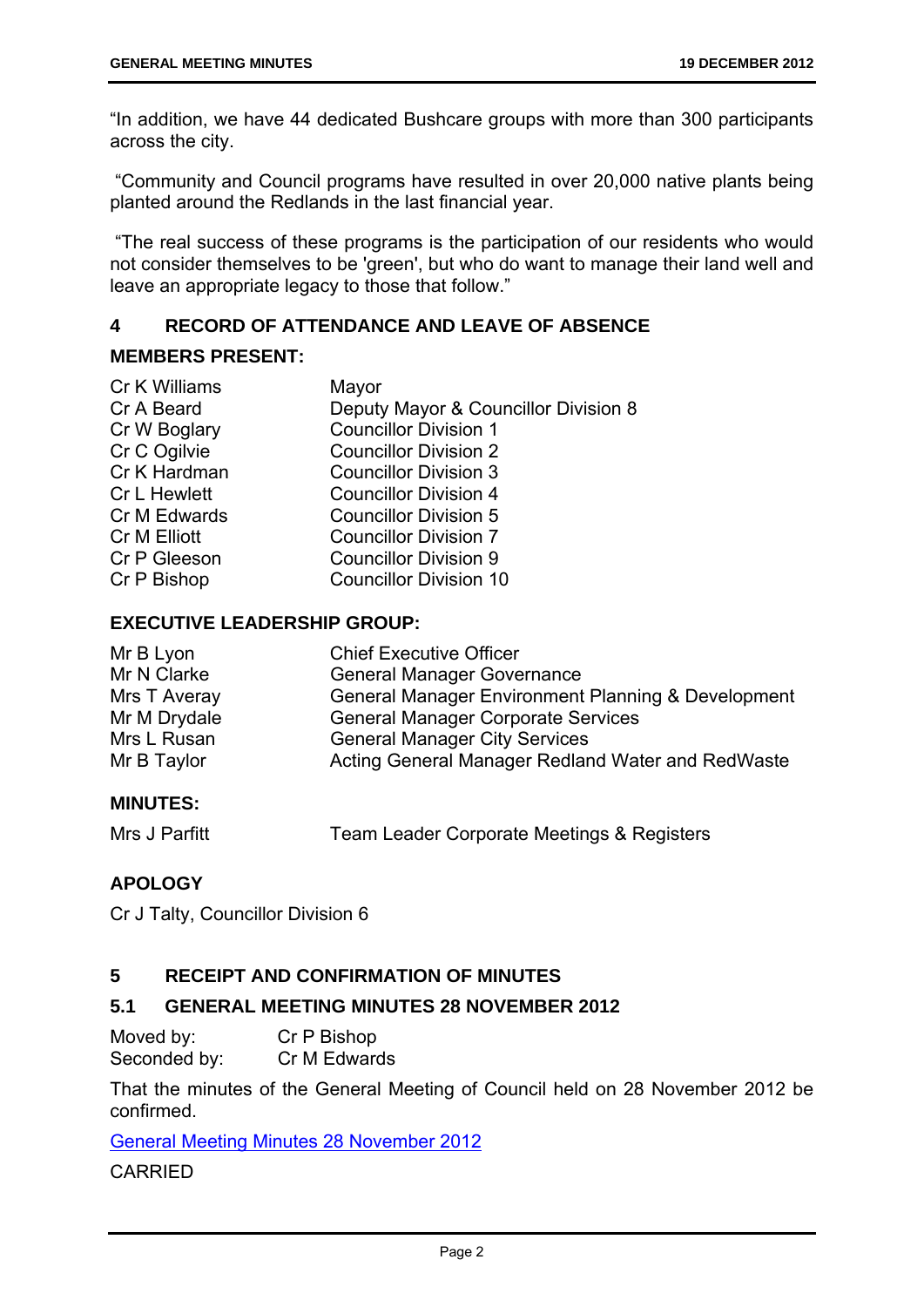#### **5.2 SPECIAL MEETING MINUTES 17 DECEMBER 2012**

| Moved by:    | Cr P Gleeson |
|--------------|--------------|
| Seconded by: | Cr M Edwards |

That the minutes of the Special Meeting of Council held on 17 December 2012 be confirmed.

Special Meeting Minutes 17 December 2012

#### CARRIED

#### **6 MATTERS OUTSTANDING FROM PREVIOUS COUNCIL MEETING MINUTES**

The Chief Executive Officer presented the following items for noting:

#### **6.1. APPEAL TO RAISE FUNDS TO PURCHASE A PIANO FOR RPAC**

At the General Meeting on 14 December 2011 Council resolved that a report be prepared and presented to Council on how to establish such an appeal.

A report addressing this matter will be presented at an ensuing Corporate Services & Governance Committee.

#### **6.2. PETITION (DIVISION 4) REQUEST FOR COUNCIL TO PUT CONTRACT WITH SCAPE SHAPE ON HOLD IMMEDIATELY UNTIL FURTHER DISCUSSION TAKES PLACE REGARDING CURRENT POSITION OF STEPS AND RAMP AT ORANA ESPLANADE**

At the General Meeting on 25 January 2012 Council resolved that the petition, which reads as follows, be received and referred to a Committee or officer for consideration and a report to the local government and that the current works be suspended and deferred pending the outcome of the report and decision of Council:

*"Petition from residents requesting that Council put the contract with Scape Shape on hold immediately until further discussion takes place regarding correct position of steps and ramp. Correct position of steps at GPS coordination – 27.34.204 and 153.18.455.* 

A report addressing was presented to the 4 December 2012 City Services Committee meeting.

#### **6.3. PETITION (DIVISION 3) REQUEST THAT COUNCIL UPGRADE WILLIAM STUART PARK IN THORNLANDS**

At the General Meeting on 29 August 2012 Council resolved that the petition, which reads as follows, be received and referred to a Committee or officer for consideration and a report to the local government and that the principal petitioner be advised in writing accordingly.

*"Petition from residents requesting that Council upgrade William Stuart Park in Thornlands by adding a family recreational area with some BBQ's, more tables and chairs, better and younger play equipment for littler children, for example slides, merry-go-round, a better and safer see-saw and swings. Upgrade could also include a full-time surveillance camera."* 

A report addressing this matter was presented to the 4 December 2012 City Services Committee meeting.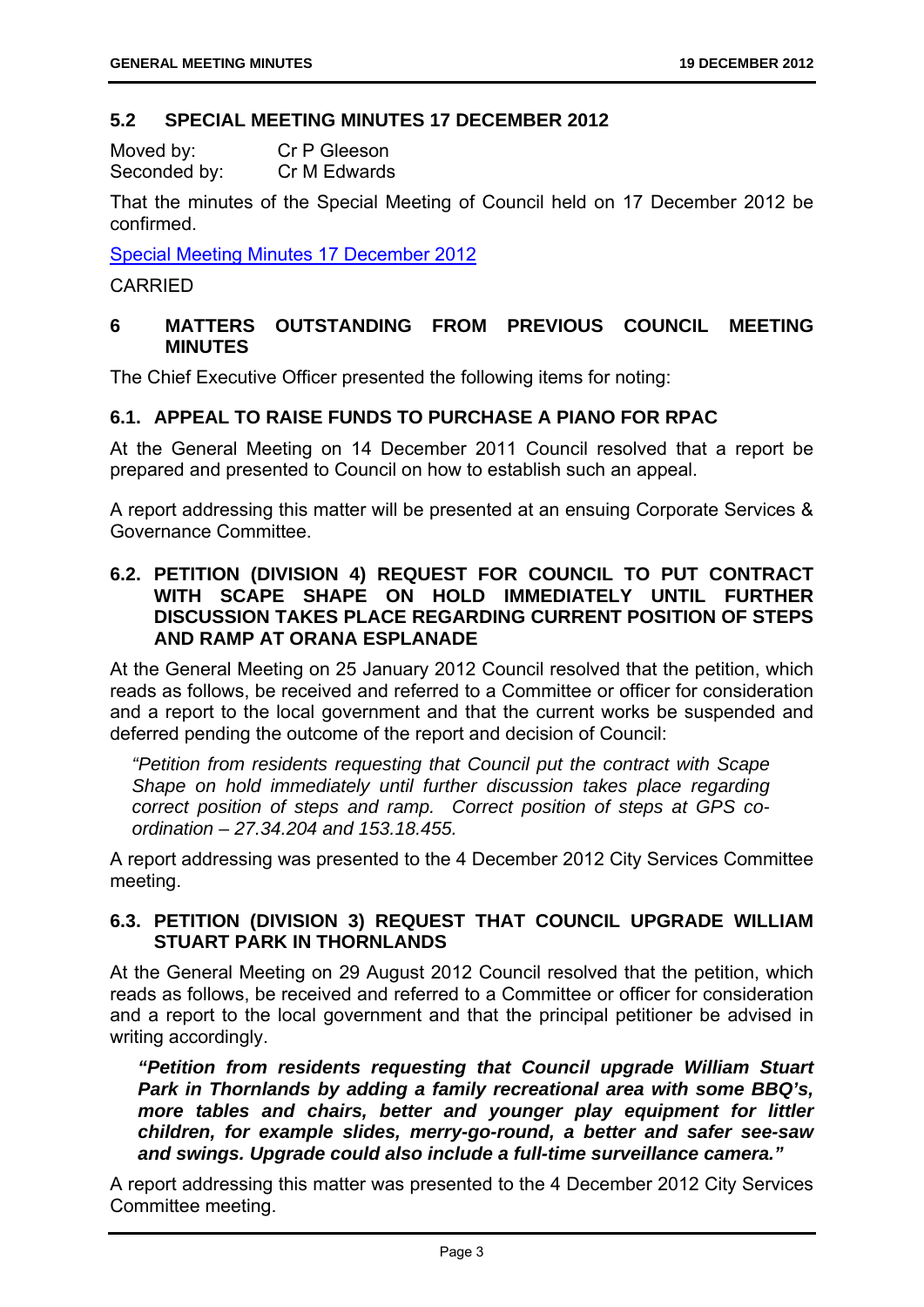#### **6.4. PETITION (DIVISION 5) REQUEST FOR REMOVAL OF TREES IN HASLINGDEN DRIVE, REDLAND BAY**

At the General Meeting on 31 October 2012 Council resolved that the petition, which reads as follows,

- 1. Be received and referred to a Committee or officer for consideration and a report to the local government; and
- 2. That the Principal Petitioner be advised in writing.

*"Petition from residents regarding trees planted on foreshore in Haslingden Drive, Redland Bay."* 

A report addressing this matter will be presented to an ensuing City Services Committee meeting.

#### **7 PUBLIC PARTICIPATION**

#### **MOTION TO ADJOURN MEETING**

Moved by: Cr P Gleeson Seconded by: Cr P Bishop

That Council adjourn the meeting for a 15 minute public participation segment.

#### CARRIED

- 1. Mr K Mather of Thorneside, addressed Council in relation to privacy issues resulting from discussions with Council officers.
- 2. Mrs T Bowler of Sheldon, addressed Council and presented a petition in relation to the Biomass Power Plant Development at Mt Cotton.
- 3. Ms K Murphy of Thornlands, addressed Council and congratulated Council for their conduct at Council meetings and Council's consultative decisions.
- 4. Ms B Gorring of Mt Cotton, addressed Council in relation to the Biomass Power Plant Development at Mt Cotton.
- 5. Mrs A Nielson of Mt Cotton, addressed Council in relation to the Biomass Power Plant Development at Mt Cotton.

| Moved by:    | Cr W Boglary |
|--------------|--------------|
| Seconded by: | Cr P Gleeson |

That the public participation segment be extended.

#### CARRIED

6. Mr R Nielson of Mt Cotton, addressed Council in relation to the Biomass Power Plant Development at Mt Cotton.

#### **MOTION TO RESUME MEETING**

| Moved by:    | Cr W Boglary |
|--------------|--------------|
| Seconded by: | Cr M Elliott |

That the meeting proceedings resume.

CARRIED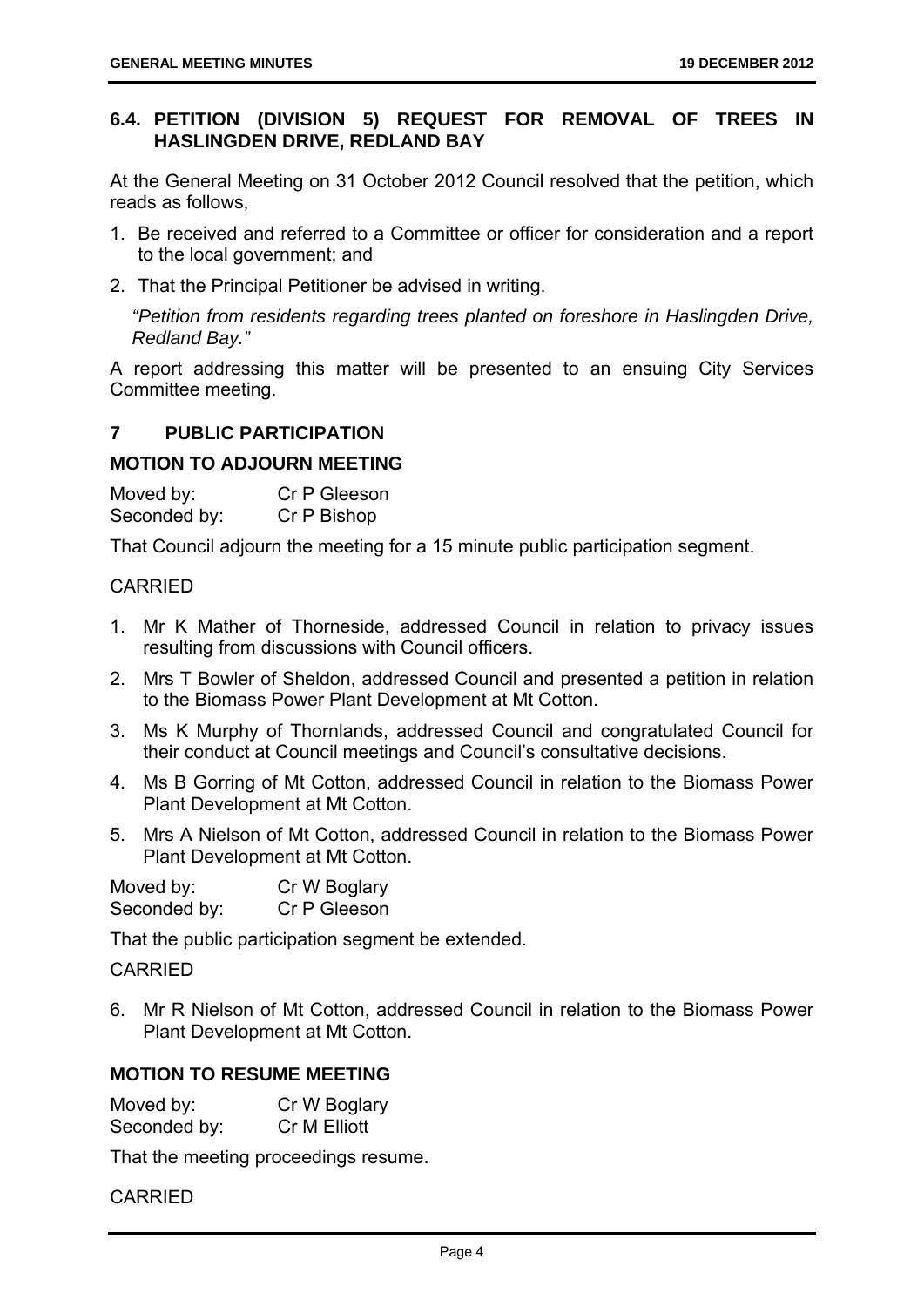#### **8 PETITIONS AND PRESENTATIONS**

**8.1 PETITION (DIVISION 5) BITUMEN SEALING, WITH KERB AND CHANNELLING, OF ORANA STREET, MACLEAY ISLAND** 

**COUNCIL RESOLUTION** 

| Moved by:    | <b>Cr M Edwards</b> |
|--------------|---------------------|
| Seconded by: | <b>Cr P Gleeson</b> |

**That the petition, which reads as follows, be acknowledged and that:** 

- **1. Council will take no further action as the matter is being dealt with in the review being undertaken on criteria to determine the priority order to seal roads on SMBI; and**
- **2. The principal Petitioner to be advised.**

 *"Petition from residents requesting Council provide bitumen sealing, with kerb and channelling of Orana Street, Macleay Island."* 

#### **CARRIED**

#### **9 MOTION TO ALTER THE ORDER OF BUSINESS**

It was noted that Item 18.2.1 (as listed on the Agenda) Notice of Motion – Cr Hewlett had been withdrawn.

#### **10 DECLARATION OF MATERIAL PERSONAL INTEREST OR CONFLICT OF INTEREST ON ANY ITEMS OF BUSINESS**

Nil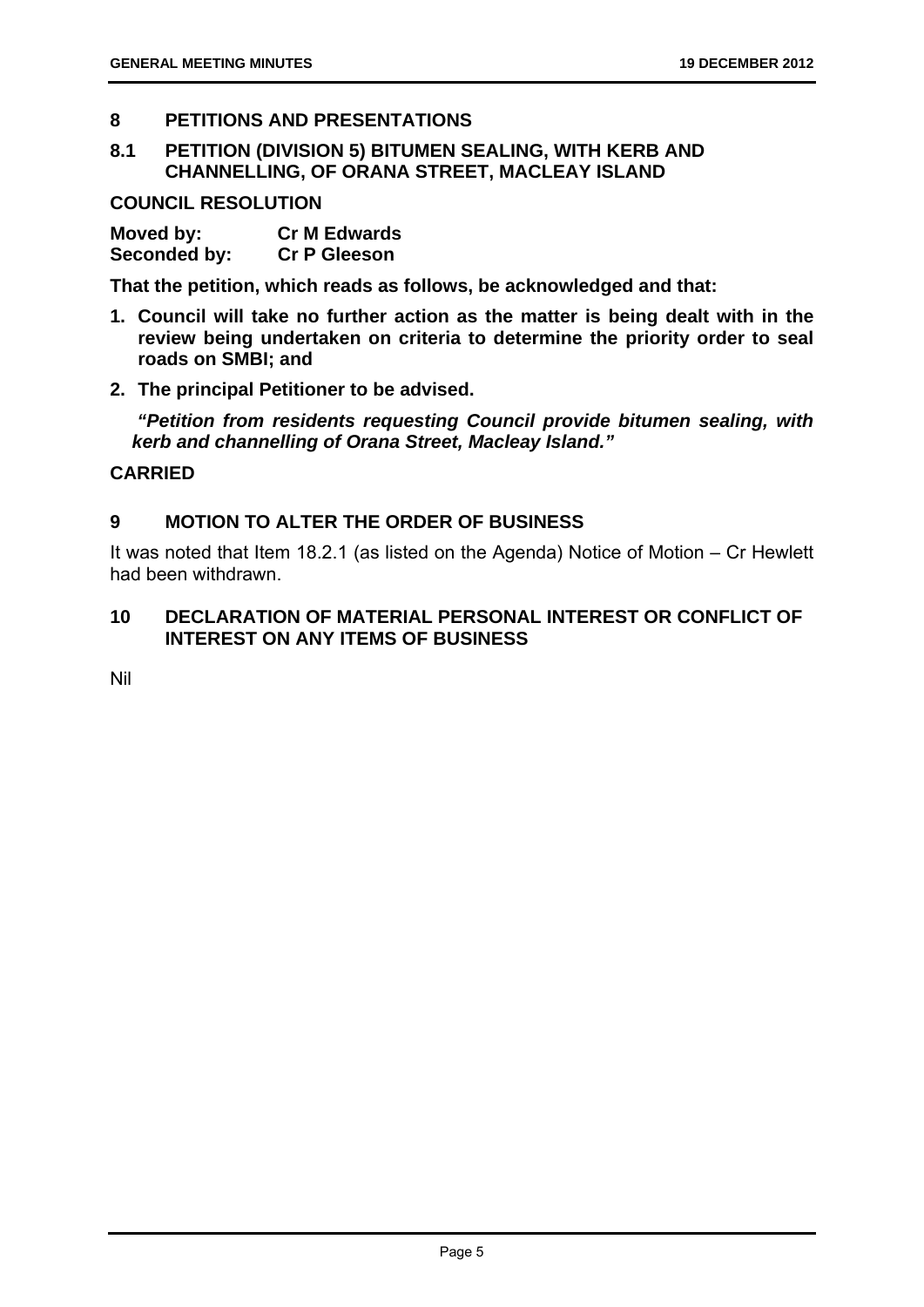#### **11 CITY SERVICES COMMITTEE 4 DECEMBER 2012**

| Moved by:    | Cr W Boglary |
|--------------|--------------|
| Seconded by: | Cr P Bishop  |

That the City Services Committee Minutes of 4 December 2012 be received.

City Services Committee Minutes 4 December 2012

#### CARRIED

#### **11.1 CITY SERVICES**

#### **11.1.1 PETITION (DIV 4) - REQUEST THAT THE PROPOSED FOOTPATH BE CONSTRUCTED ON THE WESTERN SIDE OF POINT O'HALLORAN ROAD – TRUNK CYCLING & PEDESTRIAN NETWORK PLANNING**

**Dataworks Filename: RTT: Design & Construction - Bikeways and Footpaths** 

| <b>Attachments:</b>         | Attachment 1: Moreton Bay Cycleway - Point Halloran &       |  |  |
|-----------------------------|-------------------------------------------------------------|--|--|
|                             | <b>Victoria Point North</b>                                 |  |  |
|                             | <b>Attachment 2: Moreton Bay Cycleway - Lakefield Drive</b> |  |  |
|                             | <b>Alignment Options Plan</b>                               |  |  |
|                             | Attachment 3: Group Letter Submission - Lakefield           |  |  |
|                             | <b>Drive Residents</b>                                      |  |  |
|                             | Attachment 4: Orana Street - Point O'Halloran Road          |  |  |
|                             | <b>Alignment</b>                                            |  |  |
|                             | Attachment 5: Group Letter Submission - Orana Street        |  |  |
|                             | <b>Residents</b>                                            |  |  |
|                             | <b>Attachment 6: Consultation Summary Table - Orana</b>     |  |  |
|                             | <b>Street &amp; Point O'Halloran Road</b>                   |  |  |
|                             | Attachment 7: Lambert Court - Aspect Drive Alignment        |  |  |
|                             | <b>Options</b>                                              |  |  |
|                             |                                                             |  |  |
| <b>Responsible Officer:</b> | <b>Murray Erbs</b>                                          |  |  |
|                             | <b>Group Manager City Infrastructure</b>                    |  |  |
| Author:                     | <b>Jonathan Lamb</b>                                        |  |  |
|                             | <b>Advisor Cycling &amp; Public Transport</b>               |  |  |
|                             |                                                             |  |  |

#### **EXECUTIVE SUMMARY**

The Moreton Bay Cycleway is a strategic cycleway which runs through coastal areas of Redland City.

This report responds to a community petition concerning a proposed path associated with the Moreton Bay Cycleway on Point O'Halloran Road.

The report also provides additional information on network planning for adjoining links in Victoria Point, including a community consultation process with property owners along the cycleway corridor concerning alignment options.

#### **PURPOSE**

The purpose of this report is twofold. It is to advise Council on a petition request from residents in Division 4 concerning a proposed footpath/cycleway alignment on Point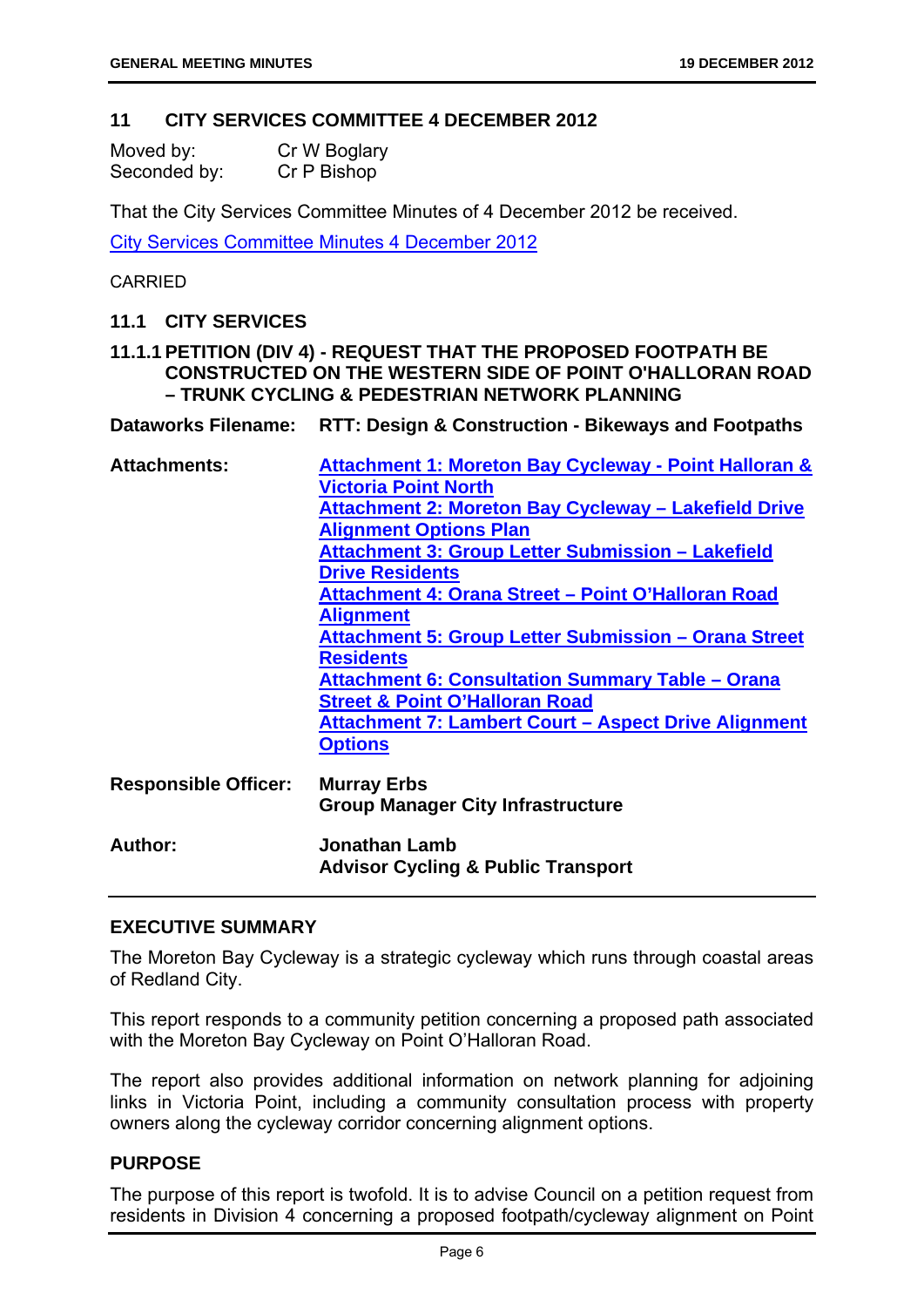O'Halloran Road in Victoria Point. In addition to this, the report is also to advise Council on the community consultation process with residents from Lakefield Drive, Orana Street, Point O'Halloran Road, Aspect Drive and Lambert Court concerning the alignment of the Moreton Bay Cycleway (MBC).

The report makes recommendations concerning the alignment of the MBC through Victoria Point to Point Halloran. The recommendations will influence future capital works projects in the area (proposed for construction 2013/14 and 2014/15) and associated trunk cycling and pedestrian planning, including the type of cycling and pedestrian facilities provided on Point O'Halloran Road.

#### **BACKGROUND**

The MBC is part of Redland City's Cycleway Trunk Network. It also forms part of the State Government's Principal Cycle Network for South East Queensland. Sections of the MBC are being progressively completed by various local governments abutting Moreton Bay. On completion the MBC will be approximately 150km in length and extend from Redcliffe through to Redland Bay, providing an iconic cycleway of regional and national significance.

Previous network planning through Redland City identified corridors for the MBC alignment. The City Infrastructure Group has assessed alignment options through these corridors, including consultation with community stakeholders and others. The MBC attracts state funding through the SEQ Principal Cycle Network Program and occasionally through other State and Federal government funding streams.

When the missing links in the MBC between Thornlands and Victoria Point are delivered through the Capital Works Program and developer contributions (over the next 3 to 5 years), this will complete the MBC between Cleveland and Victoria Point. In doing so, the cycleway will provide important recreational and commuter links for new and established residential areas to schools, parks, shopping centres, community facilities and transport hubs.

#### **Point O'Halloran Road**

A section of the MBC is proposed along Point O'Halloran Road, connecting the path network at the northern end (Orana Esplanade/Point Halloran) with existing linkages that start at the Eprapah Creek crossing further south (near Cameron Court) (**Attachment 1**).

Point O'Halloran Road is a 20m wide road with an unsealed shoulder on the western side that adjoins wetlands and the Moreton Bay Marine Park. This shoulder is constrained by vegetation and a steep batter/drop-off to the wetlands (in some locations the functional width of the gravel shoulder/verge is 3m or less). Initial assessment of this section determined that the strip along the western side of Point O'Halloran Road was not wide enough to accommodate both cyclists and pedestrians and meet minimum design standards and safety requirements.

It was considered possible, however, to provide a dedicated cycling facility on the western side of Point O'Halloran Road with a separate path for pedestrians constructed on the eastern side. A 2m wide footpath on the eastern side of Point O'Halloran Road was proposed in the 2011/12 Capital Works budget as the first stage in works along the Point O'Halloran Road corridor. Residents living on Point O'Halloran Road objected to the path being located on the eastern side of the road,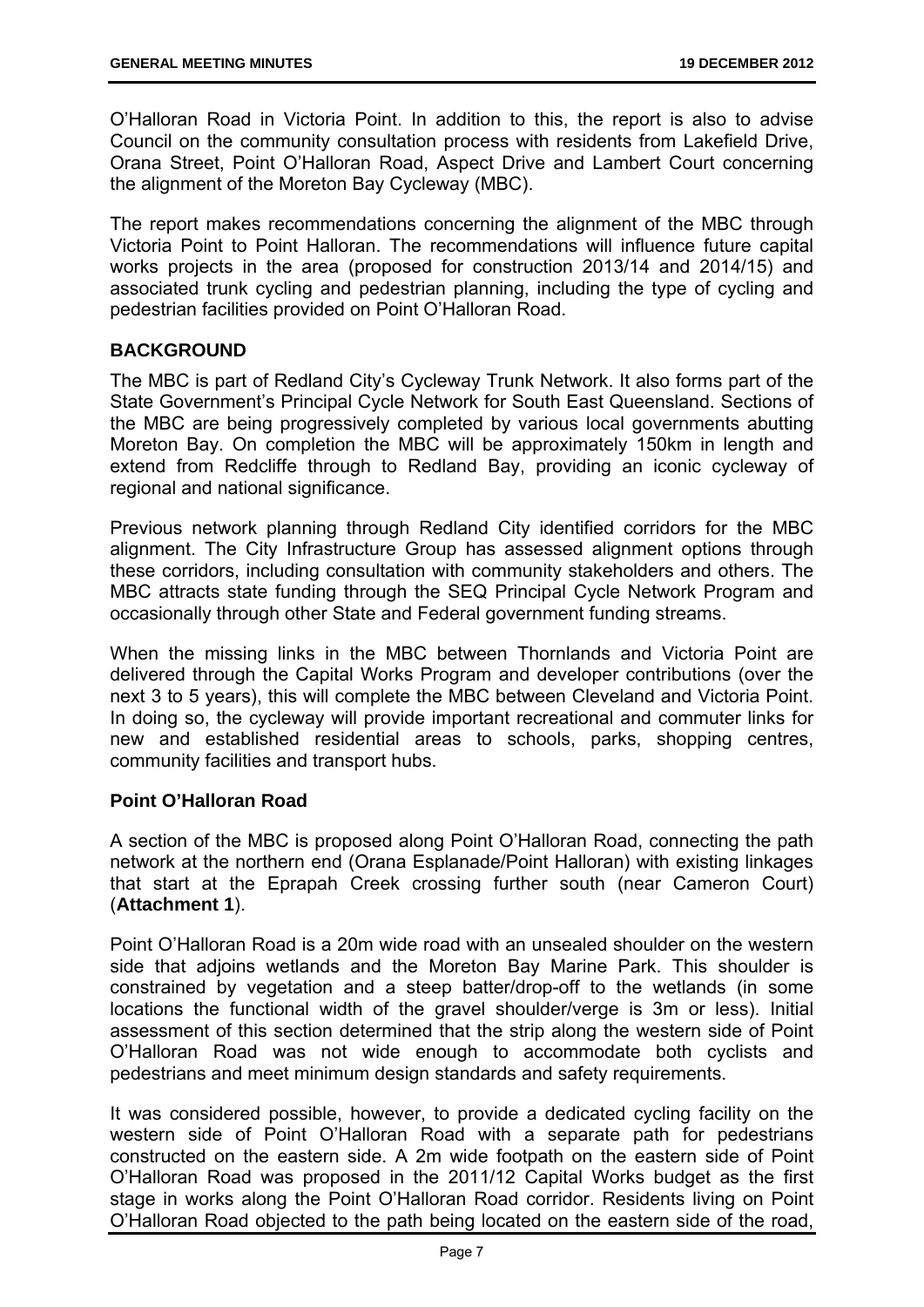citing safety and connectivity concerns. At an on-site meeting with residents on 13 February 2012 it was requested that the path be built on the western side of Point O'Halloran Road. A subsequent petition was made to Council.

At the General Meeting held on 29 February 2012 (Item 8.1.1), Council resolved as follows:

That the petition, which read as follows, be received and:

- 1. That no further works be undertaken on the construction of the project and that the project shall be the subject of a future report to Committee to determine the viability of the option of a path on the western side; and
- 2. That the principal petitioner be advised in writing accordingly.

*"Petition from Ratepayers of Redland City and Electors of Division 4 request that Council for safety reasons we ask that the proposed footpath be constructed on the western side of Pt Halloran''* 

#### **Lakefield Drive**

Concurrent with the planning for Point O'Halloran Road, the City Infrastructure Group have been consulting with residents on Lakefield Drive concerning alignment options for the MBC. This process commenced in December 2011 and initially two alignment options were proposed for discussion with residents (**Attachment 2**).

In response to written concerns about the proposed options and the consultation process (**Attachment 3**), a series of meetings with residents have been held over the course of 2012. These meetings have helped clarify residents' concerns and assisted with informing them on the proposed cycleway and its function.

In summary, the main resident concerns/comments with the two proposed options include:

- Concerns regarding anti-social behaviour, including problems `migrating' up Lakefield Drive from nearby Point O'Halloran Reserve and potential criminal acts (Option A & B);
- Concerns over cyclist and pedestrian safety with corners and constrained/narrow verge (Option B);
- Concerns over environmental impacts, including loss of street trees and impact upon native fauna (Option A & B);
- Loss of amenity in a quiet suburban street (Option A & B);
- That consideration be given to lowering the speed limit on Lakefield Drive to 40km, with other treatments to make it more cyclist and pedestrian friendly.

Residents also suggested that consideration be given to taking an alignment for the cycleway along Orana Street and connect with Point O'Halloran Road.

#### **Orana Street/Point O'Halloran Road**

More detailed assessment of alignment options via Orana Street, and then along the western side of Point O'Halloran Road, were undertaken by City Infrastructure over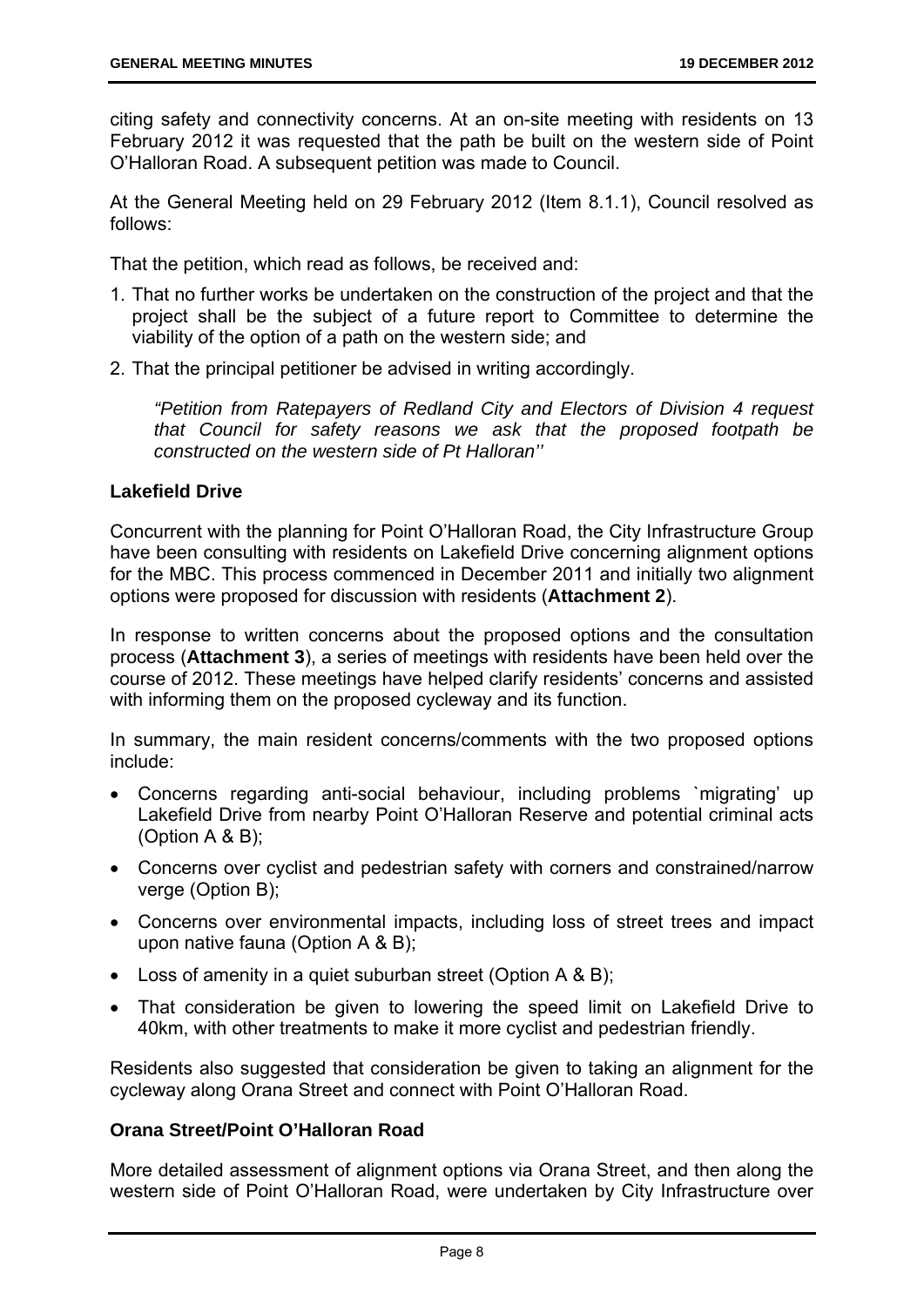the latter half of 2012. This included a consultation with residents regarding this option in September-October (**Attachment 4**).

The northern side of the Orana Street road reserve has a 7m wide verge, providing a suitable location for a cycleway/shared-path. The western side of Point O'Halloran Road, from the intersection, with Orana Street, is 4m wide. This section is more constrained than Orana Street, though is still capable of supporting a facility. When the subdivision in this location was approved, there was a financial contribution from the developer for a path to be constructed by Council.

The investigation of this alignment has been deemed to be viable for the location of the cycleway link. A number of residents have expressed concerns and opposition to this option, citing concerns of safety, amenity and functionality. More detailed responses to these concerns have been noted in the Consultation Summary (**Attachments 5 & 6**).

#### **Aspect Drive/Lambert Court**

A concurrent consultation with residents living on Lambert Court and the northern end of Aspect Drive was held over September-October 2012 regarding alignment options for the MBC. Two options were proposed and the feedback from residents strongly favoured the option which continued through open space land behind adjoining properties (**Attachment 7**).

#### **ISSUES**

The alignment options from Aspect Drive/Lambert Court through to Lakefield Drive / Orana Street to Point O'Halloran Road have a bearing on the cohesion and connectivity of the cycling and pedestrian network, the type of infrastructure provided and compliance with State and Federal legislation concerning environmentally sensitive coastal areas (Moreton Bay Marine Park).

#### **Petition from Division 4 residents**

With respect to the petition from residents in Division 4, further design assessment has been made by City Infrastructure and the Project Delivery Group since residents raised their concerns. It is considered possible to construct a facility along the western side of Point O'Halloran Road that can adequately cater for both cyclists and pedestrians. This will require modifications to the unsealed shoulder (extension of the asphalt) and parking restrictions (western side of the road) to allow for a 3.5 - 4m wide, two-way cycleway. A section of boardwalk will be required at the northern end of Point O'Halloran Road due to the narrowing of the verge.

#### **MBC Alignment via Lakefied Drive/Orana Street & Point O'Halloran Road**

The 7m wide verge on the northern side of Orana Street provides ample width and clearance for a cycleway/shared path facility. This report recommends that this alignment be taken in preference to the options proposed via Lakefield Drive. Although the verge narrows to 4m on Point O'Halloran Road, the design can allow for constraints and safety concerns highlighted by residents (as noted in the Consultation Summary).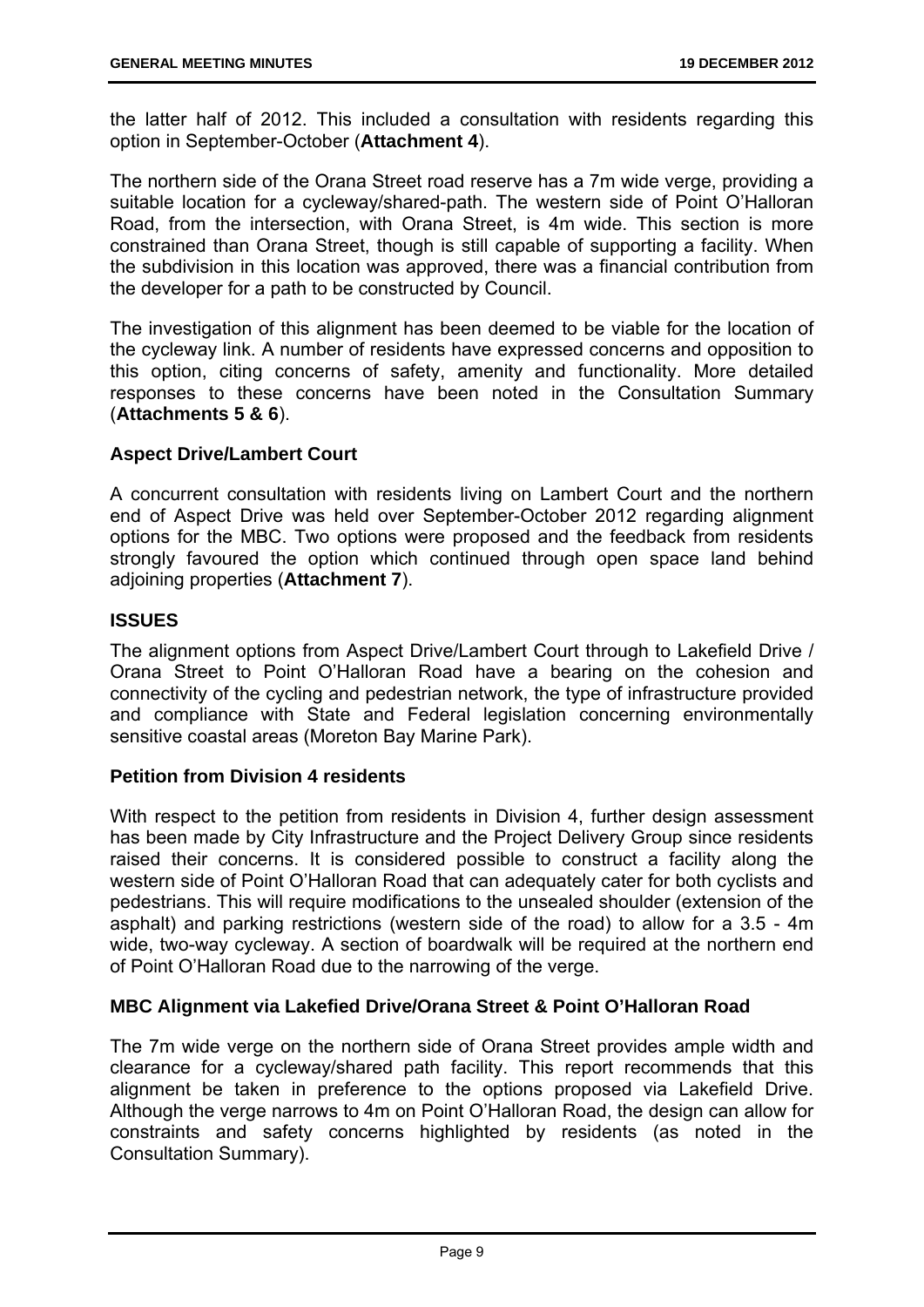#### **MBC Alignment via Aspect Drive/Lambert Court**

The preferred option by local property owners on Aspect Drive/Lambert Court is strongly in favour of the cycleway following the alignment through the open space areas at the rear of properties. This will include sections of path at grade and boardwalk. A connection will still be made to Lambert Court and a short connection off Aspect Drive is also being considered for improved safety/CPTED (Crime Prevention Through Environmental Design). This section of the cycleway will connect to the gravel trail and boardwalk along the unformed part of the School Road road reserve, which is also proposed to be upgraded to meet minimum standards.

#### **Permits and State/Federal Government legislative requirements**

The proposed cycleway alignment along the western side of Point O'Halloran Road and through the open space areas behind properties on Aspect Drive/Lambert Court will require Council to lodge various permits with the State and Federal Governments to allow construction to take place. This can be a lengthy process (3-6 months minimum) across multiple departments.

#### **RELATIONSHIP TO CORPORATE PLAN**

#### **5. Wise planning and design**

We will carefully manage population pressures and use land sustainably while advocating and taking steps to determine limits of growth and carrying capacity on a local and national basis, recognising environmental sensitivities and the distinctive character, heritage and atmosphere of local communities. A well-planned network of urban, rural and bushland areas and responsive infrastructure and transport systems will support strong, healthy communities.

5.8 Plan and advocate to connect the city's communities with improved public transport including a road, ferry, cycling and walking network that provides safe and efficient movement within the city and the region and supports physical activity; and promote efficient and environmentally responsible private transport

#### **FINANCIAL IMPLICATIONS**

There are no financial implications or changes to the current year's budget impacting Council as a result of this report.

#### **PLANNING SCHEME IMPLICATIONS**

The City Planning & Environment Group was consulted and it is considered that the outcome of recommendations in this report will not require any amendments to the Redlands Planning Scheme.

#### **CONSULTATION**

- Mr Peter Hayward Principal Petitioner, Point O'Halloran Road
- Local property owners/residents
- Mr John Crane Community representative, Lakefield Drive
- The Divisional Councillor Cr Lance Hewlett
- Design Services Manager, Project Delivery Group
- Strategic Advisor Reserve Management, City Planning & Environment Group
- Senior Advisor Landscape Design, City Spaces
- Trees & Landscape Services Officer, City Spaces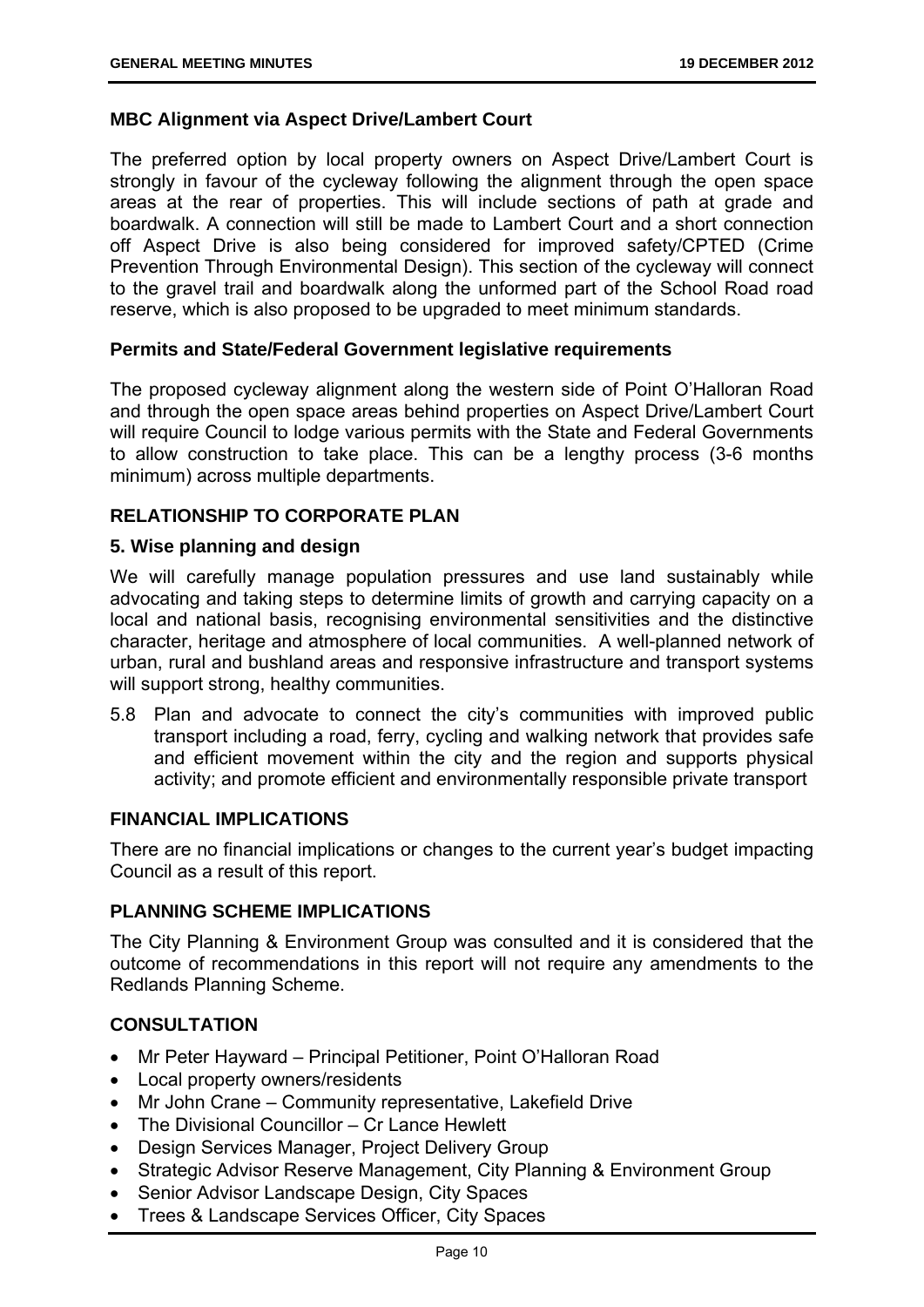#### **OPTIONS**

#### **PREFERRED**

That Council resolve to:

- 1. Endorse the construction of a cycleway facility as part of the Moreton Bay Cycleway (to cater for both cyclist and pedestrians) along the western side of Point O'Halloran Road and advise the Principal Petitioner in writing;
- 2. Endorse the alignment of the Moreton Bay Cycleway along Orana Street and then Point O'Halloran Road (as opposed to via Lakefield Drive);
- 3. Endorse the alignment of the Moreton Bay Cycleway through the open space areas behind the properties on Lambert Court and Aspect Drive;

#### **ALTERNATIVE**

No alternative is suggested.

#### **OFFICER'S RECOMMENDATION**

That Council resolve to:

- 1. Endorse the construction of a cycleway facility as part of the Moreton Bay Cycleway (to cater for both cyclist and pedestrians) along the western side of Point O'Halloran Road and advise the Principal Petitioner in writing;
- 2. Endorse the alignment of the Moreton Bay Cycleway along Orana Street and then Point O'Halloran Road (as opposed to via Lakefield Drive); and
- 3. Endorse the alignment of the Moreton Bay Cycleway through the open space areas behind the properties on Lambert Court and Aspect Drive.

#### **COMMITTEE RECOMMENDATION/ COUNCIL RESOLUTION**

| Moved by:    | <b>Cr L Hewlett</b> |
|--------------|---------------------|
| Seconded by: | <b>Cr M Edwards</b> |

**That Council resolve as follows:** 

- **1. To endorse the construction of a cycleway facility as part of the Moreton Bay Cycleway (to cater for both cyclist and pedestrians) along the western side of Point O'Halloran Road and advise the Principal Petitioner in writing;**
- **2. Subject to consultation with the Orana Street residents, endorse the alignment of the Moreton Bay Cycleway along Orana Street and then Point O'Halloran Road (as opposed to via Lakefield Drive); and**
- **3. To endorse the alignment of the Moreton Bay Cycleway through the open space areas behind the properties on Lambert Court and Aspect Drive.**

#### **CARRIED**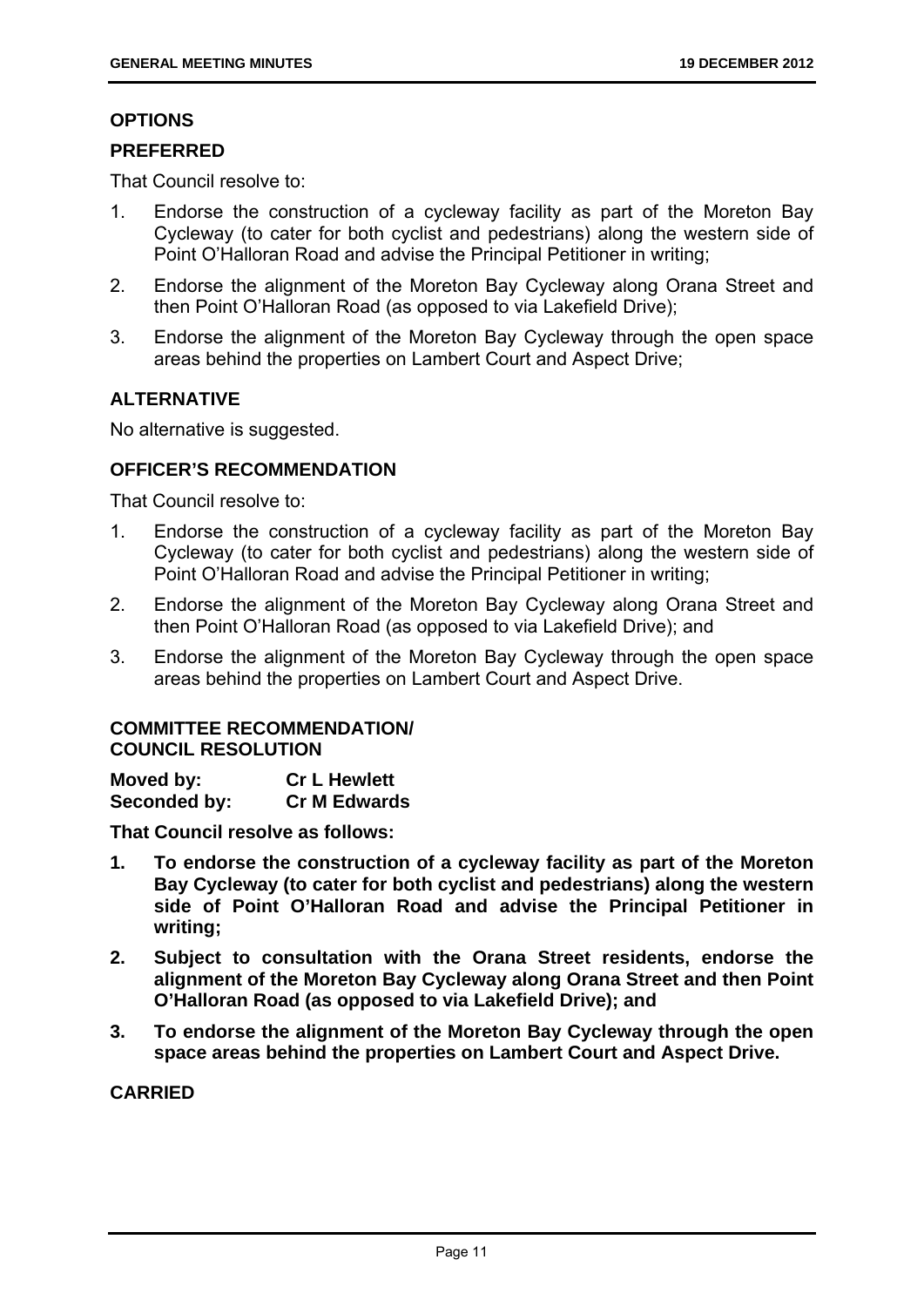#### **11.1.2 PETITION (DIV 4) - REQUEST FOR COUNCIL TO PUT CONTRACT WITH SCAPE SHAPE ON HOLD IMMEDIATELY UNTIL FURTHER DISCUSSION TAKES PLACE REGARDING CURRENT POSITION OF STEPS AND RAMP AT ORANA ESPLANADE**

| <b>Dataworks Filename:</b>  | <b>RTT: Planning Marine General</b>                                                         |
|-----------------------------|---------------------------------------------------------------------------------------------|
| <b>Attachments:</b>         | <b>Attachment 1 - Ramp Concept Plan</b><br><b>Attachment 2 – Ramp Concept Plan Option 2</b> |
| <b>Responsible Officer:</b> | <b>Murray Erbs</b><br><b>Manager City Infrastructure</b>                                    |
| Author:                     | <b>Rodney Powell</b><br><b>Senior Adviser Infrastructure Project</b>                        |

#### **EXECUTIVE SUMMARY**

At the General Meeting 25 January 2012, Item 15.2.1, Council resolved as follows:

- *1. That the current project be suspended to allow for further consultation with local residents;*
- *2. That the remaining budget for the 2011/12 stairs construction project is allocated for design works and permitting for the ramp to commence; and*
- *3. That consideration in budget discussions is given to bring forward the ramp construction project from 2013/14 to 2012/13 to allow construction subject to the relevant approvals being obtained.*

It was agreed at a community meeting held 20 May 2012 that the stairs would no longer be required if an all abilities access ramp was to be installed. Therefore it is recommended that project number 42269 Orana Esplanade South – Foreshore Access Stairs be cancelled and remaining funds rolled over into project number 42344 Orana Esplanade Foreshore Access Ramp. A plan showing the proposed location of the ramp (Attachment 1) was submitted to the next meeting of the Cleveland No 6 Neighbourhood Watch meeting. The meeting voted to accept the plan.

On 23 August 2012 a resident, Mr Palmer, who had not been at the meetings but had seen the newsletter, complained that the proposed site would be unsafe due to the narrow nature strip at the location.

After investigating this complaint a revised plan (Attachment 2) has been prepared to enable further discussion to take place regarding the final position of the ramp at Orana Esplanade. A copy of the revised plan has been sent to the secretary of the Neighbourhood Watch group, Mr Duncan the chief petitioner, and Mr Palmer for their comments. These discussions will continue with the members of the Neighbourhood Watch group and others. The Cleveland No 6 Neighbourhood Watch group includes the chief petitioner John Duncan.

The next meeting of the neighbourhood watch group will be 5 December 2012 and the committee will notify Council if the new plan is acceptable after that meeting.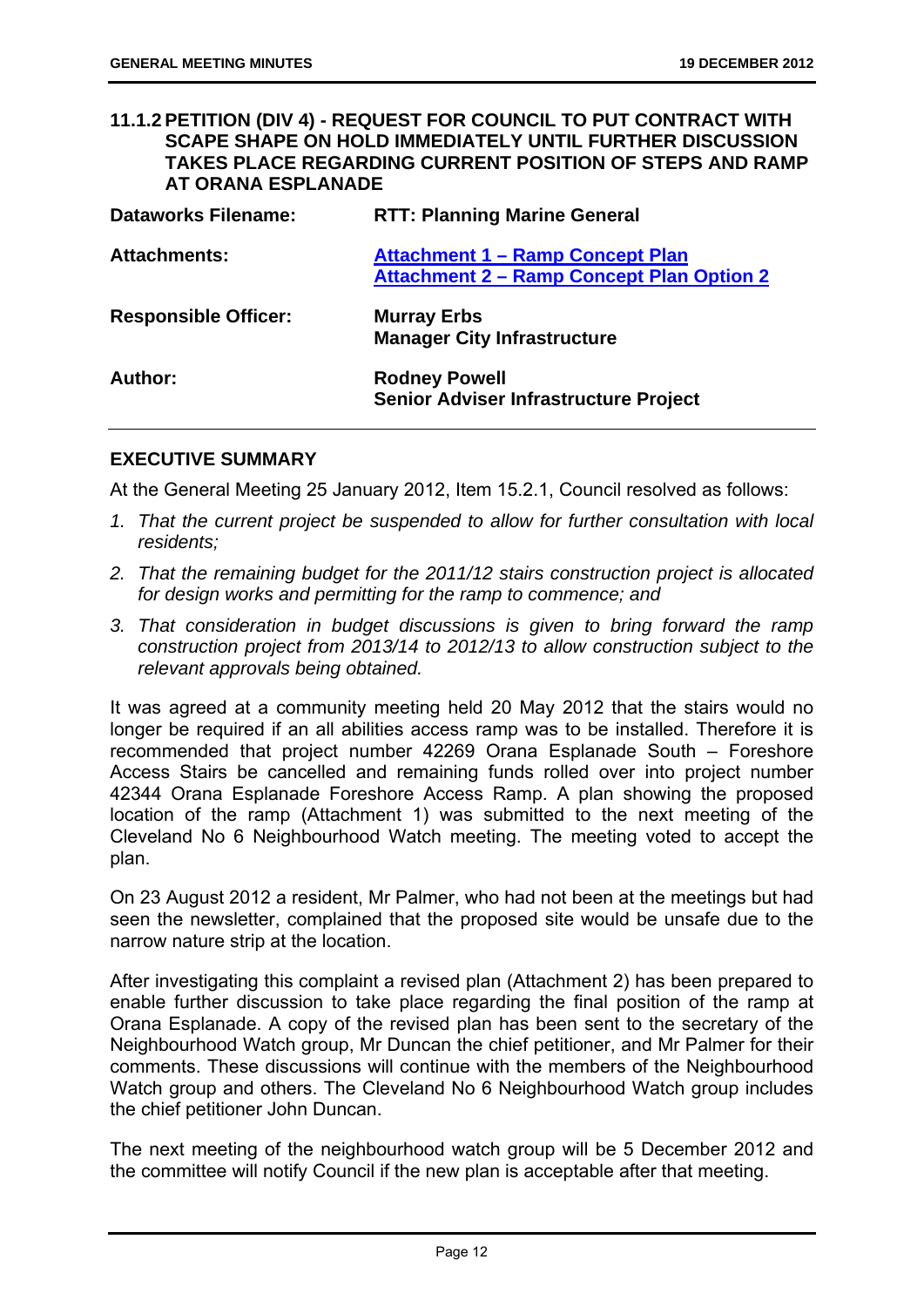#### **PURPOSE**

The purpose of this report is to inform the Council of the outcome of these discussions and to recommend a revised approach.

#### **BACKGROUND**

At the general meeting 30 March 2011 Council resolved:

- 1. To construct a set of stairs in front of 38 Orana Esplanade;
- 2. That the beach access ramp be constructed as planned in 2013/14 financial year;
- 3. That consultation be undertaken with local residents and other stakeholders prior to the design and location of the proposed ramp to ensure that the ramp location and design satisfy the community needs; and
- 4. To upgrade the stairs at 24 Orana Esplanade with a new hand rail to comply with Building Code of Australia (BCA)

The report proposed an alternative

- 1. As above, but leave the existing structure at 38 Orana Esplanade in place for watercraft access;
- 2. Proceed as requested by the petitioners to relocate the foreshore Access Stairs at 38 Orana Esplanade to the front of 36 Orana Esplanade and install a ramp at 38 Orana Esplanade.

This alternative was based upon the public feedback during community engagement but was not accepted by Council based on advice from Risk and Liability group.

A petition was subsequently received requesting that Council put the project on hold until further discussions take place regarding the correct position of the ramp and to place a hand rail on the old ramp as a temporary measure.

In response to the petition Council resolved that the current works be suspended and deferred pending the outcome of the report.

The project has been suspended and further community engagement has taken place. A new concept plan has been developed from the community engagement which will no longer require the construction of the foreshore stairs. The new concept provides an all purpose all abilities access ramp to the beach. (Attachment 1)

#### **ISSUES**

There have been two objections received during the community engagement process:

- 1. Mr Fontyne of 24 Orana Esplanade objects to placing hand rails on the stairs at number 24 Orana Esplanade due to access issues when carrying watercraft. This submission is not supported as the hand rails are required to comply with the Building Code of Australia as resolved at the General Meeting 30 March 2011.
- 2. Mr Palmer of 42 Orana Esplanade objects to the proposed position of the new ramp in front of number 42 Orana Esplanade citing traffic safety concerns. Mr Palmer has suggested that the ramp be relocated to a site adjacent to Bayswater Drive.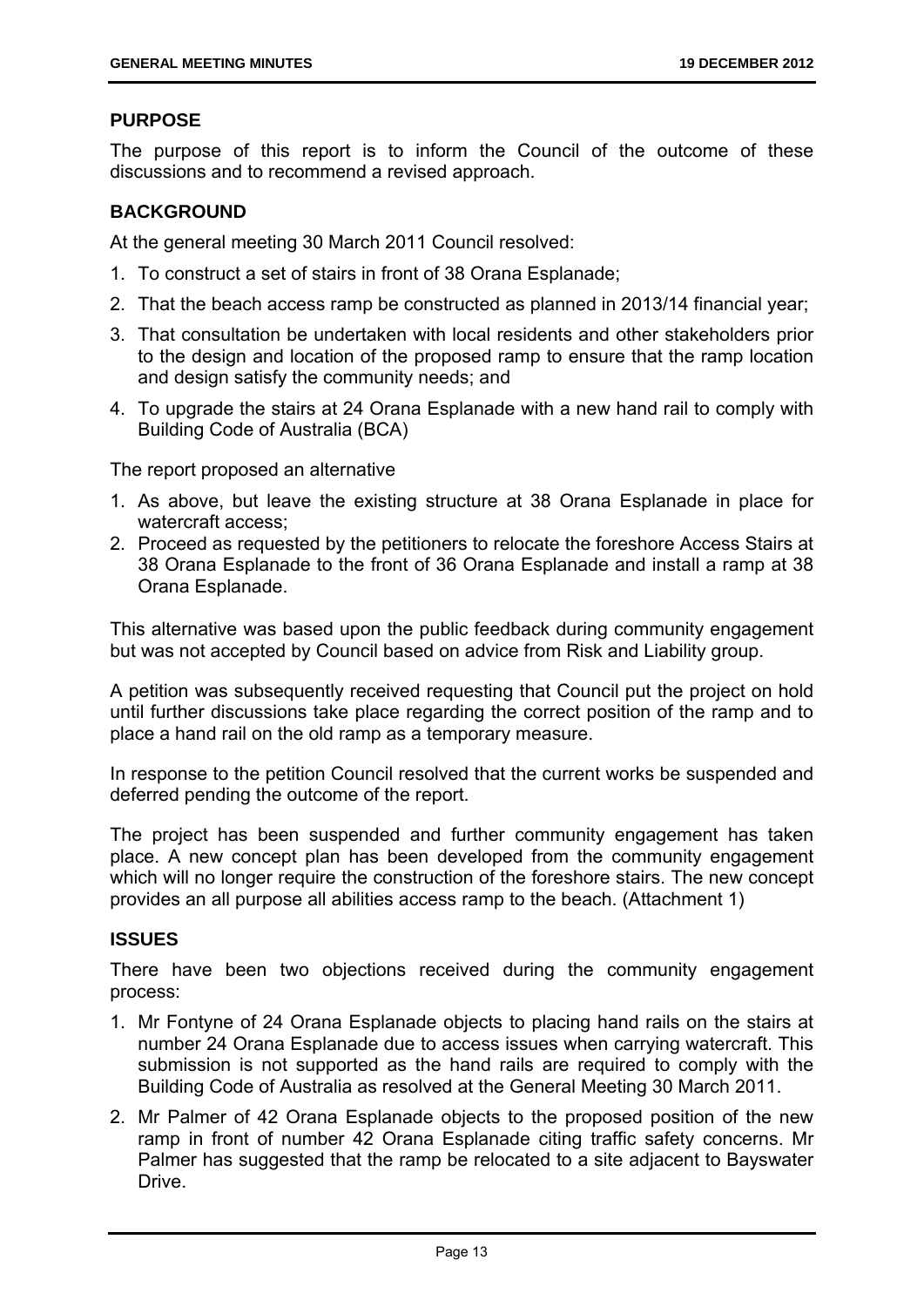This submission is supported in part. The suggested site near Bayswater was considered in the initial discussions with the community but this site was rejected due to the distance from the on street parking to the access point. To alleviate the traffic concerns it is proposed to shift the ramp further north to be in front of number 38 Orana Esplanade. This will still provide a reasonably short access path to the ramp whilst being in a less restricted area for unloading water craft and passengers.

This site has a disadvantage in that the existing unauthorised access point (stairs) will need to be removed during construction.

#### **RELATIONSHIP TO CORPORATE PLAN**

#### **3. Embracing the bay**

The benefits of the unique ecosystems, visual beauty, spiritual nourishment and coastal lifestyle provided by the islands, beaches, foreshores and water catchments of Moreton Bay will be valued, protected and celebrated.

3.2 Better manage our foreshores through coordinated planning with a special focus on resilience to the impacts of flooding and storm tides

#### **FINANCIAL IMPLICATIONS**

This recommendation requires that JN 42269 is cancelled and remaining funds are rolled over into JN 42344. The necessary quarterly review documents have been submitted to Financial Services.

#### **PLANNING SCHEME IMPLICATIONS**

It is considered that the outcome of recommendations in this report will not require any amendments to the Redlands Planning Scheme.

#### **CONSULTATION**

The Councillor for Division 4 and local residents have been consulted concerning this project. Consultation is continuing to determine the final location for the ramp.

#### **OPTIONS**

#### **PREFERRED**

- 1. Continue the community engagement concerning the design and location of the foreshore access ramp until an agreement has been reached for a final design 2012/13 for delivery of the project in 2013/14;
- 2. Cancel the foreshore access stairs project JN 42269 which was to install stairs in front of number 38 Orana Esplanade subject to community engagement outcomes;
- 3. Cancel the separable portion of the contract (Orana Street and Wilson Street) for Orana Street with Scape Shape for construction of the foreshore access stairs. This contract was officially suspended on 18 January 2012. The costs incurred for the project up until the time of suspension was \$7,320.35 (establishment and preliminary works);
- 4. Finalise all financial transactions associated with project JN42269 including all monies owing to Scape Shape for cancellation of the contract and roll over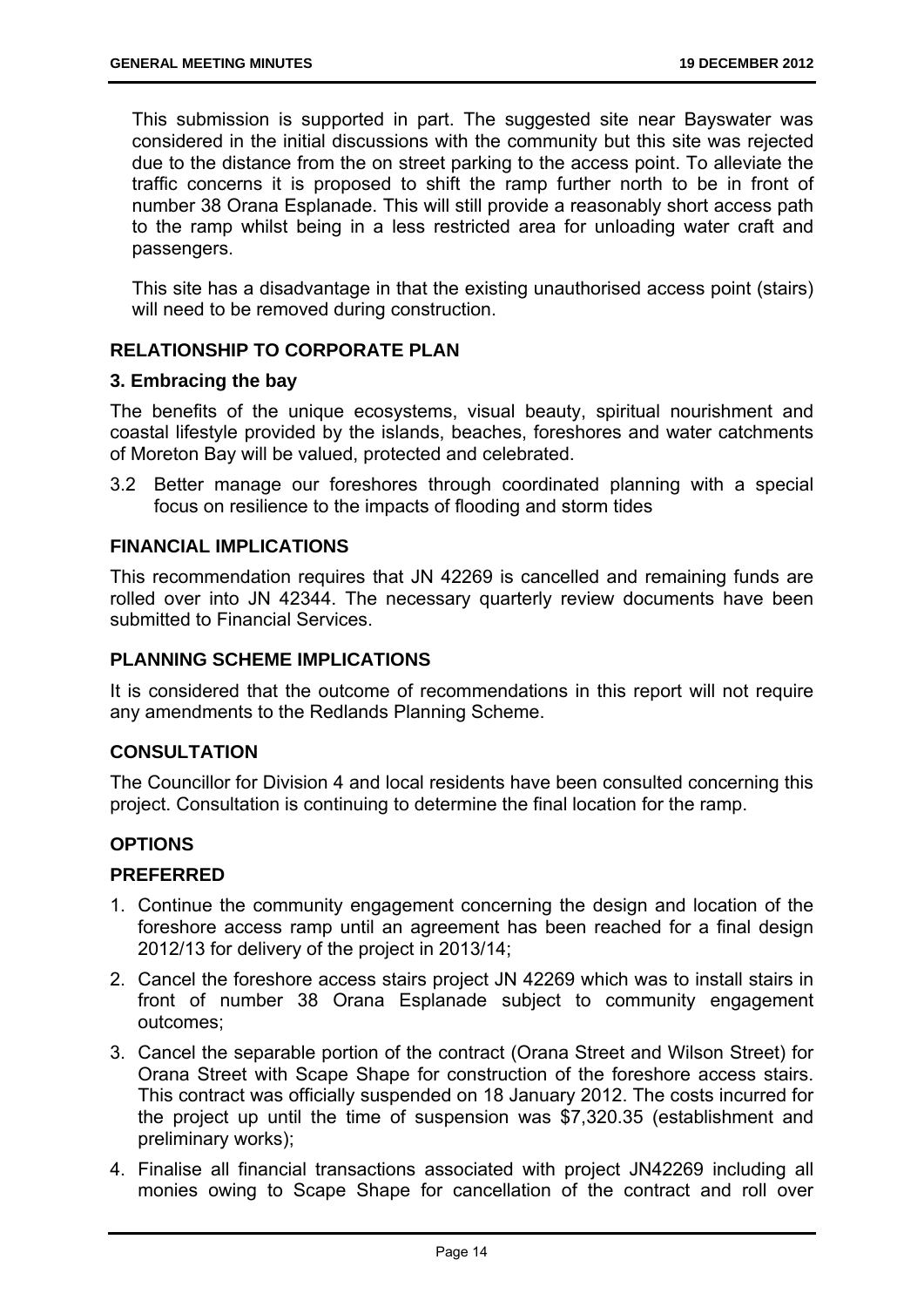remaining funds to JN42344 the Beach Access Ramp project due for delivery in 2013/14 Financial Year;

- 5. Continue with the upgrade of the stairs at 24 Orana Esplanade with a new hand rail to comply with Building Code of Australia (BCA) as planned; and
- 6. Advise the Principal Petitioner of the Council resolution.

#### **OFFICER'S/COMMITTEE RECOMMENDATION/ COUNCIL RESOLUTION**

| Moved by:    | <b>Cr W Boglary</b> |
|--------------|---------------------|
| Seconded by: | <b>Cr M Edwards</b> |

**That Council resolve to:** 

- **1. Continue the community engagement concerning the design and location of the foreshore access ramp until an agreement has been reached for a final design 2012/13 for delivery of the project in 2013/14;**
- **2. Cancel the foreshore access stairs project JN 42269 which was to install stairs in front of number 38 Orana Esplanade subject to community engagement outcomes;**
- **3. Cancel the separable portion of the contract (Orana Street and Wilson Street) for Orana Street with Scape Shape for construction of the foreshore access stairs. This contract was officially suspended on 18 January 2012. The costs incurred for the project up until the time of suspension was \$7,320.35 (establishment and preliminary works);**
- **4. Finalise all financial transactions associated with project JN42269 including all monies owing to Scape Shape for cancellation of the contract and roll over remaining funds to JN42344 the Beach Access Ramp project due for delivery in 2013/14 Financial Year;**
- **5. Continue with the upgrade of the stairs at 24 Orana Esplanade with a new hand rail to comply with Building Code of Australia (BCA) as planned; and**
- **6. Advise the Principal Petitioner of the Council resolution.**

**CARRIED** (en-bloc)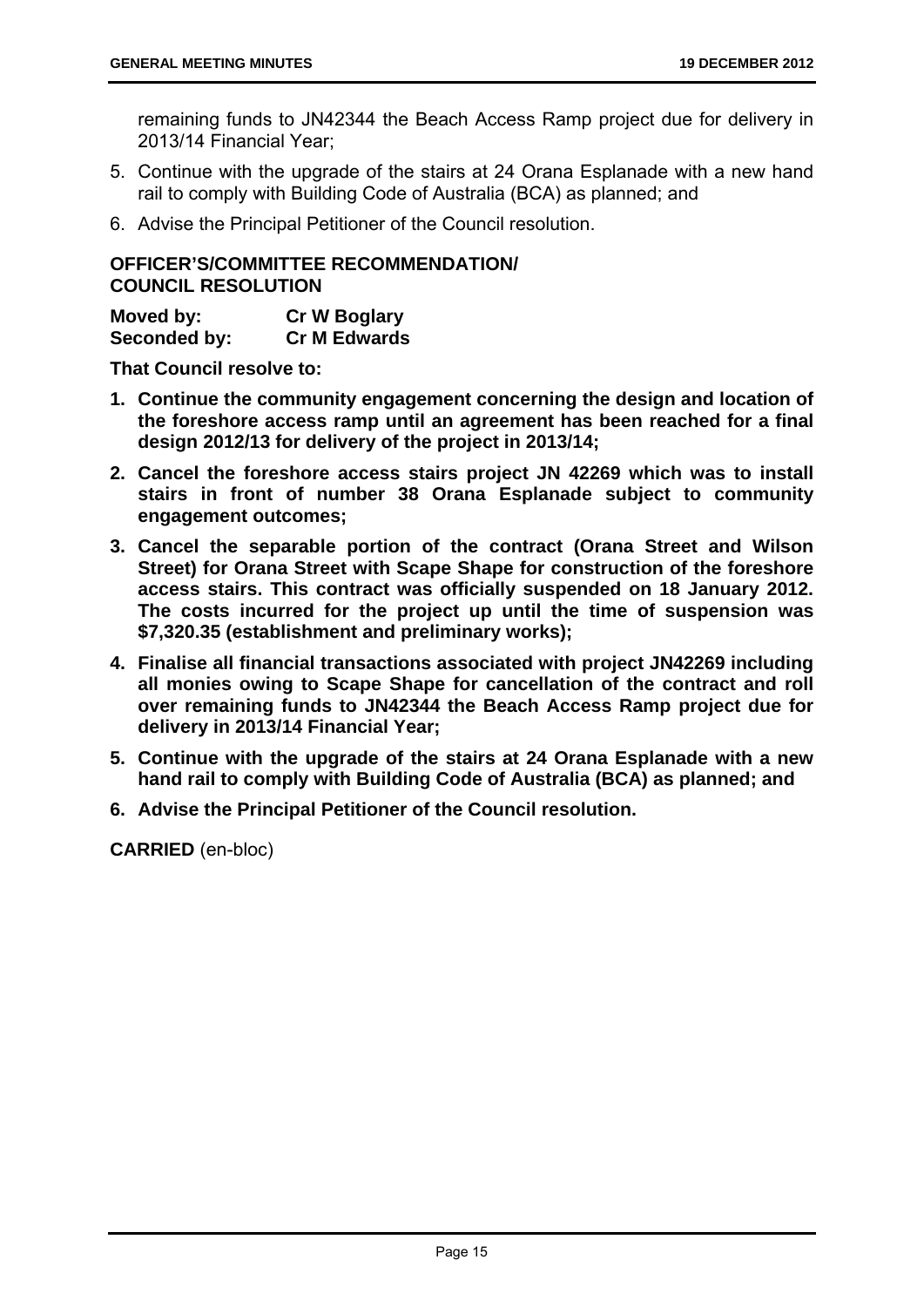#### **11.1.3 RESPONSE TO PETITION (DIV 3) WILLIAM STEWART PARK, THORNLANDS Dataworks Filename: GOV Petitions Responsible Officer: Lex Smith Group Manager City Spaces Author: Meg Warnock Service Manager Public Place Projects**

#### **EXECUTIVE SUMMARY**

A petition was received by Council in August 2012, signed by 63 petitioners requesting that Council upgrade William Stewart Park in Thornlands.

This report responds to Council's resolution that the petition be received and referred to a Committee or officer for consideration and a report to the local government and that the principal petitioner be advised in writing accordingly.

#### **PURPOSE**

The purpose of this report is to inform Council that the petition process is complete and to seek Council approval to refer the request for an upgrade to William Stewart Park to a future 10 year capital works budget review process, for Council's consideration and prioritisation against other project proposals.

#### **BACKGROUND**

At the General Meeting on 29 August 2012 Council resolved that the petition, which reads as follows, be received and referred to a Committee or officer for consideration and a report to the local government and that the principal petitioner be advised in writing accordingly.

*"Petition from residents requesting that Council upgrade William Stuart Park in Thornlands by adding a family recreational area with some BBQ's, more tables and chairs, better and younger play equipment for littler children, for example slides, merry-go-round, a better and safer see-saw and swings. Upgrade could also include a full-time surveillance camera."* 

The Division 3 Councillor and Council officers met with the principal petitioners on site on 18<sup>th</sup> October to discuss their requests which included:

- *Improved family recreational area with BBQ's, tables and chairs,*
- *New play equipment for younger children*
- *Camera surveillance to improve public safety*

The Service Manager Public Place Projects Unit advised the Principal Petitioners of Council's capital budget review process and advised that she would present the project to a future 10 year capital works budget review process, for Council's consideration and prioritisation against other project proposals.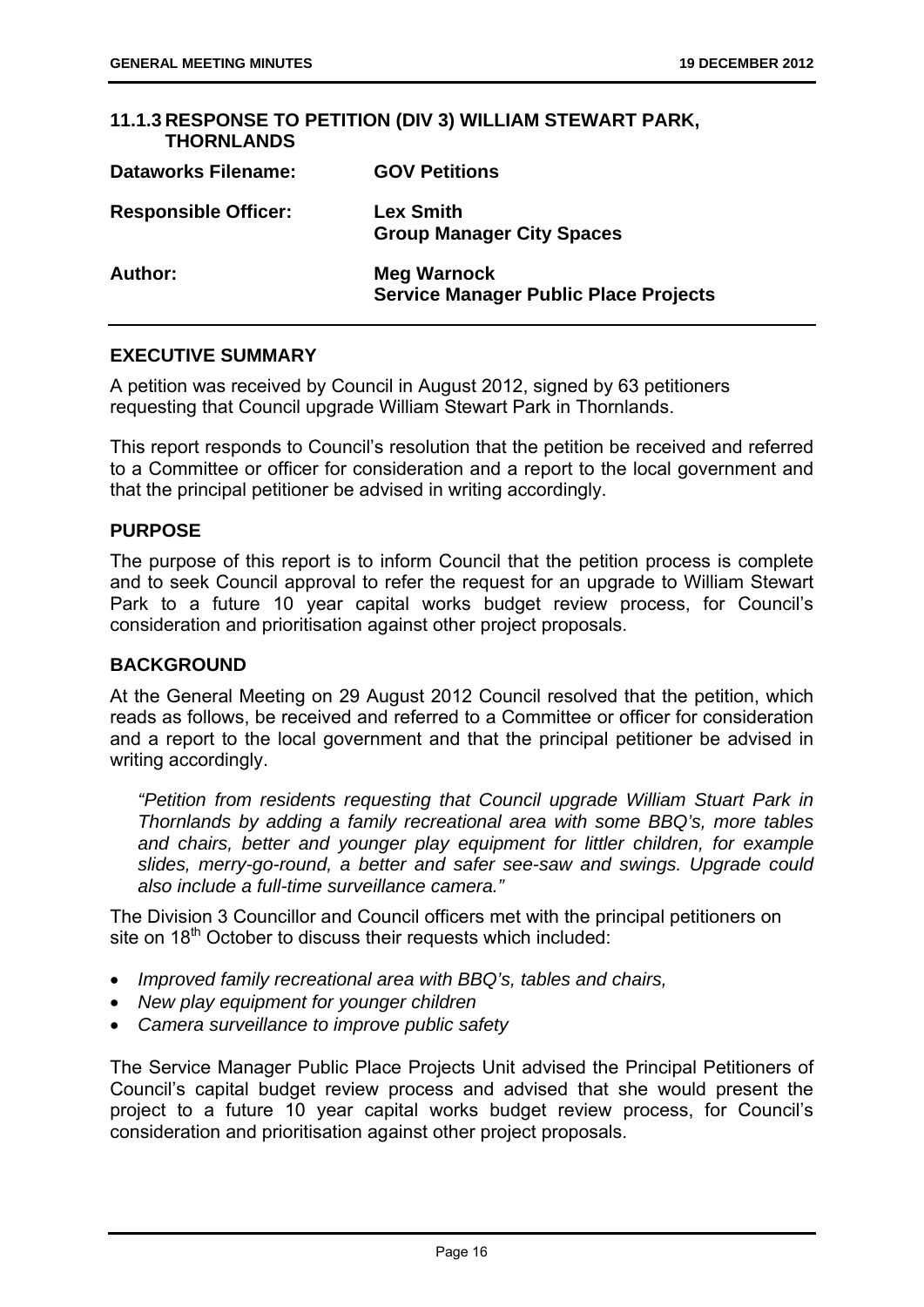The principal petitioners were advised that it is not usual practice for Council to install surveillance cameras in recreation parks and as such it would be unlikely that this component of the request would be realised.

There were play equipment maintenance and safety fencing requests made by the Principal Petitioners; these have since been referred to the appropriate officers.

#### **ISSUES**

- The variety of existing playground equipment does not meet the expectations of the petitioners, however it is in good condition and not due for renewal, with the exception of a spring toy that is already listed for renewal as part of the 13/14 Parks Asset Renewal and Upgrade Program.
- An upgrade to William Stewart Park has not been identified for an upgrade previously and is not listed in the 10 year capital works program.
- This project would need to be considered and prioritised along with other projects to be included in the 10 year capital works program in the future.
- William Stewart Park is listed in the Draft Redland Open Space Strategy as a Catchment Level Recreation Park; this park serves the recreation needs of Catchment 4.
- Catchment 4 makes up the southern mainland suburbs Thornlands, Victoria Point and Redland Bay.
- The population of the Catchment, in 2006, was 36,681. Redland Bay and Thornlands are experiencing significant growth in younger families and Victoria Point is home to longer-term, older residents.
- Expected population growth between 2006 and 2026 is 16,218 people. Most of the population growth will occur in Thornlands (9,088) and about 43% of these people are expected to live in medium density style accommodation.

#### **RELATIONSHIP TO CORPORATE PLAN**

#### **5. Wise planning and design**

5.6 Manage the built environment in a way that creates accessible and user friendly spaces and maintains our local character and identity, ensuring all new developments use high quality design that reflects our sub-tropical climate, promotes health, community harmony and wellbeing

#### **FINANCIAL IMPLICATIONS**

A park upgrade that included a variety of play equipment for various ages and additional picnic and barbecue facilities, if endorsed by Council would cost in the vicinity of \$200,000.

#### **PLANNING SCHEME IMPLICATIONS**

There are no implications under the Redlands Planning Scheme.

#### **CONSULTATION**

The Public Place Projects Unit Service Manager has consulted with the principal petitioners, Divisional 3 Councillor, the Youth and Community Development Officer and Community Safety Officer.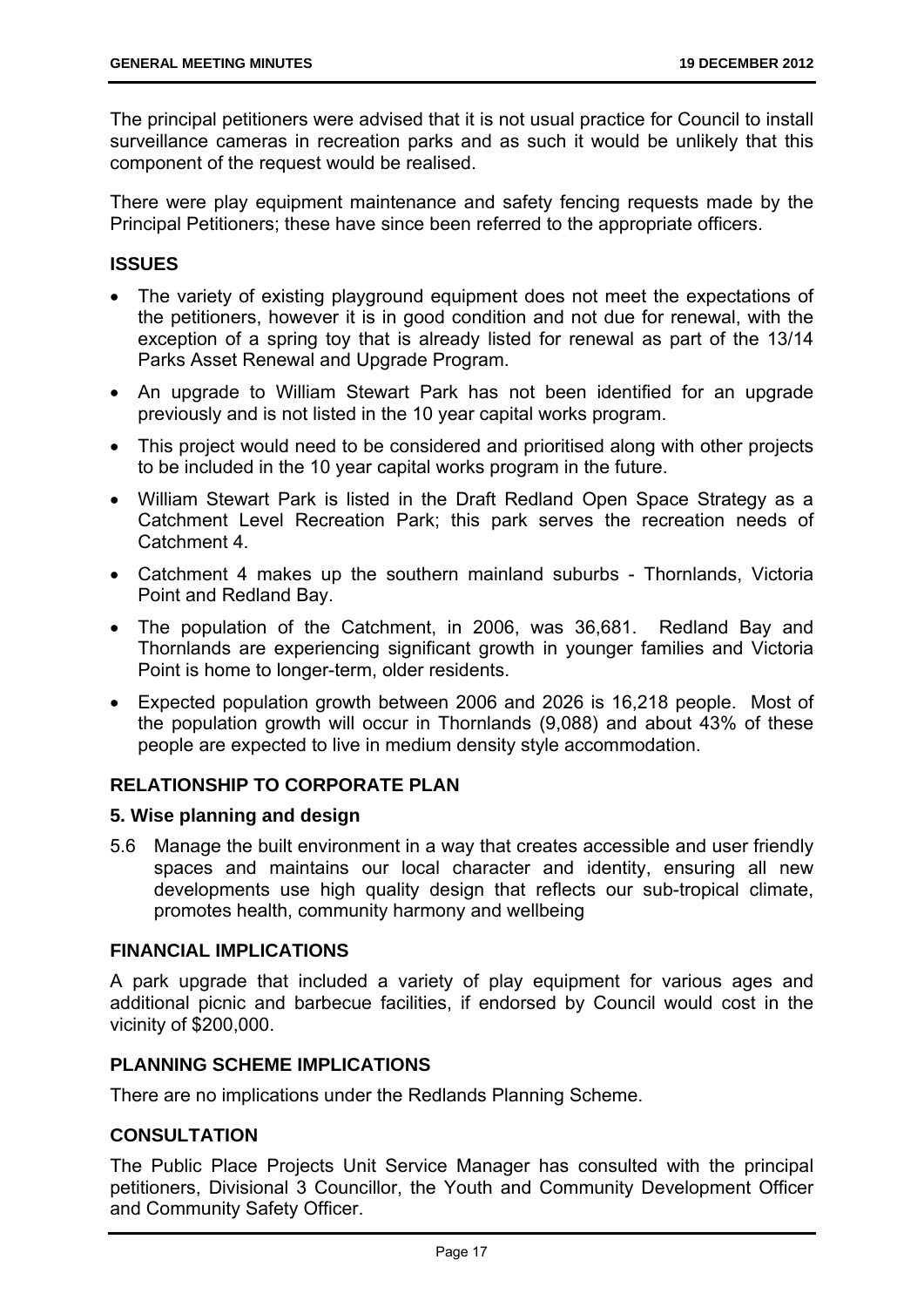#### **OPTIONS**

#### **PREFERRED**

That Council resolve as follows:

- 1. To refer the request for an upgrade to William Stewart Park to a future 10 year capital works budget review process, for Council's consideration and prioritisation against other project proposals; and
- 2. That the Principal Petitioners be advised in writing accordingly.

#### **ALTERNATIVE**

- 1. That Council does not approve the request to upgrade William Stewart Reserve; and
- 2. That the Principal Petitioners are advised in writing accordingly.

#### **OFFICER'S/COMMITTEE RECOMMENDATION/ COUNCIL RESOLUTION**

| Moved by:    | <b>Cr W Boglary</b> |
|--------------|---------------------|
| Seconded by: | <b>Cr M Edwards</b> |

**That Council resolve as follows:** 

- **1. To refer the request for an upgrade to William Stewart Park to a future 10 year capital works budget review process, for Council's consideration and prioritisation against other project proposals; and**
- **2. That the Principal Petitioners be advised in writing accordingly.**

**CARRIED** (en-bloc)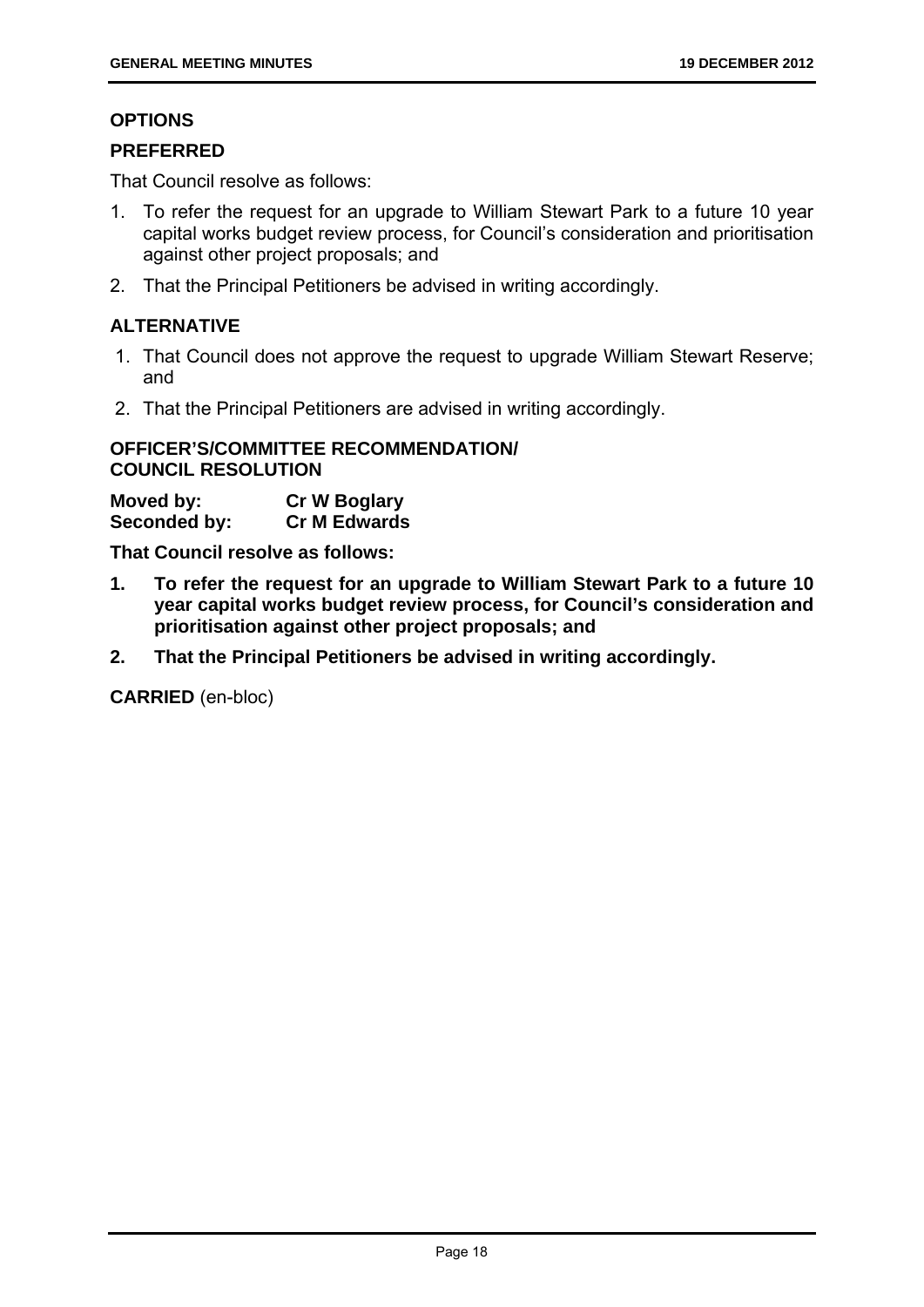#### **12 ENVIRONMENT & PLANNING COMMITTEE – 5 DECEMBER 2012**

| Moved by:    | Cr A Beard   |
|--------------|--------------|
| Seconded by: | Cr M Edwards |

That the Environment & Planning Committee Minutes of 5 December 2012 be received.

Environment & Planning Minutes 5 December 2012

#### CARRIED

#### **12.1 CITY PLANNING AND ENVIRONMENT**

#### **12.1.1 REDLAND OPEN SPACE STRATEGY 2026**

| <b>Dataworks Filename:</b>  | P&R Open Space Strategy 2026                                                 |
|-----------------------------|------------------------------------------------------------------------------|
| <b>Attachments:</b>         | Redland Open Space Strategy 2026<br><b>Public Open Space Policy POL-3110</b> |
| <b>Responsible Officer:</b> | <b>Gary Photinos</b><br><b>Manager City Planning and Environment</b>         |
| Author:                     | <b>Angela Wright</b><br><b>Principal Advisor Open Space Planning</b>         |

#### **EXECUTIVE SUMMARY**

A new Open Space Strategy is presented to Council for adoption.

The drafting of the Strategy commenced with a series of engagement workshops with key stakeholders and an analysis of the information collected from Redland Residents during the preparation of Redland 2030 Community Plan.

Once a set of open space values had been developed by stakeholders the Strategy moved into an analysis phase. The city's open space system was viewed from the level of walkable neighbourhoods, groups of suburbs and then the city as a whole. The most popular recreation activities within the Redlands were established as the baseline level of service for what could be provided in each neighbourhood and suburban catchment.

Officers then set about determining if these activities were already present in each neighbourhood and if not where would be the best location to provide them over the next 14 years and beyond. This information forms the basis of the Strategy along with other city wide recommendations for the development of sporting, community, outdoor recreation and tourism activities.

The analysis also determined that in some neighbourhoods there are too many of exactly the same activity and that when it comes time to replace the facilities that support the activity, then either they are removed altogether or they are replaced with a different facility. For example if a neighbourhood has 8 toddler playgrounds and no playgrounds suitable for primary aged children then at renewal time a toddler playground would be replaced with primary play activities. If a neighbourhood has 8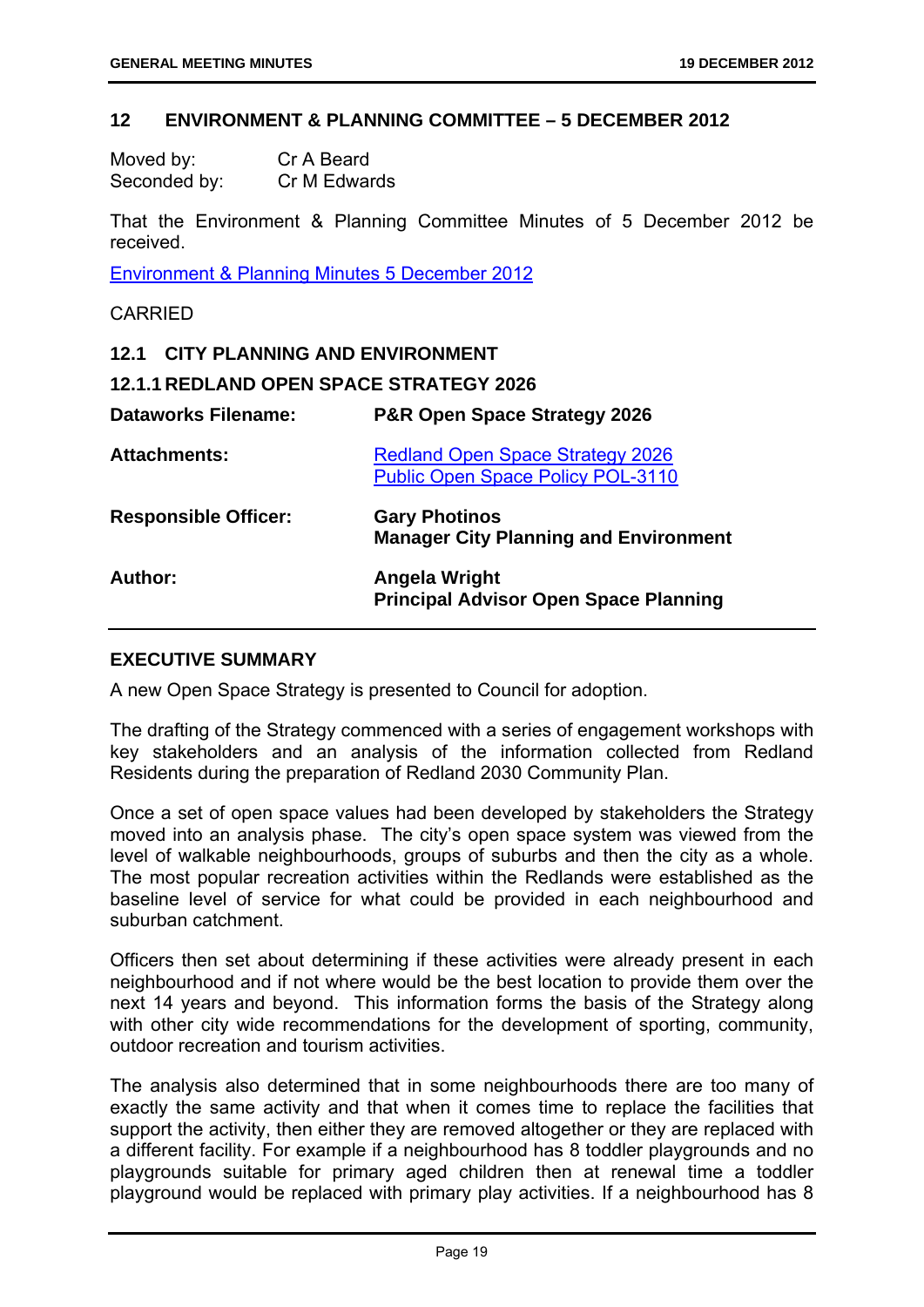toddler playgrounds and all the other activities outlined in the level of service then some of those playgrounds may not be replaced at renewal time.

The levels of service and the open space values and recommendations in the Strategy will form the basis of the future Planning Scheme amendments regarding open space including the Priority Infrastructure Plan and future amendments to the Open Space Asset Management Plan. These subsequent plans all impact on the capital and operational works program.

#### **PURPOSE**

The Redland Open Space Strategy 2026 has been prepared for use in the preparation of the Redland Planning Scheme 2015; and to update the Open Space Priority Infrastructure Plan and the Open Space Asset and Services Management Plan.

The purpose of this report is to recommend to Council the adoption of the Redland Open Space Strategy 2026 (the Strategy) for these planning purposes acknowledging that all implementation actions with financial implications will be subject to further budgetary consideration at the appropriate time.

Additionally this report recommends the adoption of an Open Space Policy.

#### **BACKGROUND**

The review of the Redland Open Space Plan 2004-2016 has primarily been undertaken to meet three statutory requirements, being the preparation of a Planning Scheme, the update of the Open Space Infrastructure Charges Schedule for inclusion in a future Priority Infrastructure Plan and to underpin the Open Space Asset and Services Management Plan.

The draft strategy was approved for a public review period commencing 1 March 2012 and concluding on 30 June 2012. The engagement process included: information and documents uploaded to Council's website, radio interviews and twenty presentations to internal and external groups, workshops, displays, interviews, walkability audits and Walk and Talk events. Statistics on the number of direct feedback submissions received by Council include:

- 255 internal and external written submissions
- 28 walkability checklists were completed

A summary of community feedback is included in the Strategy. The Strategy has been updated to take into consideration this feedback. For example, proposed future activities within neighbourhood parks have been amended to reflect local neighbourhood feedback such as the location of dog off leash areas.

The detailed feedback from the Walkability Checklists will be outlined in the Open Space Strategy mapping (currently being updated in Council's mapping system) and will be considered by City Infrastructure in a future pedestrian and cycling plans and capital works programs.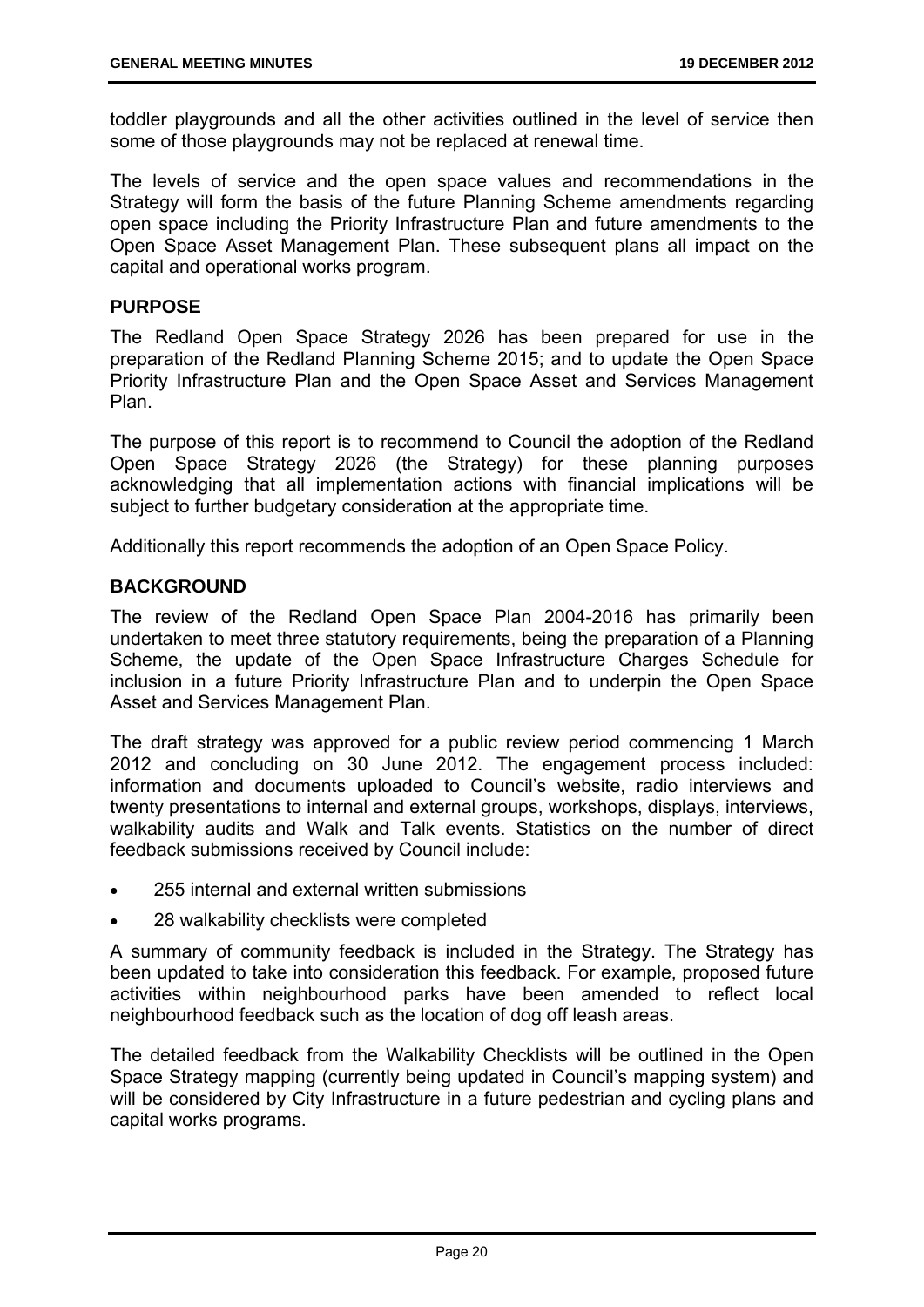#### **ISSUES**

#### **Open Space Plan 2004 – 2016 and the PIP/ICS**

- The desired standards of service (DSS) for the current PIP were first developed in 2002 during the preparation of the Redland Open Space Plan 2004 – 2016.
- The current application of the DSS has led to a one size fits all approach in the provision of recreation activity and parks infrastructure.
- The current DSS does not take a "fit for purpose" approach to park uses, it is only after a design is prepared for a park that Council applies a fit for purpose approach,
- The current standards have greatly reduced the diversity of activities and facilities provided in parks and open spaces.
- The current infrastructure charges schedule is costed on the assumption that a full suite of facilities should be provided in every park type and this does not need to be the case.
- The current infrastructure charges schedule is outdated in terms of its standards of service, costing regime, size and scale and actual costs.

#### **Open Space Strategy 2026 and the PIP/ICS**

The Open Space Strategy 2026 takes a fit for purpose approach rather than a one size fits all approach. The new Strategy identifies and matches the needs within a given neighbourhood and costs it appropriately. The Strategy will deliver more affordable infrastructure planning and standards. The Strategy will scale down the cost projections within the Infrastructure Charges Schedule by;

- amending the hierarchy of a number of parks meaning a reduction in the number of regional and district parks
- decreasing the number of local parks by recommending areas which could be re-assigned to other functions including; conservation, corridors, community purpose or for consideration for sale,
- reducing the "open ended" service standards (embellishments listed in the ICS) to these parks and will reduce the ICS overall forecast.

#### **Open Space Asset and Services Management Plan's - levels of service**

The current Open Space Asset and Services Management Plan (AMP) indicates that Redland City Council is committed to providing facilities, services and programs which best meet the needs the Redland community.

The service levels and provision levels in the AMP have been sourced from the Open Space Plan 2004 – 2016 (OSP 04-16). The development of the OSP 04-16 was based on limited community engagement and a one size fits all rather than targeted community need.

Since the OSP 04-16 was adopted in 2004 Council has undertaken extensive customer consultation and community engagement through the community planning process, customer surveys and the community feedback on the draft Open Space Strategy. Legislative changes have been addressed.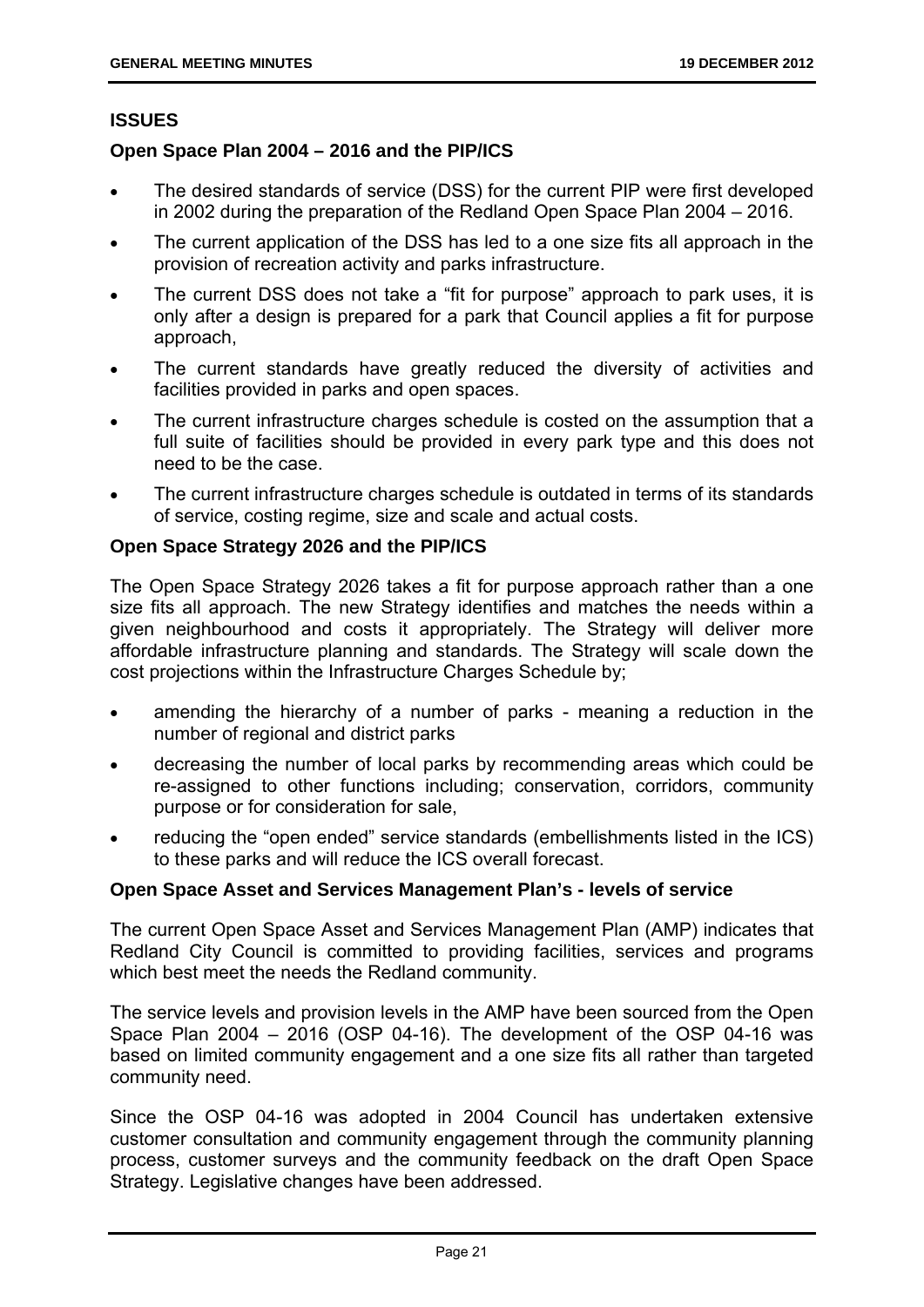A key objective of asset management planning is to document and apply service levels balanced against Council's ability to fund these needs over the long-term.

In summary the AMP requires updating for the following reasons:

- The Redland 2030 Community Plan was development after the OSP 04-16 and the associated extensive discussions with the community around parks and recreation conducted at that time;
- The Asset Management Framework has been introduced since the 2004 Open Space Plan which did not incorporate an asset renewal and upgrade approach;
- The 2011 Census figures have been released which show where the future demand for services and facilities will be in the Redlands.

#### **Open Space Strategy 2026 and the Open Space Asset and Services Management Plan**

- The Strategy has been written to be directly translated into the framework of Asset Management and Service delivery.
- Further extensive community consultation and additional intercept surveys have been undertaken to provide recent and up to date feedback from the Redland community about what they value about their parks and open space system.
- The Strategy assists open space asset managers to make better informed and more timely recommendations relating to asset renewal and upgrade.
- Open space recommendations are more targeted while at the same enabling an equal distribution of activities and facilities over time when and where demand requires.

#### **Parks and recreation capital works planning**

- The Strategy will assist parks and open space Asset and Project Managers responsible for the development of the annual and 10 year capital works program to make better informed and more timely recommendations,
- The Strategy has been written to translate directly into an Infrastructure Charges Schedule and Asset and Services Management Plan – both of which will form the basis of the 10 year capital works program for open space. The strategy addresses the future network demands of a growing population and asset replacement and renewal within budget constraints.
- The timing of delivery of parks infrastructure will depend on the available budget over the next 14 plus years.

#### **Public partnerships and participation**

The Strategy supports developing an approach of public private partnerships and public participation in delivering park activities, services and infrastructure. It recommends thorough investigation into processes that enable and facilitate public participation in realising some of the Strategy's recommendations and ideas. It is also understood that when the community gets involved, the Strategy's recommendations and ideas may evolve. The Strategy can be used as a starting point for future conversations and place making activities.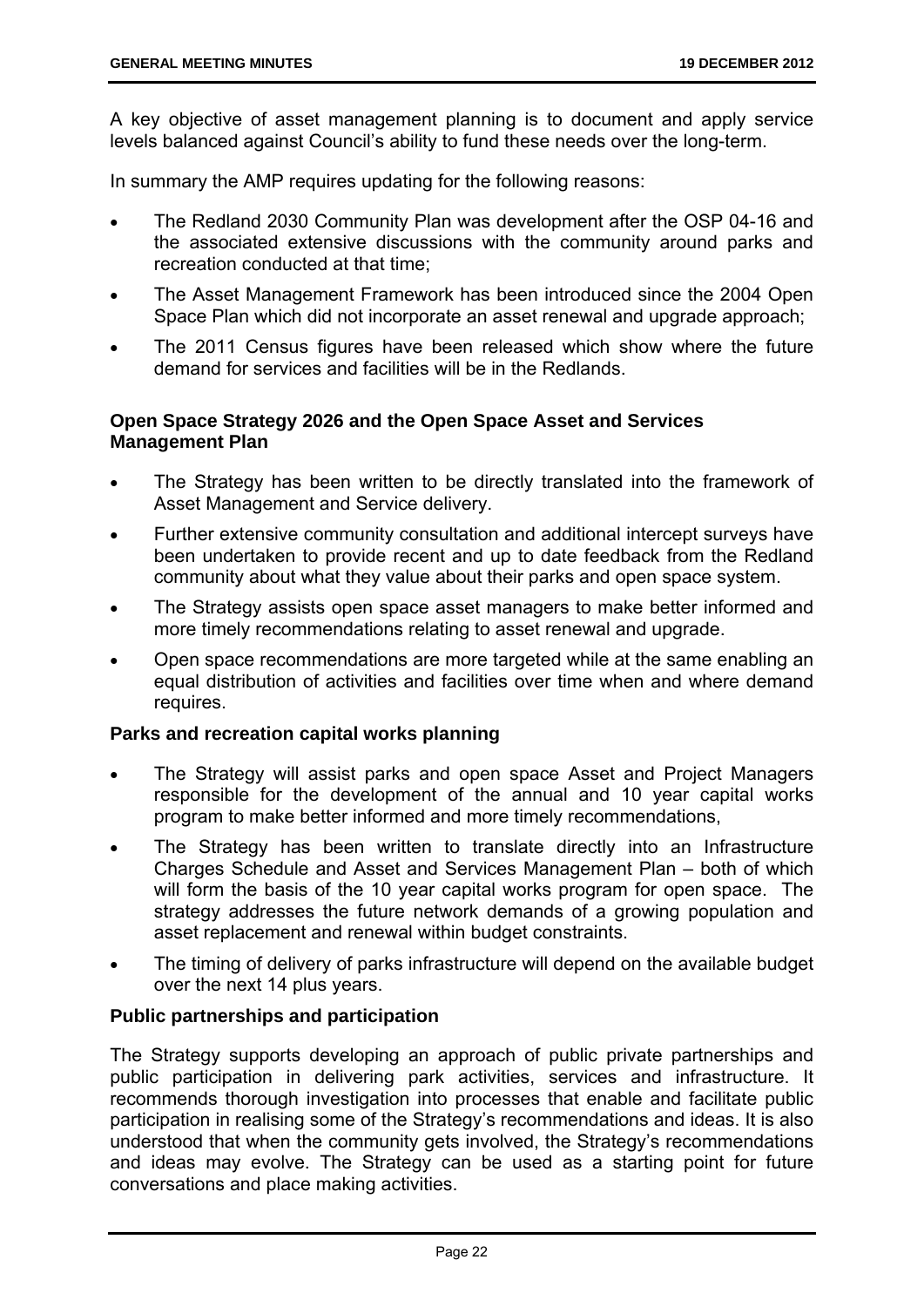#### **The document – Redland Open Space Strategy 2026 - A blue print for the city's open spaces for the next 14 years**

The Strategy is presented in the following format:

Redland's Community and Corporate Vision

- Definition of open space, Redland's open space values, the Strategy's purpose, Benefits of open space, Drivers for providing open space, Guiding Principles for designing and providing open space
- Executive Summary and Recommendations
- Planning and policy framework, State and regional planning instruments
- Redlands at a glance, Political framework, The city, The people, Areas of open space
- Engaging stakeholders, Redland Community, Community feedback
- Planning units
- Recreation use of urban parks, Activity definitions and description
- Desired Standards of Service, Planning for open space, Park Function and Type, Secondary use of trust land, Sporting open space, Community purposes land, Park and asset management service standards
- Rural Redlands, Recreation and tourism use of rural lands, Landscape character and scenic amenity, Rural tourism, Outdoor recreation settings, Outdoor recreation activities
- Implementing the strategy, Asset management planning, Financial planning
- Suburb Catchment Area assessments
- Neighbourhood assessments
- Appendix
	- Reports and studies
	- Open space functions
	- Indicative open space embellishments
	- Activity and facility shortfalls
	- Commercial use assessments
	- Open space system on SMB
	- Community feedback overview
	- *Draft Public Open Space Policy*

#### **Public Open Space Policy**

Currently a policy statement on open space is encapsulated within the Corporate Environment Policy POL-2644.

This report recommends adopting a separate Public Open Space Policy.

A draft of the policy is attached and is recommended for adoption as part of this report.

#### **What the Open Space Strategy doesn't do**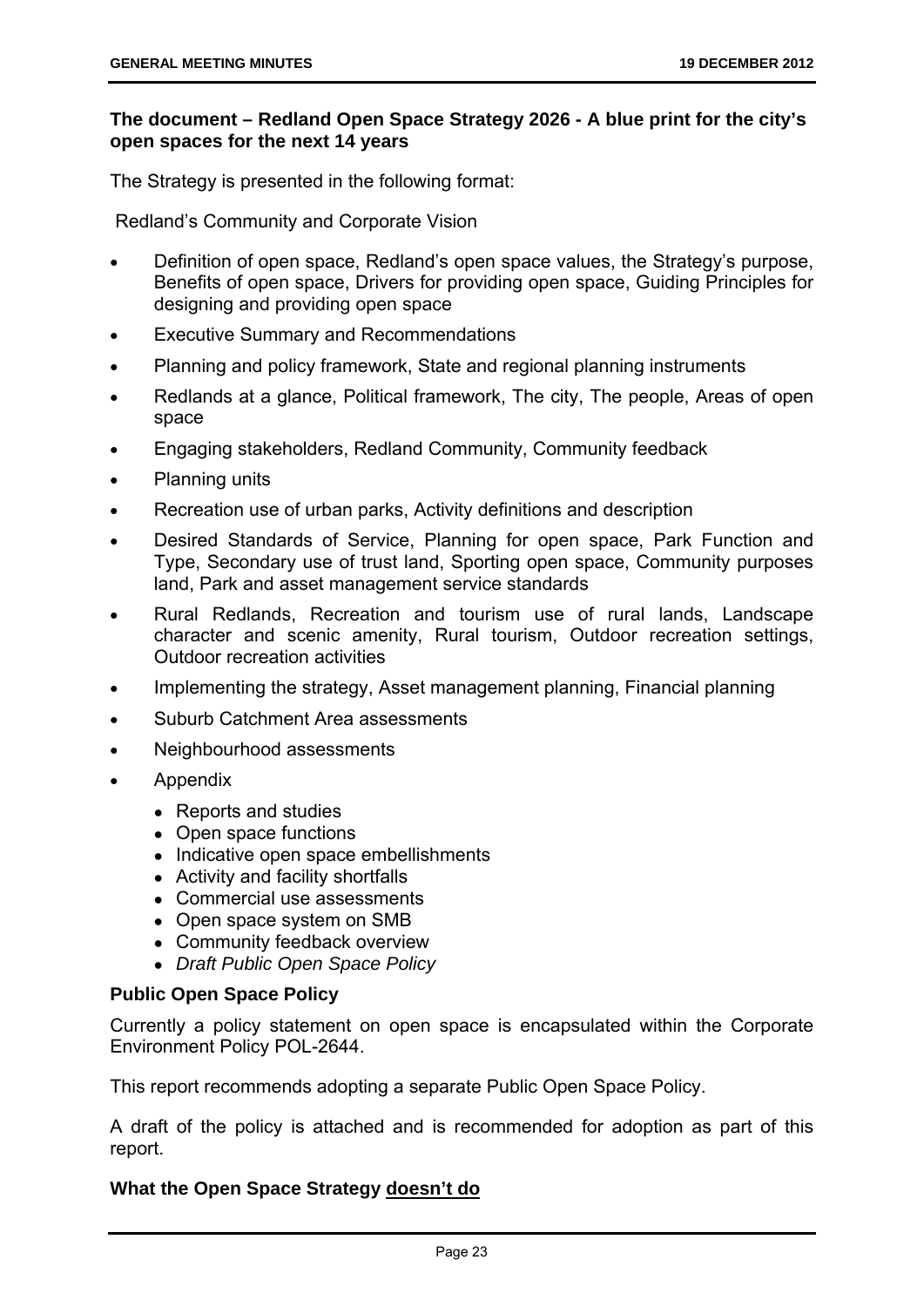*The following elements of parks planning and design have not been dealt with in the Strategy:* 

- It doesn't specify design standards for specific types of parks infrastructure.
	- Design standards will be finalised as part of the preparation of the Redland Planning Scheme or done on a park by park basis (fit for purpose) by the City Spaces Group.
- It doesn't provide a priority order for the delivery of trunk and non-trunk infrastructure into parks, for recreation, sporting or community purposes.
	- The prioritisation process will be occur during the development of an updated Infrastructure Charges Schedule, during the update of the AMP taking into consideration asset condition and the asset renewal program, and in the preparation of each 10 year and annual capital works program.

The Strategy recommends criteria for determining priority order of works and recommends taking into consideration population growth and demand in both infill and greenfield areas, areas of medium density housing, asset age and condition and ongoing maintenance costs.

- It doesn't provide a priority order for the implementation of landscape master plans / park plans.
	- The Strategy recommends criteria for determining priority order of works taking into consideration population growth and demand in both infill and greenfield areas, areas of medium density housing, asset age and condition and ongoing maintenance costs.
	- It doesn't indicate how many hectares of open space per 1000 people is required per suburb.
	- The Strategy takes a far more targeted approach as to when and why new parkland area is required.
	- The Strategy recommends better utilisation of the existing open space network for a specified suite of recreation activities.
	- Where a significant number (3 or more) activities are missing from a neighbourhood or suburb catchment area, new land is recommended for acquisition.
	- In greenfield areas where there are currently no parks, specific park characteristics are recommended (size, slope, constraints) to accommodate the future activities to be provided within a neighbourhood.
	- Neighbourhoods have been identified in all current urban areas and all have been assessed for future recreation activities and parkland requirements. The Strategy's recommendations for the location of new parks will be put in the Open Space ICS and Redland Planning Scheme 2015.

#### **Land for reassignment**

 As an outcome of the development of the Open Space Plan, a small number of lots currently zoned open space have been identified as surplus to requirement for parks and recreation purpose.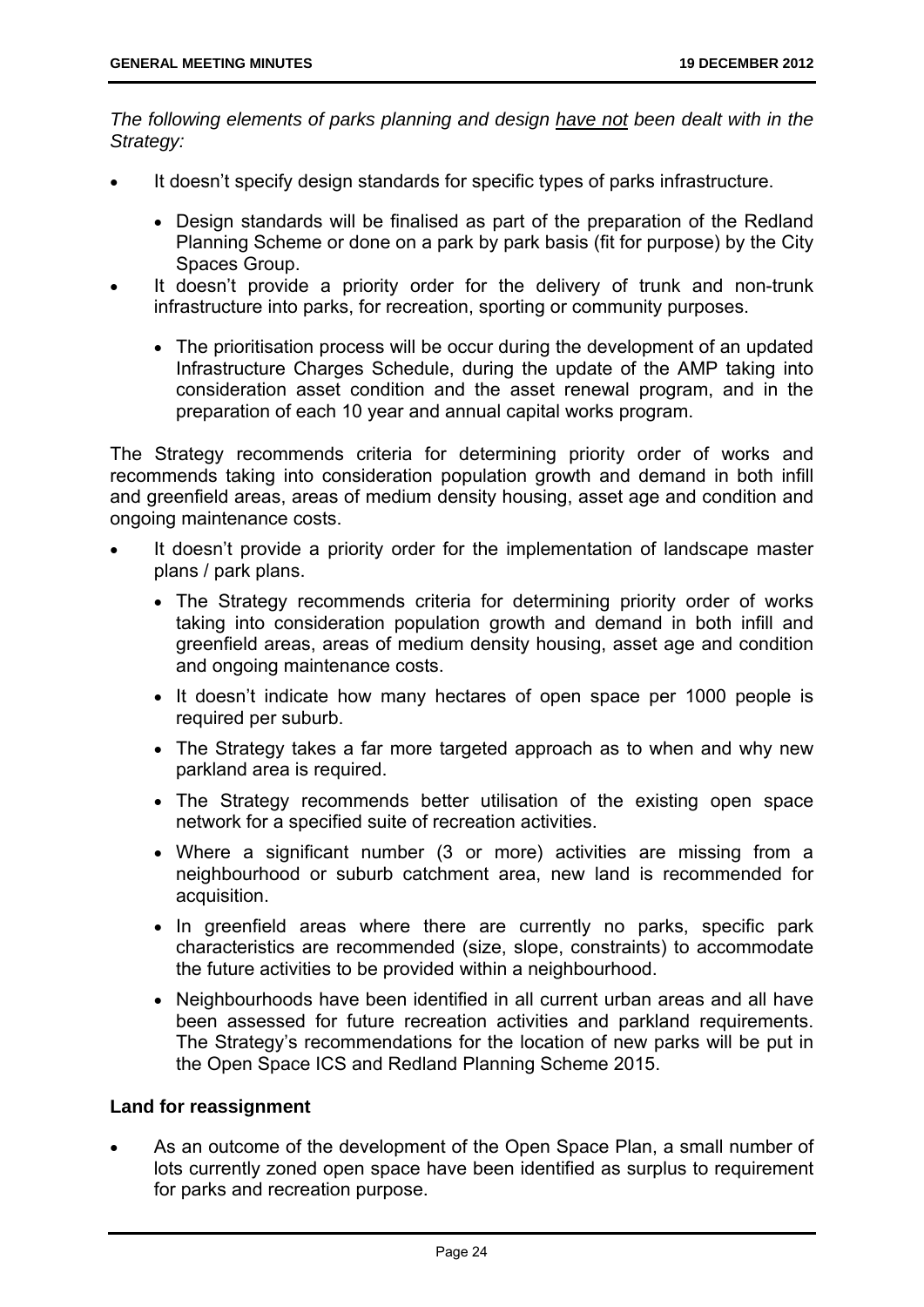These lots should be considered for reassignment and rezoning to enable use for other purposes. A separate report will be presented to Council on this issue next year.

#### **RELATIONSHIP TO CORPORATE PLAN**

#### **5. Wise planning and design**

We will carefully manage population pressures and use land sustainably while advocating and taking steps to determine limits of growth and carrying capacity on a local and national basis, recognising environmental sensitivities and the distinctive character, heritage and atmosphere of local communities. A well-planned network of urban, rural and bushland areas and responsive infrastructure and transport systems will support strong, healthy communities.

5.13 Enhance the city's liveability and enable people to enjoy outdoor activities, social gatherings and community events through planning, providing and managing high quality parks and open spaces

#### **7. Strong and connected communities**

Our health, wellbeing and strong community spirit will be supported by a full range of services, programs, organisations and facilities, and our values of caring and respect will extend to people of all ages, cultures, abilities and needs

7.5 Increase the physical activity participation of residents and deliver programs and incentives that strengthen opportunities for sport and recreation

#### **FINANCIAL IMPLICATIONS**

This recommendation does not require any change to the current year's budget as funds have already been allocated.

The Strategy will be used to inform recommendations made in future budgets through the Open Space Asset and Services Management Plan and the Open Space Priority Infrastructure Charges Schedule. If approved this will result in amendments to Council's 10 year capital program, Infrastructure Charges Schedule and Priority Infrastructure Planning which will reduce the cost of future open space infrastructure as detailed in the following table:

| <b>Open Space Strategy 2016 (PIP)</b>          |                                                                | <b>Open Space Strategy 2026</b>                |                                                             |
|------------------------------------------------|----------------------------------------------------------------|------------------------------------------------|-------------------------------------------------------------|
| Total<br>land<br>nominal<br>cost (future only) | Total<br>nominal<br>embellishment<br>(future<br>costs<br>only) | Total<br>nominal<br>land cost (future<br>only) | Total<br>nominal<br>embellishment<br>costs<br>(future only) |
| \$97,500,000                                   | \$100,152,049                                                  | \$20,925,000                                   | \$58,808,550                                                |

#### **PLANNING SCHEME IMPLICATIONS**

The City Planning and Environment Group was consulted and it is considered that the outcome of recommendations in this report will result in some future amendments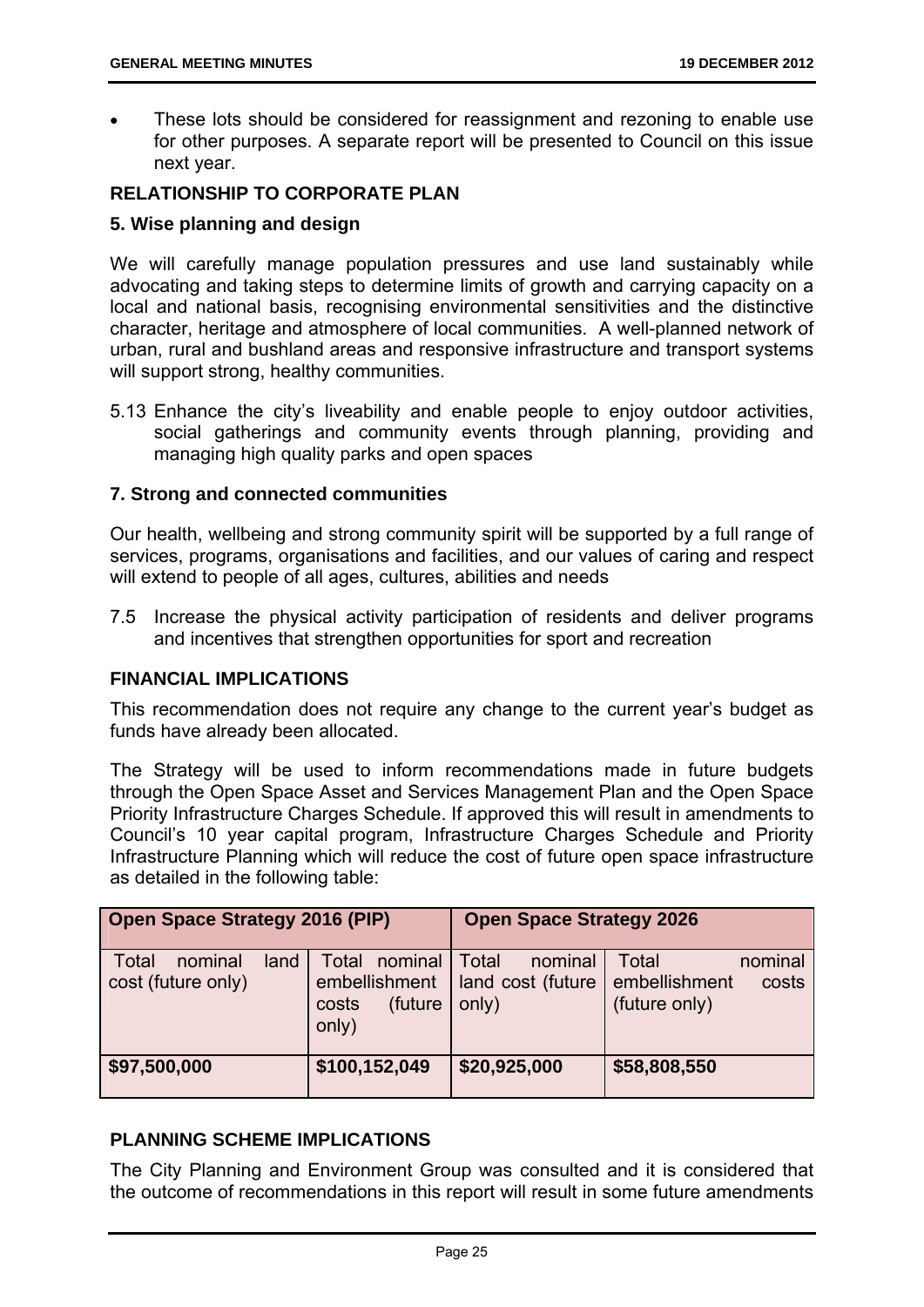to the Redlands Planning Scheme such as changes of open space zoned lots to other uses including community purpose and residential.

#### **CONSULTATION**

#### *External*

Community members were invited on the 1st March 2012 to read and test the Strategy for themselves and provide a submission, answer a questionnaire or complete the Walkability Checklist in their neighbourhood.

Over 180 individual submissions were made.

28 Heart Foundation Walkability Checklists were completed and returned to Council. Some of the submissions were very detailed and have provided Council with a unique insight into where people walk.

All information given by the community to Council has been considered in this final report. The community's input has resulted in many changes to the neighbourhood maps and other sections of the Strategy.

#### *Internal*

The following units and groups of Council have been involved in the preparation and consultation of the Strategy:

- 1) City Planning and Environment
- 2) Sustainable Assessment
- 3) City Futures
- 4) Strengthening Community
- 5) City Spaces
- 6) City Services
- 7) Project Delivery
- 8) City Infrastructure

The Councillors of the previous administration attended three workshops on the Open Space Strategy and two one on one meetings with officers.

The General Manager Corporate Finance advised that the future open space network should be costed and as such a preliminary infrastructure charges schedule has been prepared for review by the Strategic Finance Unit.

#### **OPTIONS**

#### **PREFERRED**

It is recommended Council resolve to:

- 1. Adopt the Redland Open Space Strategy 2026 for planning purposes; and
- 2. Adopt the Redland Public Open Space Policy (POL-3110).

#### **ALTERNATIVE**

Alternatively, Council could resolve to: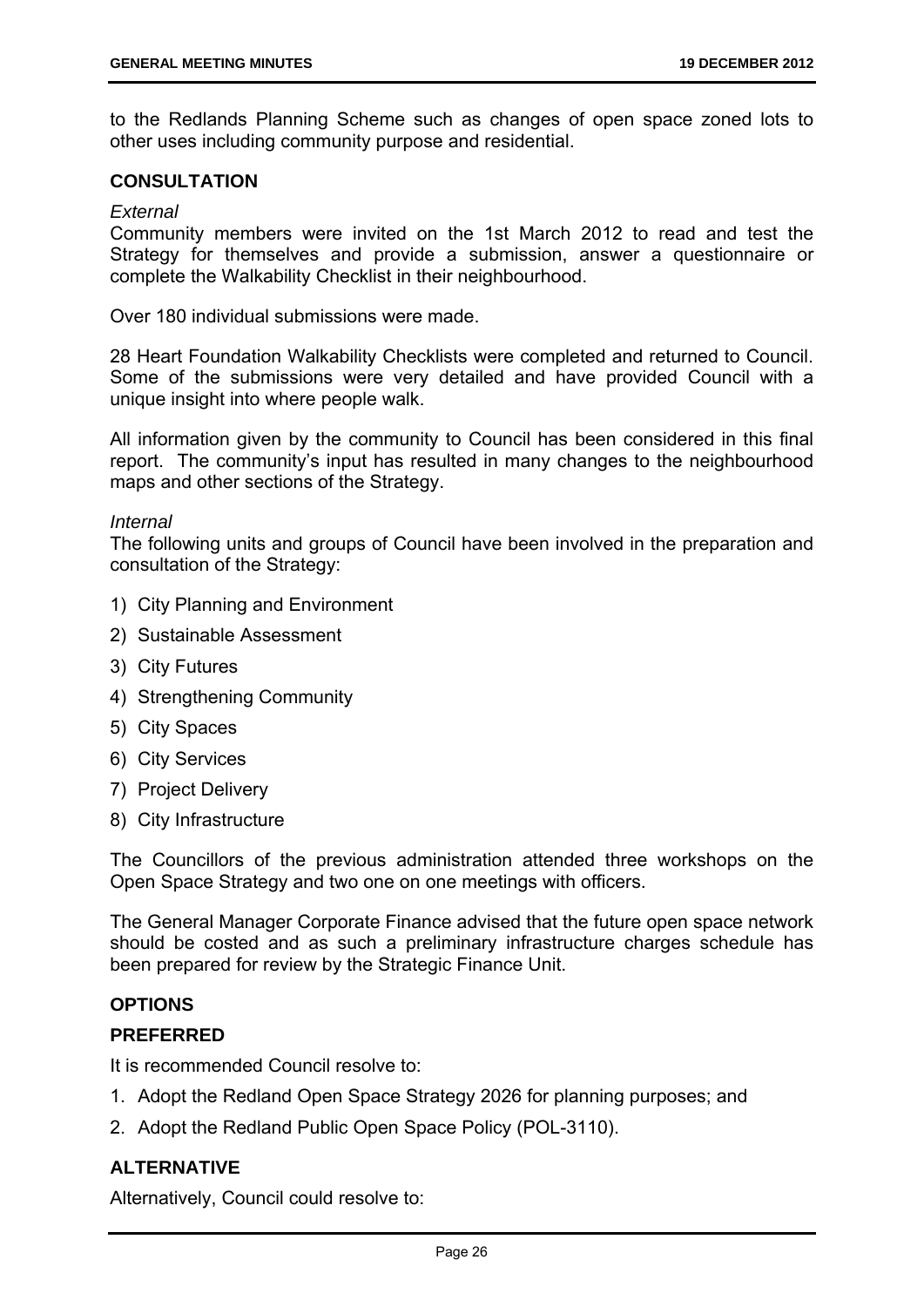- 1. Not adopt the Redland Open Space Strategy 2026 for planning purposes but commence using it as an internal planning tool; and
- 2. Not adopt a Redland Open Space Policy and leave open space and parkland to be covered by the Environment Policy.

#### **OFFICER'S RECOMMENDATION**

- 1. Adopt the Redland Open Space Strategy 2026 for planning purposes; and
- 2. Adopt the Redland Open Space Policy (POL-3110).

#### **COMMITTEE RECOMMENDATION/ COUNCIL RESOLUTION**

| Moved by:    | <b>Cr C Ogilvie</b> |
|--------------|---------------------|
| Seconded by: | <b>Cr P Bishop</b>  |

**That Council resolve to:** 

- **1. Adopt the Redland Open Space Strategy 2026 for planning purposes; and**
- **2. Adopt the Redland Open Space Policy (POL-3110), with the inclusion of specific reference to the provision of public access to foreshore open space and recreation areas.**

**CARRIED**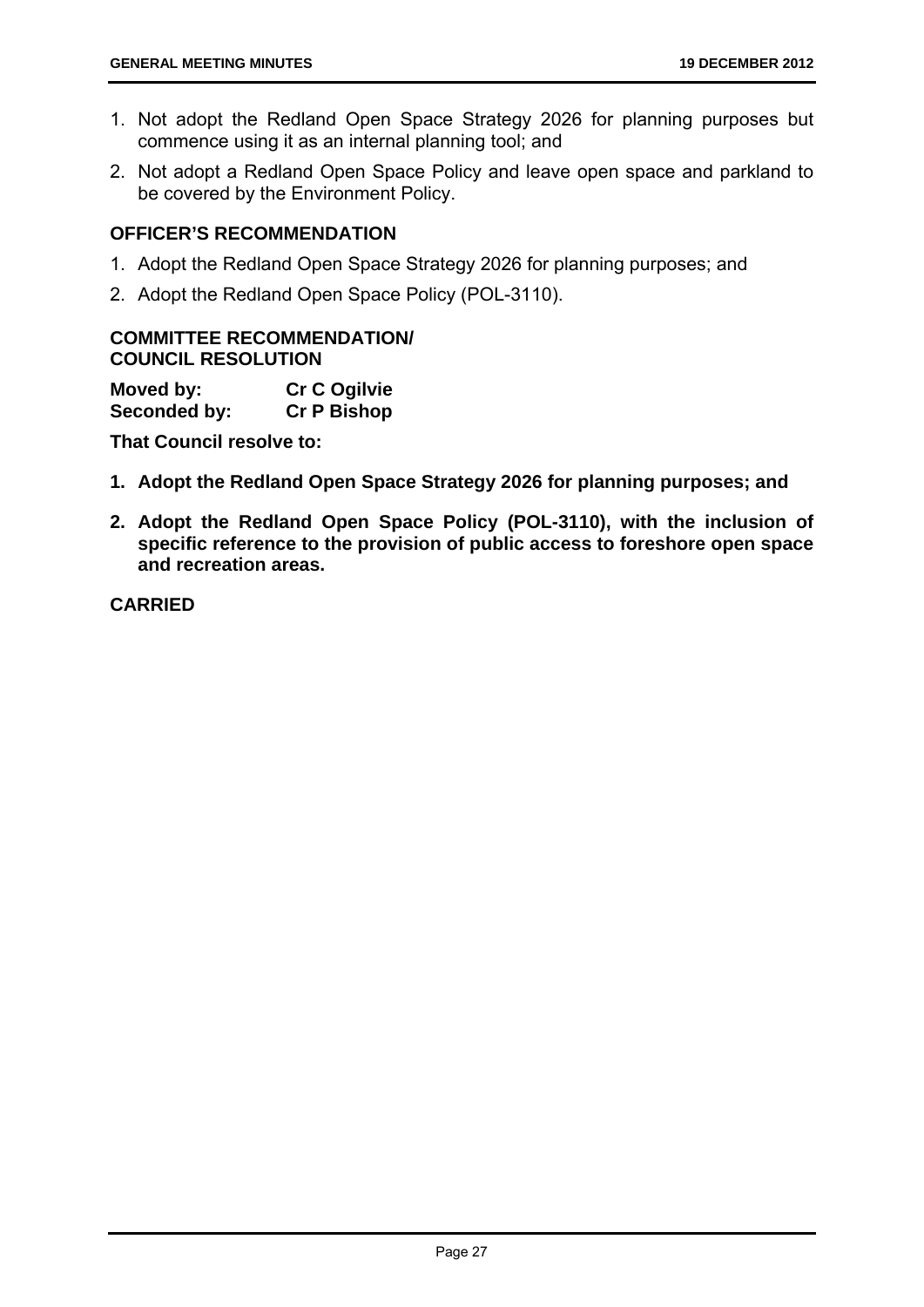#### **12.1.2 REDLANDS PLANNING SCHEME - AMENDMENT PACKAGE 3A Dataworks Filename: LUP Redlands Planning Scheme Amendment 3A Attachments: Draft 3A Amendment Package 3A Major Amendments for Adoption 3A Minor Amendments for Future Consideration Mapping Changes (Zone Changes) Minor Amendments for Adoption Responsible Officer: Gary Photinos Manager City Planning & Environment Author: Martin Hunt Principal Adviser City Wide Planning**

#### **EXECUTIVE SUMMARY**

In accordance with the requirements of the *Sustainable Planning Act 2009*, as amended (SPA), the proposed amendments to the Redlands Planning Scheme (RPS) are presented to Council for adoption and approval to forward to the Deputy Premier and Minister for State Development, Infrastructure and Planning.

Under the current *Statutory Guideline 01/12 – Making or amending local planning instruments* (Statutory Guideline 01/12) instituted through section 117 of SPA, amendments to Planning Schemes are categorised into three categories, being:

- Administrative amendments
- Minor amendments
- Major amendments

Each type of amendment has its own definition and process for amending the planning scheme. The 3A amendment package contains both minor and major amendments.

It is recommended that Council propose to amend the Redlands Planning Scheme and adopt amendment 3(A) for referral to the Deputy Premier and Minister for State Development, Infrastructure and Planning to undertake a first State Interest Review.

#### **PURPOSE**

To prepare an amendment to the Redlands Planning Scheme in accordance with Section 117 of SPA and Statutory Guideline 01/12 and forward to the Deputy Premier and Minister for State Development, Infrastructure and Planning for consideration of State interests.

#### **BACKGROUND**

The Redlands Planning Scheme (the scheme) commenced and took effect from 30 March 2006. Since this time, specific matters have been identified as an amendment priority to improve the effectiveness and efficiency of the scheme as a planning instrument. The latest version of the planning scheme, version 5 (RPS V.5.0) and took effect on the 31<sup>st</sup> August 2012. Another package of amendments  $(2A)$  is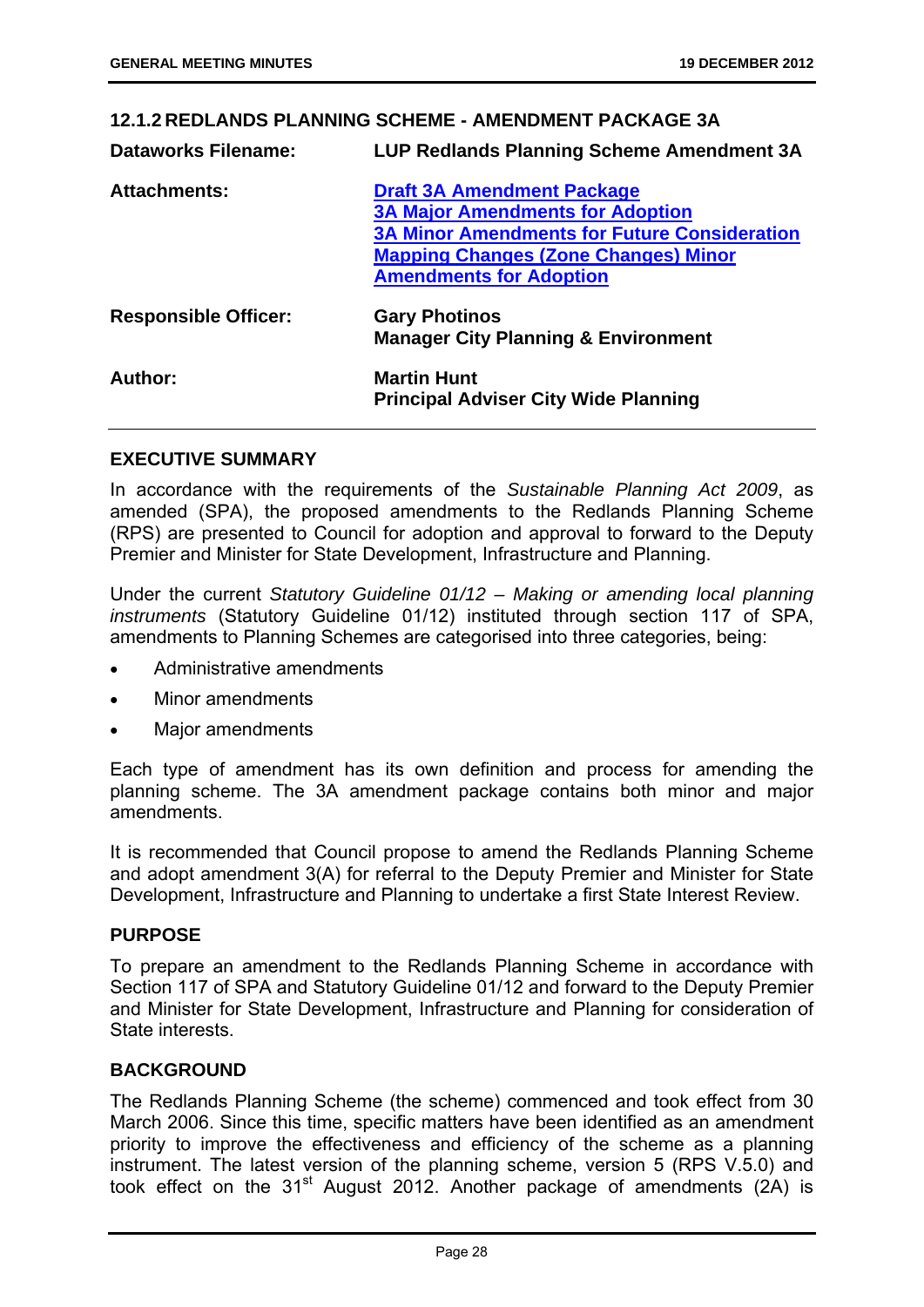currently with the Deputy Premier and Minister for State Development, Infrastructure and Planning awaiting approval for public notification.

#### **ISSUES**

This package of amendments has been prepared to address operational issues identified within the RPS. The purpose of the majority of these amendments is therefore to increase efficiencies and reduce unnecessary regulation.

Current amendments to the planning scheme in the package to be considered by Council include:

1) Queensland Development Code (QDC) changes:

- *i.* RPS is progressively becoming compliant with QDC as part of working *towards a standardised planning scheme for the Redlands*
- *ii. Defer to QDC triggers for assessment (for example for dwellings built to boundary)*
- *iii.* Defer to QDC requirements for building setbacks and building heights where *relevant*
- *iv.* Realignment of lot sizes to match up with the Building Code of Australia *(BCA). Small lots move from 400m2 to 500m2 to between 350m2 and 449m2 and standard lots move from a minimum of 500m2 to 450m2*
- *v. Introduction of Self-assessable criteria for small lot houses in the Urban Residential and Medium Density Residential zones where compliant with the QDC*
- *vi. Remove any provisions that duplicate/conflict with the QDC*

2) Implementing the policy directives of Council by:

- *i. Dwelling Houses and Small Lot Houses proposed to be self-assessable instead of Code Assessable on the Southern Moreton Bay Islands in the SMBI Residential Code*
- *ii. Amending the Bushfire Hazard Overlay Code in line with the recommendations of the North Stradbroke Island Bushfire Report and including notation on Bushfire Hazard Overlay maps to indicate that areas identified as medium bushfire hazard areas are 'designated bushfire prone areas'*

3) Implementing the Redland Bay Foreshore Master Plan

*i. Amending relevant zoning maps to upgrade of the Redland Bay Neighbourhood Centre to a District Centre in line with the recommendations of the Redland Bay Centres and Foreshore Masterplan* 

4) Modification of various provisions by:

- *i.* Making the scheme increasingly consistent with other Queensland Planning *Schemes – for example by aligning definitions and assessment criteria*
- *ii. Rationalising a number of domestic activity codes (e.g. small lot house, domestic outbuilding, private swimming pools)*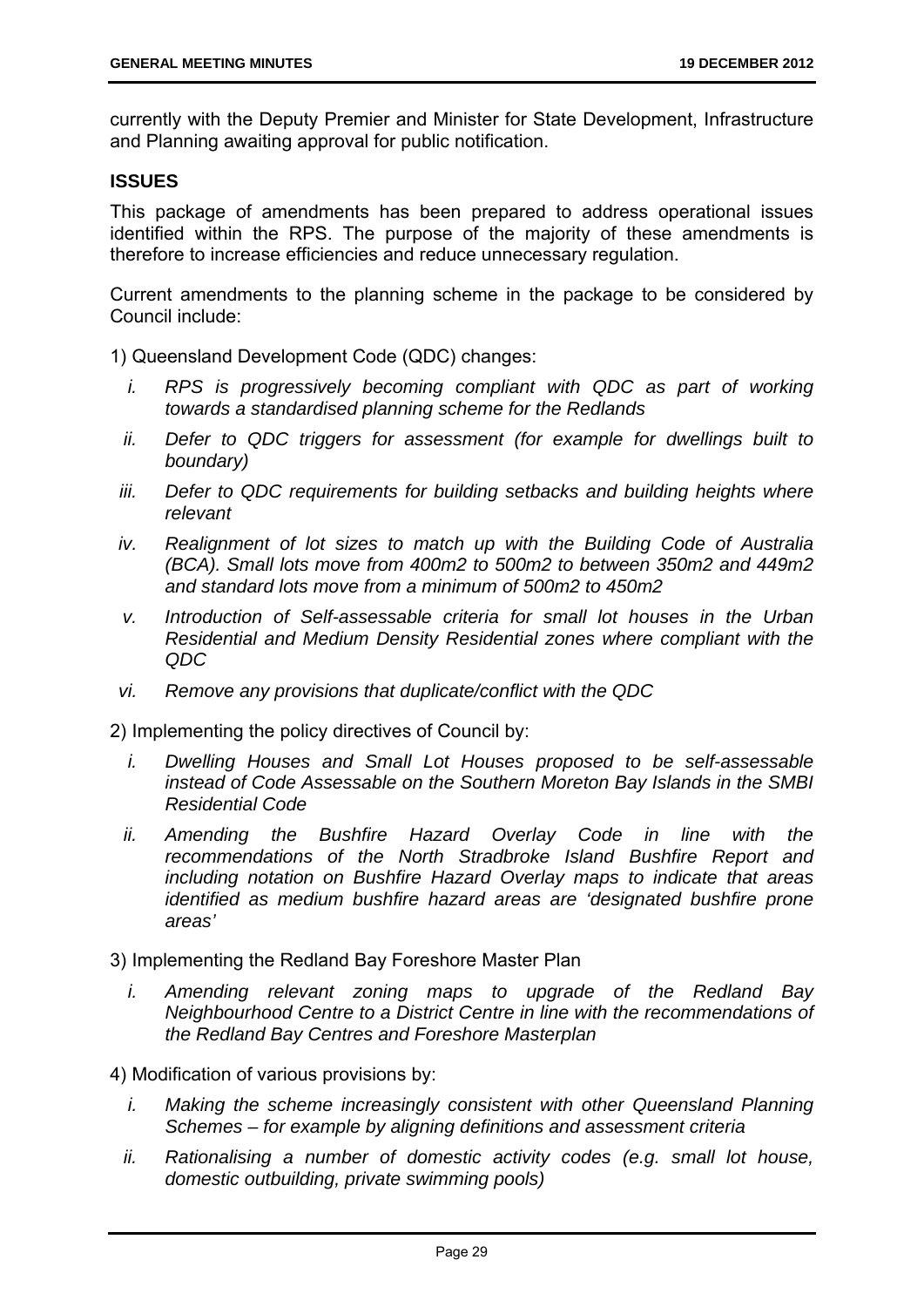- iii. Reduction or removal of planning assessment criteria in the Domestic *Outbuildings and Domestic Additions Codes.*
- *iv. Domestic Additions and Domestic Outbuildings are now exempt from planning requirements in the Urban Residential and Medium Density Residential zones.*
- *v. Upgrading 'notes' to Specific Outcome or Acceptable Solution (where appropriate) to give greater legislative affect*
- *vi. Removal of requirement for Code assessment where simply replacing a building within the Poultry Protection Overlay or Bushland Habitat Overlay*
- *vii. Private Swimming Pools are now exempt from planning requirements in all zones and the Private Swimming Pool Code to be deleted from the scheme.*
- *viii. Changes to the Major Centres zone code to make more uses Self-Assessable and to increased height limits in certain circumstances*
- *ix. Changes to Major Centres zone code to make changes of tenancies within the major centres self assessable for eligible uses*
- *x. Introduction of a Private Waterfront Structures Overlay to assess development within 9 metres of a canal revetment wall – Potential to save Council and the community tens of millions of dollars in canal wall repairs*
- *xi. Amendments to a number of codes to ensure that development is able to provide for storm water management through a regional stormwater solution identified in the Priority Infrastructure Plan (PIP)*
- *xii. Amendments to parking standards and commercial parking rates in the Centre Activities Zone when tenancy changes. This will allow greater flexibility for tenancy changes in Centres and will result in less need to meet higher parking requirements for simple change of commercial tenancies*
- *xiii. Updating the Street Trees List schedule*
- *xiv. Clarifying the position on gated communities in the scheme*
- 5) Inclusion or amendment of definitions for improved clarity and meaning in the application of the RPS
	- *i. Where relevant, administrative and use definitions have been amended to ensure correct use. Generally, the definitions used are in accordance with the Queensland Planning Provisions v3.0 (draft)*.
	- *ii. New definitions have also been included where required, and are also generally in accordance with the Queensland Planning Provisions v3.0 (draft)*

These matters are detailed in Attachment 1 – Redlands Planning Scheme – Summary of Amendments 3(A).

Reporting protocol to the Department of State Development, Infrastructure and Planning requires presentation of all amendments. This requirement results in substantial documentation as one amendment may occur across all 24 zone codes, for example. The detailed amendments are contained in the Models in Attachment 2 – Redlands Planning Scheme – Amendment 3(A).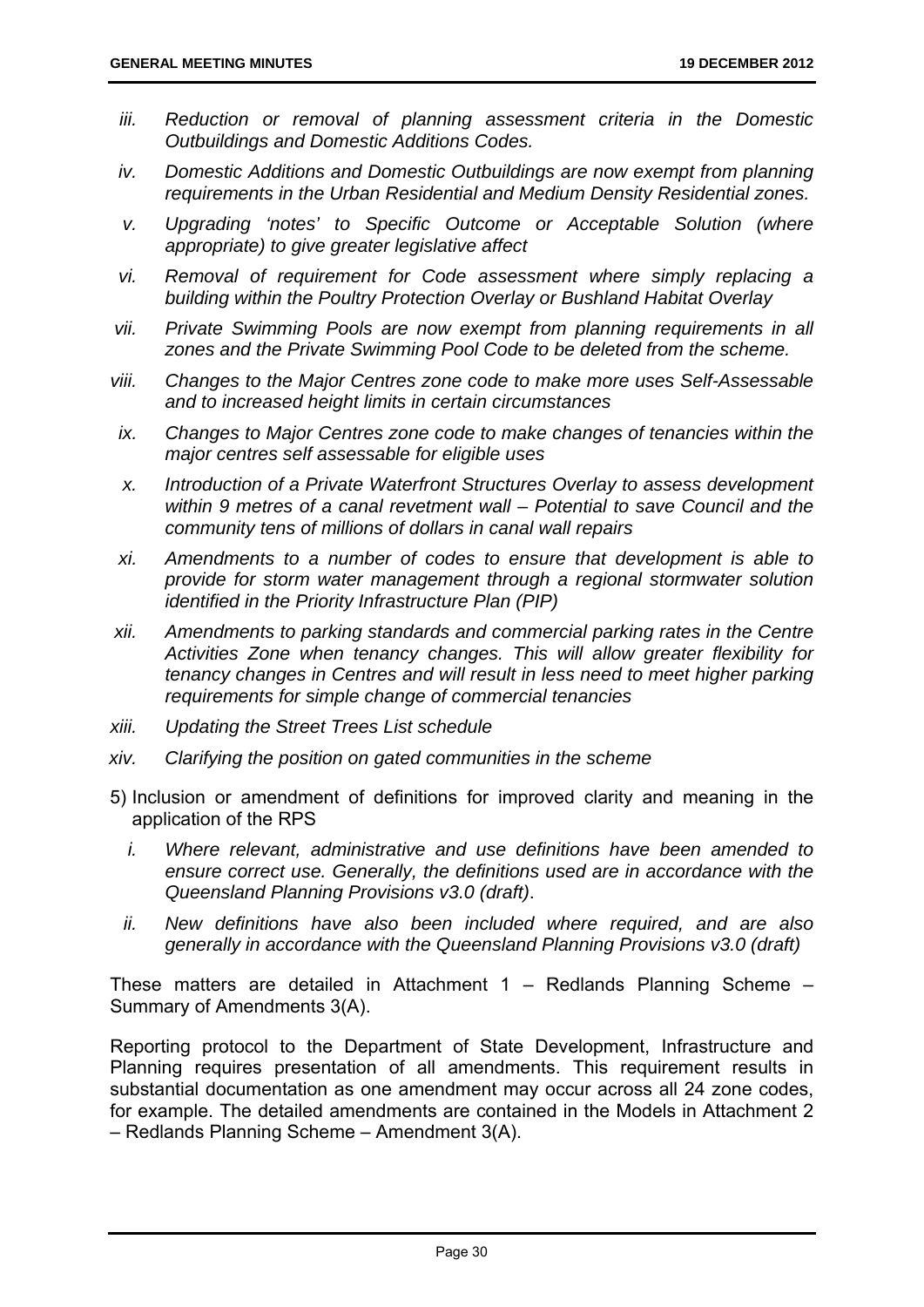#### **RELATIONSHIP TO CORPORATE PLAN**

#### **5. Wise planning and design**

We will carefully manage population pressures and use land sustainably while advocating and taking steps to determine limits of growth and carrying capacity on a local and national basis, recognising environmental sensitivities and the distinctive character, heritage and atmosphere of local communities. A well-planned network of urban, rural and bushland areas and responsive infrastructure and transport systems will support strong, healthy communities.

5.1 Prepare and put in place a new planning scheme for the Redlands that reflects the aspirations and expectations outlined in the Community Plan, state interests, recognised in the SEQ Regional Plan and the legal obligations of the Sustainable Planning Act

#### **FINANCIAL IMPLICATIONS**

This recommendation does not require any change to the current year's budget as funds have already been allocated to account number 342-11505-70603

#### **PLANNING SCHEME IMPLICATIONS**

The outcome of recommendations in this report will result in some future amendments to the Redlands Planning Scheme, as detailed in the attachments to this report.

#### **CONSULTATION**

A workshop was conducted with Councillors and Executive Officers on Monday 21<sup>st</sup> August 2012.

The amendments have been discussed with:

- Environment, Planning and Development Groups
- City Infrastructure Group
- Officers within the Department of State Development, Infrastructure and Planning.

#### **OFFICER'S/COMMITTEE RECOMMENDATION**

That Council resolve to:

- 1. Prepare a planning scheme amendment in accordance with Stage 1 of Statutory Guideline 01/12 – Making or Amending local planning instruments;
- 2. Adopt Amendment 3(A) as detailed in Attachments 1 and 2, in accordance with Section 117 of SPA and Statutory Guideline 01/12 – Making or Amending local planning instruments, for referral to the Minister for State Development, Infrastructure and Planning to undertake a first State interest review; and
- 3. Write to the Minister for State Development, Infrastructure and Planning to request a first state interest review of the planning scheme amendment and the Minister's agreement to publicly notify the planning scheme amendments.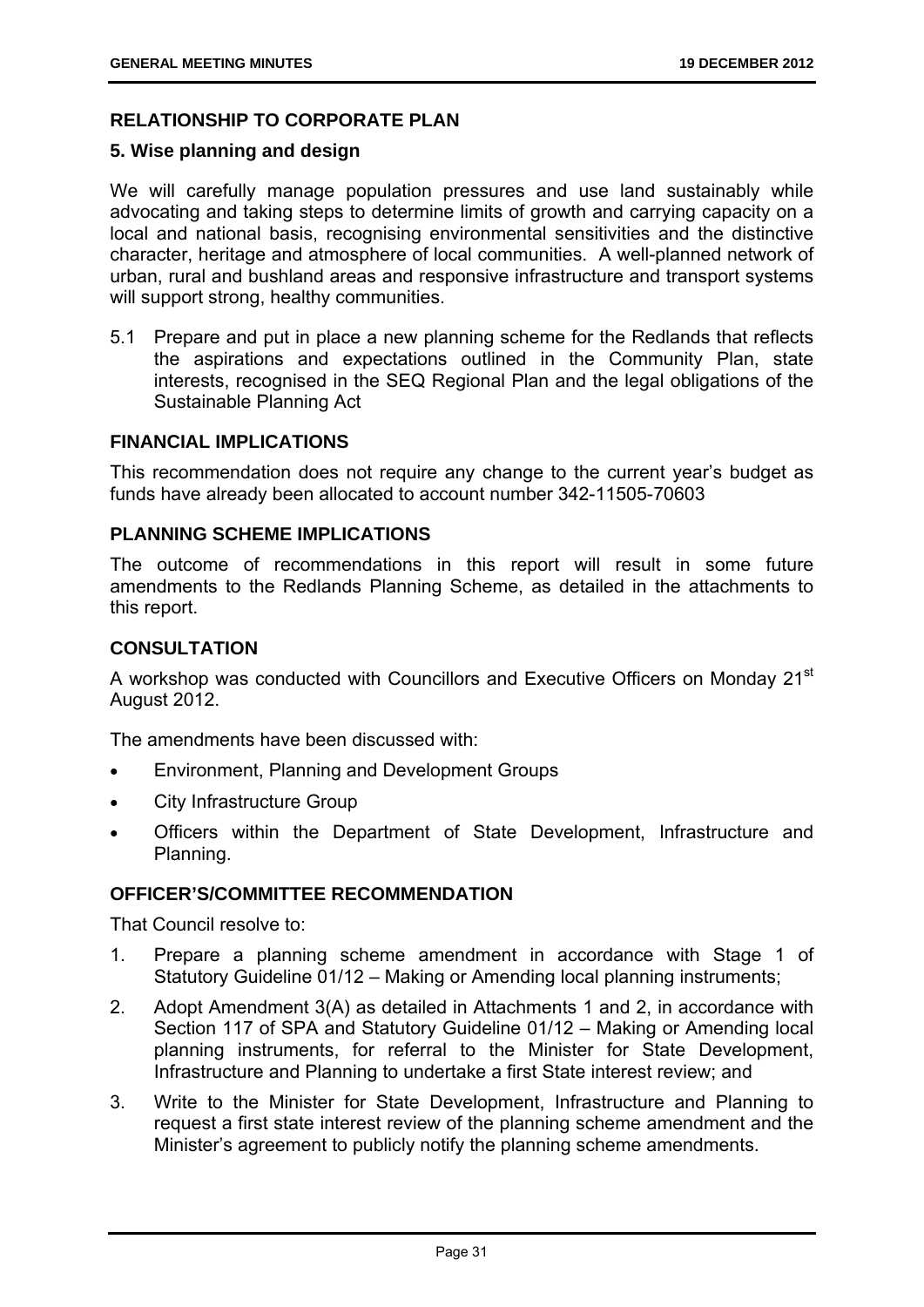#### **COUNCIL RESOLUTION**

| Moved by:    | Cr J Talty   |
|--------------|--------------|
| Seconded by: | Cr M Elliott |

That Council resolve to defer this item to the Environment and Planning Committee meeting scheduled for  $5<sup>th</sup>$  December 2012 to allow Council time to consider amendments currently proposed to be made to the Redlands Planning Scheme and categorize them as administrative, minor or major in accordance with the new Statutory Guideline: *02/12 Making and amending local planning instruments*.

#### CARRIED

# **ADDENDUM FOR ENVIRONMENT AND PLANNING COMMITTEE 5 DECEMBER 2012**

At the General meeting of 28 November 2012, Council resolved as follows:

**That Council resolve to defer this item to the Environment and Planning Committee meeting scheduled for 5th December 2012 to allow Council time to consider amendments currently proposed to be made to the Redlands Planning Scheme and categorize them as administrative, minor or major in accordance with the new Statutory Guideline:** *02/12 Making and amending local planning instruments***.** 

# **NEW STATE GOVERNMENT STATUTORY GUIDELINES 02/12 MAKING AND AMENDING LOCAL PLANNING INSTRUMENTS**

Since the presentation of the original Report to Council, significant changes have been made to the *Sustainable Planning Act 2009* to simplify the amendment process. Under the previous *Statutory Guideline 01/12 – Making or amending local planning instruments*, minor and major amendments to Planning Schemes were required to be submitted for State Interest Review.

On the 19<sup>th</sup> of November 2012 the State Government released a new Statutory *Guideline 02/12 - Making or Amending Local Planning Instrument*s. One of the changes to the 02/12 Guideline is that councils are **no longer required** to submit minor planning scheme amendments for State Interest Review (see Figure 1).

The new Guideline is the relevant version for making amendments to the Redlands Planning Scheme regardless of whether the process was commenced or progressed under a previous version of the guidelines. This has resulted in a profound change to the amendment process Council is currently undertaking with the 3A amendment package.

Where amendments in the current package can be identified as being "Minor" in nature, then Council is empowered to make the changes to the planning scheme by adopting the changes by resolutions and then placing a notice in the Gazette and a locally circulating newspaper and on the local government's website. Currently minor and major amendments under the previous Guideline 01/12 were required to be submitted to the State Government and then publically advertised. This process could take over 12 months to complete, as depicted in the following chart.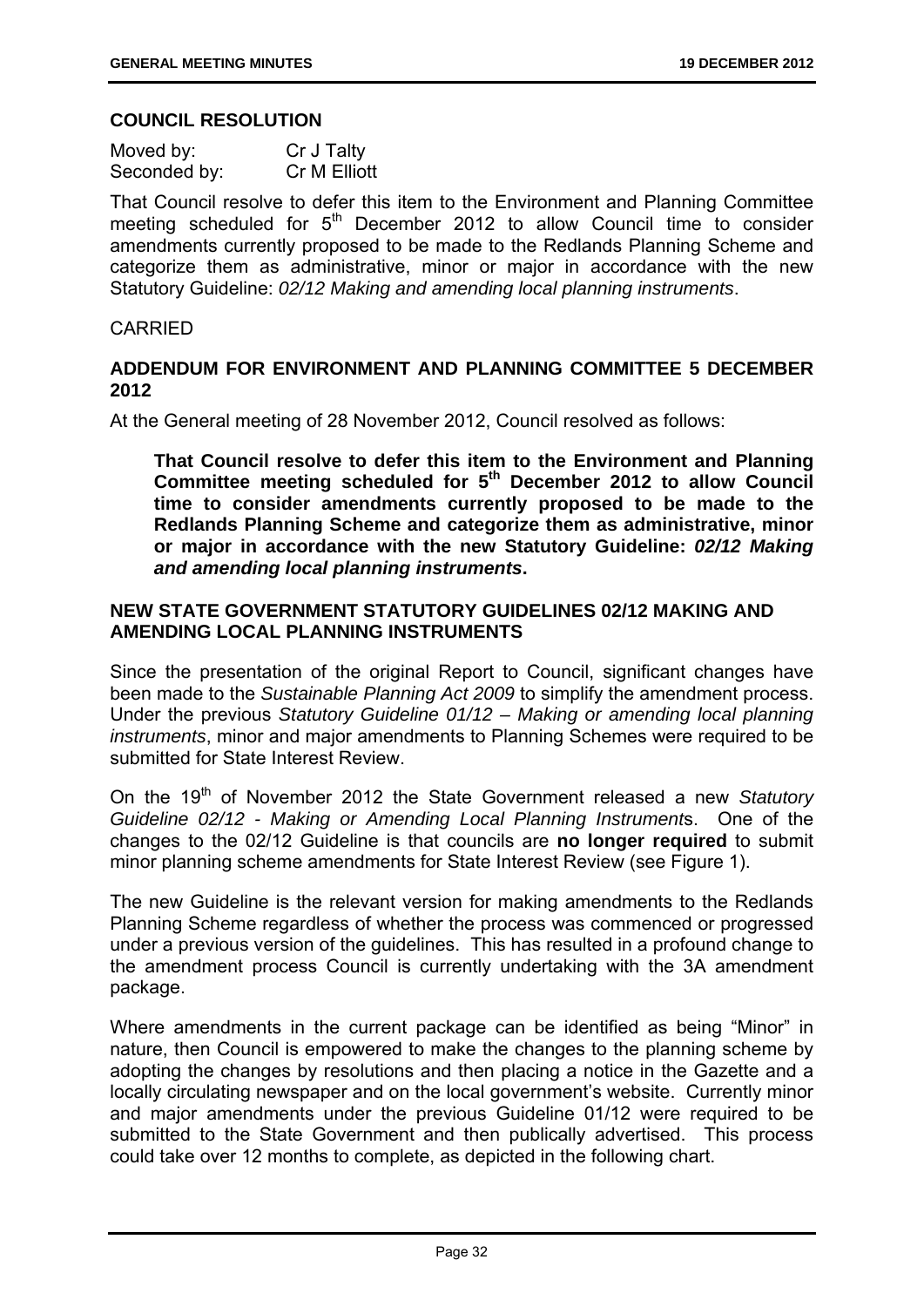

Figure 1: Process for making or amending (major, minor or administrative) a planning scheme

(Queensland Government Nov 2012, *Statutory Guideline 02/12 - Making or Amending Local Planning Instrument*s p. 5)

The change in process means that Council can make substantial changes to its planning scheme in a much shorter timeframe – effectively approving and adopting a variety of scheme changes almost immediately.

# **3A MAJOR AMENDMENTS FOR ADOPTION**

The 3A amendment package has now been separated into the two categories. The division of "3A Major Amendments" and "3A Minor Amendments" is attached. The major amendments include:

#### **Major Amendments**

Part 04 – Zones, Division 12 – Major Centres Zone *(CBD Height Changes)*

Part 04 – Zones, Division 15 – Neighbourhood Centre Zone *(Redland Bay – Neighbourhood Centre to District Centre)*

Part 05 – Overlays, Division 03 – Bushfire Hazard Overlay

Part 05 – Overlays, Division 16 – Canal and Lakeside Structures Overlay

Mapping Changes - Proposed Major Land Rezonings *(not as a result of development approvals)* 

It is proposed that these "3A Major Amendments" be approved now for the purpose of first State Interest Review. The State Government has indicated that in accordance with the new Guideline this State interest review will be completed within 60 business days. Once Council receives State Government approval, these major amendments will be subject to public consultation and the community will be able to make submissions. Council will then consider these submissions and subsequently resolve to adopt these amendments, with or without further changes.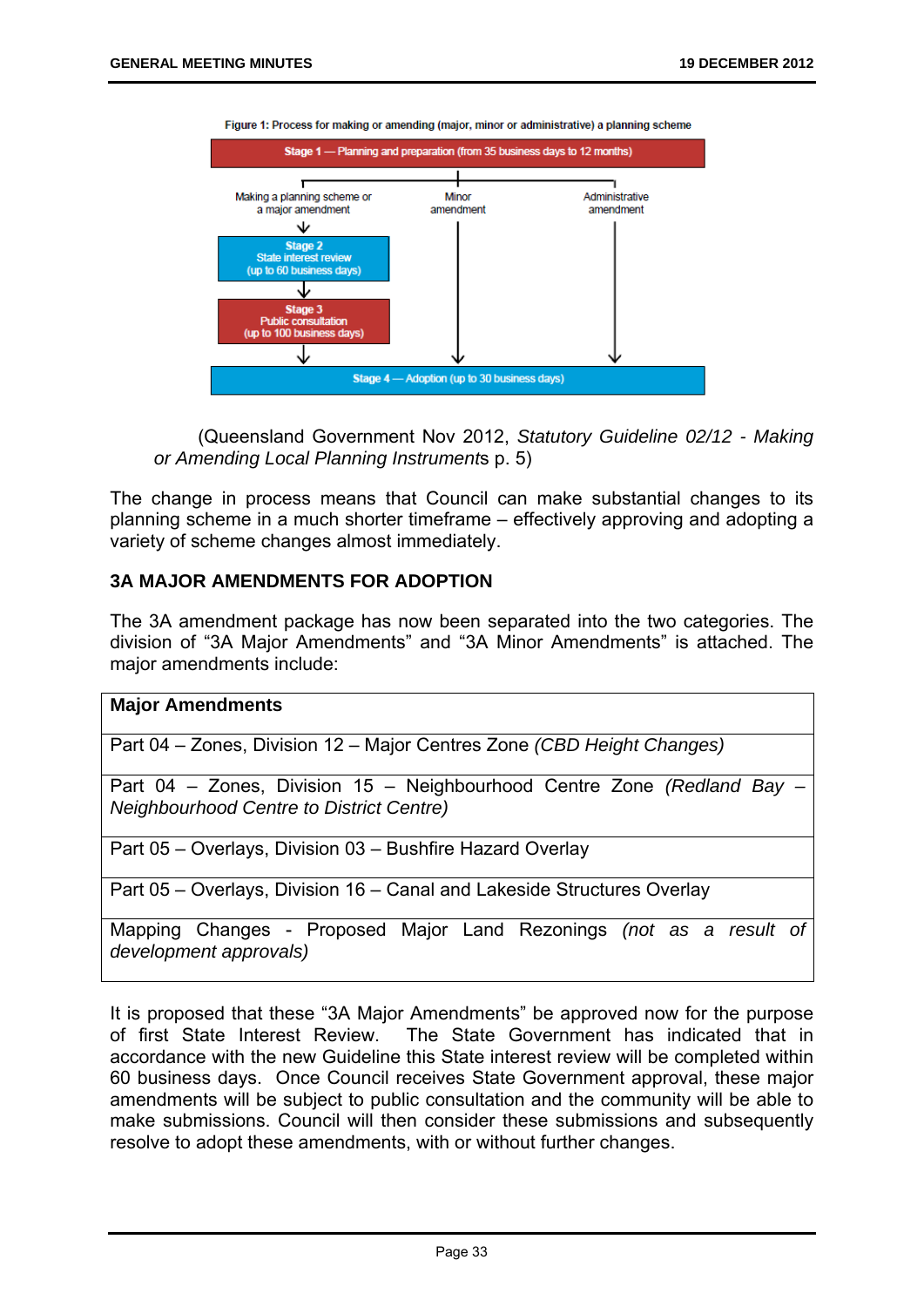# **3A MINOR AMENDMENTS FOR FURTHER CONSIDERATION**

The "3A Minor amendments for future consideration" list has been created from the balance of the original amendment package as follows:

| <b>Minor Amendments for Deferral</b>                                           |
|--------------------------------------------------------------------------------|
| Part 04 - Zones, Division 01 - Commercial Industry Zone                        |
| Part 04 - Zones, Division 02 - Community Purpose Zone                          |
| Part 04 - Zones, Division 03 - Conservation Zone                               |
| Part 04 - Zones, Division 05 - Emerging Urban Community Zone                   |
| Part 04 - Zones, Division 07 - General Industry Zone                           |
| Part 04 - Zones, Division 13 - Marine Activity Zone                            |
| Part 04 - Zones, Division 14 - Medium Density Residential Zone                 |
| Part 04 - Zones, Division 23 - SMBI Residential Zone                           |
| Part 04 - Zones, Division 24 - Urban Residential Zone                          |
| Part 05 - Overlays, Division 7 - Habitat Protection Overlays                   |
| Part 05 - Overlays, Division 9 - Poultry Industry Overlay                      |
| Part 05 - Overlays, Division 10 - Road and Rail Impacts Overlay                |
| Part 05 - Overlays, Division 11 - Water Supply Catchments Overlays             |
| Part 05 - Overlays, Division 12 - Waterways, wetlands and Moreton Bay Overlay  |
| Part 05 - Overlays, Division 14 - South East Thornlands Structure Plan Overlay |
| Part 06 - Use Codes, Division 11 - Dwelling House                              |
| Part 06 - Use Codes, Division 12 - Estate Sales                                |
| Part 06 - Use Codes, Division 13 - Extractive Industry                         |
| Part 06 - Use Codes, Division 25 - Small Lot House                             |
| Part 06 - Use Codes, Division 26 - Telecommunications Facility                 |
| Part 07 - Other Development Codes, Division 03 - Domestic Additions            |
| Part 07 - Other Development Codes, Division 04 - Domestic Driveway Crossover   |
| Part 07 - Other Development Codes, Division 05 - Domestic Outbuilding          |
| Part 07 - Other Development Codes, Division 06 - Excavation and Fill           |
| Part 07 – Other Development Codes, Division 08 – Private Swimming Pool         |
| Part 07 - Other Development Codes, Division 11 - Reconfiguration               |
| Part 08 - General Codes, Division 02 - Centre Activity Code                    |
| Part 08 - General Codes, Division 04 - Commercial Industry Activity            |
| Part 08 - General Codes, Division 09 - Stormwater Management                   |
| Part 09 - Schedules, Division 01 - Access and Parking                          |
| Part 09 - Schedules, Division 03.02 - Administrative Terms                     |
| Part 09 - Schedules, Division 03.03 - Dictionary - Use Terms                   |
| Part 09 - Schedules, Division 09 - Street Trees                                |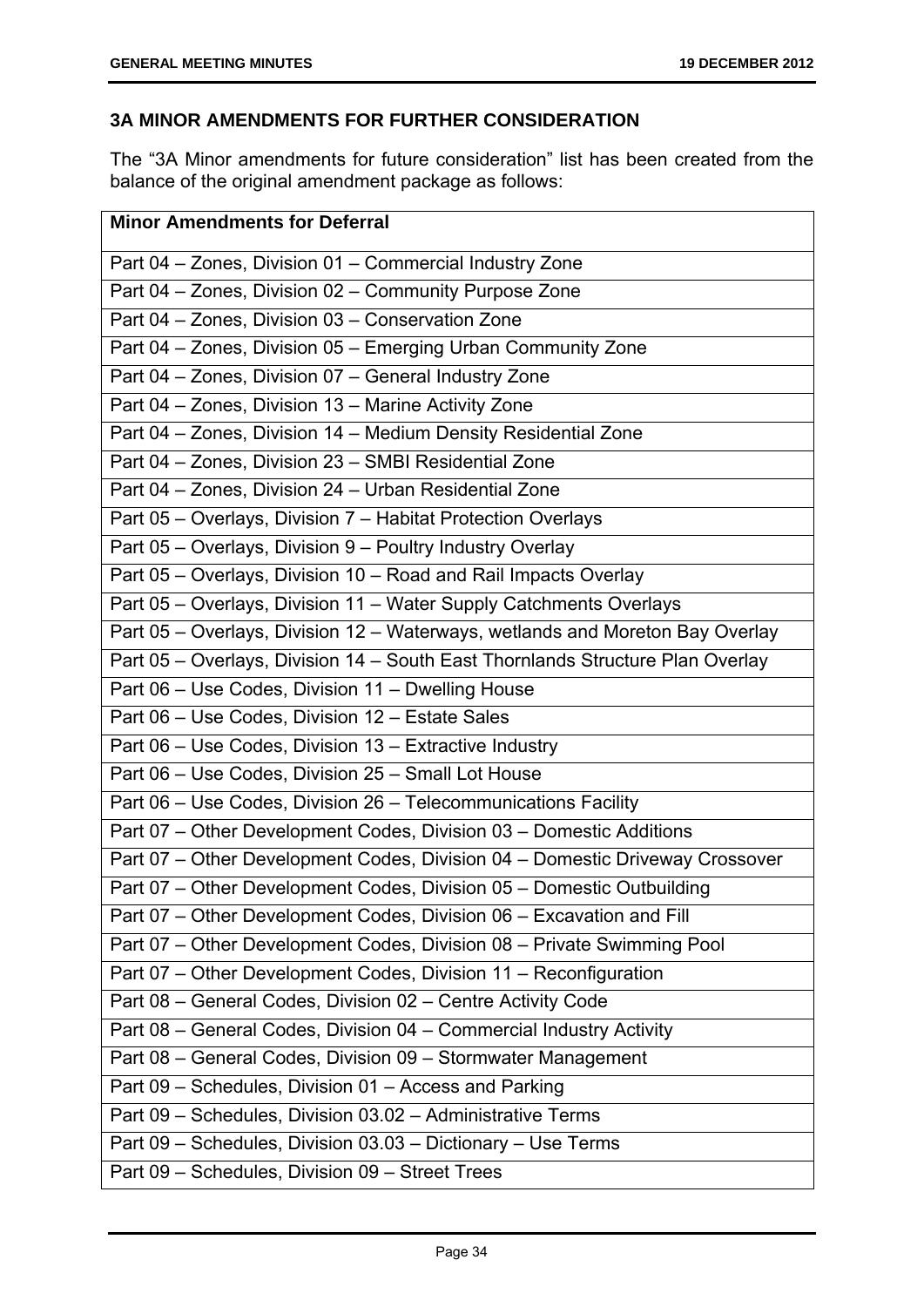Council has now been empowered to make these amendments without State Government approval. It is proposed that this list of minor amendments be deferred to the first Committee meeting in 2013. This deferral will allow additional time for officers within the City Planning and Environment Group and Sustainable Assessment Group to consider further minor amendments that can be made. A final list will be presented to Council at the first opportunity in the new year.

The deferral will also provide an opportunity to finalise changes to Part 11 –Planning Scheme Policy 9- Infrastructure Works – Chapter 9 – Street Lighting and Electrical Reticulation. The current Policy requires all new lots created through reconfiguration with access off an existing road to provide underground electrical reticulation. Proposed changes to the Policy will ensure that in circumstances where no more than two (2) new lots are created with access from an existing road the existing overhead electrical reticulation may be extended to service the newly created lots, including those containing an existing dwelling provided that, no new power poles are erected within the road reserve or private land and that no "flying fox" extensions are required.

Small reconfigurations (1 into 2) are increasingly important for increasing housing choice and affordability while providing benefits to small landowners. Requiring electrical undergrounding can add significant financial costs to this form of development in many cases prejudicing its viability. The proposed changes to the Policy will address this matter.

Under the provisions of the previous State Government Guidelines minor amendments would have taken up to 12 months to effect. The deferral of the minor amendment package until February 2013 will still enable Council to progress these amendments rapidly.

# **MAPPING CHANGES (ZONE CHANGES) MINOR AMENDMENTS FOR ADOPTION**

In addition, since the last Environment and Planning Committee meeting, officers have identified 37 minor mapping changes (zone and consequent overlay changes) as a result of development approvals previously issued by Council. These appear in the attachment - Mapping Changes (Zone Changes) Minor Amendments for Adoption. The adoption of these mapping changes will bring the scheme mapping up to date to the  $26<sup>th</sup>$  of November 2012.

It is proposed that these minor mapping changes to the Planning Scheme be adopted now to remove impediments to development for the landowners where development approvals have already been issued.

# **OFFICER'S RECOMMENDATION**

That Council resolve as follows:

- 1. To approve Major amendments for the purpose of First State Interest Review as detailed in the attachment titled 3A Major Amendments for Adoption;
- 2. To defer the Minor amendments titled 3A Minor Amendments for further consideration to the first Committee meeting of 2013 allowing for additional minor amendments to be identified including: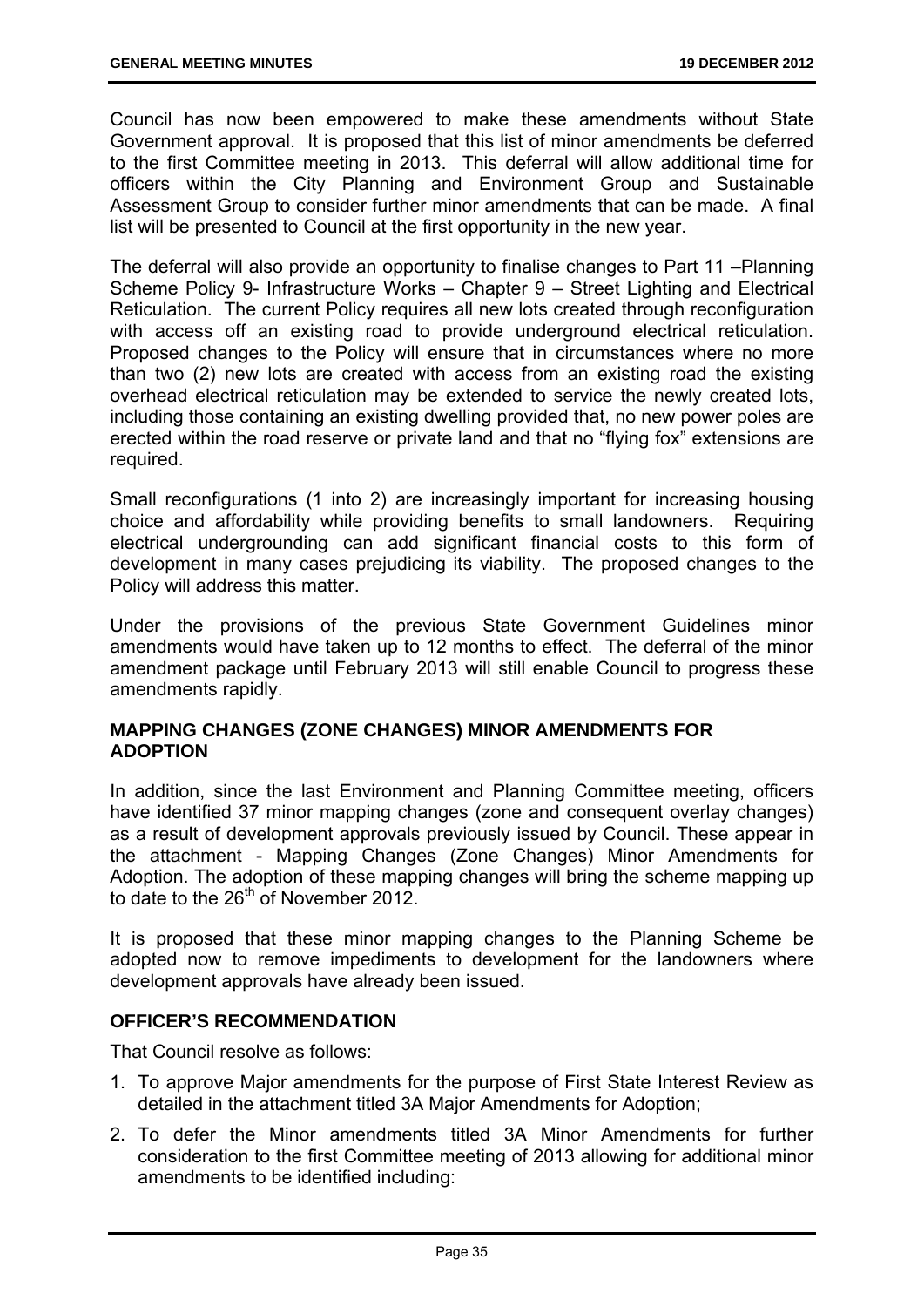- a. Changes to Part 11 Planning Scheme Policy 9 Infrastructure Works Chapter 9 – Street Lighting and Electrical Reticulation, to ensure that in circumstances where no more than two (2) new lots are created with access from an existing road the existing overhead electrical reticulation may be extended to service the newly created lots; and
- 3. That the Mapping Changes (Zone Changes) as attached are considered minor in nature and are adopted as amendments to the Redlands Planning Scheme.

# **COMMITTEE RECOMMENDATION/ COUNCIL RESOLUTION**

**Moved by: Cr W Boglary Seconded by: Cr A Beard** 

**That Council resolve as follows:** 

- **1. To approve Major amendments for the purpose of First State Interest Review as detailed in the attachment titled 3A Major Amendments for Adoption;**
- **2. To defer the Minor amendments titled 3A Minor Amendments for further consideration to the first Committee meeting of 2013 allowing for additional minor amendments to be identified including:** 
	- **b. Changes to Part 11 Planning Scheme Policy 9 Infrastructure Works – Chapter 9 – Street Lighting and Electrical Reticulation, to ensure that in circumstances where no more than two (2) new lots are created with access from an existing road the existing overhead electrical reticulation may be extended to service the newly created lots; and**
- **3. That the Mapping Changes (Zone Changes) as attached are considered minor in nature and are adopted as amendments to the Redlands Planning Scheme, to be effective from 31 January 2013.**

**CARRIED**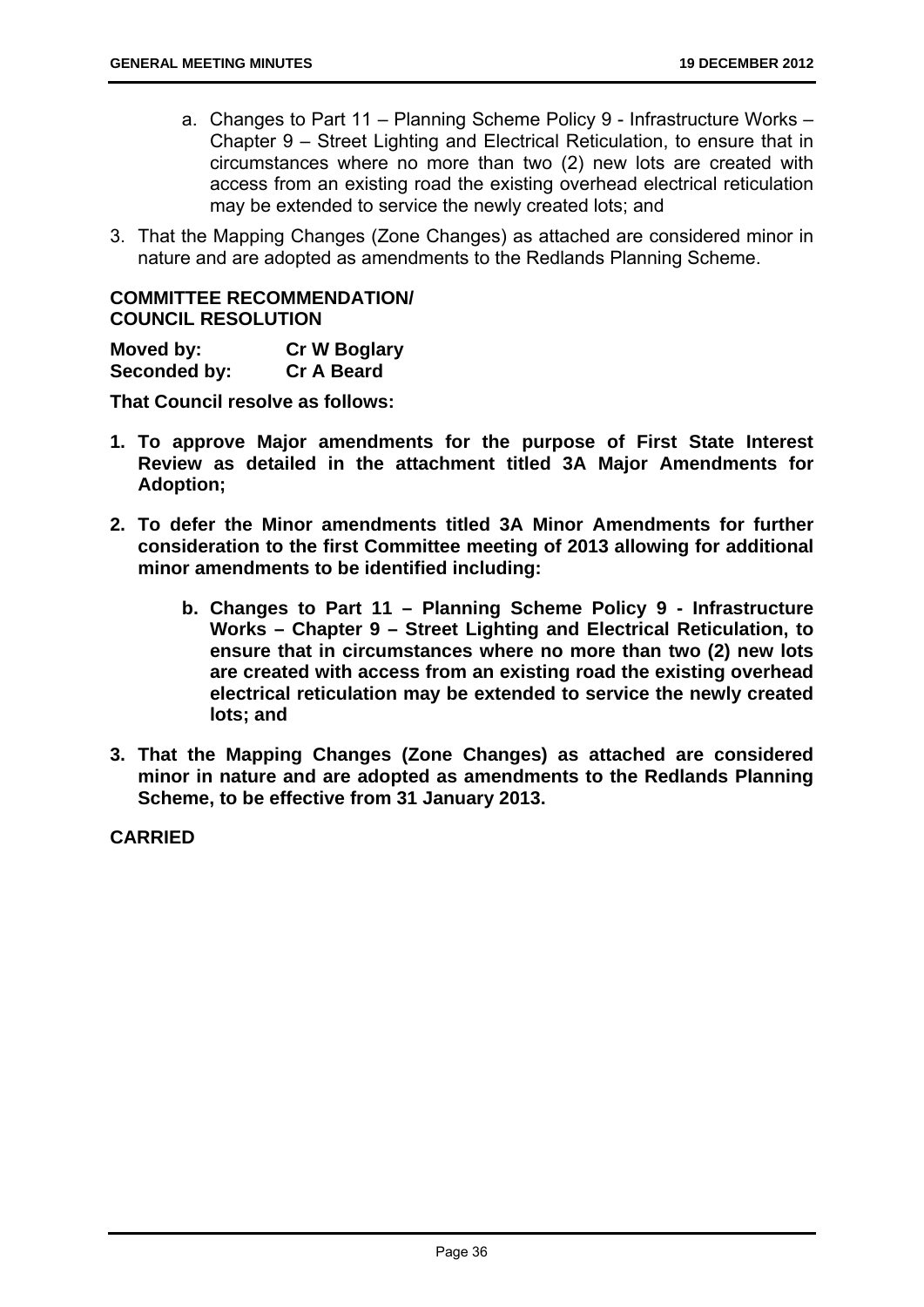#### **13 CORPORATE SERVICES & GOVERNANCE COMMITTEE – 11 DECEMBER 2012**

| Moved by:    | Cr M Edwards |
|--------------|--------------|
| Seconded by: | Cr P Gleeson |

That the Corporate Services & Governance Committee Minutes of 11 December 2012 be received.

Corporate Services & Governance Minutes 11 December 2012

CARRIED

| <b>13.1 CORPORATE SERVICES</b>                |                                                                    |
|-----------------------------------------------|--------------------------------------------------------------------|
| <b>13.1.1 RESERVE TRANSFERS FOR 2012-2013</b> |                                                                    |
| <b>Dataworks Filename:</b>                    | <b>FM Corporate Budget</b>                                         |
| <b>Responsible Officer:</b>                   | <b>Martin Drydale</b><br><b>General Manager Corporate Services</b> |
| Author:                                       | Sandra Bridgeman<br><b>Manager Financial Reporting</b>             |

#### **EXECUTIVE SUMMARY**

Section 148 and 149 of the *Local Government (Finance, Plans and Reporting) Regulation 2010* governs the framework for the establishment of and transfers to and from reserves.

The purpose of this report is to provide an update of Redland City Council reserve appropriations for the 2012-2013 financial year for the Sovereign Waters Maintenance Reserve. The Sovereign Waters Maintenance Reserve balance will increase by a total of \$53,159 – this amount comprises the general rate component plus Council contribution of 30% and is consistent with the approach taken in 2011- 2012.

# **PURPOSE**

The purpose of this report is to provide an update of Redland City Council reserve appropriations for the 2012-2013 financial year with respect to the Sovereign Waters Maintenance Reserve. This is a requirement under sections 148 and 149 of the *Local Government (Finance, Plans and Reporting*) Regulation 2010.

#### **BACKGROUND**

The 2012-2013 budget was developed to include the transfers to and from reserves in accordance with sections 148 and 149 of the *Local Government (Finance, Plans and Reporting) Regulation 2010.* During the finalisation of the budget process prior to adoption on 12 July 2012, general rate take from Sovereign Waters' properties was modelled using the same methodology as the 2011-2012 financial year and this revenue (along with the 30% Council contribution) needs to be appropriated to the maintenance reserve.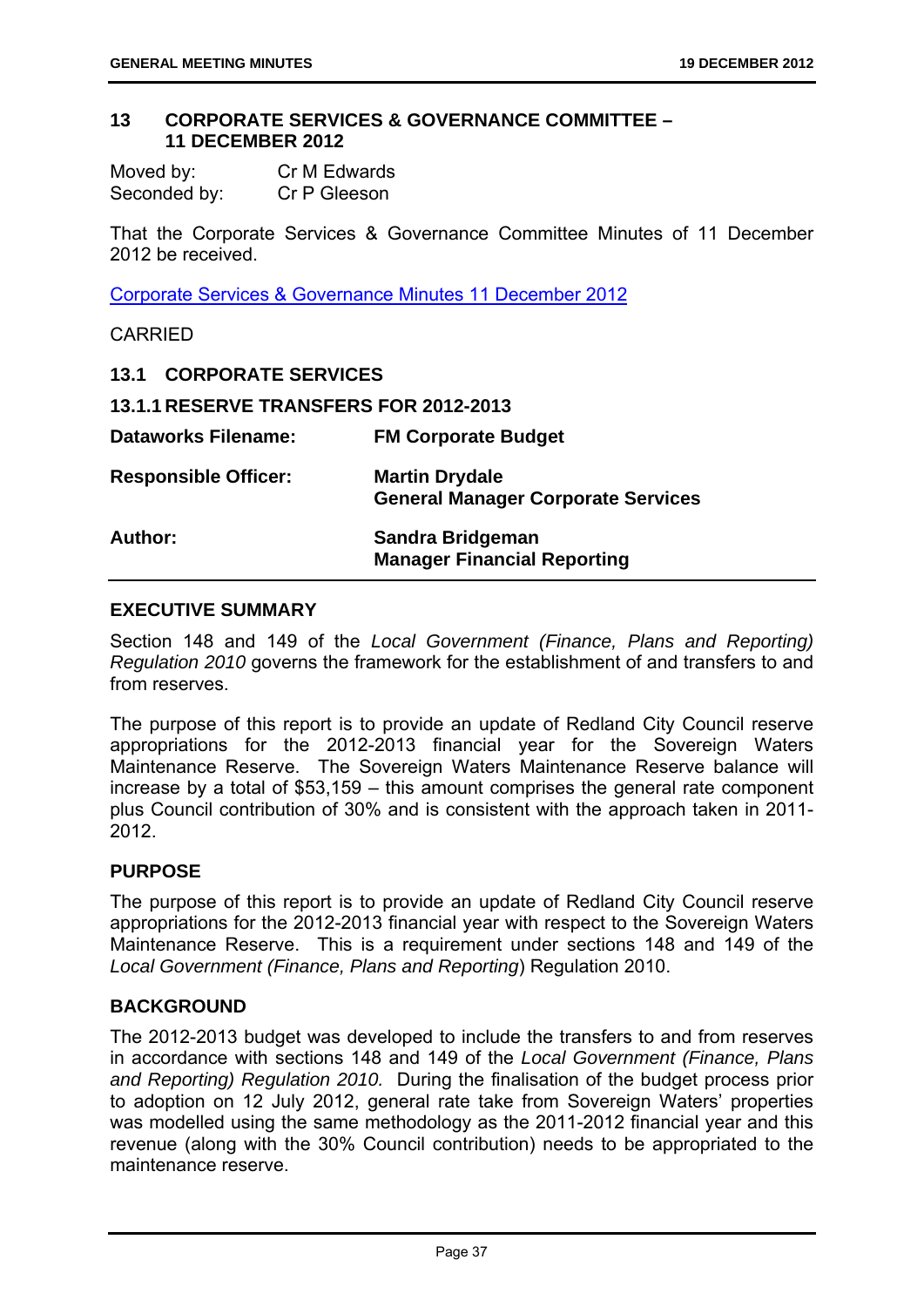# **ISSUES**

A local government may establish a reserve in the operating fund by including the reserve in its annual budget or by resolution. Section 148(2) of the *Local Government (Finance, Plans and Reporting) Regulation 2010* states that the purpose of the reserve must stated in:

- a) The annual budget or an amendments of the annual budget;
- b) The resolution that adopts or amends the annual budget; or
- c) The resolution.

Transfer to and from reserves are covered in section 149 of *Local Government (Finance, Plans and Reporting) regulation 2010.* Section 149(2) states that a local government may make a transfer to or from a reserve in the operating fund only if it:

- a) resolves to make the transfer; or
- b) Includes the transfer in its annual budget.

Local governments must provide transparency over transfers that are for a purpose that is not the purpose of the reserve. Additionally, subsection (4) of section 149 permits councils to close reserves where the purpose of the reserve no longer exists.

The recommendation contained in this report is to ensure consistency of approach to reserve appropriations in line with the approach taken in the previous financial year as a result of Council moving away from raising the required revenue as a Special Charge to collecting it through general rates.

# **RELATIONSHIP TO CORPORATE PLAN**

#### **9. An efficient and effective organisation**

Council is well respected and seen as an excellent organisation which manages resources in an efficient and effective way

9.5 Ensure robust long term financial planning is in place to protect the financial sustainability of Council

# **FINANCIAL IMPLICATIONS**

The Sovereign Waters Maintenance Reserve balance will increase by a total of \$53,159 which can be explained as follows

- General rate as collected through the 2012-2013 rate notices: \$37,211
- 30% Council contribution (same percentage as in 2011-2012): \$15,948

This reserve movement outlined above is a transfer within community equity and does not impact operating surplus, net result or total community equity. The \$37,211 is operating revenue and will be transferred into the Sovereign Waters Maintenance Reserve to be consistent with the approach taken in 2011-2012.

# **PLANNING SCHEME IMPLICATIONS**

It is considered that the outcome of recommendations in this report will not result in future amendments to the Redlands Planning Scheme.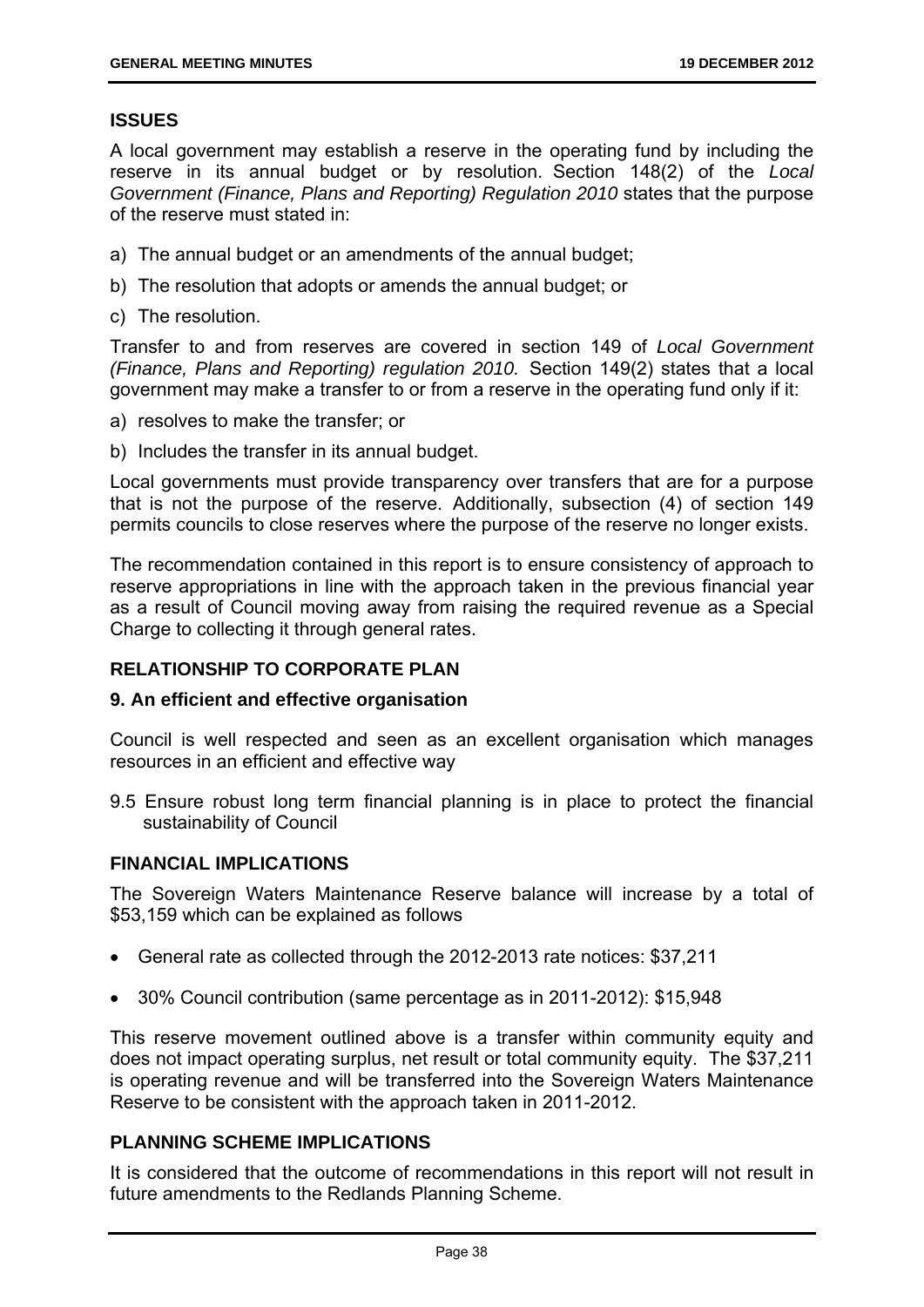# **CONSULTATION**

Consultation has taken place between Financial Services officers, Division One Councillor and the General Manager Corporate Services.

## **OPTIONS**

# **PREFERRED**

That Council resolves to adopt, in accordance with sections 148 and 149 of the *Local Government (Finance, Plans and Reporting) Regulation 2010,* the revised 2012-2013 transfer to the Sovereign Waters Maintenance Reserve as outlined above.

# **ALTERNATIVE**

That Council requests further information.

#### **OFFICER'S/COMMITTEE RECOMMENDATION/ COUNCIL RESOLUTION**

**Moved by: Cr M Edwards Seconded by: Cr P Gleeson** 

**That Council resolve to adopt, in accordance with sections 148 and 149 of the**  *Local Government (Finance, Plans and Reporting) Regulation 2010,* **the revised 2012-2013 transfer to the Sovereign Waters Maintenance Reserve as outlined in this report.**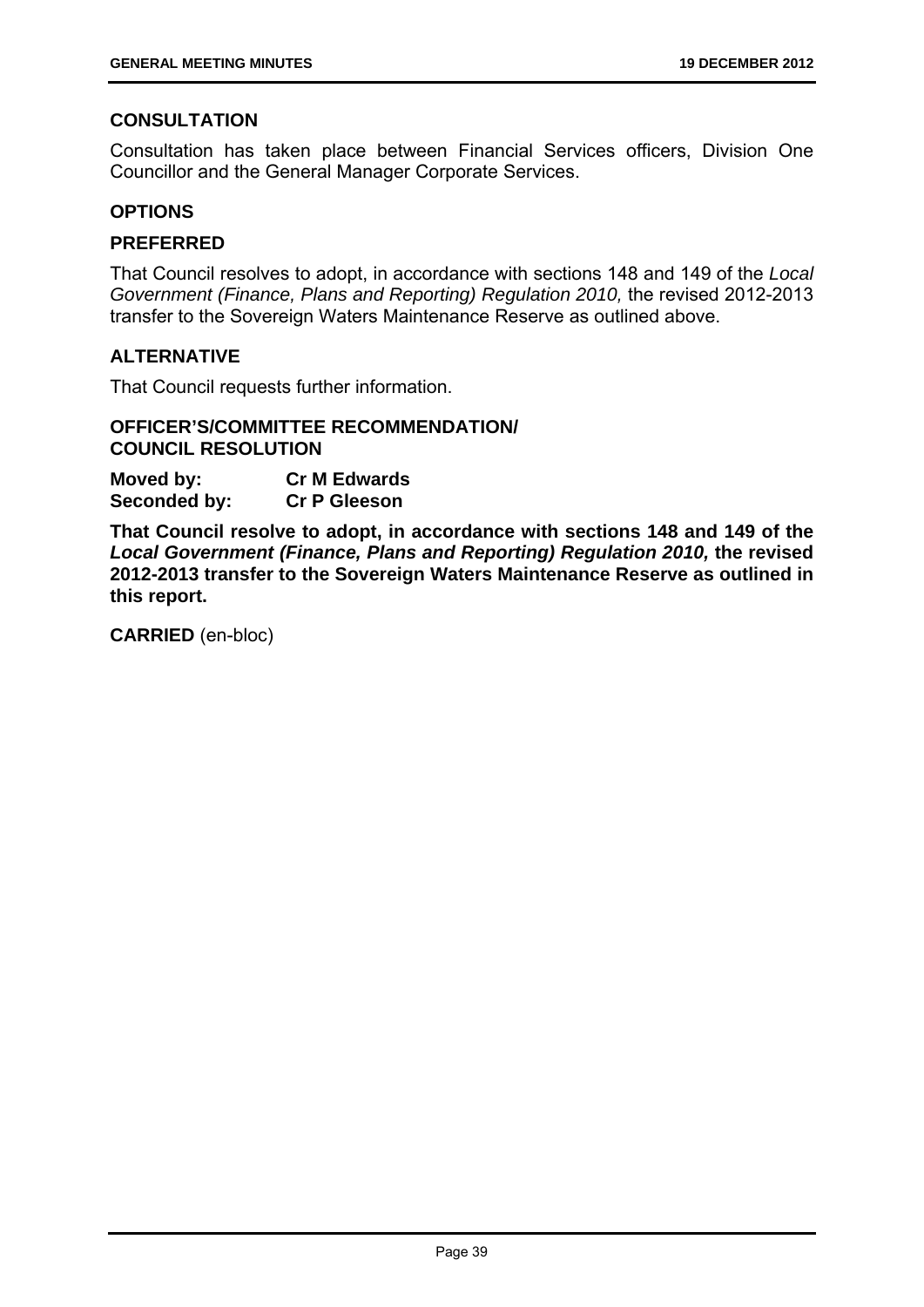| <b>13.1.2 DIRECT DEBIT PAYMENTS</b> |                                                                    |
|-------------------------------------|--------------------------------------------------------------------|
| <b>Dataworks Filename:</b>          | <b>R&amp;V Direct Debit</b>                                        |
| <b>Responsible Officer:</b>         | <b>Gavin Holdway</b><br><b>Manager Financial Services</b>          |
| Author:                             | <b>Noela Barton</b><br><b>Service Manager Revenue and Recovery</b> |

# **EXECUTIVE SUMMARY**

Council resolved 28 March 2012 to introduce Direct Debit as a payment option in the 2012/13 financial year. The three main benefits of this facility are considered to be that it is convenient, cost effective and payment is not left to chance.

The Direct Debit which will commence from 1 January 2013. Ratepayers will be able to request payments are deducted on a Thursday, either weekly, fortnightly, or on the  $5<sup>th</sup>$  day monthly, or nearest business day, or in full on the due date. Research has indicated selecting one key day in the week to process direct debits reduces the level of administration.

Advertising will be conducted in January on the Redland City Council website and in the Redland Snapshot section of the Bayside Bulletin. A higher level marketing campaign will be undertaken from April 2012 with the long-term prospect of migrating ratepayers away from the more costly payment channels of Australia Post and Customer Service centres onto Direct Debit.

Research also indicates there is a moderate to high risk of dishonour. ANZ has advised a dishonour fee will be charged to Redland City Council on a Direct Debit of \$2.50 per dishonour. As a procedure it appears standard, and reasonable, to cancel the Direct Debit facility if payments dishonour on 2 separate occasions as the facility is not suited to the customer.

In order to achieve full cost recovery of the dishonour fee it is the officer's recommendation that Council adopt a fee for the 2012/13 financial year of \$2.50 per Direct Debit dishonour with the fee to be reviewed annually.

#### **PURPOSE**

The purpose of this report is to provide information on Direct Debit payments and to request Council adopt a dishonour fee for the 2012/13 financial year for Direct Debit dishonours.

#### **BACKGROUND**

28 March 2012 – Council Resolution

- 1. Initiate Direct Debit facilities for payment of rates; and
- 2. Provide the necessary processes and framework as soon as practical in the financial year 2012/13.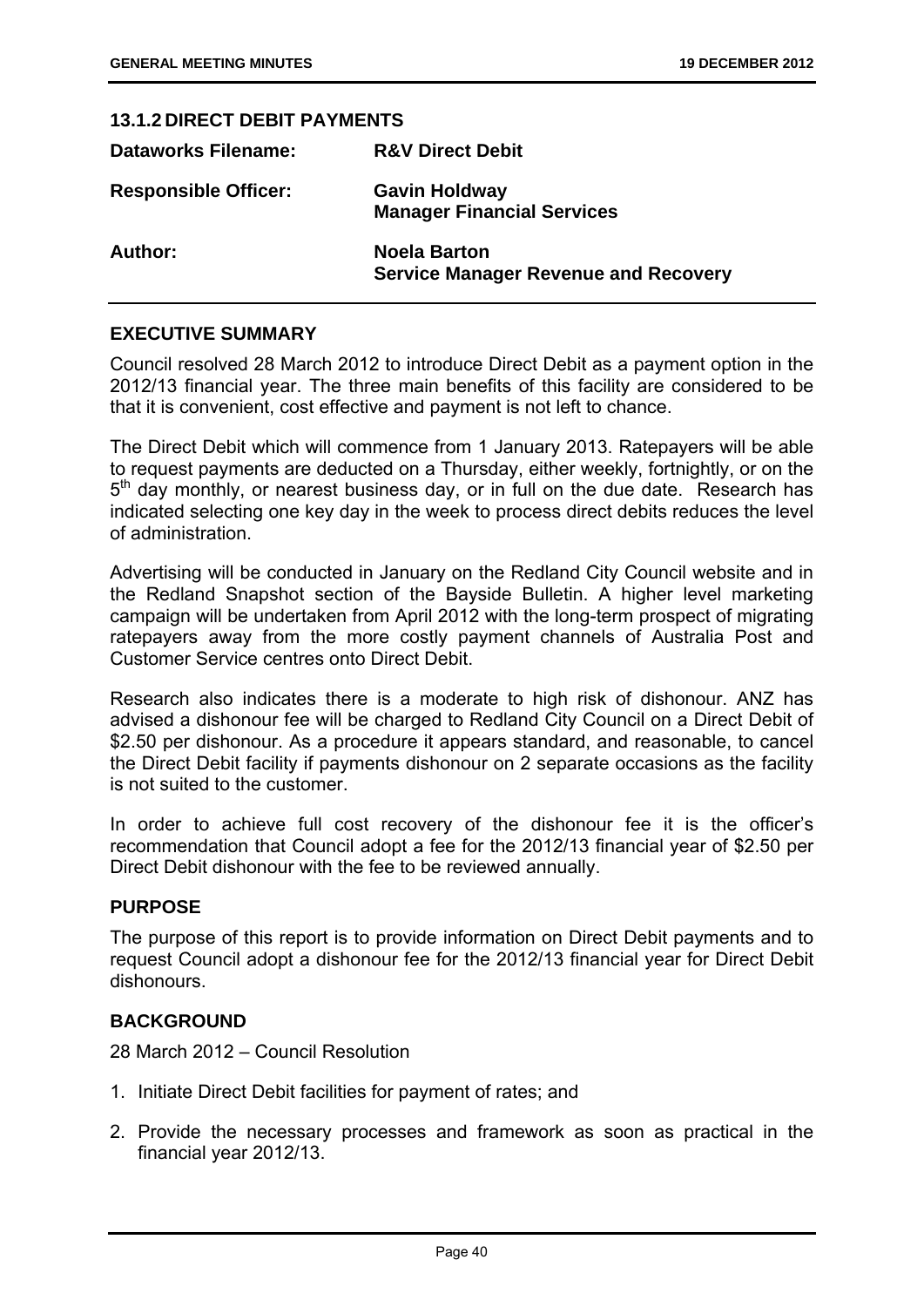# **ISSUES**

Research indicates there is a moderate to high risk of dishonour. ANZ has advised a dishonour fee will be charged to Redland City Council on a Direct Debit of \$2.50 per dishonour. As a procedure it appears standard, and reasonable, to cancel the Direct Debit facility if payments dishonour on 2 separate occasions as the facility is not suited to the customer.

# **RELATIONSHIP TO CORPORATE PLAN**

#### **9. An efficient and effective organisation**

Council is well respected and seen as an excellent organisation which manages resources in an efficient and effective way

9.5 Ensure robust long term financial planning is in place to protect the financial sustainability of Council

#### **FINANCIAL IMPLICATIONS**

There are no financial implications impacting Council as a result of this report.

#### **OPTIONS**

#### **PREFERRED**

That Council resolve to adopt for the 2012/13 financial year a fee of \$2.50 per Direct Debit dishonour for inclusion on the Fees and Charges Schedule with a review of the fee conducted annually.

# **OFFICER'S/COMMITTEE RECOMMENDATION/ COUNCIL RESOLUTION**

| Moved by:    | <b>Cr P Bishop</b> |
|--------------|--------------------|
| Seconded by: | <b>Cr A Beard</b>  |

**That Council resolve to adopt for the 2012/13 financial year a fee of \$2.50 per Direct Debit dishonour for inclusion on the Fees and Charges Schedule with a review of the fee conducted annually.** 

#### **CARRIED**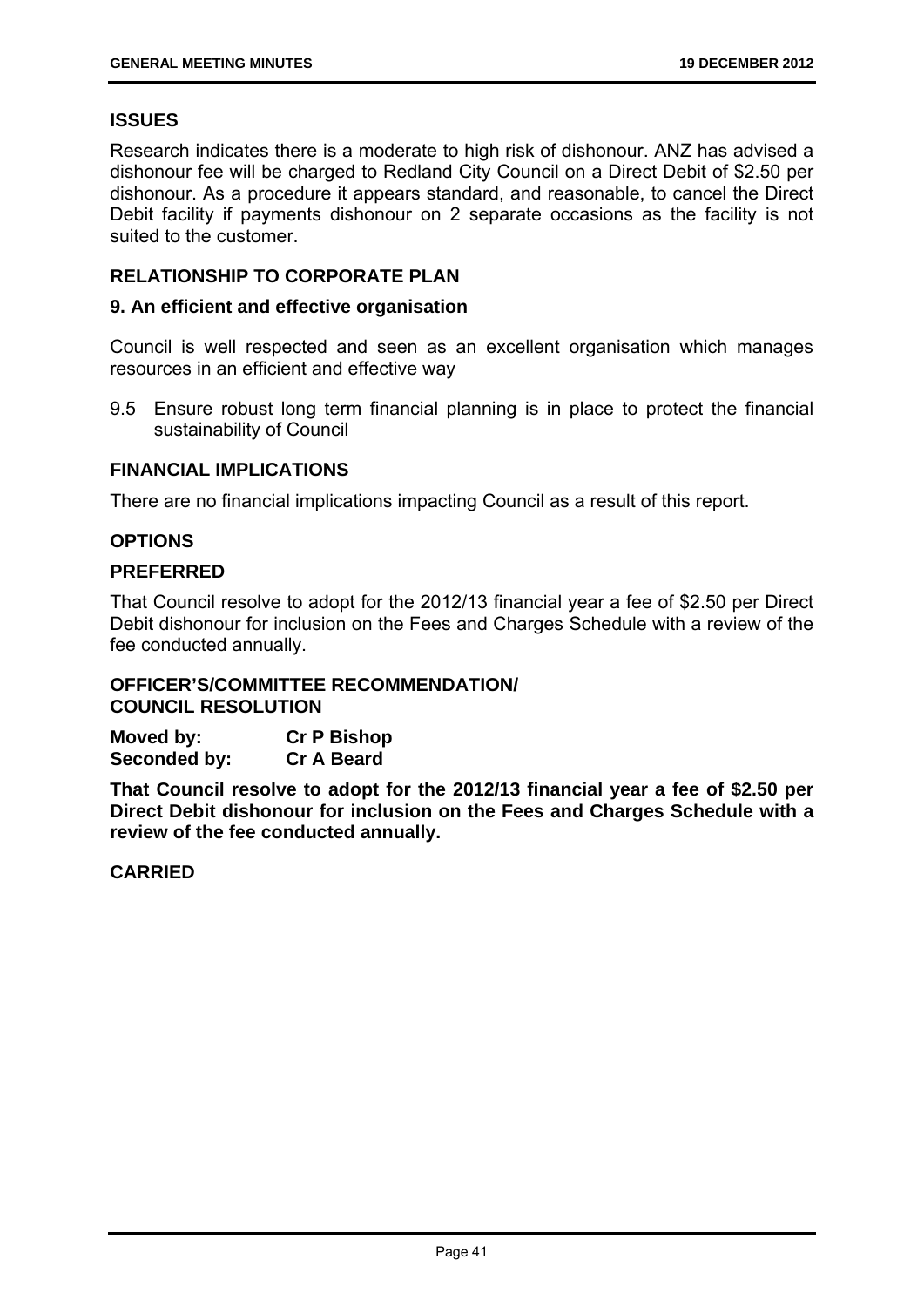| 13.1.3 ACQUISTION OF VALUELESS LAND FOR OVERDUE RATES AND<br><b>CHARGES</b> |                                                                    |
|-----------------------------------------------------------------------------|--------------------------------------------------------------------|
| <b>Dataworks Filename:</b>                                                  | <b>FM Valueless Land</b>                                           |
| Attachment:                                                                 | <b>Schedule 60</b>                                                 |
| <b>Responsible Officer:</b>                                                 | <b>Gavin Holdway</b><br><b>Manager Financial Services</b>          |
| Author:                                                                     | <b>Noela Barton</b><br><b>Service Manager Revenue and Recovery</b> |

#### **EXECUTIVE SUMMARY**

Rate notices are issued on a quarterly basis to the owners of the parcels of land identified in the attached 'Schedule 60'. Officers recommend the land be acquired for overdue rates and charges under section 83 of the *Local Government (Finance, Plans and Reporting) Regulation 2010* (Regulation) as collection activity is unable to yield payment and legal action is not considered reasonable due to the site value and zoning of the land. All properties meet the criteria stated in section 81 of the Regulation for the acquisition of land considered to be valueless for overdue rates and charges, namely:

- 1. The liability to pay the overdue rates or charges is not the subject of court proceedings; and
- 2. Some of the overdue rates or charges have been overdue for at least 3 years; and
- 3. The person who is liable to pay the overdue rates or charges has an interest in the land that a corporation is not prohibited from holding; and
- 4. Either of the following applies―
	- i) The total of the overdue rates or charges is more than the value of the land and the land is considered to be:
		- a. valueless; or
		- b. of so little value that, if it were sold, the proceeds of the sale would be less than the amount of the overdue rates or charges:
	- ii) The total amount of the overdue rates or charges is more than the market value of the land.

#### **PURPOSE**

To request Council resolve to acquire the land identified in the attached 'Schedule 60' for overdue rates and charges.

#### **BACKGROUND**

Rate notices are issued on a quarterly basis to the owners of the parcels of land identified in the attached 'Schedule 60'. Officers recommend the land be acquired for overdue rates and charges as collection activity is unable to yield payment and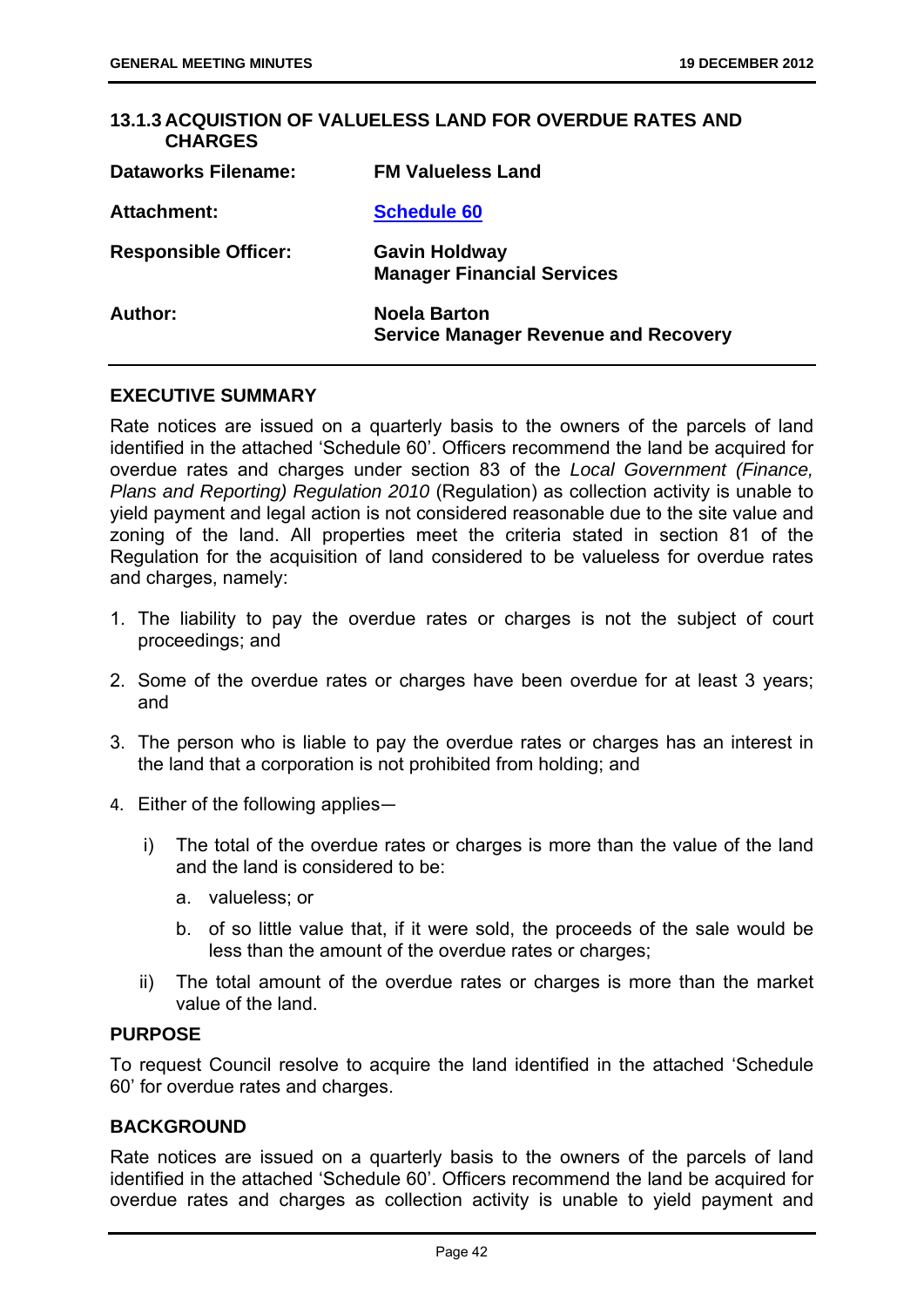further recovery action (i.e. legal action) is not considered reasonable due to the site value and zoning of the land.

# **ISSUES**

The land identified in the attached 'Schedule 60' is put forward for resolution to acquire as valueless land for overdue rates and charges because:

- Collection activity is unable to yield payment.
- Further recovery action (i.e. legal action) is not considered reasonable due to the site value and zoning of the land.
- All parcels of land are zoned conservation with a sub-zone of CN1. As per Council resolution 26 October 2005 this land is not considered acceptable for sale of land for overdue rates and charges but is acceptable for acquisition as valueless land.
- Each property has a site value of \$500.
- All properties meet the criteria stated for the acquisition of land for overdue rates and charges stated in section 81 of the *Local Government (Finance, Plans and Reporting) Regulation 2010*.

A brief summary of each property identified in the attached Schedule 60 follows:

| Property      |                                                                                                                                             |
|---------------|---------------------------------------------------------------------------------------------------------------------------------------------|
| <b>Number</b> | <b>Comments</b>                                                                                                                             |
| 14190         | No returned mail. Property purchased 1987. Payments ceased May 2008.                                                                        |
| 19974         | Returned mail. Property inherited Nov 2004. Payments ceased Jul 2009.                                                                       |
| 21346         | No returned mail. Property purchased 2003. Payments ceased Dec 2009.                                                                        |
| 24044         | No returned mail. Property purchased 1991. Payments ceased Jul 2009.<br>Owner sought information on Voluntary Transfer of land in Aug 2011. |
| 35383         | Returned mail. Property purchased 1999. Payments ceased Feb 2009.                                                                           |
| 35435         | No returned mail. Property purchased 2005. Payments ceased May 2009.                                                                        |
| 35723         | No returned mail. Property purchased 1982. Payments ceased Sept<br>2009.                                                                    |
| 35739         | No returned mail. Property purchased 2005. Payments ceased Dec 2010.                                                                        |
| 35902         | No returned mail. Property purchased 2005. Payments ceased May 2009.                                                                        |
| 37851         | Returned mail. Property purchased 1983. Payments ceased Mar 2009.<br>Mother of owner investigated voluntary transfer of land in May 2009.   |
| 37853         | Returned mail. Property purchased 1983. Payments ceased Mar 2009.<br>Mother of owner investigated voluntary transfer of land in May 2009.   |
| 38477         | Returned mail. Property purchased 1997. Payments ceased prior to Jul<br>2001.                                                               |
| 44339         | No returned mail. Property purchased 1988. Payments ceased Feb 2009.                                                                        |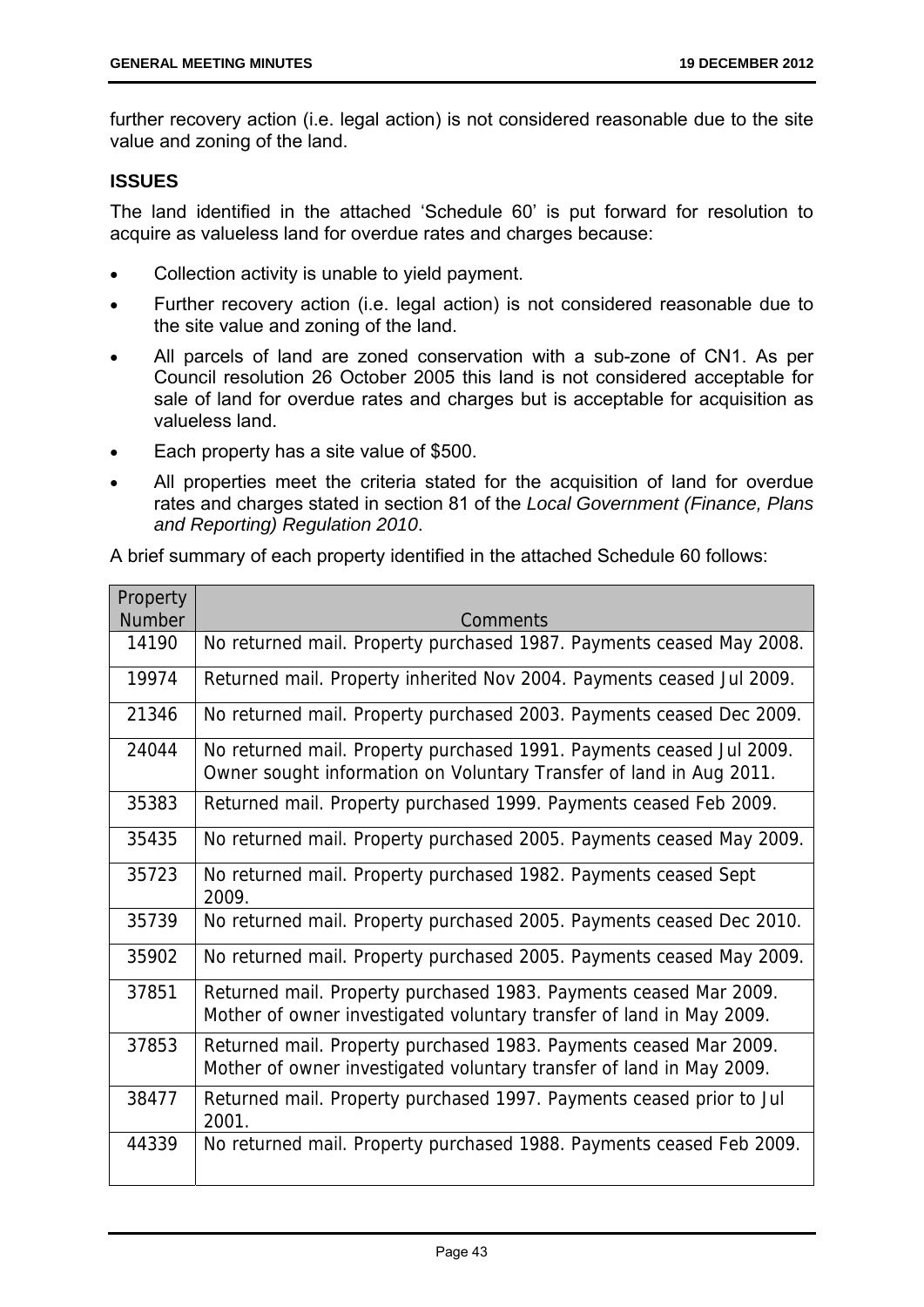| Property      |                                                                          |
|---------------|--------------------------------------------------------------------------|
| <b>Number</b> | <b>Comments</b>                                                          |
| 44343         | No returned mail. Property purchased 1988. Payments ceased Feb 2009.     |
| 44997         | No returned mail. Property purchased 1988. Payments ceased Sept<br>2009. |

# **RELATIONSHIP TO CORPORATE PLAN**

## **9. An efficient and effective organisation**

Council is well respected and seen as an excellent organisation which manages resources in an efficient and effective way

9.5 Ensure robust long term financial planning is in place to protect the financial sustainability of Council

# **FINANCIAL IMPLICATIONS**

The estimated financial implications impacting Council as a result of this report are:

| <b>Estimated One-off Costs</b>            |          |
|-------------------------------------------|----------|
| Cost of substitute service                | \$3,500  |
| Cost to transfer ownership of the land to | \$2,714  |
| Council                                   |          |
| Cost of fire break installation:          | \$8,134  |
| Cost of tree removal:                     | \$4,000  |
| Sub-total                                 | \$18,348 |
| <b>Estimated Annual Costs</b>             |          |
| Cost of on-going annual maintenance:      | \$8,470  |
| Total                                     | \$26,818 |

# **PLANNING SCHEME IMPLICATIONS**

The City Planning and Environment Group was consulted and it is considered that the outcome of recommendations in this report will not require any amendments to the Redlands Planning Scheme.

#### **CONSULTATION**

- City Planning & Environment Group
- Property Services
- City Spaces Unit

# **OPTIONS**

#### **PREFERRED**

That Council resolve to acquire the land identified in the attached 'Schedule 60' under section 83 of the Local Government (Finance, Plans and Reporting) Regulation 2010 (Regulation) for overdue rates and charges, which meet the criteria outlined in section 81 of the same Regulation.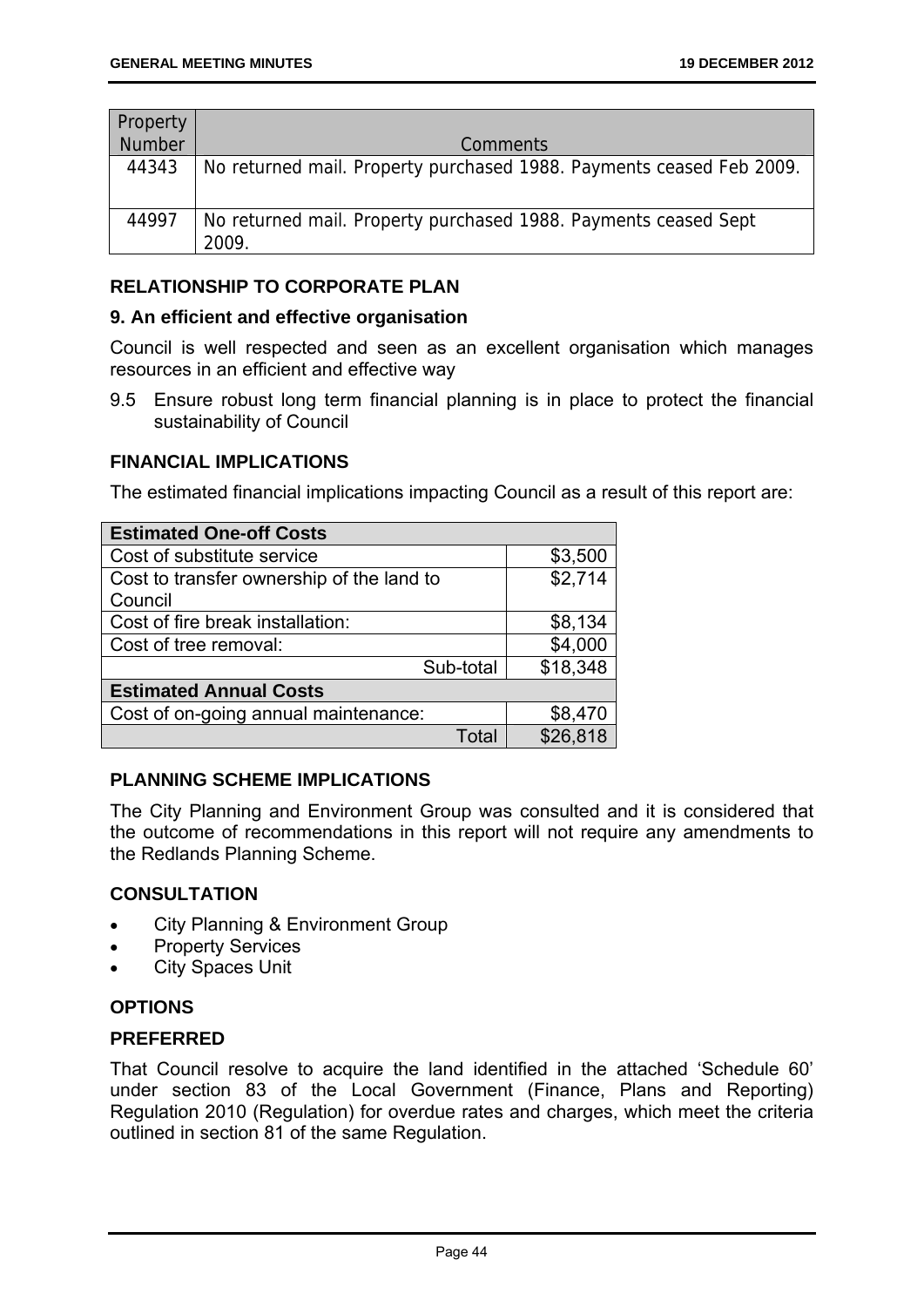**OFFICER'S/COMMITTEE RECOMMENDATION/ COUNCIL RESOLUTION** 

| Moved by:    | <b>Cr M Edwards</b> |
|--------------|---------------------|
| Seconded by: | <b>Cr P Gleeson</b> |

**That Council resolve to acquire the land identified in the attached 'Schedule 60' for overdue rates and charges under section 83 of the** *Local Government (Finance, Plans and Reporting) Regulation 2010***.**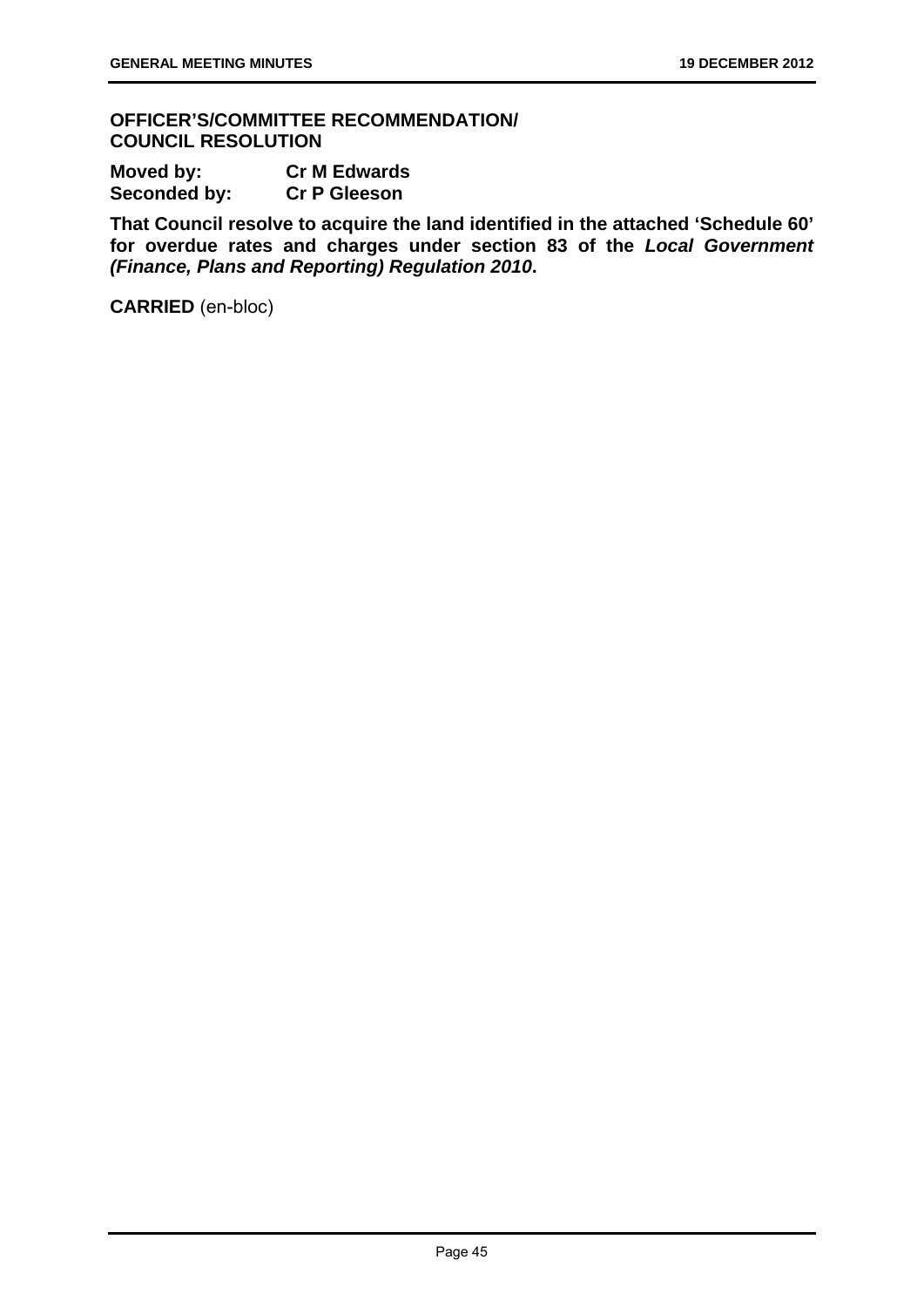# **13.1.4 NOVEMBER 2012 MONTHLY FINANCIAL REPORT Dataworks Filename: FM Monthly Financial Reports to Committee**  Attachment: Monthly Financial Report November 2012 **Responsible Officer: Martin Drydale General Manager Corporate Services Author: Sandra Bridgeman Financial Reporting Manager**

# **EXECUTIVE SUMMARY**

Section 152(2) of the *Local Government (Finance Plans & Reporting) Regulation 2010* requires the Chief Executive Officer to present the financial report to a monthly meeting and accordingly the November 2012 financial reports are now presented to Council for noting.

The November 2012 financial performance report provides indication of financial outcomes at the end of November 2012. Trends will have been noted by the Executive Leadership Group and relevant officers who can provide further clarification and advice around actual to budget variances.

The revised budget presented in the attached report reflects the first quarter budget review adopted by Council in October 2012. The second quarter budget review is expected to further address any material variances between budget and actuals following the results from the first six months of the financial year.

The following adopted 2012-2013 Key Financial Stability and Sustainability Ratios were either achieved or favourably exceeded by Council as at the end of November 2012:

- Ability to pay our bills current ratio;
- Ability to repay our debt debt servicing ratio;
- Cash balance;
- Cash balances cash capacity in months;
- Longer term financial stability debt to assets ratio;
- Operating performance;
- Operating surplus ratio;
- Net financial liabilities:
- Interest cover ratio; and
- Asset Consumption ratio.

However, the following indicator was marginally unfavourable by 0.4% and therefore outside of Council's target range:

Level of dependence on general rate revenue;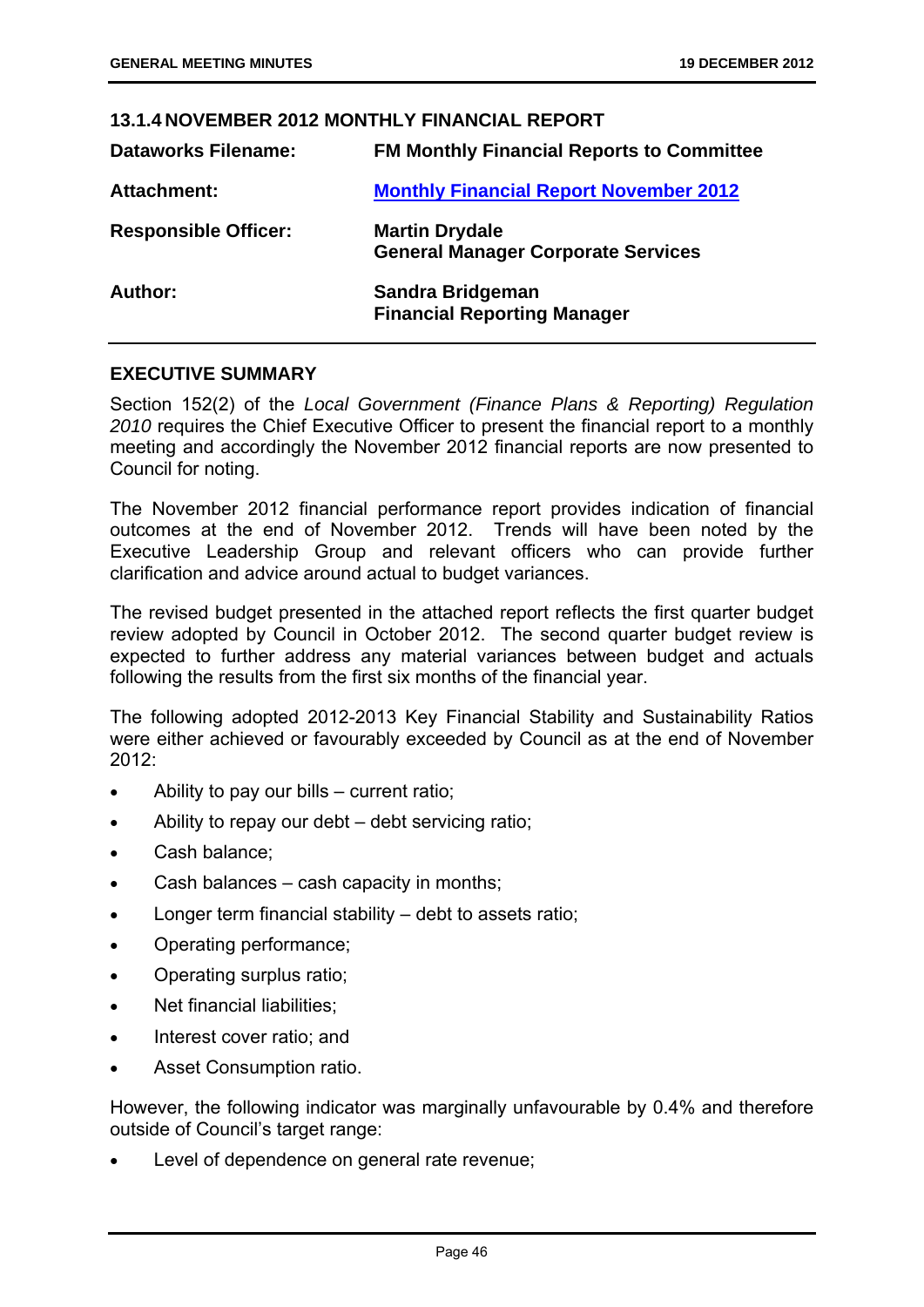## **PURPOSE**

The purpose is to present the November 2012 financial report to Council and explain the content and analysis of the report. Section 152(2) of the *Local Government (Finance, Plans & Reporting) Regulation 2010* requires the Chief Executive Officer of a local government to present statements of its accounts to the local government. The financials also provide Council with regular analysis of performance against budget; variances can then be identified on a monthly basis and subsequently addressed if required via budget submissions through the quarterly budget review process.

# **BACKGROUND**

The Corporate Plan contains a strategic priority to support the organisation's capacity to deliver services to the community by building a skilled, motivated and continually learning workforce, ensuring assets and finances are well managed, corporate knowledge is captured and used to best advantage, and that services are marketed and communicated effectively.

# **ISSUES**

Please refer to the attached Monthly Financial Performance Report.

# **RELATIONSHIP TO CORPORATE PLAN**

# **8. Inclusive and ethical governance**

Deep engagement, quality leadership at all levels, transparent and accountable democratic processes and a spirit of partnership between the community and Council will enrich residents' participation in local decision making to achieve the community's Redlands 2030 vision and goals

- 8.7 Ensure Council resource allocation is sustainable and delivers on Council and community priorities
- 8.8 Provide clear information to citizens about how rates, fees and charges are set and how Council intends to finance the delivery of the Community Plan and Corporate Plan

#### **FINANCIAL IMPLICATIONS**

Please refer to the attached Monthly Financial Performance Report.

# **PLANNING SCHEME IMPLICATIONS**

It is considered that the outcome of recommendations in this report will not require any amendments to the Redlands Planning Scheme.

# **CONSULTATION**

Consultation has taken place amongst Council departmental officers, Financial Services Group officers and the Executive Leadership Group.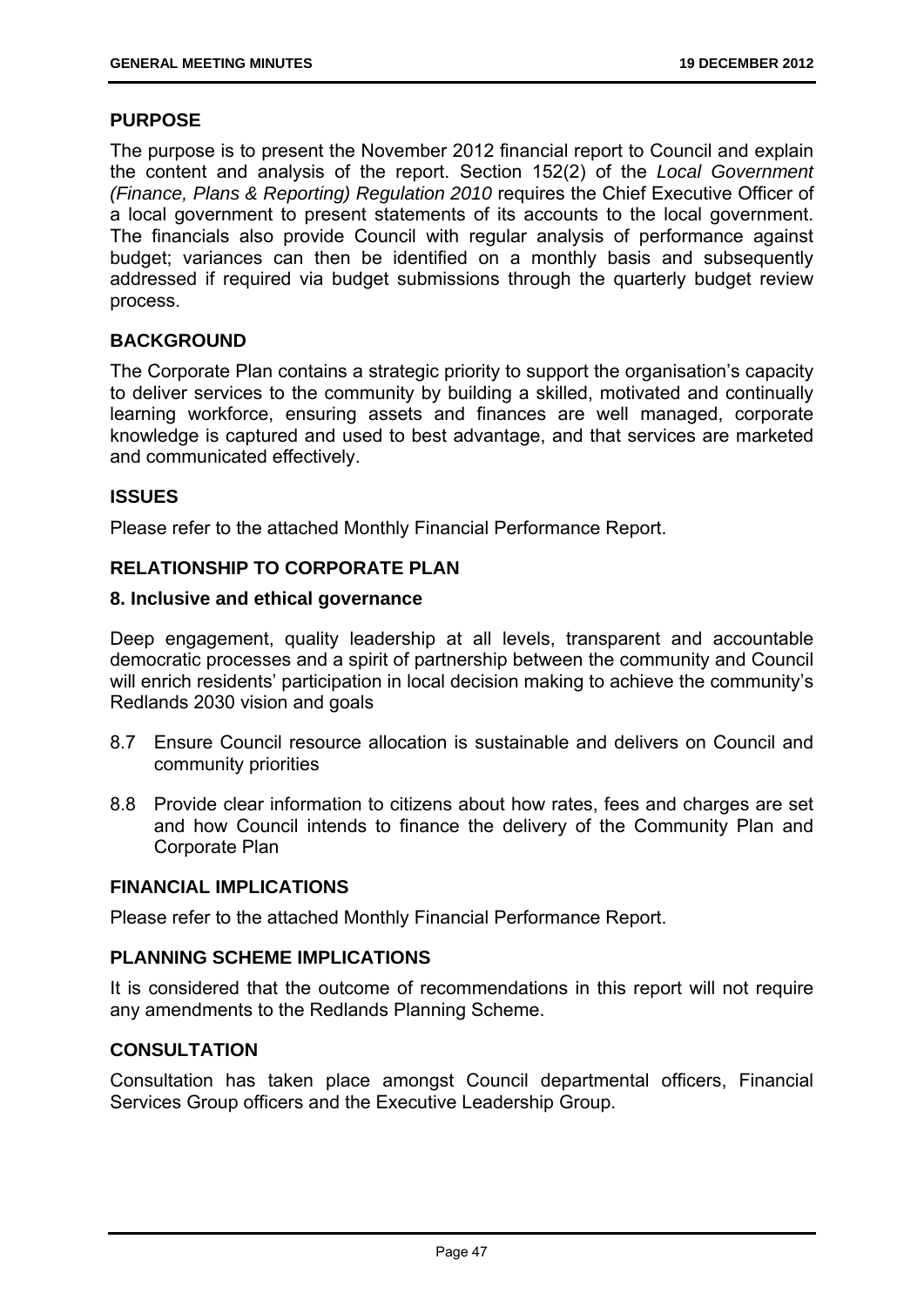#### **OPTIONS**

## **PREFERRED**

That Council resolve to note the End of Month Financial Reports for November 2012 and explanations as presented in the attached Monthly Financial Performance Report.

# **ALTERNATIVE**

That Council requests additional information.

# **OFFICER'S/COMMITTEE RECOMMENDATION/ COUNCIL RESOLUTION**

**Moved by: Cr M Edwards Seconded by: Cr P Gleeson** 

**That Council resolve to note the End of Month Financial Reports for November 2012 and explanations as presented in the attached Monthly Financial Performance Report.**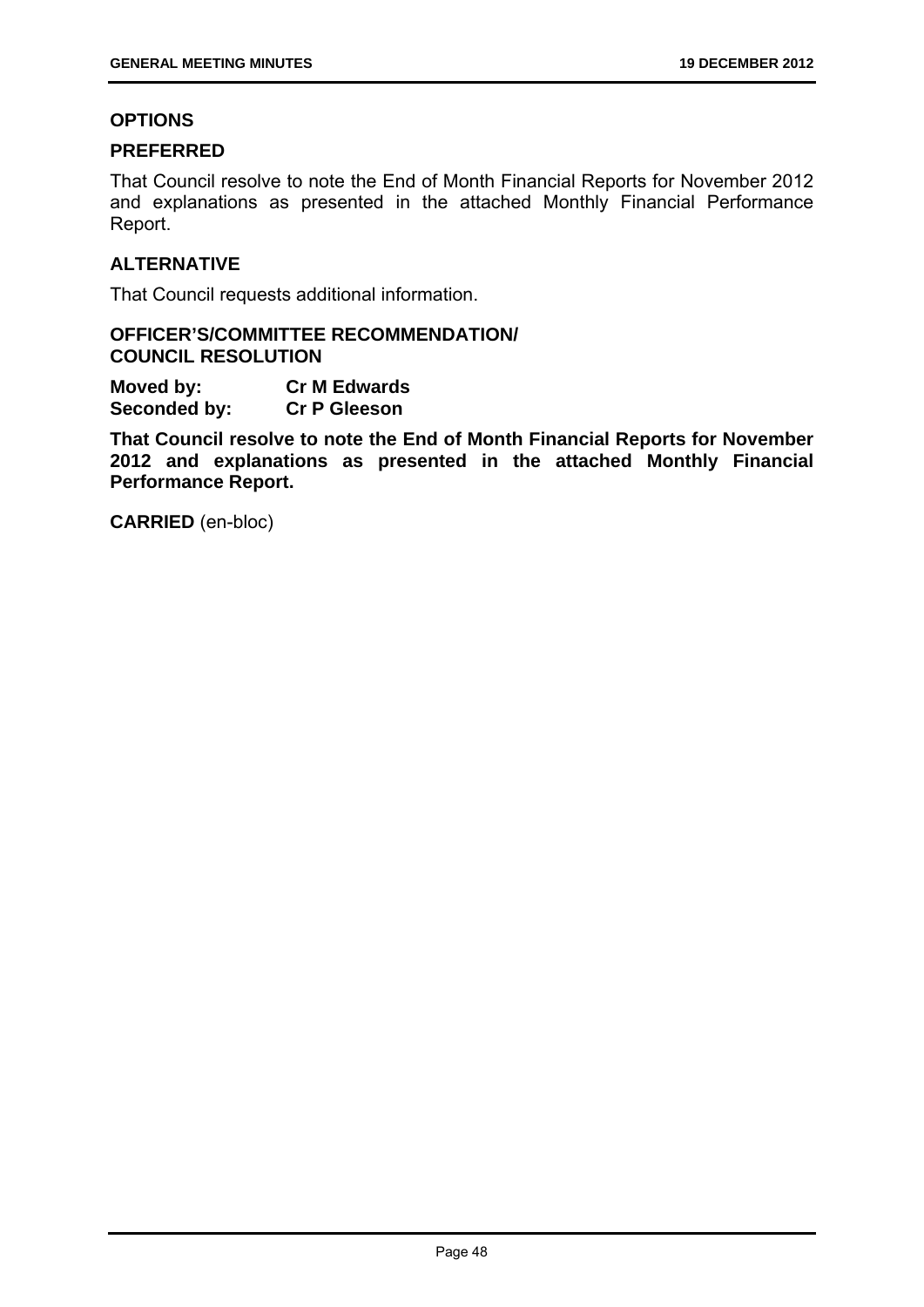# **13.2 GOVERNANCE**

**13.2.1 ACCESS TO INFORMATION POLICY** 

| <b>Dataworks Filename:</b>  | <b>GOV</b> – Administrative/Corporate/Statutory Policy<br><b>Documentation</b>          |
|-----------------------------|-----------------------------------------------------------------------------------------|
| <b>Attachment:</b>          | <b>Access to Information Policy POL-3126</b>                                            |
| <b>Responsible Officer:</b> | <b>Nick Clarke</b><br><b>General Manager Governance</b>                                 |
| Author:                     | <b>Jo Jones</b><br><b>Services Manager Corporate Planning and</b><br><b>Performance</b> |

#### **EXECUTIVE SUMMARY**

Council holds a wide range of documents and information. The *Right to Information Act 2009* (RTI Act) and the *Information Privacy Act 2009* (IP Act) provide the public with a right to access these documents.

Although there is a process within the legislation for the public to apply for access to documents, Council is encouraged to publish and make available as much information as possible, unless there is identified public interest harm. The legislation encourages a 'push' model where information is made available unless there is a reason under the legislation why it should not be released.

An internal audit review completed in March this year recommended that Council develop and adopt a policy to cover the arrangements for accessing information held by Council.

#### **PURPOSE**

The purpose of this report is to recommend the Access to Information Policy (POL-3126) for adoption by Council at the General Meeting on 19 December 2012.

#### **BACKGROUND**

Under the RTI Act and the IP Act, individuals can apply to access any documents held by Council. Documents include reports, plans, photographs, recordings, hand written notes and other forms of information. An individual must complete a state government form and may, depending on the type of application, have to pay fees and charges. Council is encouraged under the legislation to publish as much information as possible and RTI and IP applications should be seen as a last resort once other options have been ruled out.

RTI and IP applications are processed by Council's Corporate Governance Group. In the last few years, Council has seen a significant increase (followed by a decline) in the number of applications received. In 2010/11 Council processed 58 applications and considered 20,589 pages. In 2011/12 Council processed 51 applications and considered 2,935 pages. There are no fees payable for applications under the IP Act. There is a \$40.50 application fee for applications made under the RTI Act and there may be processing fees if the application takes more than five hours to process. Concession card holders do not pay any processing fees.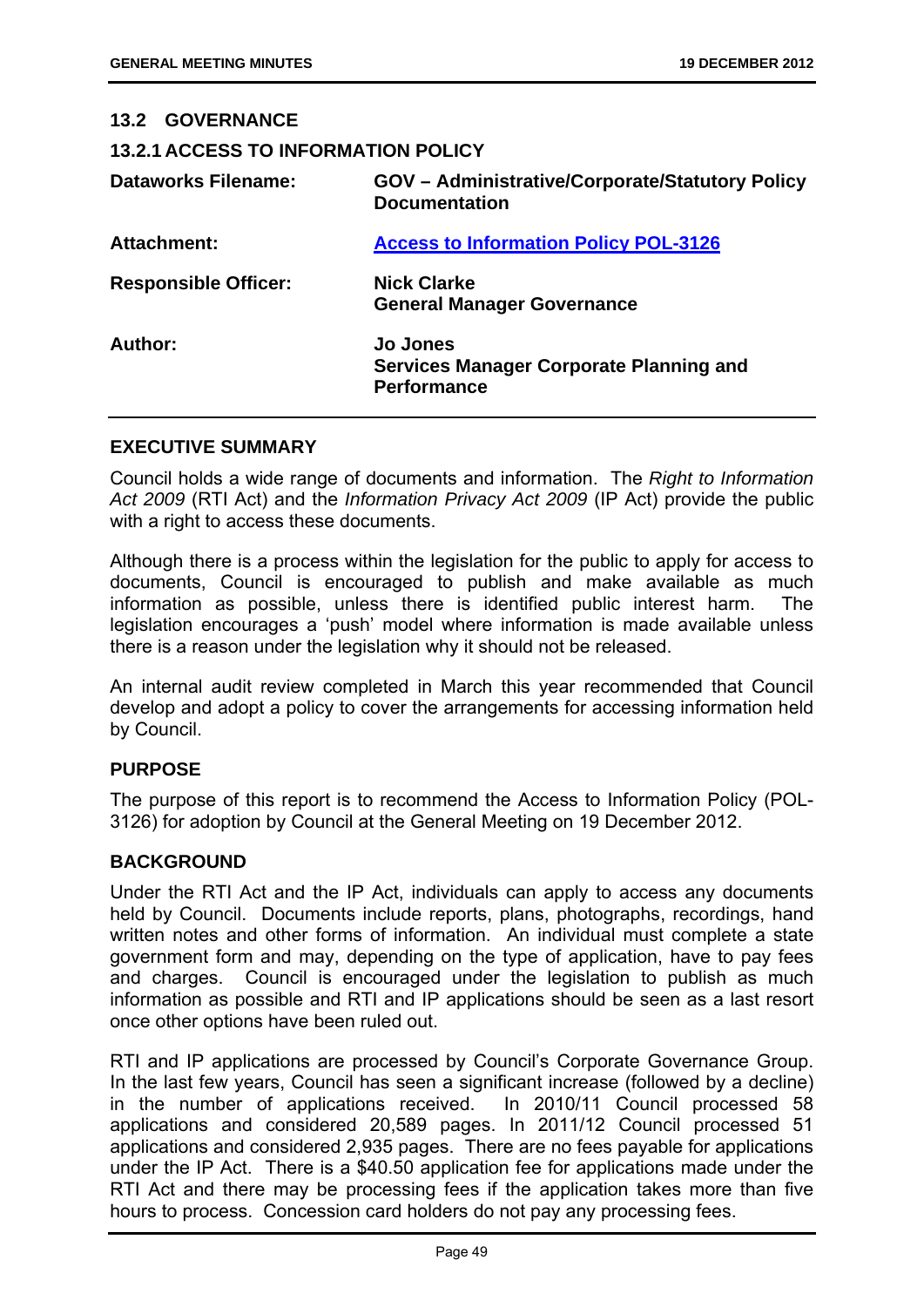|                                    | 2009/10 | 2010/11 | 2011/12 |
|------------------------------------|---------|---------|---------|
| Number of RTI & IP<br>applications | 60      | 58      | 51      |
| Number of pages<br>considered      | 10,747  | 20,589  | 2,935   |
| Income from fees & charges         | \$2043  | \$3371  | \$2983  |

Council is required to have a publication scheme on its website which outlines key documents held by Council within particular categories. Council is also required to publish a disclosure log which includes documents released under the RTI Act which do not contain personal information.

Where Council has other methods of access, individuals must use this method of access. They cannot use the RTI or IP process to avoid higher fees and charges for other methods of access such as building or planning searches.

A supporting guideline is being developed for employees to provide information about the implementation of the Access to Information Policy. Council has also established an internal network of staff, with representatives from every area of Council to assist with effective implementation of this policy and Council's Information Privacy Policy POL-3103.

# **ISSUES**

Council's internal audit review completed in March 2012, identified the need for a new Policy and Guideline for access to information. Council's Information Privacy Policy (POL-3103) and Guideline (GL-3103-001) covers the way Council protects and manages personal information but it was recommended that a policy and guideline be developed and approved to cover the way Council deals with access to documents. The attached policy has been developed in line with both the RTI Act and the IP Act and provides a framework for Council to manage publication and release of documents.

# **RELATIONSHIP TO CORPORATE PLAN**

#### **8. Inclusive and ethical governance**

Deep engagement, quality leadership at all levels, transparent and accountable democratic processes and a spirit of partnership between the community and Council will enrich residents' participation in local decision making to achieve the community's Redlands 2030 vision and goals.

8.2 Provide accessible information through different media to let residents know about local issues and how to get involved in programs and make a positive contribution to their community

## **FINANCIAL IMPLICATIONS**

There are no financial implications impacting Council as a result of this report.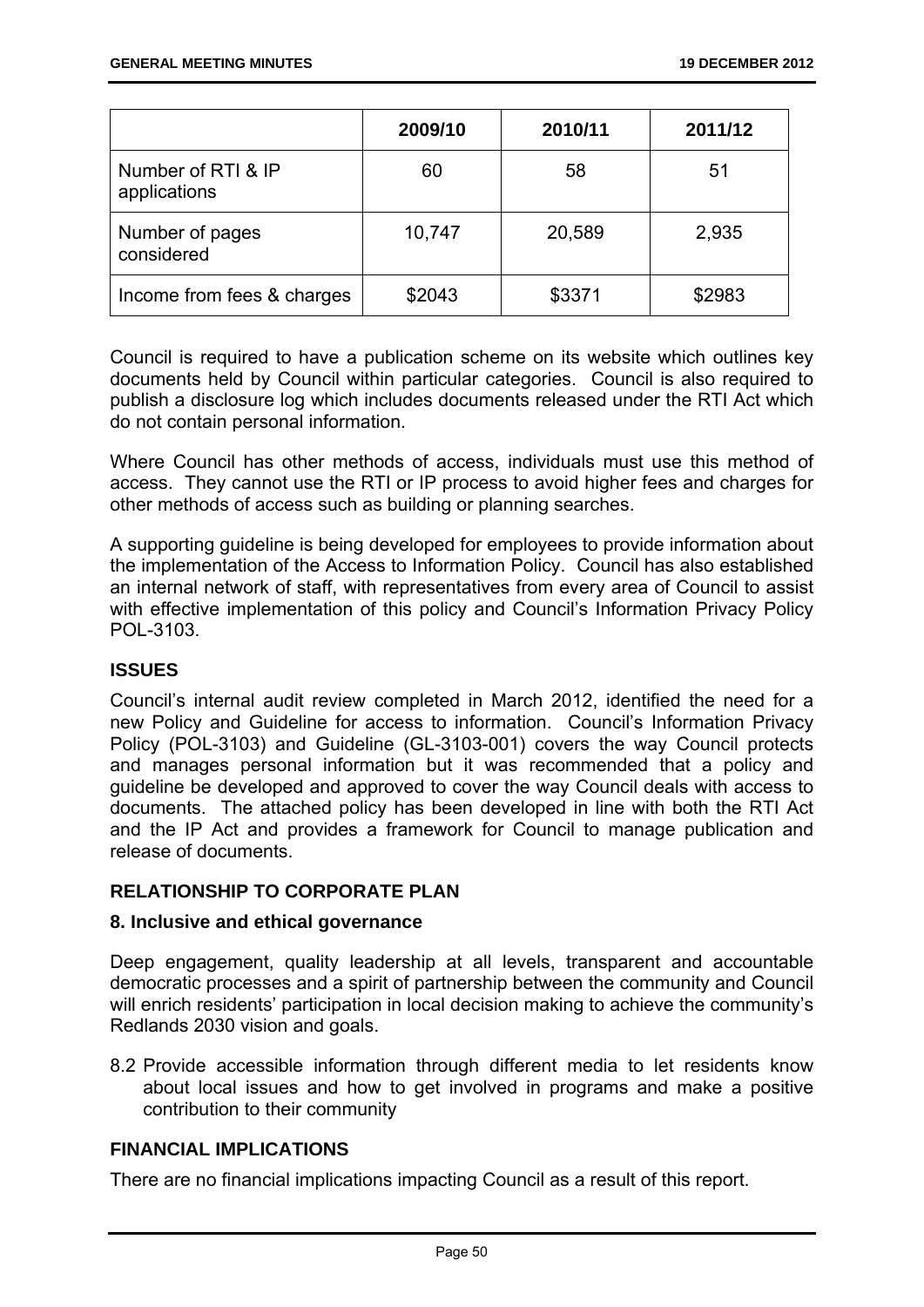# **CONSULTATION**

The policy has been developed in consultation with relevant staff and managers.

# **OPTIONS**

# **PREFERRED**

That Council adopt the Access to Information Policy (POL-3126).

# **ALTERNATIVE**

Council requests further information and amendments to the Access to Information Policy (POL-3126) and requests a new draft be presented to Council at the General Meeting on 19 December 2012.

# **OFFICER'S/COMMITTEE RECOMMENDATION/ COUNCIL RESOLUTION**

**Moved by: Cr M Edwards Seconded by: Cr P Gleeson** 

**That Council resolve to adopt the Access to Information Policy (POL-3126).**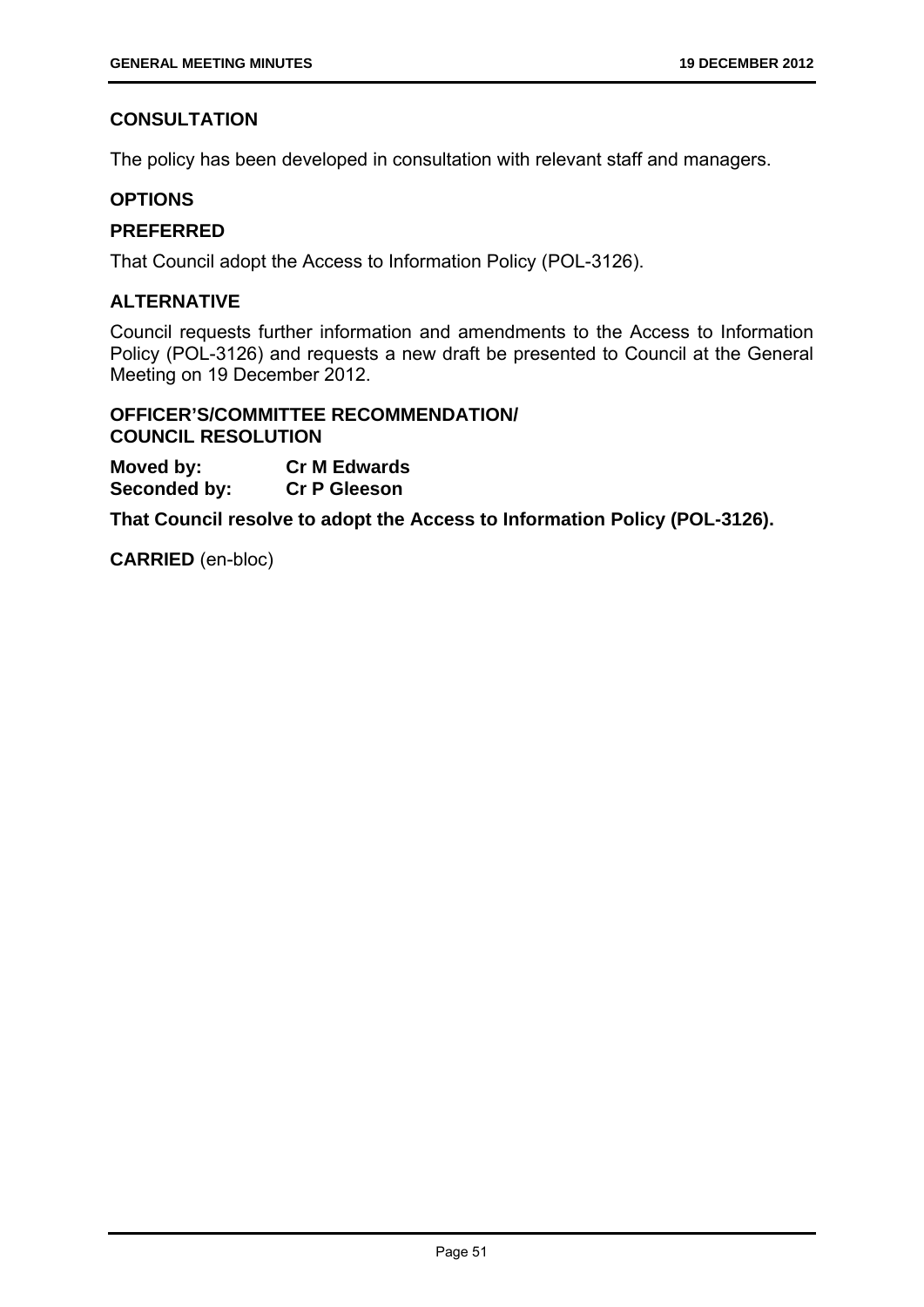# **13.3 CLOSED SESSION**

|      | <b>13.3.1 SPONSORSHIP APPLICATION - REDLANDS EASTER FAMILY FESTIVAL</b> |
|------|-------------------------------------------------------------------------|
| 2013 |                                                                         |

| <b>Dataworks Filename:</b>  | <b>CR Sponsorship - Outgoing</b>                            |
|-----------------------------|-------------------------------------------------------------|
| <b>Responsible Officer:</b> | <b>Nick Clarke</b><br><b>General Manager Governance</b>     |
| Author:                     | <b>Tracey Walker</b><br><b>Group Manager Communications</b> |

# **EXECUTIVE SUMMARY**

A confidential report from General Manager Governance was presented to Committee for consideration.

# **OFFICER'S/COMMITTEE RECOMMENDATION/ COUNCIL RESOLUTION**

| Moved by:    | <b>Cr M Edwards</b> |
|--------------|---------------------|
| Seconded by: | <b>Cr P Gleeson</b> |

**That Council resolve as follows:** 

- **1. To accept the assessment panel's Option 1; and**
- **2. That this report remains confidential pending advice to the applicant.**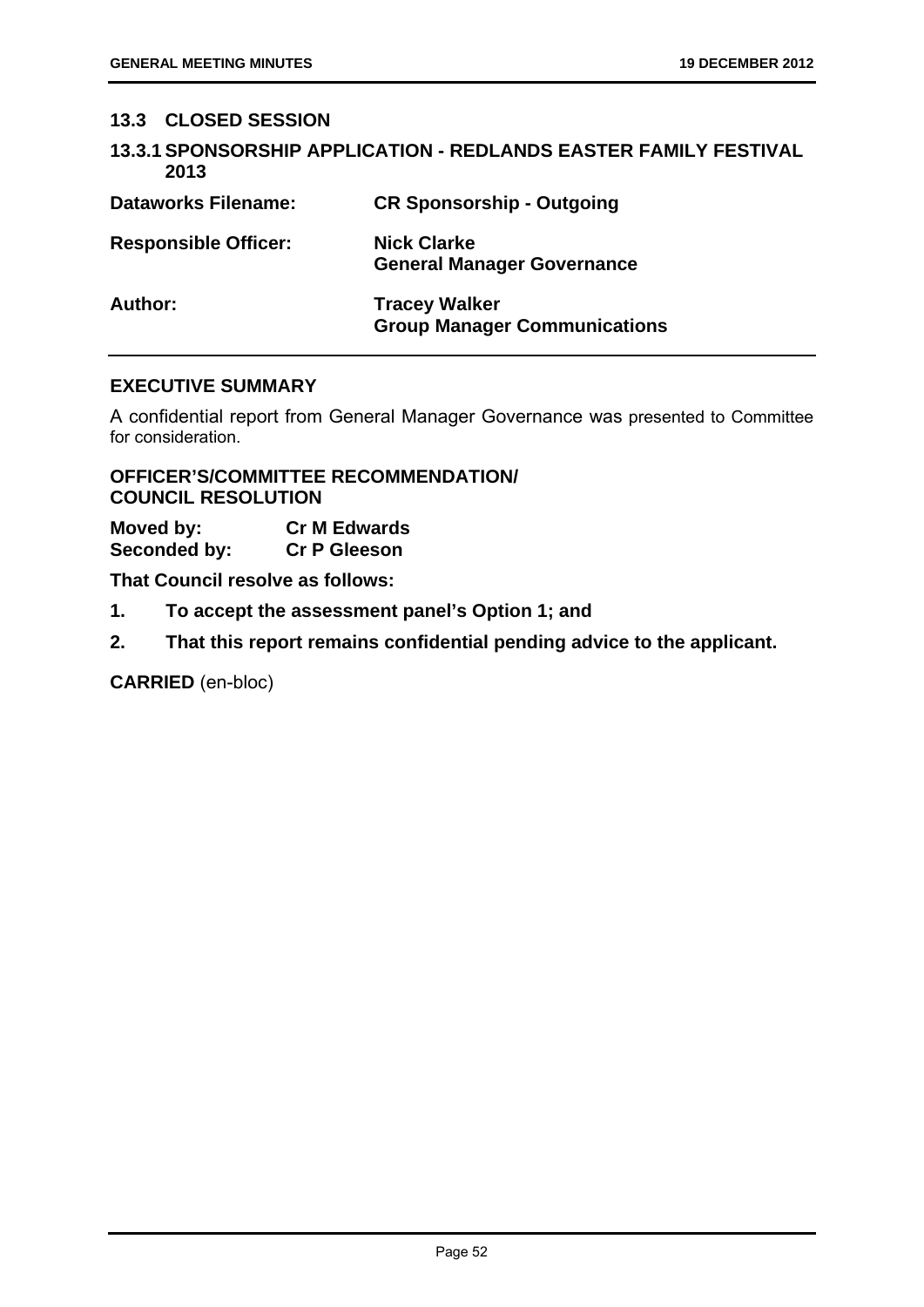#### **14 REDLAND WATER AND REDWASTE COMMITTEE – 11 DECEMBER 2012**

| Moved by:    | <b>Cr L Hewlett</b> |
|--------------|---------------------|
| Seconded by: | Cr W Boglary        |

That the Redland Water and RedWaste Committee Minutes of 11 December 2012 be received.

Redland Water and RedWaste Committee Minutes 11 December 2012

#### CARRIED

#### **14.1 REDLAND WATER & REDWASTE**

| <b>Dataworks Filename:</b>  | WW Monitoring – WW Onsite Sewage Disposal                                 |
|-----------------------------|---------------------------------------------------------------------------|
| <b>Responsible Officer:</b> | <b>Bradley Taylor</b><br><b>Group Manager Infrastructure and Planning</b> |
| Author:                     | <b>Pamela Ring</b><br><b>Engineer</b>                                     |

# **EXECUTIVE SUMMARY**

Due to issues with the existing Biowater effluent disposal system on the Bay Island Golf Course, Redland Water is proposing to install a new effluent disposal system – the Advanced Enviro-Septic (AES) system.

This system will dispose of the effluent from the existing 17 residential properties that are already on the scheme via the sub-surface at the golf course.

#### **PURPOSE**

Chankar Environmental Pty. Ltd. is the sole supplier of the AES system in Australia. Approval is sought to gain sole supplier status for Chankar Environmental Pty. Ltd. to provide the Advanced Enviro-Septic system to Redland Water, in accordance with s.184 *Local Government (Finance, Plans and Reporting) Regulation 2010*:

 *(b) because of the specialised or confidential nature of the services that are sought, it would be impractical or disadvantageous for the local government to invite quotes or tenders.* 

#### **BACKGROUND**

The Biowater Scheme involved the treatment of raw sewage produced by 17 residential properties and one commercial property using on-site Biolytix units. At present the treated effluent is transported via a low-pressure reticulation line into two, 23Kl each, holding tanks on the Bay Island Golf Course. The effluent is used for subsurface irrigation on some parts of the fairway. The system was installed in 2004 and has been in operation since 2005.

Redland Water has made a number of improvements to the discharge system at the golf club, however there has been continued failure of the system to adequately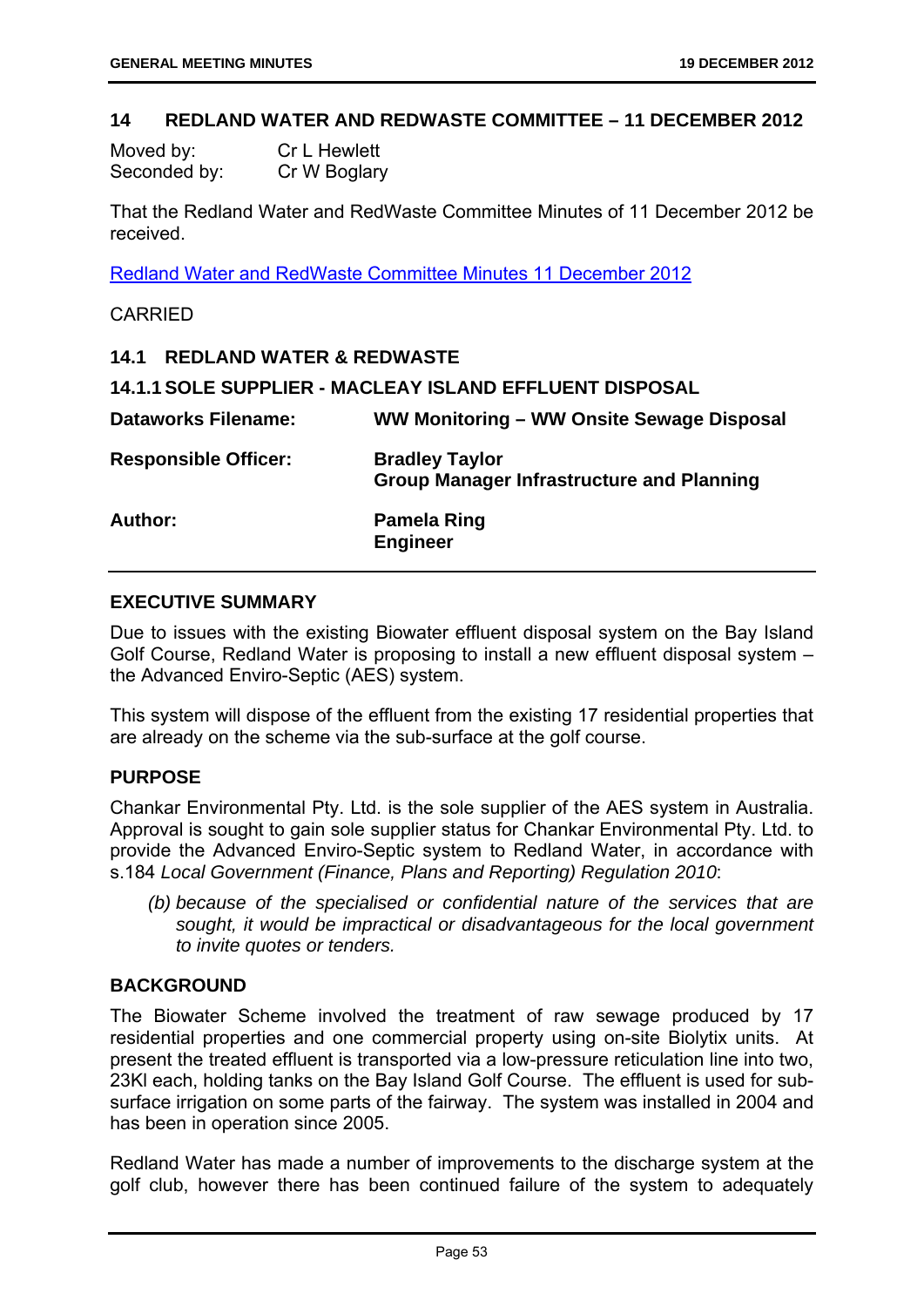discharge all effluent. Consequently there have been nuisance overflows around the storage tanks.

# **ISSUES**

A feasibility to improve the reliability of the system has been prepared. Two options were considered:

- disconnect the Biolytix units at houses and replace with on-property evapotranspiration trenches (costing approx. \$150,000);
- improve the reliability of discharge at the Bay Island Golf Club by installing the AES system (costing approx. \$45,000).

Investigations found that it was not possible to construct trenches in all properties. It is more feasible and much less expensive to install the AES system at the golf club and remove the storage tanks.

There is an urgency to remediate the system as there are on-going tankering costs and environmental and health risks. Council's Plumbing Department are supportive of the recommendation.

The AES system has been successfully installed and used for the past 20 years in America. It has been approved by SAI Global as meeting the requirements of the *Queensland Plumbing and Wastewater Code, 2011*. This verification was based on data from a testing regime conducted in Canada. Recently, the AES system was installed at the Girl Guides Association, Kindilan.

# **RELATIONSHIP TO CORPORATE PLAN**

#### **2. Green living**

Our green living choices will improve our quality of life and our children's lives, through our sustainable and energy efficient use of resources, transport and infrastructure, and our well informed responses to risks such as climate change.

2.1 Achieve sustainability through strong leadership and innovation, and by effective planning and managing our services, assets and resources

## **8. Inclusive and ethical governance**

Deep engagement, quality leadership at all levels, transparent and accountable democratic processes and a spirit of partnership between the community and Council will enrich residents' participation in local decision making to achieve the community's Redlands 2030 vision and goals

8.5 Be transparent and consistent in the way we manage the organisation, its risks and obligations and ensure we are delivering against our priorities

# **9. An efficient and effective organisation**

Council is well respected and seen as an excellent organisation which manages resources in an efficient and effective way

9.6 Implement long term asset management planning that supports innovation and sustainability of service delivery, taking into account the community's aspirations and capacity to pay for desired service levels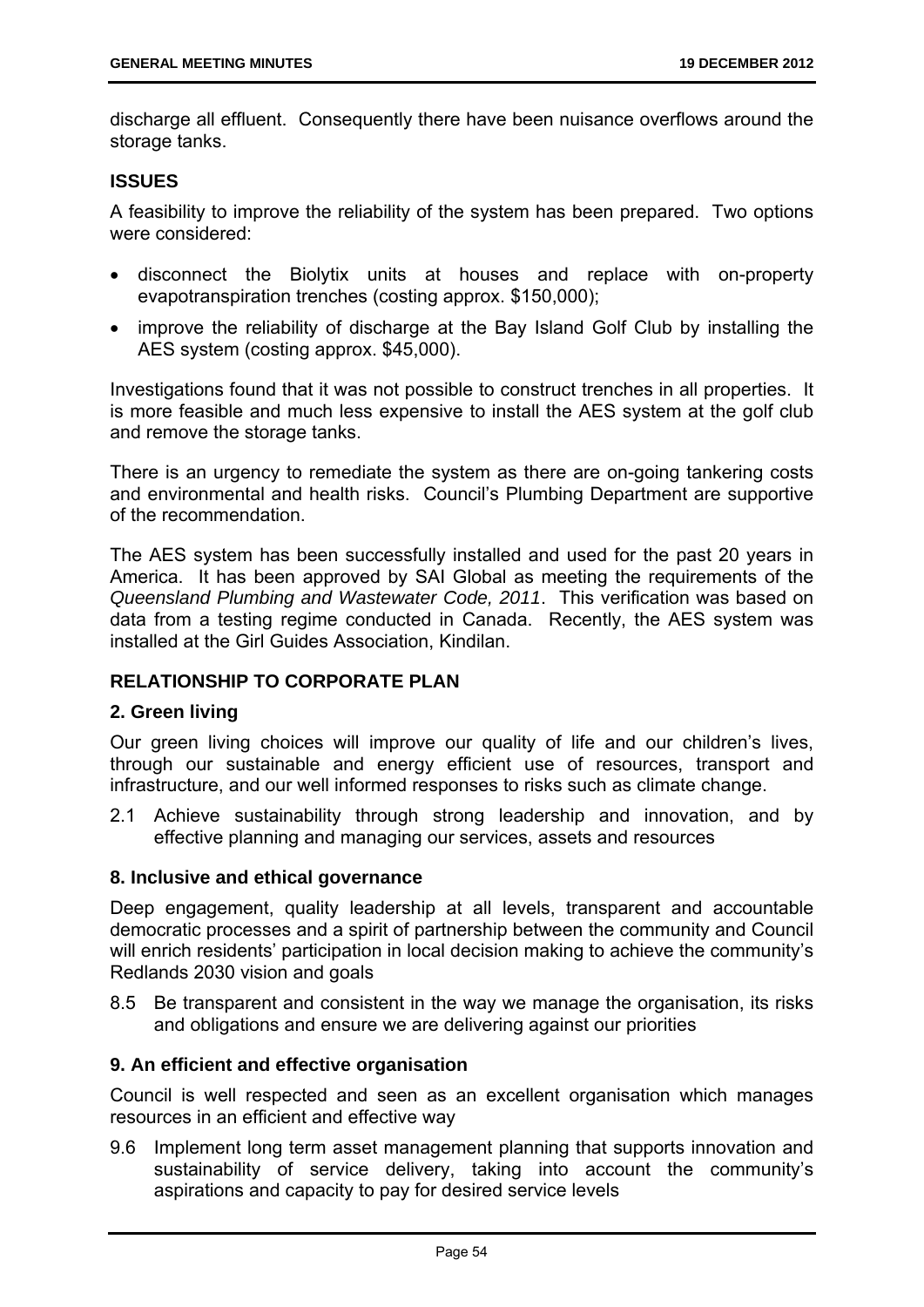9.7 Develop our procurement practices to increase value for money within an effective governance framework

#### **FINANCIAL IMPLICATIONS**

This recommendation does not require any change to the current year's budget as funds have already been allocated to account number 53013.194.0034.821601.

# **PLANNING SCHEME IMPLICATIONS**

The City Planning and Environment Group was consulted and the outcome of recommendations in this report will not result in any changes to the Redlands Planning Scheme.

# **CONSULTATION**

Consultation has been undertaken with:

- General Manager, Redland Water & RedWaste;
- Group Manager, Infrastructure & Planning, Redland Water & RedWaste;
- Service Manager Plumbing Services, Environment, Planning and Development;
- Team Leader Services, Environment, Planning and Development;
- Senior Environmental Officer, DEHP;
- Group Manager, Legal Services Group, Governance
- Team Leader Environment Assessment, Environment, Planning and Development

# **OPTIONS**

#### **PREFERRED**

That Council resolve to award sole supplier status to Chankar Environmental Pty. Ltd. to provide the AES system to Redland City Council, in accordance with s.184 *Local Government (Finance, Plans and Reporting) Regulation 2010*:

*(b) because of the specialised or confidential nature of the services that are sought, it would be impractical or disadvantageous for the local government to invite quotes or tenders.* 

#### **OFFICER'S/COMMITTEE RECOMMENDATION/ COUNCIL RESOLUTION**

| Moved by:    | <b>Cr L Hewlett</b> |
|--------------|---------------------|
| Seconded by: | <b>Cr P Bishop</b>  |

**That Council resolve to award sole supplier status to Chankar Environmental Pty. Ltd. to provide the AES system to Redland City Council, in accordance with s.184** *Local Government (Finance, Plans and Reporting) Regulation 2010***:** 

*(b) because of the specialised or confidential nature of the services that are sought, it would be impractical or disadvantageous for the local government to invite quotes or tenders.*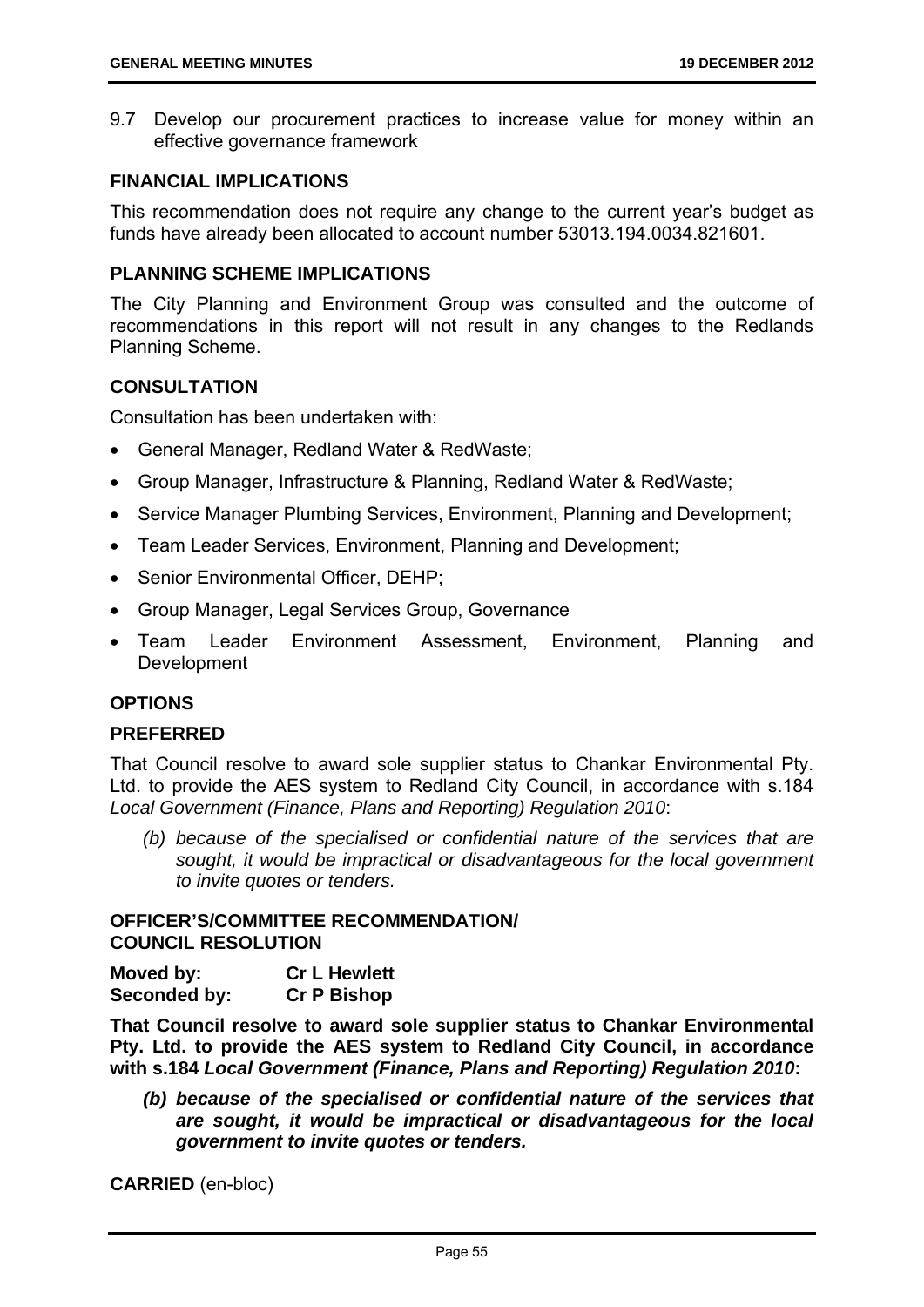# **14.1.2 REDLAND WATER BUSINESS UNIT REPORT - NOVEMBER 2012 Dataworks Filename: WW Redland Water & RedWaste Committee WS Redland Water & RedWaste Committee**  Attachment: Redland Water Business Unit Monthly Report **November 2012 Responsible Officer: Gary Soutar General Manager Redland Water & RedWaste Author: Shelley Thompson PA to General Manager Redland Water & RedWaste**

#### **EXECUTIVE SUMMARY**

The Redland Water (RW) business unit report is presented to Council for noting. The report provides the business unit's performance for the month of November 2012 and covers financial and non-financial indicators for water and wastewater.

It is expected that, most of the time the report findings will be "business as usual". Where exceptions occur, these will be highlighted.

The report provides a regular opportunity for Council to consider RW's performance and to respond to any exceptional reporting.

Council is provided with the option to accept the report or, accept it and request additional information or a review of performance.

#### **PURPOSE**

To report on the ongoing performance of the business unit against key performance indicators (KPIs).

#### **BACKGROUND**

RW's performance plan identifies KPIs for which performance targets have been agreed with Council. Reporting is done each month through the Redland Water & RedWaste committee.

#### **ISSUES**

The report is provided to Council as a means of monitoring the performance of RW for the activities of water and wastewater.

The first part of the report comprises a "snapshot" of the business unit's achievement in meeting KPIs (year-to-date) and the financial report card.

The report then provides specific financial reports and commentary, capital expenditure (graphically) and a detailed customer overview.

The main body of the report focuses on actual levels of achievement against the KPIs for the month. Where exceptions have occurred and targets not met, an explanation is given as well as action taken to improve performance.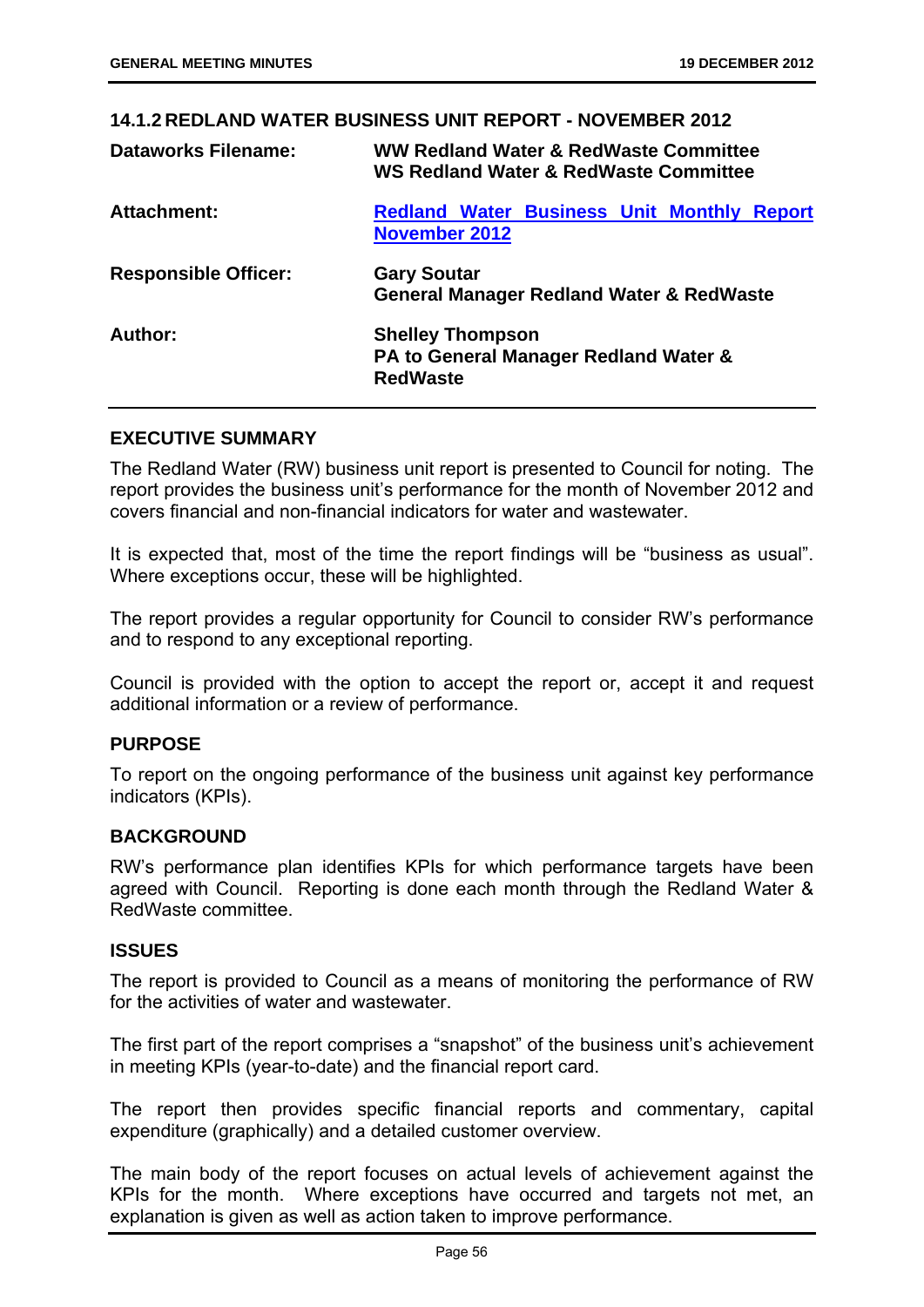The report closes with a summary of the major issues for each group during the month.

# **RELATIONSHIP TO CORPORATE PLAN**

#### **8. Inclusive and ethical governance**

Deep engagement, quality leadership at all levels, transparent and accountable democratic processes and a spirit of partnership between the community and Council will enrich residents' participation in local decision making to achieve the community's Redlands 2030 vision and goals

8.5 Be transparent and consistent in the way we manage the organisation, its risks and obligations and ensure we are delivering against our priorities

#### **FINANCIAL IMPLICATIONS**

There are no direct financial implications impacting Council as a result of this report.

Financial implications may result where Council requests a performance review or requests an increase in performance standards.

# **PLANNING SCHEME IMPLICATIONS**

The City Planning & Environment group was consulted and it is considered that the outcome of recommendations in this report will not require any amendments to the Redlands Planning Scheme.

#### **CONSULTATION**

Consultation has occurred with:

- Manager Distribution & Treatment Services Redland Water & RedWaste;
- Manager Customer & Retail Services Redland Water & RedWaste;
- Manager Infrastructure & Planning Redland Water & RedWaste;
- Management Accountant Commercial Finance Unit; and
- Senior Accountant Commercial Businesses.

# **OPTIONS**

#### **PREFERRED**

That Council resolve to accept the Redland Water business unit report for November 2012 as presented in the attachment.

# **ALTERNATIVE**

That Council resolve to accept the Redland Water business unit report for November 2012 as presented in the attachment and requests additional information or a review of performance.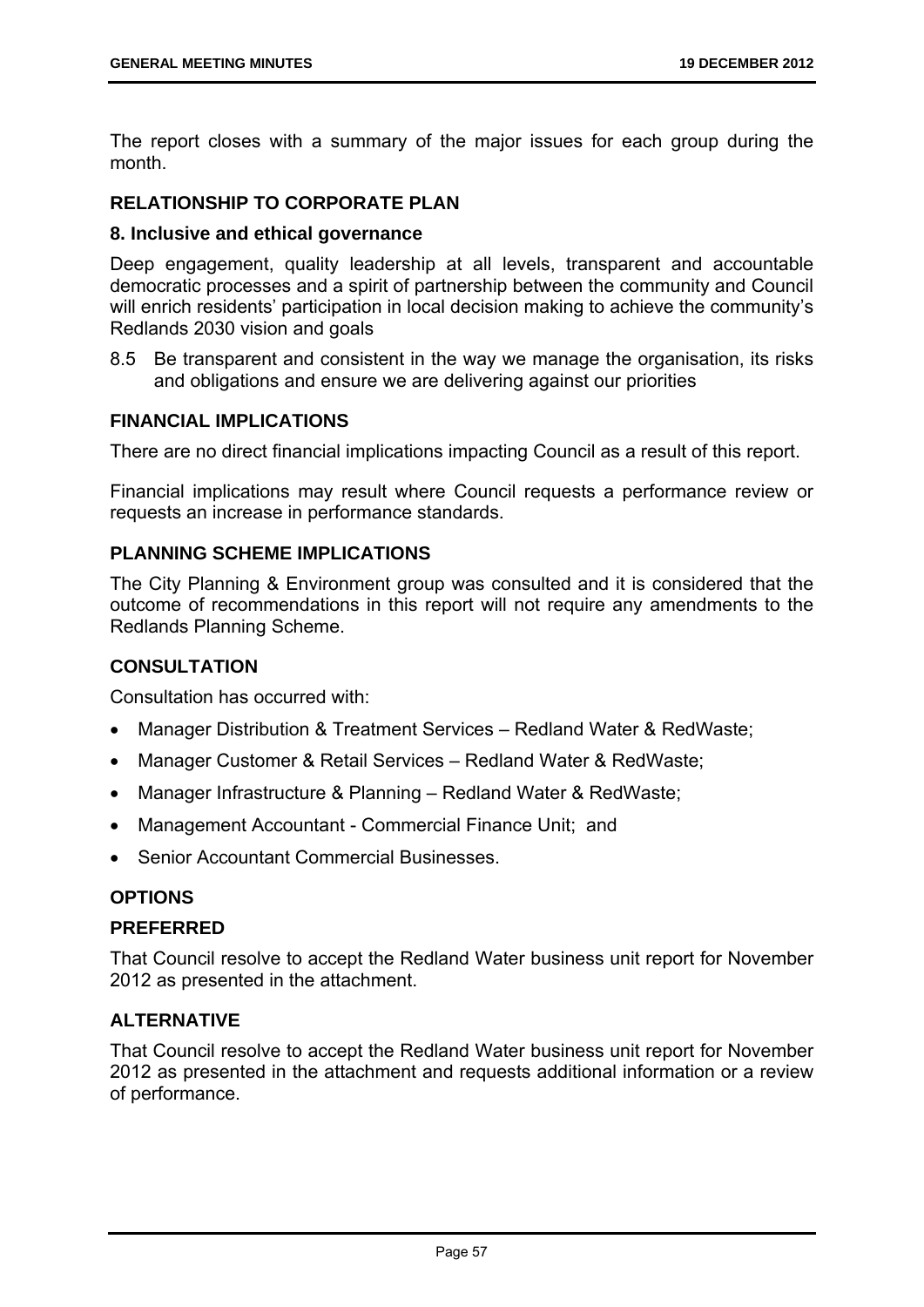**OFFICER'S/COMMITTEE RECOMMENDATION/ COUNCIL RESOLUTION** 

| Moved by:    | <b>Cr L Hewlett</b> |
|--------------|---------------------|
| Seconded by: | <b>Cr P Bishop</b>  |

**That Council resolve to accept the Redland Water Business Unit report for November 2012 as presented in the attachment.**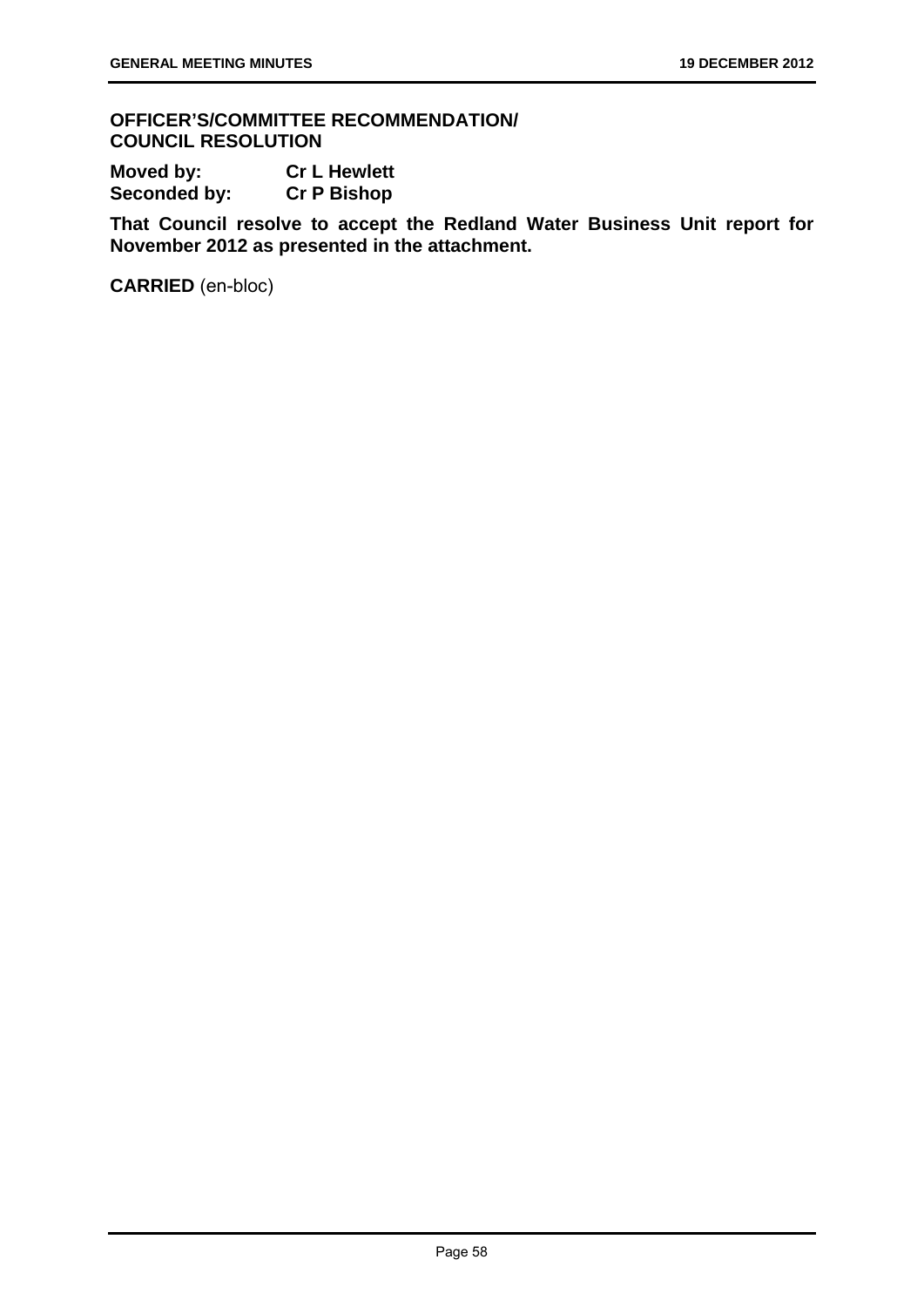# **14.1.3 REDWASTE BUSINESS UNIT REPORT - NOVEMBER 2012**

| <b>Dataworks Filename:</b>  | <b>WM - Waste Monthly Reports to Committee</b><br>WM - Redland Water & RedWaste Committee |
|-----------------------------|-------------------------------------------------------------------------------------------|
| Attachment:                 | RedWaste Business Unit Monthly Report -<br><b>November 2012</b>                           |
| <b>Responsible Officer:</b> | <b>Tony King</b><br><b>Group Manager Customer &amp; Retail Services</b>                   |
| Author:                     | <b>Shelley Thompson</b><br>PA to General Manager Redland Water &<br><b>RedWaste</b>       |

# **EXECUTIVE SUMMARY**

The RedWaste business unit report is presented to Council for noting. This report provides details relating to the business unit's performance for November 2012 and covers financial and non-financial indicators for waste, as outlined in the 2012/13 Annual Performance Plan (APP), which was adopted by Council in July 2012.

The report provides a regular opportunity for Council to consider the performance of the RedWaste business unit and to respond to any exceptional reporting. Most of the report findings will be "business as usual". Where exceptions occur, these will be highlighted.

#### **PURPOSE**

To report on RedWaste's performance against key performance indicators (KPIs) outlined in its 2012-2013 annual performance plan for November 2012.

# **BACKGROUND**

The RedWaste Business Unit APP identifies KPIs for which performance targets have been agreed with Council.

#### **ISSUES**

The report is provided to Council as a means of monitoring the performance of RedWaste's activities. The first part of the attached report comprises a "snapshot" of the business unit's achievement in meeting KPIs (year-to-date) and financial report card.

The report then provides a specific financial report and commentary, capital expenditure (graphically) and a detailed customer overview. The main body of the report focuses on actual levels of achievement against the KPIs for each of the months, year to date. Where exceptions have occurred and targets not met, an explanation is given as well as action taken to improve performance.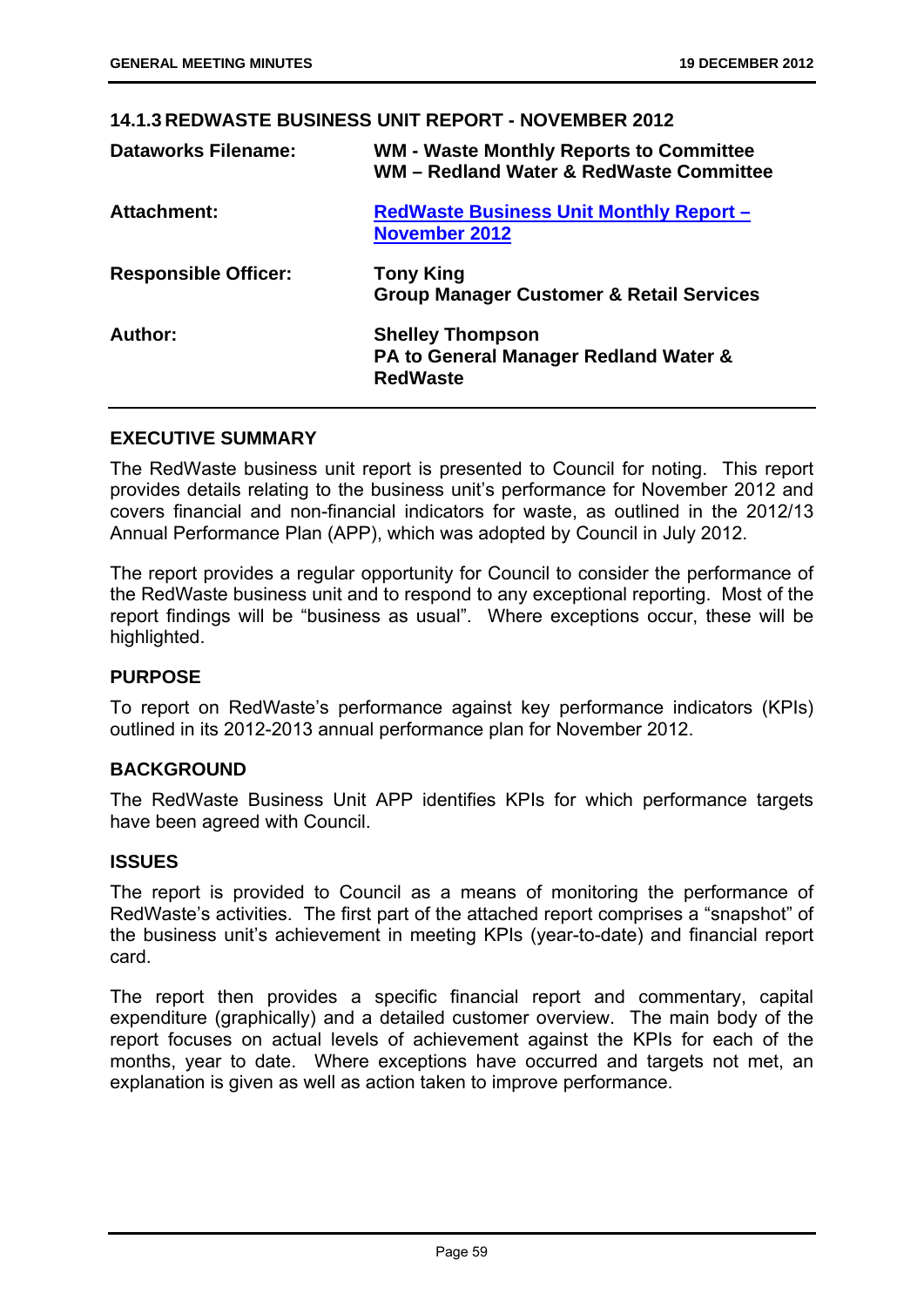## **RELATIONSHIP TO CORPORATE PLAN**

#### **2. Green living**

Our green living choices will improve our quality of life and our children's lives, through our sustainable and energy efficient use of resources, transport and infrastructure, and our well informed responses to risks such as climate change.

- 2.2 Promote, support and encourage commitment to green living in our community by improving residents' understanding of climate change and achieving greater water, energy and waste conservation and efficiency
- 2.8 Implement Council's waste management strategy by applying best practice principles in pricing, public awareness, resource management, recycling and recovery

#### **FINANCIAL IMPLICATIONS**

There are no financial implications impacting Council as a result of this report.

#### **PLANNING SCHEME IMPLICATIONS**

The City Planning & Environment Group was not consulted as it is considered that the outcome of recommendations in this report will not result in amendments to the Redlands Planning Scheme.

# **CONSULTATION**

Consultation has occurred with:

- General Manager Redland Water & RedWaste;
- Group Manager, Customer & Retail Services Redland Water & RedWaste;
- Service Manager RedWaste;
- Management Accountant Commercial Finance Unit; and
- Senior Accountant Commercial Businesses.

#### **OPTIONS**

# **PREFERRED**

That Council resolve to note the RedWaste Business Unit Report for November 2012, as presented in the attachment.

# **ALTERNATIVE**

That Council accepts the report and requests additional information or a review of performance.

# **OFFICER'S/COMMITTEE RECOMMENDATION/ COUNCIL RESOLUTION**

**Moved by: Cr L Hewlett Seconded by: Cr P Bishop** 

**That Council resolve to accept the RedWaste Business Unit Report for November 2012, as presented in the attachment.**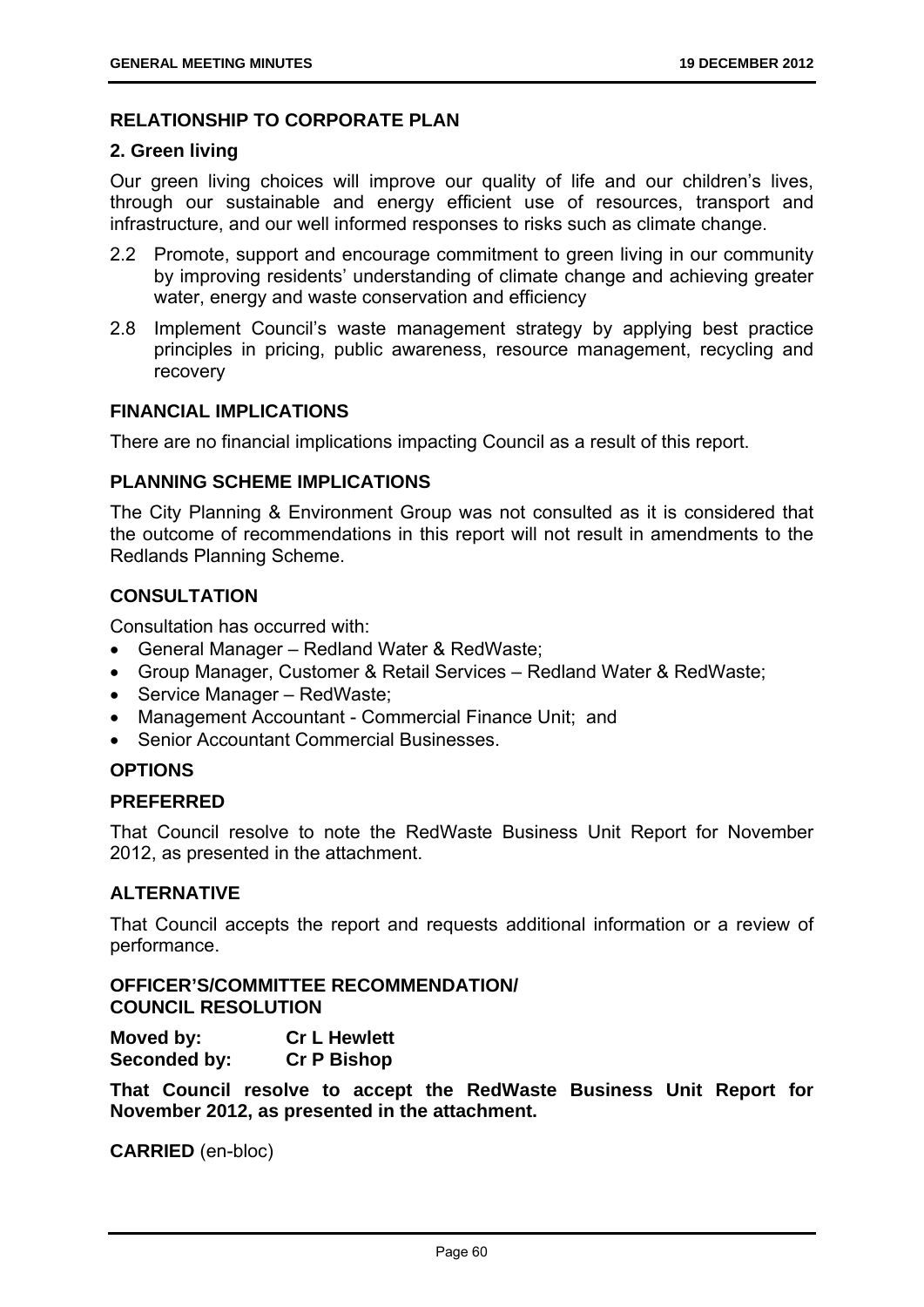#### **15 DEVELOPMENT ASSESSMENT & COMMUNITY STANDARDS COMMITTEE – 12 DECEMBER 2012**

| Moved by:    | Cr M Elliott |
|--------------|--------------|
| Seconded by: | Cr W Boglary |

That the Development Assessment & Community Standards Committee Minutes of 12 December 2012 be received.

Development Assessment & Community Standards Minutes 12 December 2012

#### CARRIED

# **15.1 ENVIRONMENT PLANNING & DEVELOPMENT**

# **15.1.1 CATEGORY 1 - MINOR COMPLYING CODE ASSESSMENTS AND ASSOCIATED ADMINISTRATIVE MATTERS, INCLUDING CORRESPONDENCE ASSOCIATED WITH THE ROUTINE MANAGEMENT OF ALL DEVELOPMENT APPLICATIONS**

| <b>Dataworks Filename:</b>  | GOV - Development and Community Standards -<br><b>Delegated Items</b>                 |
|-----------------------------|---------------------------------------------------------------------------------------|
| <b>Responsible Officer:</b> | <b>Bruce Macnee</b><br><b>Group Manager, Sustainable Assessment</b>                   |
| Author:                     | <b>Kerri Lee</b><br><b>Business Support Officer, Sustainable</b><br><b>Assessment</b> |

#### **EXECUTIVE SUMMARY**

At the General Meeting of 27 July, 2011, Council resolved that development assessments be classified into the following four Categories:

Category 1 – Minor Complying Code Assessments & associated administrative matters, including correspondence associated with the routine management of all development applications;

Category 2 – Complying Code Assessments & Minor Impact Assessments;

Category 3 – Moderately Complex Code & Impact Assessments;

Category 4 – Major and Significant Assessments.

The applications detailed in this report have been assessed under Category 1 criteria - defined as complying code assessable applications, including building works assessable against the planning scheme, and other applications of a minor nature.

# **PURPOSE**

The purpose of this report is for Council to note that the following decisions were made under delegated authority – Category 1 – Minor Complying Code Assessments and associated administrative matters, including correspondence associated with the routine management of all development applications.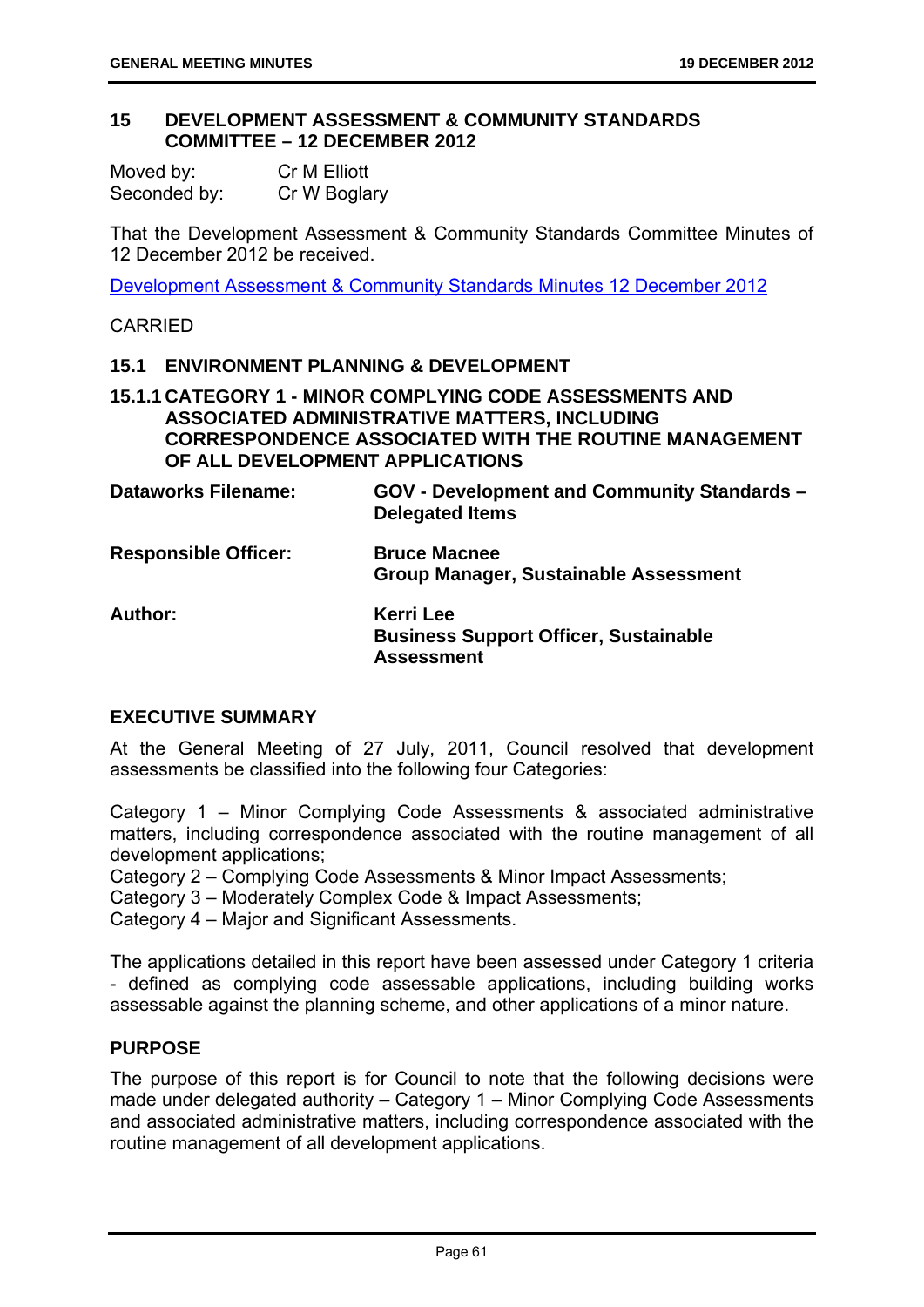- 1. Development Permit issued on 23 November, 2012 for building works approval assessed against the Redlands Planning Scheme for a domestic outbuilding at 24 Cumming Parade, Point Lookout. DBR Building Certification. (BWP001629)
- 2. Development Permit issued on 23 November, 2012 for building works approval assessed against the Redlands Planning Scheme for a domestic outbuilding at 5 Agate Court, Alexandra Hills. Sanadee Enterprise Pty Ltd. (BWP001626)
- 3. Development Permit issued on 21 November, 2012 for building works approval assessed against the Redlands Planning Scheme for a domestic outbuilding at 363 Redland Bay Road, Capalaba. Brisbane Sheds and Garages. (BWP001623)
- 4. Development Permit issued on 16 November, 2012 for building works approval assessed against the Redlands Planning Scheme for a domestic outbuilding at 41 Monterey Avenue, Thornlands. The Certifier Pty Ltd. (BWP001605)
- 5. Development Permit issued on 12 November, 2012 for building works approval assessed against the Redlands Planning Scheme for a domestic outbuilding at 33-35 Woodlands Drive, Thornlands. Sanadee Enterprise Pty Ltd. (BWP001599)
- 6. Development Permit issued on 7 November, 2012 for building works approval assessed against the Redlands Planning Scheme for a domestic outbuilding at 24 Birkdale Road, Birkdale. Sanadee Enterprise Pty Ltd. (BWP001581)
- 7. Development Permit issued on 8 November, 2012 for building works approval assessed against the Redlands Planning Scheme for a domestic outbuilding at 30 Malcomia Street, Redland Bay. Strickland Certification Pty Ltd. (BWP001615)
- 8. Development Permit issued on 2 November, 2012 for building works approval assessed against the Redlands Planning Scheme for a domestic outbuilding at 7 Kent Court, Alexandra Hills. The Certifier Pty Ltd. (BWP001589)
- 9. Development Permit issued on 2 November, 2012 for building works approval assessed against the Redlands Planning Scheme for a domestic outbuilding at 5 Plover Drive, Thornlands. Sanadee Enterprise Pty Ltd. (BWP001561)
- 10. Development Permit issued on 1 November, 2012 for building works approval assessed against the Redlands Planning Scheme for a domestic outbuilding at 9 Allen Street, Victoria Point. Mr G. Rust. (BWP001613)
- 11. Development Permit issued on 31 October, 2012 for building works approval assessed against the Redlands Planning Scheme for a domestic outbuilding at 5 Allamanda Place, Ormiston. Mrs D.K. Kolomeitz. (BWP001601)
- 12. Development Permit issued on 31 October, 2012 for building works approval assessed against the Redlands Planning Scheme for a domestic outbuilding at 49 Masthead Drive, Cleveland. Yuri Stevens Architect. (BWP001565)
- 13. Development Permit issued on 16 November, 2012 for building works approval assessed against the Redlands Planning Scheme for domestic additions at 99 Tramican Street, Point Lookout. Ms H. Tkacz. (BWP001604)
- 14. Development Permit issued on 14 November, 2012 for building works approval assessed against the Redlands Planning Scheme for domestic additions at 73 Whitehall Avenue, Birkdale. The Certifier Pty Ltd. (BWP001595)
- 15. Development Permit issued on 12 November, 2012 for building works approval assessed against the Redlands Planning Scheme for domestic additions at 835- 839 West Mount Cotton Road, Sheldon. Mr K.W. Murie. (BWP001603)
- 16. Development Permit issued on 8 November, 2012 for building works approval assessed against the Redlands Planning Scheme for domestic additions at 10 Bigoon Road, Point Lookout. Ms H. Tkacz. (BWP001587)
- 17. Development Permit issued on 31 October, 2012 for building works approval assessed against the Redlands Planning Scheme for domestic additions at 16 Agnes Street, Birkdale. The Certifier Pty Ltd. (BWP001592)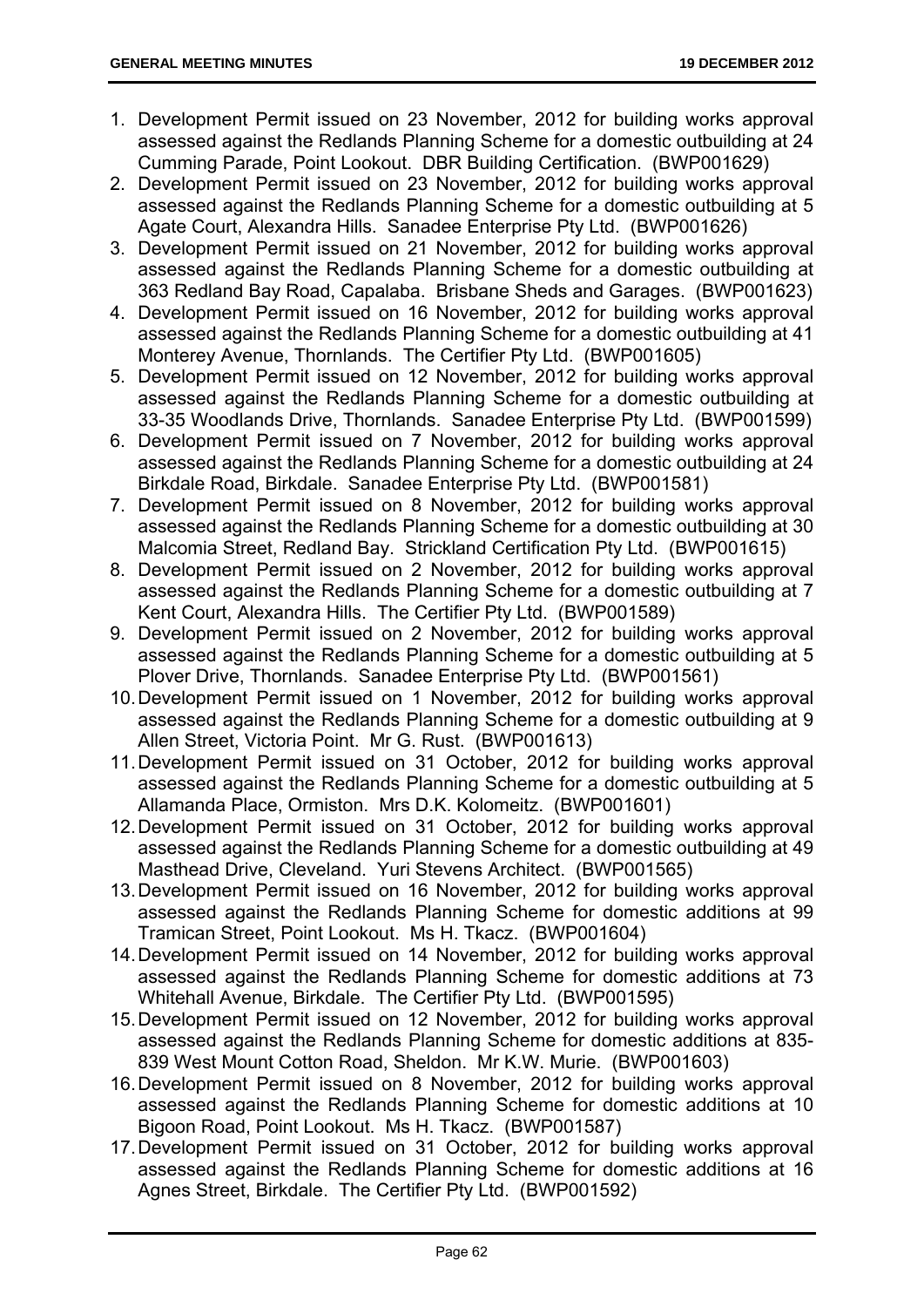- 18. Development Permit issued on 23 November, 2012 for a material change of use for a dwelling house at 14 Leanne Street, Macleay Island. Bay Island Designs. (MCU012983)
- 19. Development Permit issued on 21 November, 2012 for a material change of use for a dwelling house at 17 Natone Terrace, Macleay Island. Noosa Building Certifiers. (MCU012968)
- 20. Development Permit issued on 14 November, 2012 for a material change of use for a dwelling house at 17 Coffea Street, Macleay Island. Mr M.F. Tungate. (MCU012932)
- 21. Development Permit issued on 12 November, 2012 for a material change of use for a dwelling house at 42 The Esplanade, Karragarra Island. Westland Modular Homes. (MCU012961)
- 22. Development Permit issued on 14 November, 2012 for a material change of use for the construction of a private swimming pool at 1 Bates Drive, Birkdale. Queensland Pool Approvals. (BWP001606)
- 23. Development Permit issued on 6 November, 2012 for operational works for an advertising device at 20 Loraine Street, Capalaba. Cerebral Palsy League of Queensland (Capalaba). (OPW001380)
- 24. Concurrence Agency Response issued on 13 November, 2012 for a dwelling house at 59-61 Taylor Street, Russell Island. Ms Karen A. Komel. (BWP001619)
- 25. Concurrence Agency Response issued on 8 November, 2012 for a dwelling house at 68 Tramican Street, Point Lookout. Building Surveying Professionals (South Brisbane). (BWP001614)
- 26. Concurrence Agency Response issued on 12 November, 2012 for a dwelling house at 17 Kevin Street, Macleay Island. Kelder Architects. (BWP001621)
- 27. Concurrence Agency Response issued on 12 November, 2012 for a dwelling house at 10 Kim Crescent, Macleay Island. Mr Keith Fox. (BWP001612)
- 28. A Notice agreeing to extend the relevant period of an existing development approval was issued on 22 November, 2012 for a material change of use for a dwelling house at 46 Seacrest Court, Cleveland. Ben Thomas Architects. (MC011290)

# **OFFICER'S/COMMITTEE RECOMMENDATION/ COUNCIL RESOLUTION**

**Moved by: Cr M Elliott Seconded by: Cr P Gleeson** 

**That the report be noted.**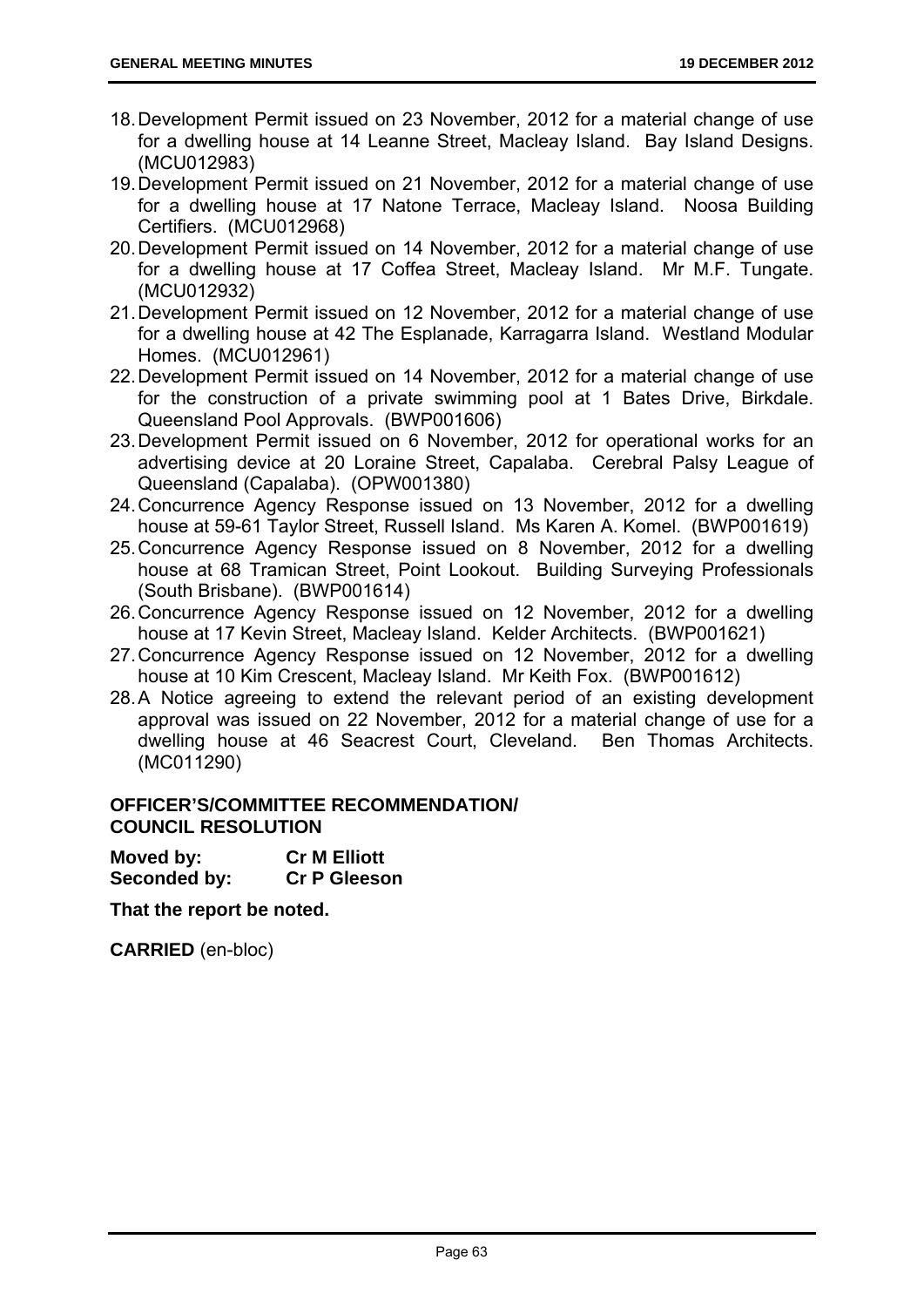| <b>ASSESSMENTS</b>          | 15.1.2 CATEGORY 2 - COMPLYING CODE ASSESSMENT AND MINOR IMPACT                        |
|-----------------------------|---------------------------------------------------------------------------------------|
| <b>Dataworks Filename:</b>  | <b>GOV - Development and Community Standards -</b><br><b>Delegated Items</b>          |
| <b>Responsible Officer:</b> | <b>Bruce Macnee</b><br><b>Group Manager, Sustainable Assessment</b>                   |
| Author:                     | <b>Kerri Lee</b><br><b>Business Support Officer, Sustainable</b><br><b>Assessment</b> |

#### **EXECUTIVE SUMMARY**

At the General Meeting of 27 July, 2011, Council resolved that development assessments be classified into the following four Categories:

Category 1 – Minor Complying Code Assessments & associated administrative matters, including correspondence associated with the routine management of all development applications;

Category 2 – Complying Code Assessments & Minor Impact Assessments;

Category 3 – Moderately Complex Code & Impact Assessments; and

Category 4 – Major and Significant Assessments.

The applications detailed in this report have been assessed under Category 2 criteria - defined as complying code assessable and compliance assessable applications, including operational works, and Impact Assessable applications without submissions of objection. Also includes a number of process related delegations, including issuing planning certificates, approval of works on and off maintenance and the release of bonds, and all other delegations not otherwise listed.

# **PURPOSE**

The purpose of this report is for Council to note that the following decisions were made under delegated authority – Category 2 – Complying Code Assessments and Minor Impact Assessments. (Category 2 Report)

- 1. Development Permit issued on 26 November, 2012 for a material change of use for a dwelling house at 26 Pamphlet Street, Dunwich. Levitch Design Associates Pty Ltd. (MCU012974)
- 2. Development Permit issued on 15 November, 2012 for a material change of use for a dwelling house at 37-39 Pinecone Place, Thornlands. Ausbuild Plus Pty Ltd. (MCU012970)
- 3. Development Permit issued on 8 November, 2012 for a material change of use for a dwelling house at 75 Coondooroopa Drive, Macleay Island. Bay Island Designs. (MCU012873)
- 4. Development Permit issued on 6 November, 2012 for a material change of use for a dwelling house at 24 Laurel Street, Russell Island. Bay Island Designs. (MCU012927)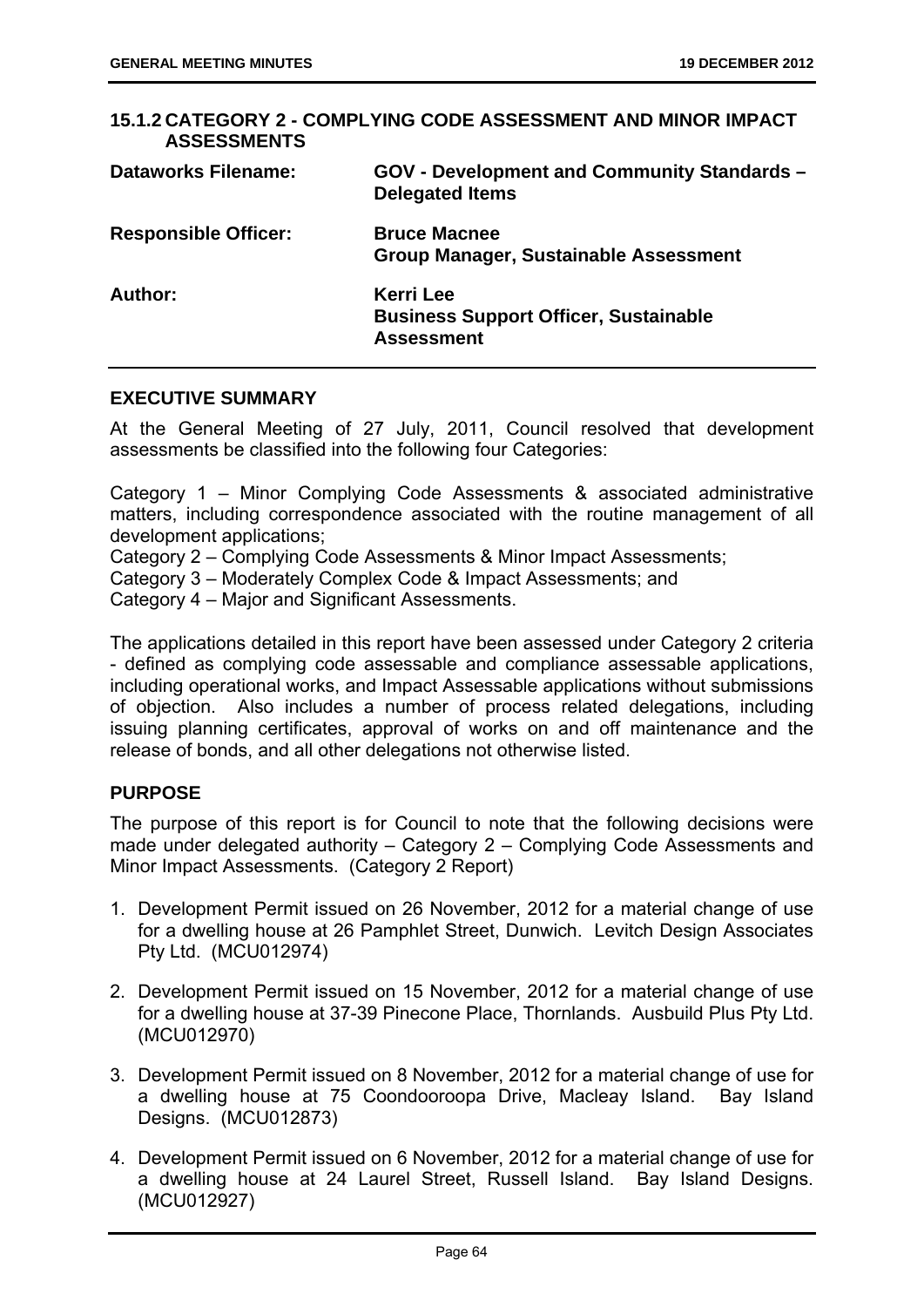- 5. Development Permit issued on 16 November, 2012 for a material change of use to operate a home business at Eastbourne, 6/21 Fitzroy Street, Cleveland. Ms F.M. Corkery. (MCU012908)
- 6. Development Permit issued on 5 November, 2012 for a material change of use to operate a home business at 6 Kerder Street, Thornlands. Mr J.M. Hale and Mrs T.M. Hale. (MCU012946)
- 7. Development Permit issued on 21 November, 2012 for a material change of use to construct a dual occupancy at 33 Keith Street, Capalaba. Mr S.A. Bould. (MCU012842)
- 8. Development Permit issued on 14 November, 2012 for a material change of use to construct a dual occupancy at 48 Cambridge Drive, Alexandra Hills. The Certifier Pty Ltd. (MCU012952)
- 9. Development Permit issued on 2 November, 2012 for a material change of use to construct a dual occupancy at 15 Midjimberry Road, Point Lookout. P.L. Architects Pty Ltd. (MCU012945)
- 10. Development Permit issued on 2 November, 2012 for a material change of use to construct a dual occupancy at 42 Riley Peter Place, Cleveland. Javica Pty Ltd. (MCU012942)
- 11. Development Permit issued on 31 October, 2012 for a material change of use to construct a dual occupancy at 1 Riley Peter Place, Cleveland. Javica Pty Ltd. (MCU012941)
- 12. Development Permit issued on 14 November, 2012 for a material change of use to construct a Multiple Dwelling (28 units) at 192 Delancey Street and 90 Sturgeon Street, Ormiston. Bartley Burns Certifiers and Planners. (MCU012785)
- 13. Development Permit issued on 14 November, 2012 for a material change of use to construct a Multiple Dwelling (x 4) at 12 Moore Street, Victoria Point. Approveit Building Certification Pty Ltd. (MCU012955)
- 14. Development Permit issued on 27 November, 2012 for a material change of use for a community facility at 55-57 Degen Road, Capalaba. Lions Club of Capalaba. (MCU012914)
- 15. Development Permit issued on 9 November, 2012 for a material change of use for the purpose of an indoor recreation facility and operational works for an illuminated advertising device at 1-7 Finucane Road, Capalaba. Milestone (Aust) Pty Limited. (MCU012877)
- 16. Development Permit issued on 2 November, 2012 for a material change of use for the purpose of aged care and special needs housing at 62 and 1-3 / 62 Collingwood Road, Birkdale. Paynter Dixon Queensland Pty Ltd. (MCU012870)
- 17. Development Permit issued on 26 November, 2012 for building works approval assessed against the Redlands Planning Scheme for domestic additions at 8 Keith Street, Macleay Island. Bay Island Designs. (BWP001532)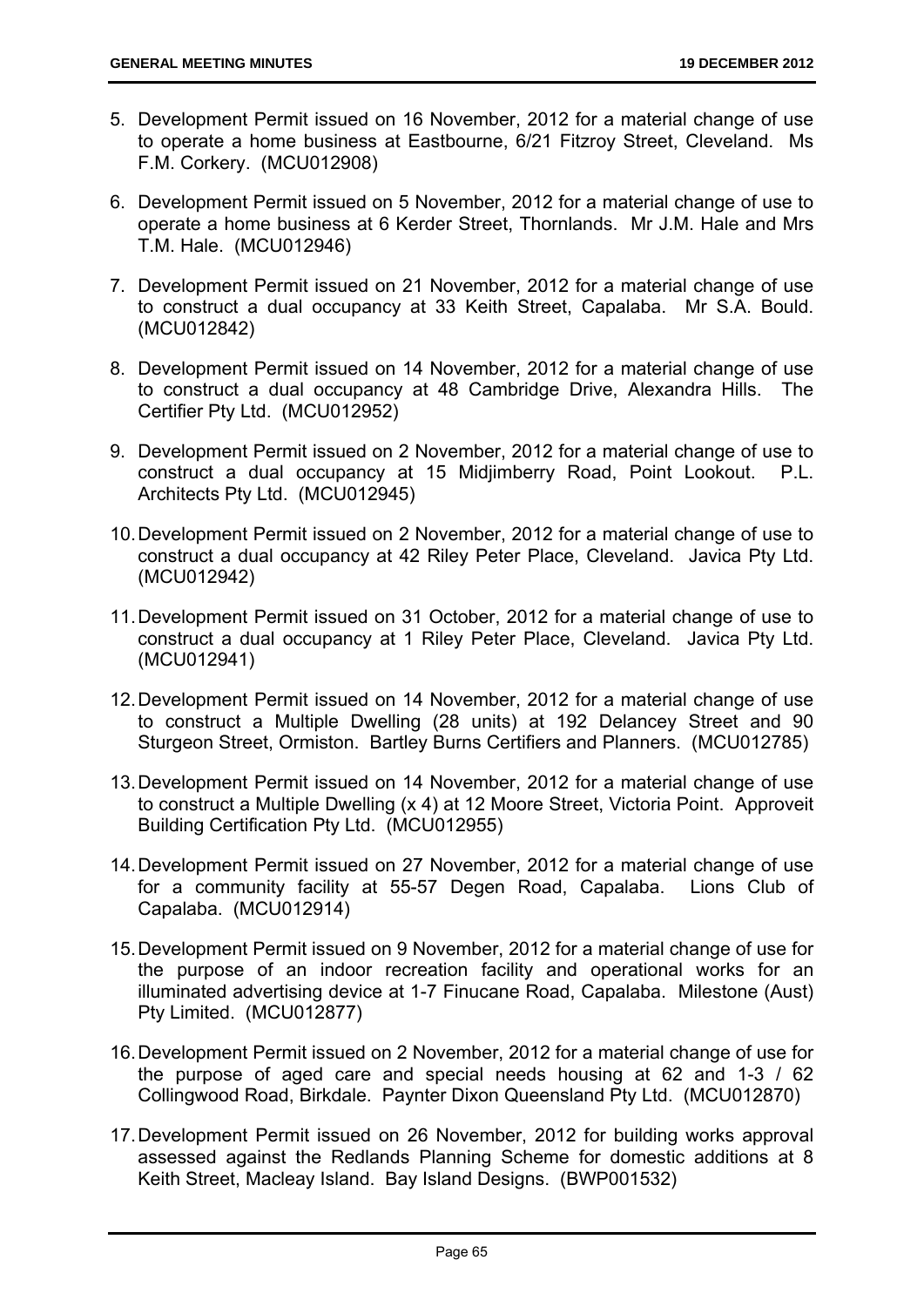- 18. Development Permit issued on 16 November, 2012 for operational works for an advertising device at 1 Grant Street, Cleveland. Collins Restaurants Qld Pty Ltd. (OPW001371)
- 19. Development Permit issued on 22 November, 2012 for reconfiguration of lots (one into two lots) at 12 Carlton Court, Birkdale. Mr S. Micallef, Mrs R.A. Knight and Mr E.J. Knight. (ROL005607)
- 20. A Notice agreeing to a change of approval was issued on 16 November, 2012 for an operational works – advertising device at 34-40 Shore Street West, Ormiston. Programmed Property Services. (OPW001189)
- 21. A Notice agreeing to a change of approval was issued on 2 November, 2012 for a reconfiguration of lots at 847-897 German Church Road, Redland Bay. Wolter Consulting Group. (SB004975)
- 22. A Notice agreeing to a change of approval was issued on 2 November, 2012 for a home business at 363 Redland Bay Road, Capalaba. Mr B.C. Key and Mrs R. Key. (MC011019)
- 23. A Notice agreeing to a change of approval was issued on 2 November, 2012 for a dwelling house and domestic outbuilding at 363 Redland Bay Road, Capalaba. Mr B.C. Key and Mrs R. Key. (MC011018)
- 24. A Notice agreeing to a change of approval was issued on 2 November, 2012 for a reconfiguration of lots at 108-116 Bunker Road, Victoria Point. G.W. Clegg & Company. (SB005313)
- 25. A Notice agreeing to a change of approval was issued on 1 November, 2012 for a reconfiguration of lots at 630-636 Main Road and 8 Nelson Road, Wellington Point. G.W. Clegg & Company. (SB005229 and SB005485)
- 26. A Notice agreeing to a change of approval was issued on 9 November, 2012 for a dwelling house at 53 Makaha Drive, Birkdale. Bartley Burns Certifiers and Planners. (MC011789)

### **OFFICER'S/COMMITTEE RECOMMENDATION/ COUNCIL RESOLUTION**

**Moved by: Cr M Elliott Seconded by: Cr P Gleeson** 

**That the report be noted.**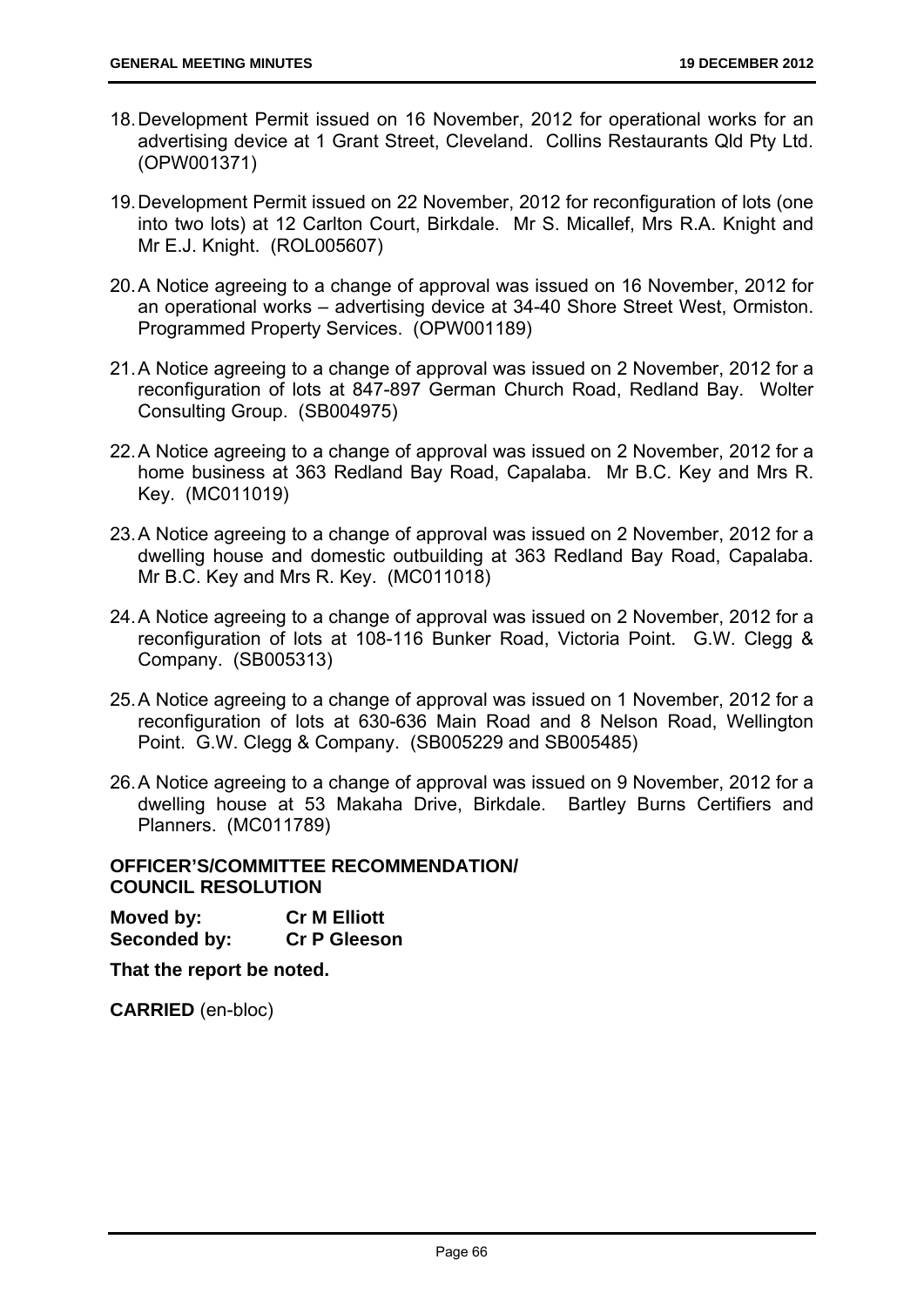| <b>ASSESSMENTS</b>          | 15.1.3 CATEGORY 3 - MODERATELY COMPLEX CODE AND IMPACT                                |
|-----------------------------|---------------------------------------------------------------------------------------|
| <b>Dataworks Filename:</b>  | GOV - Development and Community Standards -<br><b>Delegated Items</b>                 |
| <b>Responsible Officer:</b> | <b>Bruce Macnee</b><br>Group Manager, Sustainable Assessment                          |
| Author:                     | <b>Kerri Lee</b><br><b>Business Support Officer, Sustainable</b><br><b>Assessment</b> |

#### **EXECUTIVE SUMMARY**

At the General Meeting of 27 July, 2011, Council resolved that development assessments be classified into the following four Categories:

Category 1 – Minor Complying Code Assessments & associated administrative matters, including correspondence associated with the routine management of all development applications;

Category 2 – Complying Code Assessments & Minor Impact Assessments;

Category 3 – Moderately Complex Code & Impact Assessments;

Category 4 – Major and Significant Assessments

The applications detailed in this report have been assessed under Category 3 criteria that are defined as applications of a moderately complex nature, generally mainstream impact assessable applications and code assessable applications of a higher level of complexity. Impact applications may involve submissions objecting to the proposal readily addressable by reasonable and relevant conditions. Both may have minor level aspects outside a stated policy position that are subject to discretionary provisions of the Planning Scheme. Applications seeking approval of a plan of survey are included in this category. Applications can be referred to Development and Community Standards Committee for a decision.

#### **PURPOSE**

The purpose of this report is for Council to note that the following decisions were made under delegated authority - Category 3 – Moderately Complex Code & Impact Assessments. (Category 3 Report)

1. Development Permit issued on 9 November, 2012 for a material change of use for a multiple dwelling at 35 Weinam Street, Redland Bay. Redland Bay Leisure Life Pty Ltd. (MCU012805)

# **OFFICER'S/COMMITTEE RECOMMENDATION/ COUNCIL RESOLUTION**

**Moved by: Cr M Elliott Seconded by: Cr P Gleeson** 

**That the report be noted.**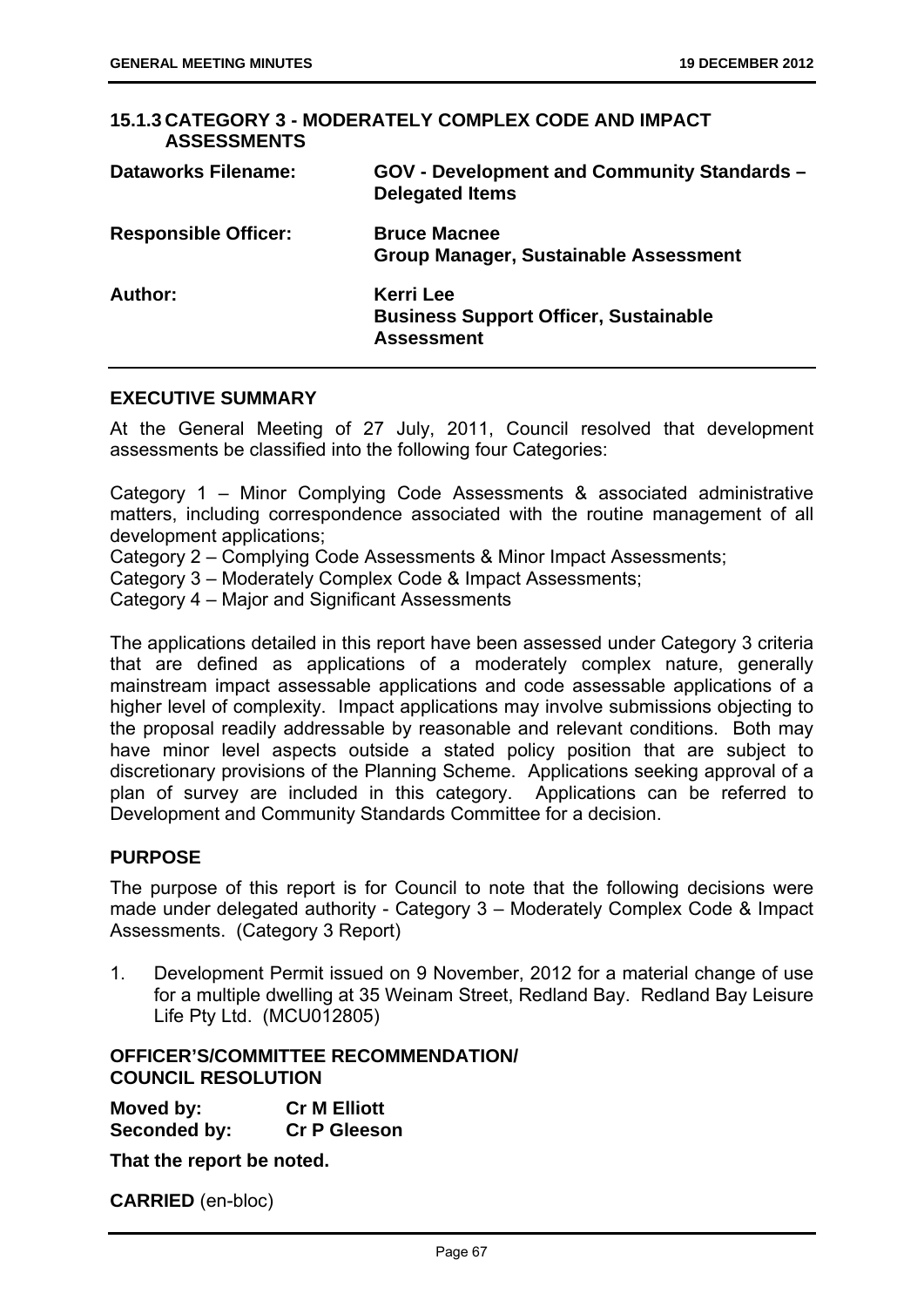# **15.1.4 APPEALS LIST CURRENT AS AT 3 DECEMBER, 2012**

| <b>Dataworks Filename:</b>  | GOV - Development and Community Standards -<br><b>Current Appeals</b>   |
|-----------------------------|-------------------------------------------------------------------------|
| <b>Responsible Officer:</b> | <b>Bruce Macnee</b><br><b>Group Manager, Sustainable Assessment</b>     |
| Author:                     | <b>Daniel Zilli</b><br><b>Service Manager, Design and Co-ordination</b> |

# **EXECUTIVE SUMMARY**

| 1.                | <b>File Number:</b>         | Appeal 1880 of 2008<br>(SB004758.1A SB004758.1B MC007588)                                                                                                                                                                                       |
|-------------------|-----------------------------|-------------------------------------------------------------------------------------------------------------------------------------------------------------------------------------------------------------------------------------------------|
| <b>Applicant:</b> |                             | <b>Heritage Properties P/L</b>                                                                                                                                                                                                                  |
|                   | <b>Application Details:</b> | Material Change of Use (residential development) and<br>Reconfiguring a Lot (1 into 35 lots (1A)) and Preliminary<br>Approval affecting a Planning Instrument<br>268, 278, 296, 310, 332 & 344 Cleveland-Redland Bay Road,<br><b>Thornlands</b> |
|                   | <b>Appeal Details:</b>      | Applicant appeal against deemed refusal.                                                                                                                                                                                                        |
|                   | <b>Current Status:</b>      | Conditions are being reviewed by appellants and<br>Infrastructure Agreements are being finalised.                                                                                                                                               |
|                   | <b>Hearing Date:</b>        | Judgment 12 April 2011. Appeal allowed.<br>Adjourned to 5 December 2012.                                                                                                                                                                        |

| 2.                | <b>File Number:</b>         | Appeal 1963 of 2009<br>(MC010715)                                                                                                                              |
|-------------------|-----------------------------|----------------------------------------------------------------------------------------------------------------------------------------------------------------|
| <b>Applicant:</b> |                             | JT George Nominees P/L                                                                                                                                         |
|                   | <b>Application Details:</b> | Preliminary Approval for MCU for neighbourhood centre,<br>open space and residential uses (concept master plan).<br>Cnr Taylor Rd & Woodlands Dve, Thornlands. |
|                   | <b>Appeal Details:</b>      | Applicant Appeal against refusal.                                                                                                                              |
|                   | <b>Hearing Date:</b>        | Adjourned for further review 21 March 2013.                                                                                                                    |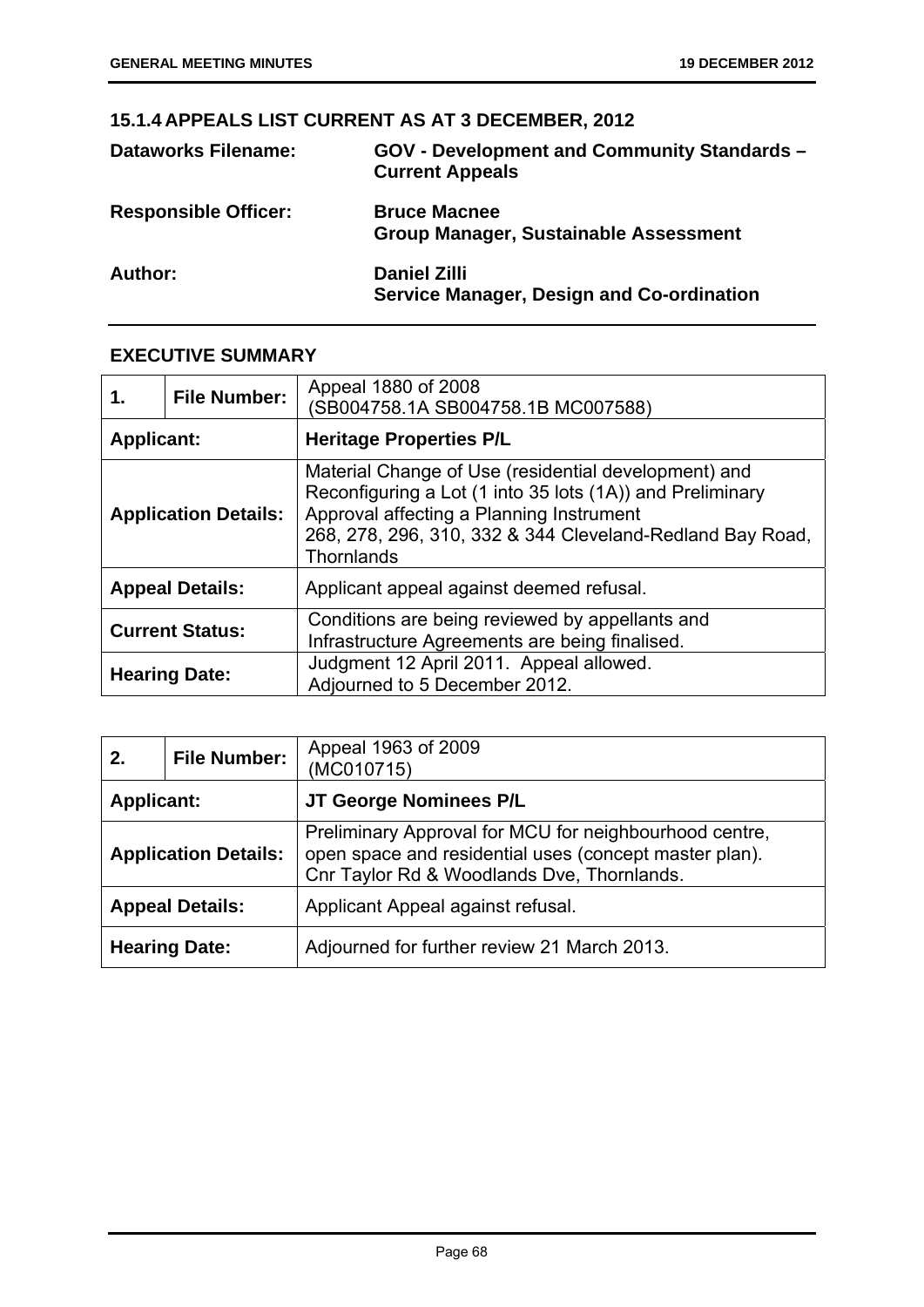| 3.                | <b>File Number:</b>         | Appeal 2675 of 2009.<br>(MC010624)                                                                                                                     |
|-------------------|-----------------------------|--------------------------------------------------------------------------------------------------------------------------------------------------------|
| <b>Applicant:</b> |                             | L M Wigan                                                                                                                                              |
|                   | <b>Application Details:</b> | Material Change of Use for residential development (Res A &<br>Res B) and preliminary approval for operational works<br>84-122 Taylor Road, Thornlands |
|                   | <b>Appeal Details:</b>      | Applicant Appeal against refusal.                                                                                                                      |
|                   | <b>Current Status:</b>      | Directions Order 18 October 2012 sets out dates for<br>confirming dispute issues, nomination of experts, mediation,<br>etc.                            |
|                   | <b>Hearing Date:</b>        | Listed for review 13 March 2013, set down for hearing April<br>2013 pool (5 days).                                                                     |

| 4.                | <b>File Number:</b>         | Appeal 2894 of 2011.<br>(SB004896)                                   |
|-------------------|-----------------------------|----------------------------------------------------------------------|
| <b>Applicant:</b> |                             | M & D Power                                                          |
|                   | <b>Application Details:</b> | Reconfiguring a Lot (1 into 10 Lots)<br>18 Mainsail Street, Birkdale |
|                   | <b>Appeal Details:</b>      | Compensation Claim in relation to Council's refusal.                 |
|                   | <b>Current Status:</b>      | Further negotiations are underway.                                   |
|                   | <b>Hearing Date:</b>        | Adjourned for further review 7 December 2012.                        |

| 5.                | <b>File Number:</b>         | Appeal 3788 of 2011.<br>(MC010623)                                                                        |
|-------------------|-----------------------------|-----------------------------------------------------------------------------------------------------------|
| <b>Applicant:</b> |                             | <b>Karreman Resources P/L</b>                                                                             |
|                   | <b>Application Details:</b> | Request to Change Development Approval for Extractive<br>Industry<br>616-632 West Mt Cotton Rd, Mt Cotton |
|                   | <b>Appeal Details:</b>      | Applicant appeal against part refusal of request for<br>Permissible Change.                               |
|                   | <b>Current Status:</b>      | Without prejudice negotiations underway and nearing<br>completion.                                        |
|                   | <b>Hearing Date:</b>        | Adjourned to 7 December 2012.                                                                             |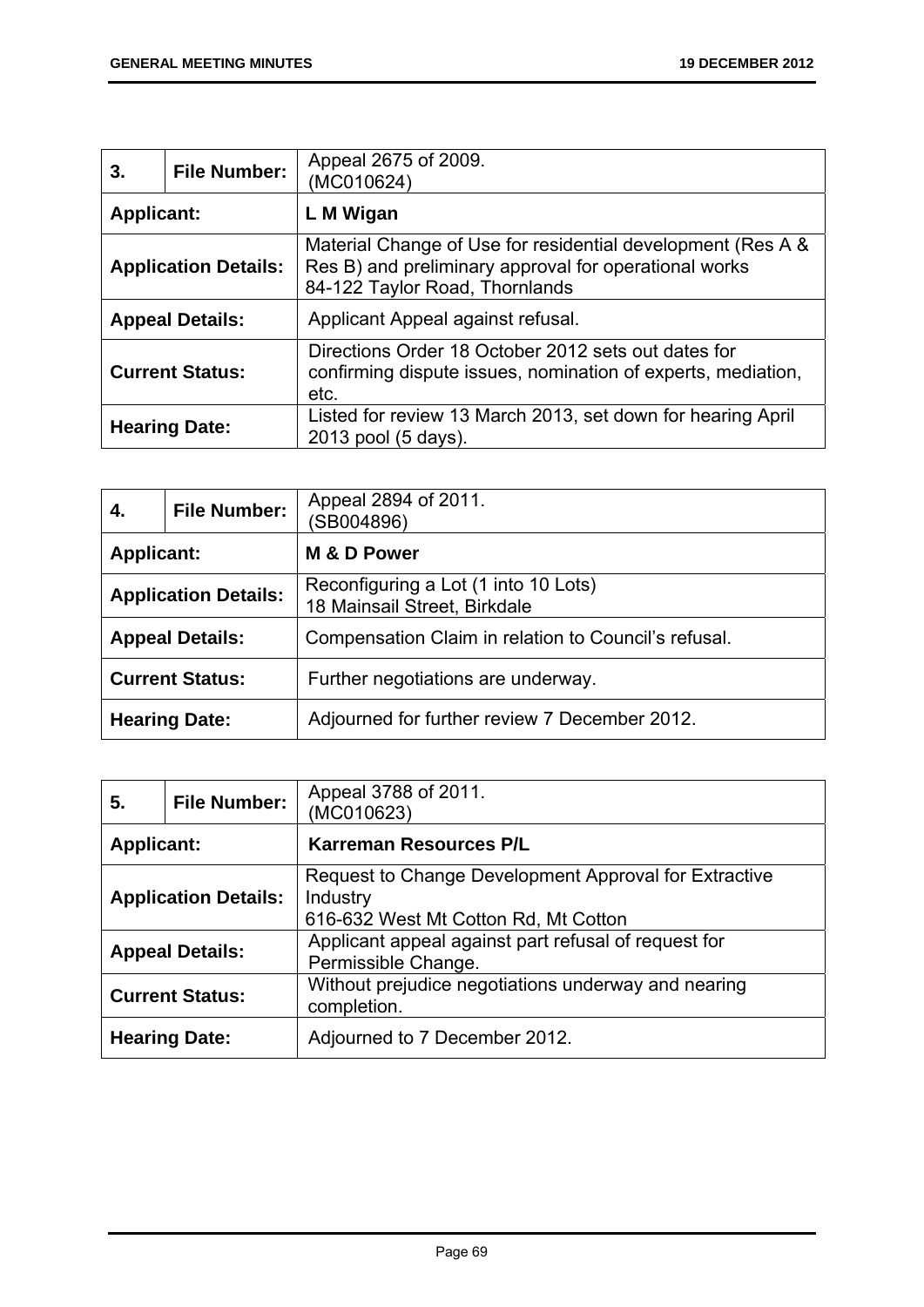| 6.                | <b>File Number:</b>         | Appeal 4947 of 2011<br>(MC011057)                                                                                                                           |
|-------------------|-----------------------------|-------------------------------------------------------------------------------------------------------------------------------------------------------------|
| <b>Applicant:</b> |                             | <b>Mulder</b>                                                                                                                                               |
|                   | <b>Application Details:</b> | Material Change of Use for a Dwelling House<br>8 Edgewater Place, Lamb Island                                                                               |
|                   | <b>Appeal Details:</b>      | Applicant appeal against deemed refusal.                                                                                                                    |
|                   | <b>Current Status:</b>      | Without prejudice meetings held. Clarification of issues in<br>dispute. Appellant considering alternative design options and<br>seeking engineering report. |
|                   | <b>Hearing Date:</b>        | Adjourned to 14 December 2012.                                                                                                                              |

| 7.                   | <b>File Number:</b>         | Appeal 5192 of 2011<br>(MC008414)                                                                            |
|----------------------|-----------------------------|--------------------------------------------------------------------------------------------------------------|
| <b>Applicant:</b>    |                             | <b>Cleveland Power Pty Ltd</b>                                                                               |
|                      | <b>Application Details:</b> | Request to Extend Relevant Period for Bio-mass Power Plant<br>and ERA $# 17$<br>70-96 Hillview Rd, Mt Cotton |
|                      | <b>Appeal Details:</b>      | Applicant appeal against refusal.                                                                            |
|                      | <b>Current Status:</b>      | Appeal is adjourned to allow a permissible change to be<br>lodged and considered by the Court.               |
| <b>Hearing Date:</b> |                             | Adjourned to 13 December 2012.                                                                               |

| 8.                | <b>File Number:</b>         | Appeal 342 of 2012<br>(BWP001388)                                            |
|-------------------|-----------------------------|------------------------------------------------------------------------------|
| <b>Applicant:</b> |                             | <b>Seymour</b>                                                               |
|                   | <b>Application Details:</b> | <b>Building Works for Domestic Outbuilding</b><br>309 Esplanade, Redland Bay |
|                   | <b>Appeal Details:</b>      | Applicant appeal against refusal.                                            |
|                   | <b>Current Status:</b>      | Applicant appeal against refusal.                                            |
|                   | <b>Hearing Date:</b>        | Consent Order issued on 9 November 2012.                                     |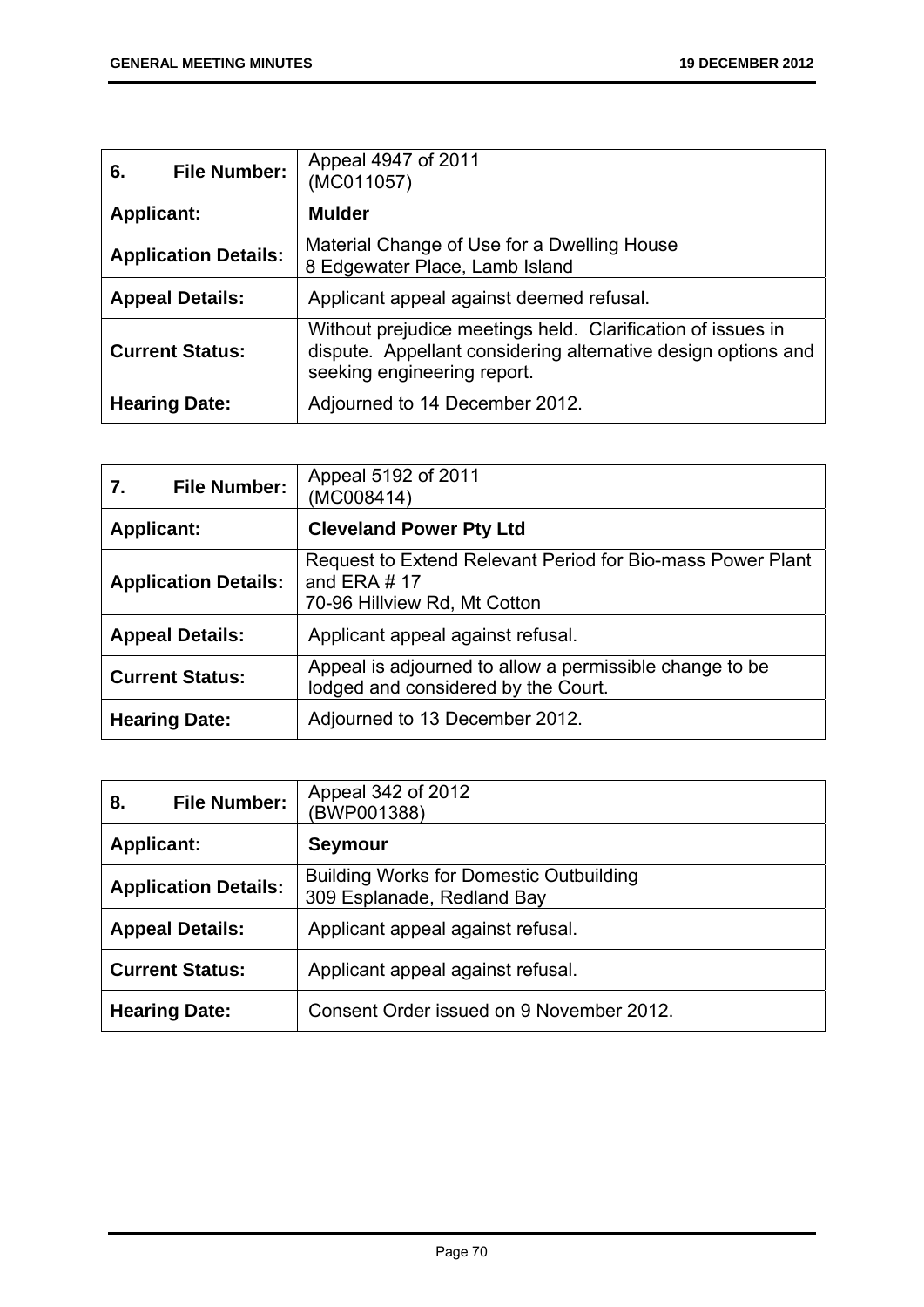| 9.                | <b>File Number:</b>         | Appeal 4205 of 2012<br>(MCU012446)                                                                                                                                                 |
|-------------------|-----------------------------|------------------------------------------------------------------------------------------------------------------------------------------------------------------------------------|
| <b>Applicant:</b> |                             | East Coast Surveys Pty Ltd & Jendale Pty Ltd                                                                                                                                       |
|                   | <b>Application Details:</b> | Material Change of Use for Reconfiguration (1 into 8 lots) and<br>preliminary approval varying the effect of local planning<br>instrument.<br>306-308 Bloomfield Street, Cleveland |
|                   | <b>Appeal Details:</b>      | Applicant appeal against conditions relating to Adopted<br>Infrastructure Charges.                                                                                                 |
|                   | <b>Current Status:</b>      | Mediation held 16 November 2012.                                                                                                                                                   |
|                   | <b>Hearing Date:</b>        | Adjourned to date to be fixed.                                                                                                                                                     |

| 10.               | <b>File Number:</b>         | Appeal 4577 of 2012<br>(SB005419)                                                                                      |
|-------------------|-----------------------------|------------------------------------------------------------------------------------------------------------------------|
| <b>Applicant:</b> |                             | <b>Craig SM Lambert</b>                                                                                                |
|                   | <b>Application Details:</b> | Reconfiguration of Lots (9 residential lots)<br>39-41 Serpentine Creek Road, Redland Bay<br>On behalf of P & D Schmidt |
|                   | <b>Appeal Details:</b>      | Applicant appeal against conditions of development permit.                                                             |
|                   | <b>Current Status:</b>      | Applicant appeal against conditions.                                                                                   |
|                   | <b>Hearing Date:</b>        | No date set. WOP scheduled for 6 December 2012.                                                                        |

| 11.                    | <b>File Number:</b>         | Originating Application 4491 of 2012<br>(SB004850.1, SB004850.2, SB004850.3, SB004850.4,<br>SB004850.5, SB004850.6, SB004850.7, SB004850.8,<br>SB004850.9, SB004850.10) |
|------------------------|-----------------------------|-------------------------------------------------------------------------------------------------------------------------------------------------------------------------|
| <b>Applicant:</b>      |                             | <b>Yarrum Equities Pty Ltd</b>                                                                                                                                          |
|                        | <b>Application Details:</b> | Reconfiguration of Lots (9 residential lots)<br>299-351 Heinemann Road, Redland Bay                                                                                     |
| <b>Appeal Details:</b> |                             | Applicant appeal seeking permissible change to development<br>permit (Consent Order) to reconfigure 1 into 384 standard<br>format lots over 10 stages.                  |
| <b>Current Status:</b> |                             | Applicant application for permissible change to Consent<br>Order under Appeal 101 of 2005. Officers considering<br>change.                                              |
|                        | <b>Hearing Date:</b>        | Directions hearing 6 December 2012.                                                                                                                                     |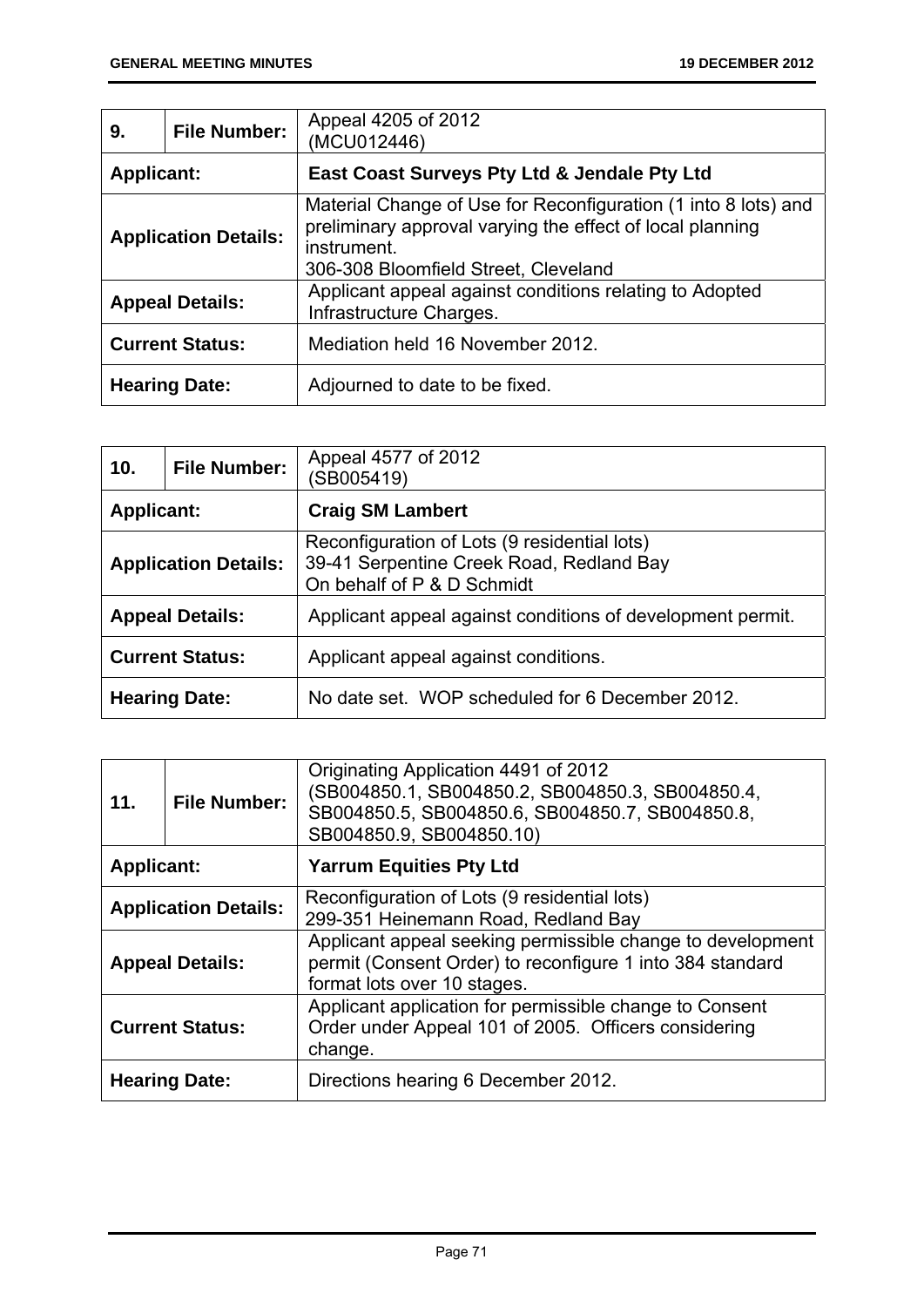Information on appeals may be found as follows:

#### **1. Planning and Environment Court**

- a) Information on current appeals and declarations with the Planning and Environment Court involving Redland City Council can be found at the District Court web site using the "Search civil files (eCourts) Party Search" service: http://www.courts.gld.gov.au/esearching/party.asp
- b) Judgements of the Planning and Environment Court can be viewed via the Supreme Court of Queensland Library web site under the Planning and Environment Court link: http://www.sclqld.org.au/qjudgment/

#### **2. Redland City Council**

The lodgement of an appeal is acknowledged with the Application details on the Councils "Planning and Development On Line - Development - Application Inquiry" site. Some Appeal documents will also be available (note: legal privilege applies to some documents). All judgements and settlements will be reflected in the Council Decision Notice documents:

http://www.redland.qld.gov.au/PlanningandBuilding/PDOnline/Pages/default.aspx

#### **3. Department of State Development, Infrastructure and Planning (SDIP)**

The DSDIP provides a Database of Appeals (http://services.dip.qld.gov.au/appeals/) that may be searched for past appeals and declarations heard by the Planning and Environment Court.

The database contains:

- A consolidated list of all appeals and declarations lodged in the Planning and Environment Courts across Queensland of which the Chief Executive has been notified.
- Information about the appeal or declaration, including the appeal number, name and year, the site address and local government.

#### **OFFICER'S/COMMITTEE RECOMMENDATION/ COUNCIL RESOLUTION**

**Moved by: Cr M Elliott Seconded by: Cr P Gleeson** 

**That the report be noted.** 

**CARRIED** (en-bloc)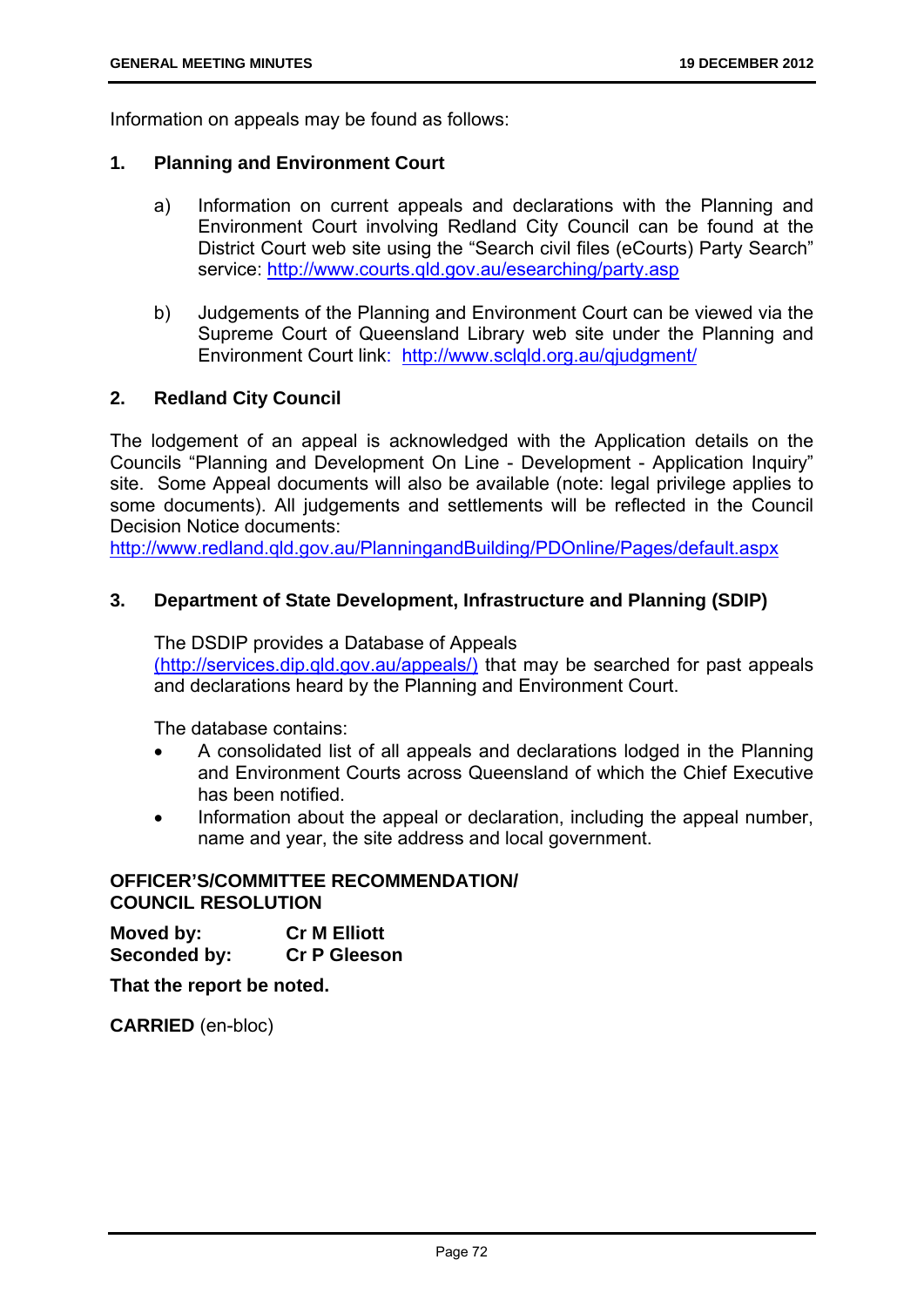### **15.1.5 NEGOTIATED DECISION NOTICE FOR A PLACE OF WORSHIP AT 3 BAILEY ROAD, BIRKDALE**

| <b>Dataworks Filename:</b>  | <b>MCU012808</b>                                                   |
|-----------------------------|--------------------------------------------------------------------|
| <b>Attachment:</b>          | <b>Locality Map</b>                                                |
| <b>Responsible Officer:</b> | <b>Bruce Macnee</b><br>Group Manager, Sustainable Assessment       |
| Author:                     | <b>David Jeanes</b><br><b>Service Manager, Planning Assessment</b> |

| <b>Application Type</b>              | <b>Impact Assessment</b>                |
|--------------------------------------|-----------------------------------------|
| <b>Proposed Use</b>                  | Place of Worship                        |
| <b>Property Description</b>          | Lot 7 RP 198394                         |
| Location                             | 3 Bailey Road Birkdale QLD 4159         |
| <b>Land Area</b>                     | 824 Square Metres                       |
| <b>Zoning</b>                        | <b>UR</b> - Urban Residential           |
| <b>Designated Community</b>          |                                         |
| <b>Infrastructure</b>                |                                         |
| <b>Overlays</b>                      | Acid Sulfate Soils Overlay              |
|                                      | Road and Rail Noise Impact Overlay      |
| <b>SEQ Regional Plan 2009-2031 -</b> | Urban Footprint                         |
| <b>Land Use Category</b>             |                                         |
| <b>No. of Public Submissions</b>     | 79                                      |
| <b>Applicant</b>                     | 13 Consulting Pty Ltd                   |
| <b>Land Owner</b>                    | DR W P Hurley                           |
| <b>Properly Made Date</b>            | 04/04/2012                              |
| <b>Start Decision Stage</b>          | 10/07/2012                              |
| <b>Statutory Decision Date</b>       | 06/08/2012                              |
| <b>Application Coordinator</b>       | Lawrence Roache                         |
| <b>Manager</b>                       | David Jeanes - Service Manager Planning |
|                                      | Assessment                              |
| <b>Officer's Recommendation</b>      | <b>Development Permit</b>               |

#### **PURPOSE**

This negotiated decision request is referred to the Development and Community Standards Committee for determination.

# **EXECUTIVE SUMMARY**

A development permit was given for a material change of use for a Place of Worship. An adopted infrastructure charges notice (AICN) was given at the same time. The applicant has made representations regarding the condition relating to operating hours on a Sunday morning and the contribution for trunk infrastructure required by the AICN. The applicant's representations have been considered.

The key issue in relation to operating hours is noise. An independent peer review of the applicant's acoustic assessment finds that the use is generally acceptable, noting that current noise levels exceed sleep disturbance limits. Consequently, the request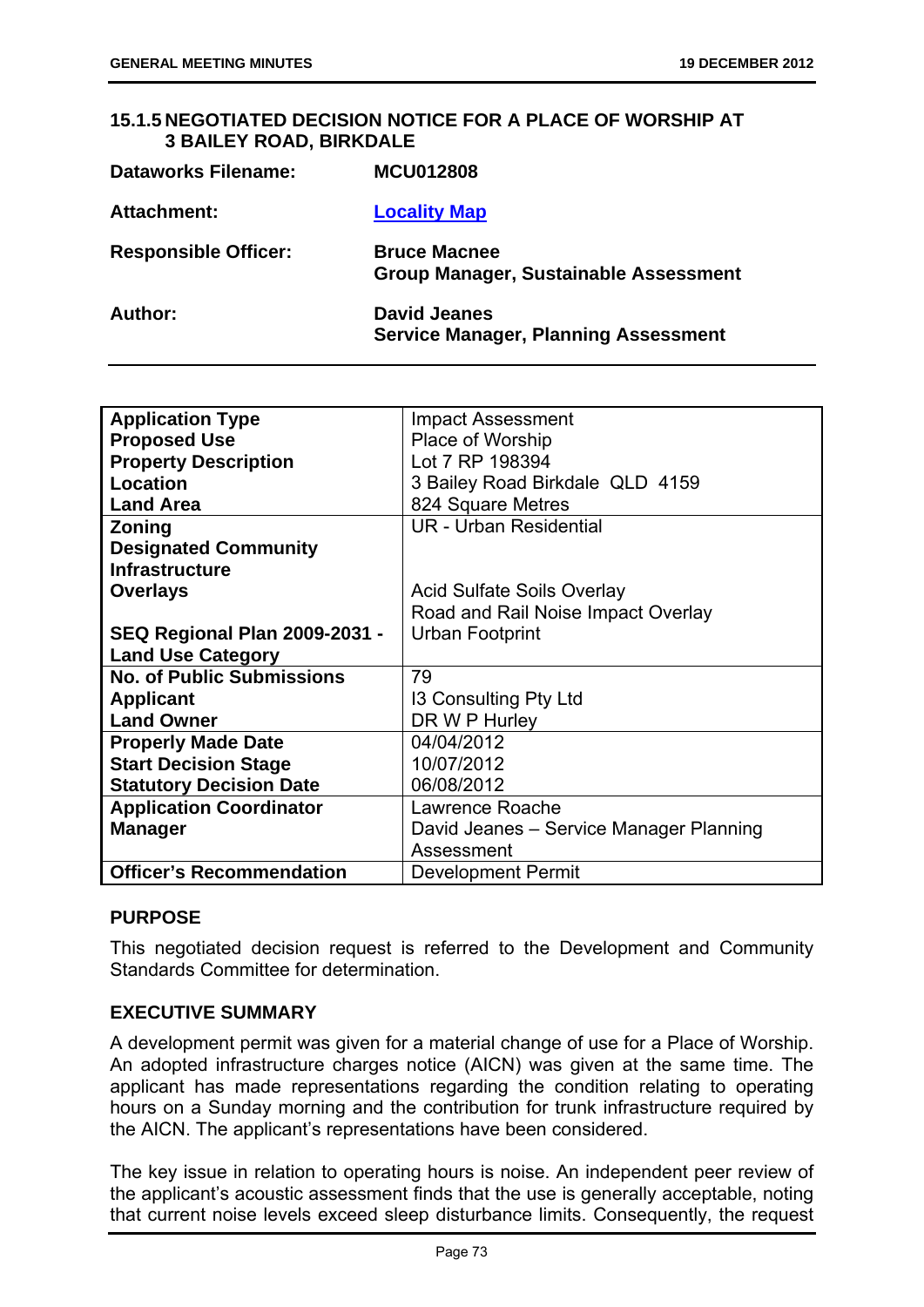to amend condition no.4 to allow the use to commence at 6:00am on Sunday should be agreed to.

Despite this the expert suggests it is appropriate to give consideration to practical measures to mitigate noise. It is considered appropriate that an acoustic fence is provided to the southern boundary, in accordance with the earlier noise assessment. This is required by the existing conditions. Additionally, a condition to require that windows and doors on the southern boundary are closed during the operation of the use is appropriate and this is recommended.

It also concluded that no infrastructure charges are required. It is therefore recommended that AICN is withdrawn.

# **BACKGROUND**

The application is for a material change of use for a Place of Worship. The existing dwelling is to be retained, with only minor changes to the interior of the building. The building has a GFA of 82m² which includes the garage. The building height is 3.77m above natural ground level and the site coverage is 14%. Vehicular entry is provided from Nottinghill Street with exit only onto Bailey Road and a total of 12 car parking spaces provided on site.

The expected number attending the Place of Worship is 20-30 people, with an average of 9-10 vehicles. The applicant has stated that the meeting rooms are predominately used Sunday morning, Sunday afternoon, Monday evening and Friday evening. No music is proposed.

The application site is approximately 40m from Old Cleveland Road East (a Declared Main Road) on Bailey Road, which is a local collector road. The site has an area of 804m² and is currently improved by a single dwelling. The neighbourhood surrounding the site is an established low density residential area. However, across the road to the north is 24 hour service station and a recently developed multi-unit complex.

The application was decided by the Development and Community Standards Committee on 12 September 2012. The committee resolved to approve the application, with one change to the officer recommendation relating to hours of operation on Sunday mornings. Officers recommended that the use could commence at 6:00am as requested by the applicant. The Committee resolved that the start time be amended to 8:00am, due to concerns regarding noise impacts.

A development permit and AICN were subsequently issued. The AICN levied a charge of \$12,381.00.

#### **REPRESENTATIONS**

The applicant has made representations on two matters. The first relates to the operating hours on a Sunday morning (condition no.4) and the second relates to the AICN.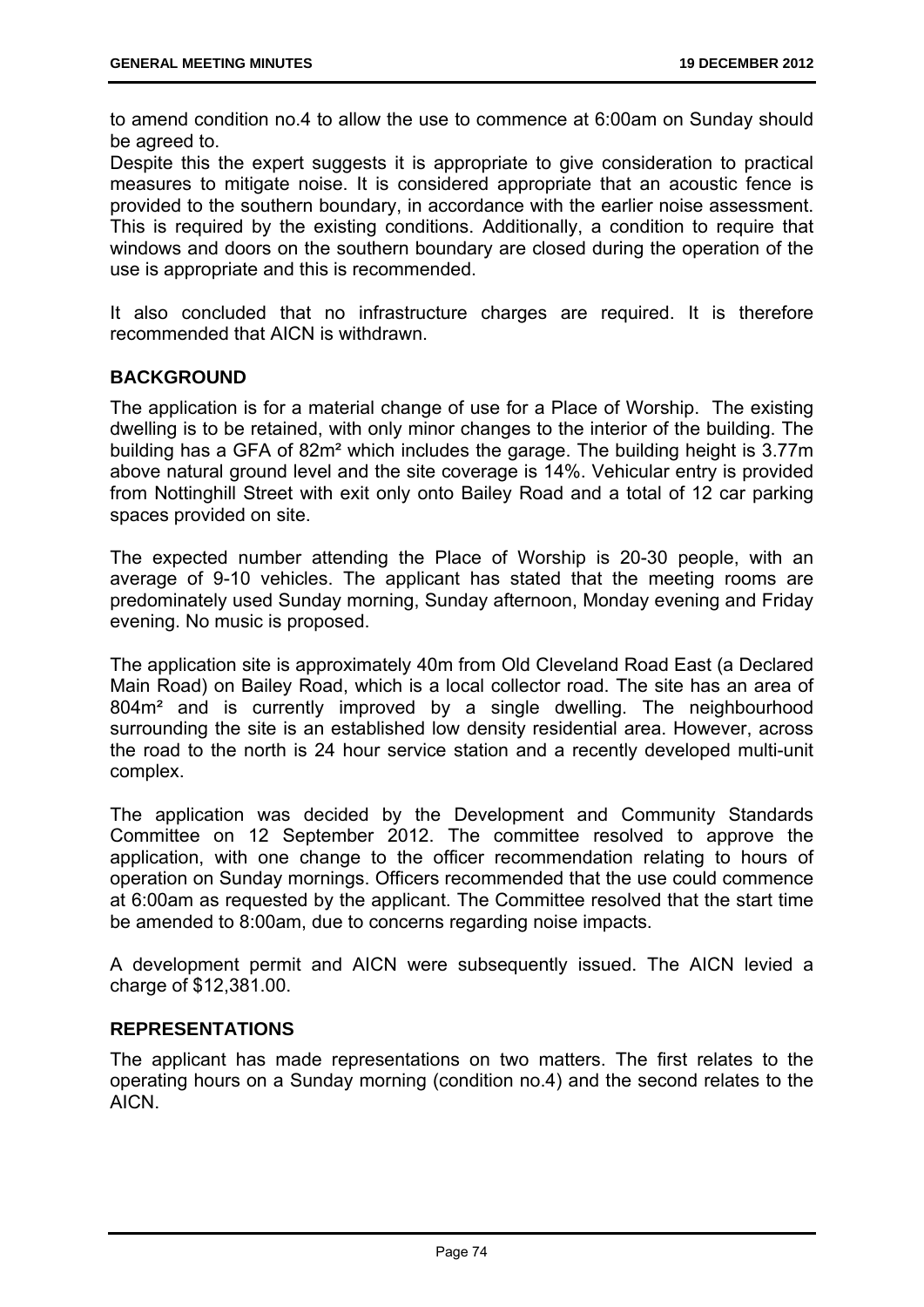### **Hours of Operation (Condition no.4)**

The current condition states:

Operate the approved use only between the hours of 7:30am to 7:00pm with the following exceptions:

- Sunday 8am  $-$  to 6pm is permitted;
- Monday 6:30pm to 7:10pm is permitted; and
- Friday  $7 \text{pm} 8 \text{pm}$  permitted.

The applicant's representations state:

*'The church requires the hours of operation to be amended to allow a communication service to be undertaken at 6am on Sunday mornings as requested in the application documents. The Sunday morning service is an integral part of the church with over 45,000 people across 20 countries gathering to celebrate the Lords Supper or break bread [communication] as answering to the Lord Jesus' request [John 14] at 6.00am each Sunday. This is a basic tenet of the applicant's faith [Mary and the disciples going to the tomb of Jesus in the morning while it was still dark-John 20]. The current condition does not allow the members to fully practice their religion at this site which was the intention of the application.* 

*In addition, an Acoustic Report had been prepared by Noise Measurement Services in accordance with Councils adopted Division 10 – Road and Rail Noise Overlay Code and which specifically addressed the requirements of the Redland Planning Scheme Policy 5 – Environmental Emissions. This Acoustic Report identified that the proposal will not have a detrimental impact on the adjoining dwellings and included reference specifically to car door closures at 6am on Sunday morning. This noise report has taken into account the existing background noise levels at this locality and proposed that an acoustic fence be installed along the southern and western boundaries. An acoustic fence approximately 6dB(A) of attenuation to the neighbouring property.* 

*Given the use of the site is only proposed at four times during a week and will have minimal impact on adjoining neighbours as identified in the Acoustic Report and Councils own town planning assessment, it is requested Council amend Condition 4 to the following* 

*...Operate the approved use only between the hours of 7:30am to 7:00pm with the following exceptions:* 

- *Sunday 6am to 6pm is permitted;*
- *Monday 6:30pm to 7:10pm is permitted; and*
- *Friday 7pm 8pm permitted'.*

# **AICN**

The applicant states that no charge should apply, noting that in accordance with Council's Adopted Infrastructure Charges Resolution a credit should be given for the existing lawful use being a dwelling house. This credit is greater than the charge for the place of worship and consequently no contributions should be payable.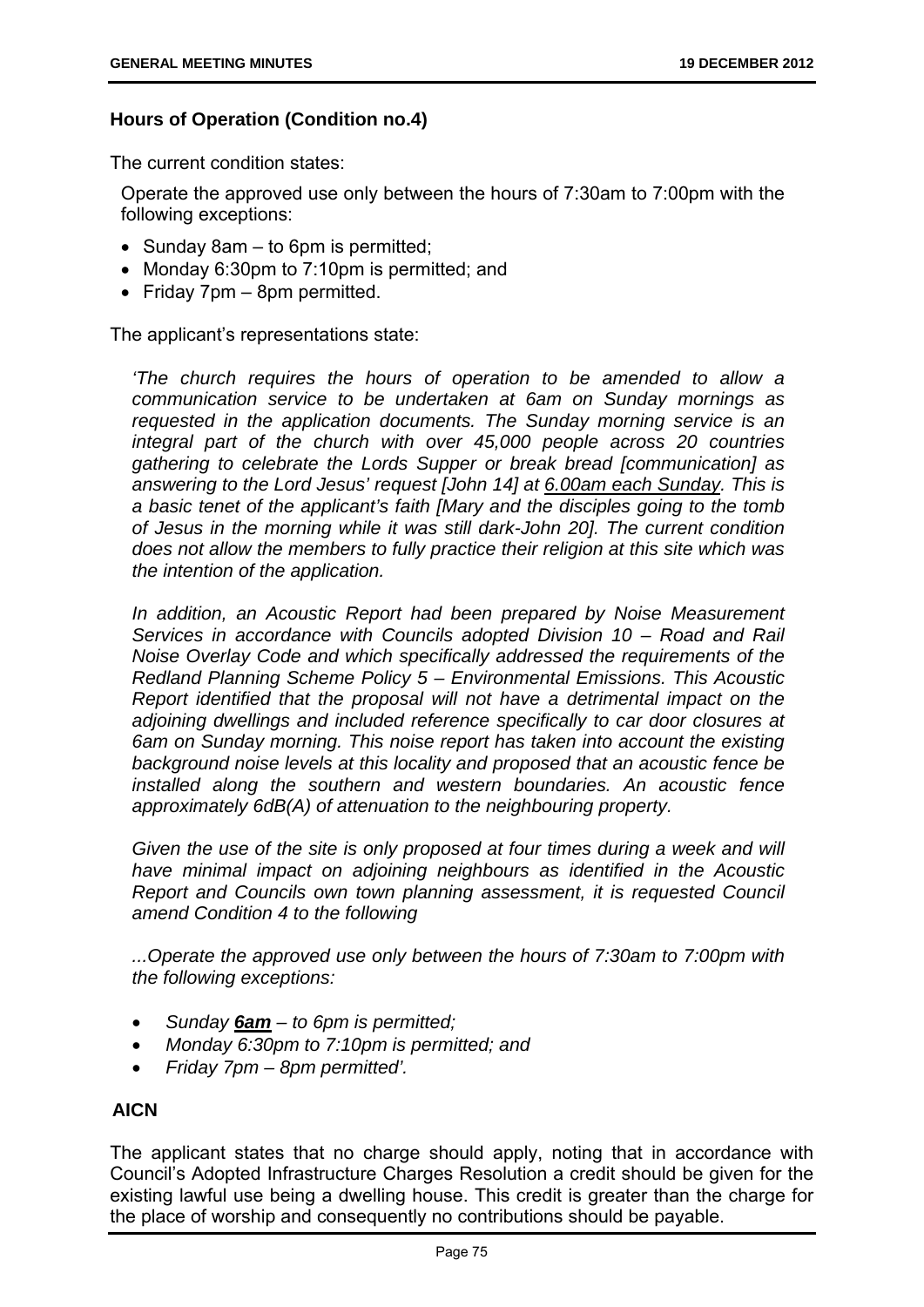### **ASSESSMENT**

### **Hours of Operation (Condition no.4)**

The key issue to be considered in relation to operating hours on a Sunday morning is noise. There are no other concerns relating to operating hours and the use is appropriate in this location, as noted in the original assessment of the proposal.

The crucial planning scheme criterion in respect of noise is provided by Probable Solution P3.8 of the Urban Residential Zone Code which states:

*'The use or other development does not generate noise, measured as the LAmax,adj, T parameter, at the boundary of the lot or premises, greater than –* 

- *a) 5dB(A) above the background noise level between 7am to 10pm; or*
- *b) 3 dB(A) above the background noise level between 10pm to 7am.'*

This probable solution seeks to ensure that '*Noise generated by the use or other development is compatible with that experienced in a residential environment'*. The applicant provided an acoustic report which concluded that the use would not generate unacceptable noise, subject to mitigation measures.

The applicant's report was reviewed by Council's Health and Environment Team and it was concluded that the use would comply with Probable Solution P3.8, inclusive of the critical period between 6am – 8am on Sundays. The proposal was conditioned to prohibit amplified sound and to provide acoustic barriers and building attenuation in accordance with the acoustic report. The applicant's consultant concluded that there are already numerous events, significantly louder than those predicted, already occurring in the locality. Consequently, it was recommended that the use could operate on a Sunday from 6:00am.

Upon receipt of the applicant's representations and noting the concerns of the committee in relation to noise, an independent acoustic expert was engaged to undertake a peer review of the applicant's acoustic report. This was to impartially determine whether the level of noise emissions expected to be generated by activities associated with Place of Worship is within acceptable bounds, with the period between 6:00am and 8:00am on Sunday the critical time.

The expert peer review has largely agreed with the findings of the original acoustic report. The consultant generally prefers the use of sleep disturbance criteria to assess the impacts, rather than that provided by Probable Solution P3.8. The relevant planning scheme sleep disturbance objective is 45dBA LAmax,T measured inside the affected residence. *Environmental Protection (Noise) Policy 2008* also has relevance, providing a criteria of 40dBA LA01,T, also to be measured inside the affected residence. In considering these matters the consultant notes that two new parking spaces were provided along the southern boundary that were not considered in the original noise assessment.

The consultant calculates that the noise generated by through movements on the new driveway are likely to comply with the 40dBA LA01,T limit, but the 45dBA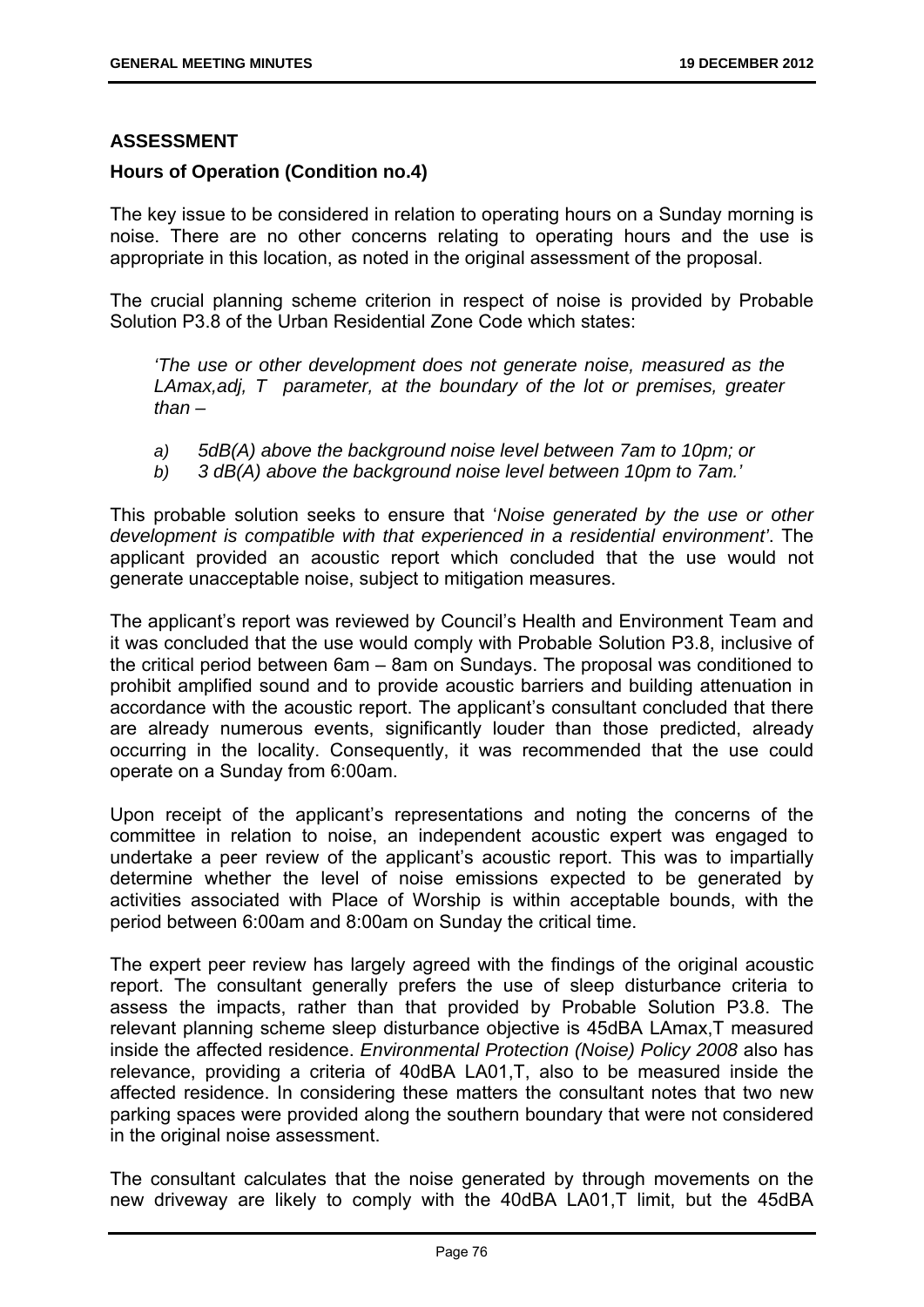LAmax,T limit is likely to be exceeded. However, the consultant also states that the current ambient noise levels in the period from 6:00am to 8:00am have been measured to be as follows:

 LAmax,T: 66-74dBA LA01,T: 60-62dBA

Therefore, the expert states that '...*the current ambient noise levels are well in excess of both the limit set by* [the planning scheme] *and the acoustical quality objective of EPP-N 2008.'*

The consultant agrees with the previous report findings, that noise emissions can be minimised by the provision of an acoustic fence to the boundaries. He goes on to say that '*To remedy the exceedance of the limits by through movements, it would be necessary to raise the height of acoustic fence to at least 2.4m.*' However, it is not suggested that a 2.4m acoustic fence should be provided, noting the ambient noise levels are already high.

In closing, the expert review finds that *'...the level of noise generated by the noise sources other than on-site motor movements is expected to be within acceptable bounds. By contract, the noise of on-site motorcar movements is likely to exceed the relevant sleep disturbance limits. Even so, the current noise levels also exceed the same sleep disturbance limits.'* In light of this the current condition that limits the use to an 8:00am start on Sunday can be amended to 6:00am as requested by the applicant.

Despite his findings, the consultant suggests it appropriate to give consideration to practical measures, such as removing parking spaces close to the southern boundary, providing an acoustic fence on this boundary and removing windows and doors on the southern elevation of the building.

Removing parking spaces is not preferred, as this may displace cars onto the street. The applicant is agreeable to conditions that require a 2.4m acoustic barrier and removal of doors and windows, if Council considers this necessary. However, it is concluded that these measures would not be a reasonable imposition in this case, noting existing ambient noise levels. It is considered appropriate that an acoustic fence to a height of 1.8m is provided to the southern boundary, in accordance with the earlier noise assessment. Additionally, a condition to require that windows and doors on the southern boundary are closed during the operation of the use is appropriate.

With these mitigation measures it is found that the use can operate within acceptable noise limits between the hours of 6:00am and 8:00am on Sundays.

# **AICN**

The AICN does not include a credit for the existing lawful use. A credit can be applied in accordance with Council's Adopted Infrastructure Charges Resolution. The current lawful use is a 3 bedroom dwelling which provides a credit of \$28,000. This is greater than the \$12,381.00 charge for the proposed use. Therefore no charges should apply in this case and the AICN should be withdrawn.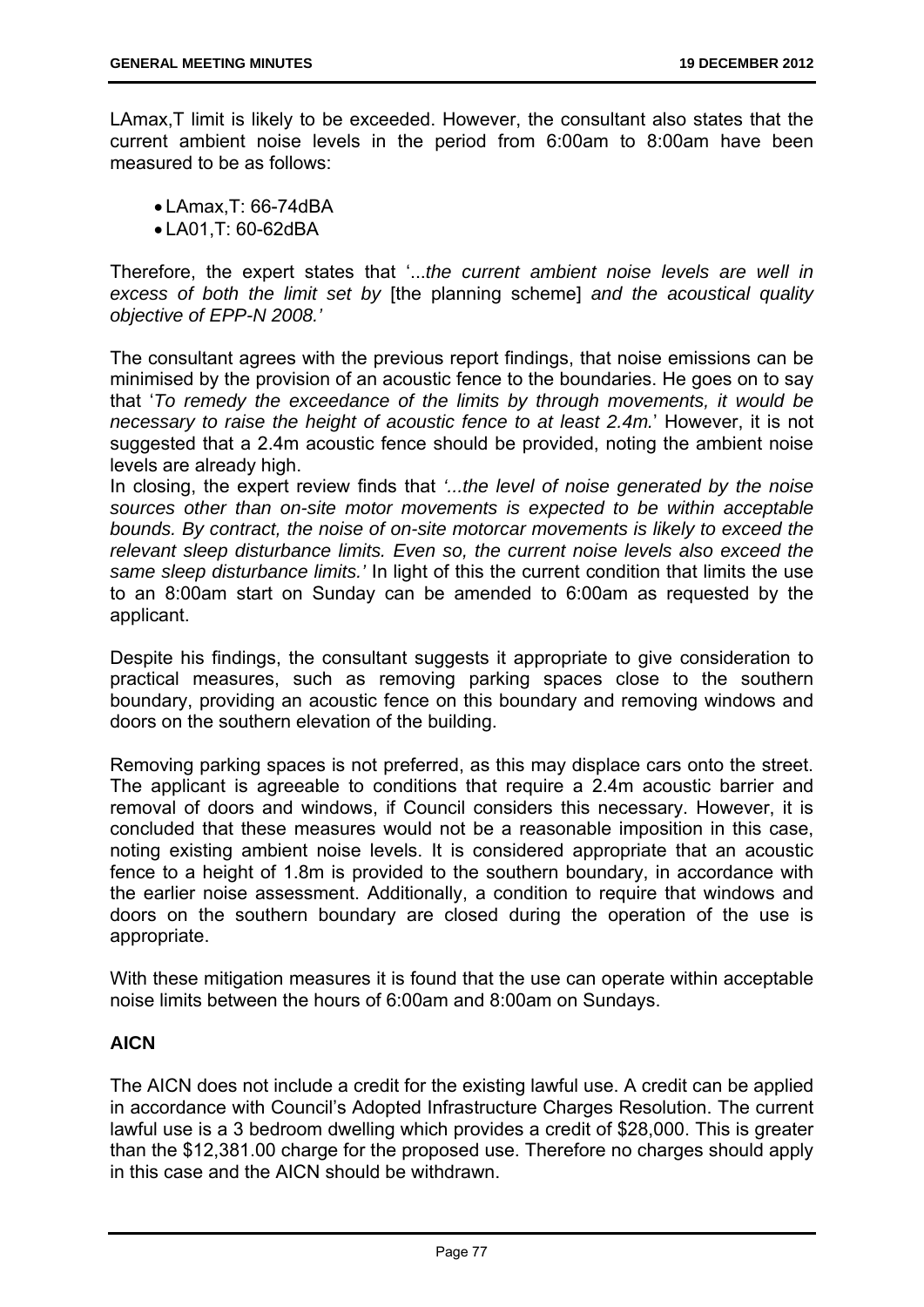# **CONCLUSION**

The applicant's representations in respect of the condition relating to operating hours and contribution required by the AICN have been considered.

The key issue in relation to operating hours is noise. An independent peer review of the applicant's acoustic assessment finds that the use is generally acceptable, noting that current noise levels exceed sleep disturbance limits. Consequently, the request to amend condition no.4 to allow the use to commence at 6:00am on Sunday should be agreed.

Despite this the expert suggests it is appropriate to give consideration to practical measures to mitigate noise. It is considered appropriate that a 1.8m acoustic fence is provided to the southern boundary, in accordance with the earlier noise assessment. This is required by the existing conditions. Additionally, a condition to require that windows and doors on the southern boundary are closed during the operation of the use is appropriate.

In relation to infrastructure charges, it also concluded that a credit for the existing lawful use should be given. This credit exceeds the charge for the proposed use. It is therefore recommended that then AICN is withdrawn.

# **OFFICER'S/COMMITTEE RECOMMENDATION**

1. That a negotiated decision notice be given for the approved material change of use for a Place of Worship on land described as 3 Bailey Road, Birkdale, subject to existing conditions as amended by the following:

#### Hours of Operation

- 4. Operate the approved use only between the hours of 7:00am to 7:00pm with the following exceptions:
	- Sunday 8am-to 6pm is permitted;
	- Monday 6:30pm to 7:10pm is permitted; and
	- Friday 7pm 8pm is permitted.

#### Hours of Operation

- 4. Operate the approved use only between the hours of 7:00am to 7:00pm with the following exceptions:
	- Sunday 6am-to 6pm is permitted;
	- Monday 6:30pm to 7:10pm is permitted; and
	- Friday 7pm 8pm is permitted.

#### Building Attenuation

16. Incorporate acoustic attenuation into the development as specified in Appendix B of *Acoustic Report – Proposed Place of Worship 3 Bailey Road Birkdale*, prepared by *Noise Measurement Services Pty Ltd, Report No 2071-1*, dated 3 May 2012.

Building Attenuation

16. Incorporate acoustic attenuation into the development as specified in Appendix B of *Acoustic Report – Proposed Place of Worship 3 Bailey*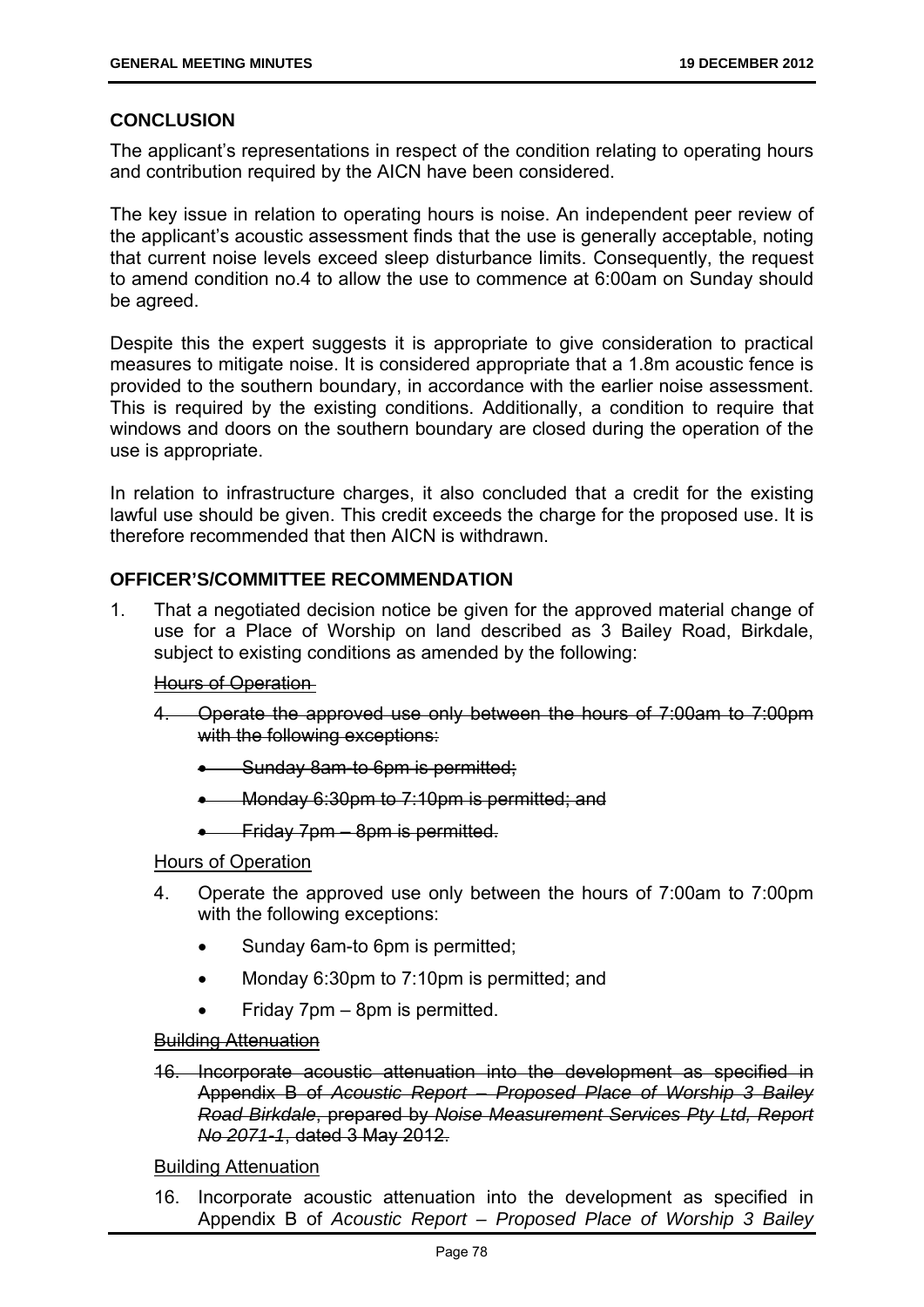*Road Birkdale*, prepared by *Noise Measurement Services Pty Ltd, Report No 2071-1*, dated 3 May 2012.

Keep doors and windows on the southern facade of the building closed at all times during the operation of the use.

2. That the Adopted Infrastructure Charges Notice, dated 18 September 2012, is withdrawn and the applicant advised in writing.

#### **COUNCIL RESOLUTION**

| Moved by:    | <b>Cr A Beard</b>   |
|--------------|---------------------|
| Seconded by: | <b>Cr C Ogilvie</b> |

**1. That a negotiated decision notice be given for the approved material change of use for a Place of Worship on land described as 3 Bailey Road, Birkdale, subject to existing conditions as amended by the following:** 

#### **Hours of Operation**

- **4. Operate the approved use only between the hours of 7:00am to 7:00pm with the following exceptions:** 
	- **Sunday 8am-to 6pm is permitted;**
	- **Monday 6:30pm to 7:10pm is permitted; and**
	- **Friday 7pm 8pm is permitted.**

### **Hours of Operation**

- **4. Operate the approved use only between the hours of 7:00am to 7:00pm with the following exceptions:** 
	- **Sunday 6am-to 6pm is permitted;**
	- **Monday 6:30pm to 7:10pm is permitted; and**
	- **Friday 7pm 8pm is permitted.**

### **Building Attenuation**

**16. Incorporate acoustic attenuation into the development as specified in Appendix B of** *Acoustic Report – Proposed Place of Worship 3 Bailey Road Birkdale***, prepared by** *Noise Measurement Services Pty Ltd, Report No 2071-1***, dated 3 May 2012.** 

#### **Building Attenuation**

**16. Incorporate acoustic attenuation into the development as specified in Appendix B of** *Acoustic Report – Proposed Place of Worship 3 Bailey Road Birkdale***, prepared by** *Noise Measurement Services Pty Ltd, Report No 2071-1***, dated 3 May 2012.** 

**Keep doors and windows on the southern facade of the building closed at all times during the operation of the use.** 

**2. That the Adopted Infrastructure Charges Notice, dated 18 September 2012, is withdrawn and the applicant advised in writing; and**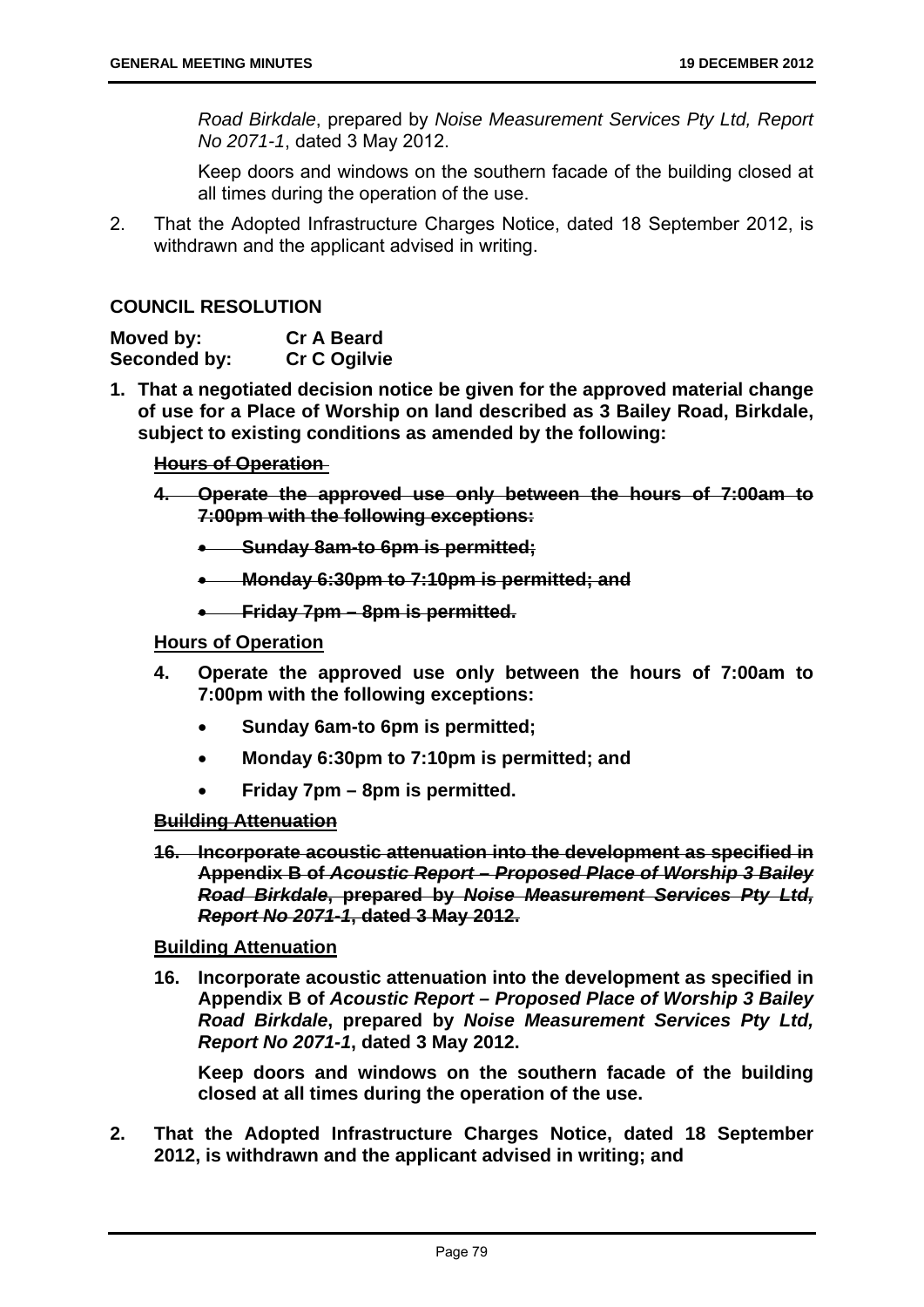**3. That condition No.15 of the decision notice be amended to provide for a 2m high acoustic fence as follows:** 

#### **Acoustic Barriers**

**15. Construct a 1.8, metre high acoustic barrier as recommended in**  *Acoustic Report – Proposed Place of Worship 3 Bailey Road Birkdale,* **prepared by** *Noise Measurement Services Pty Ltd,* **dated 3 May 2012. Construct the acoustic barrier to achieve a minimum standard that attains a superficial mass of not less than 12.5kg/m<sup>2</sup> and total leakage of less than 1% of the total area. Guidance on the design of the barriers is provided in Appendix A of** *Acoustic Report – Proposed Place of Worship 3 Bailey Road Birkdale,* **prepared by**  *Noise Measurement Services Pty Ltd,* **dated 3 May 2012.**

#### **Acoustic Barriers**

**15. Construct a 2.0 metre high acoustic barrier as recommended in**  *Acoustic Report – Proposed Place of Worship 3 Bailey Road Birkdale,* **prepared by** *Noise Measurement Services Pty Ltd,* **dated 3 May 2012. Construct the acoustic barrier to achieve a minimum standard that attains a superficial mass of not less than 12.5kg/m<sup>2</sup> and total leakage of less than 1% of the total area. Guidance on the design of the barriers is provided in Appendix A of** *Acoustic Report – Proposed Place of Worship 3 Bailey Road Birkdale,* **prepared by**  *Noise Measurement Services Pty Ltd,* **dated 3 May 2012.**

# **CARRIED**

DIVISION

- FOR: Crs Boglary, Ogilvie, Hardman, Hewlett, Edwards, Elliott, Bishop and Williams.
- AGAINST: Crs Beard and Gleeson

Cr Talty was absent from the meeting.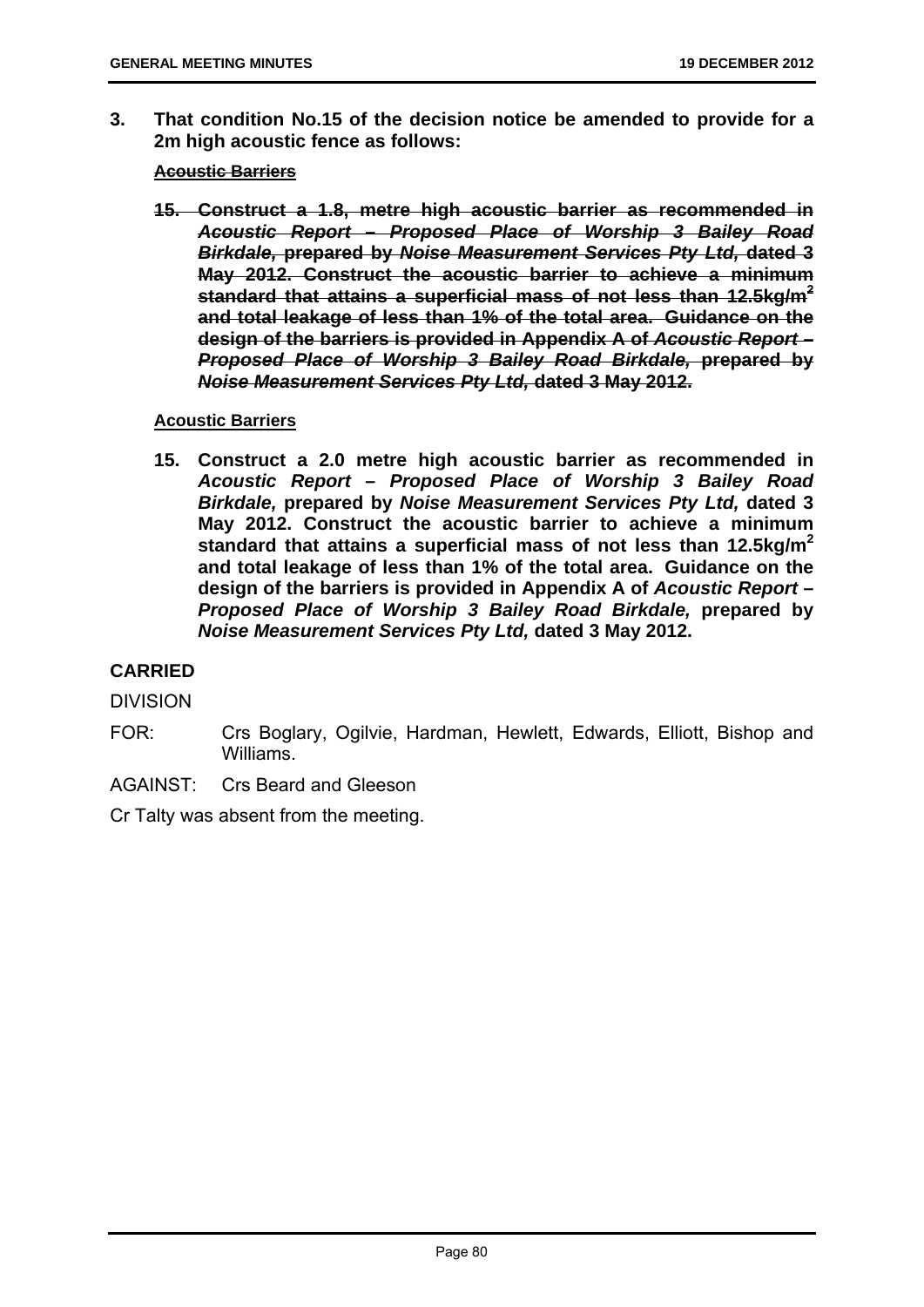### **15.1.6 NEGOTIATED ADOPTED INFRASTRUCTURE CHARGES NOTICE FOR EXTENSION TO SHOPPING CENTRE AT VICTORIA POINT SHOPPING CENTRE, 2-34 BUNKER ROAD, VICTORIA POINT**

| <b>Dataworks Filename:</b>  | <b>MCU012617</b>                                                    |
|-----------------------------|---------------------------------------------------------------------|
| Attachment:                 | <b>Locality Map</b>                                                 |
| <b>Responsible Officer:</b> | <b>Bruce Macnee</b><br><b>Group Manager, Sustainable Assessment</b> |
| Author:                     | <b>Adam Webb</b><br><b>Senior Planner, Planning Assessment</b>      |

# **EXECUTIVE SUMMARY**

| Application Type associated with   Code Assessment |                                                        |  |
|----------------------------------------------------|--------------------------------------------------------|--|
| <b>AICN</b>                                        |                                                        |  |
| <b>Proposed Use</b>                                | Shopping Centre extension (Shop 9113m <sup>2</sup> and |  |
|                                                    | Refreshment Establishment 290m <sup>2</sup> )          |  |
|                                                    |                                                        |  |
| <b>Property Description</b>                        | Lot 20 on SP142200                                     |  |
| Location                                           | Victoria Point Shopping Centre 2-34 Bunker             |  |
|                                                    | Road Victoria Point QLD 4165                           |  |
| <b>Planning</b><br><b>Redlands</b><br>Scheme       | MC - Major Centre - SubArea MC12                       |  |
| Zoning                                             |                                                        |  |
| <b>Overlays</b>                                    | <b>Acid Sulfate Soils Overlay</b>                      |  |
|                                                    | Flood Storm and Drainage Constrained Land              |  |
|                                                    | Overlay                                                |  |
|                                                    | Landslide Hazard Overlay                               |  |
|                                                    | Road and Rail Noise Impact Overlay                     |  |
|                                                    | Waterways Wetlands and Moreton<br>Bay                  |  |
|                                                    | Overlay                                                |  |
| <b>Applicant</b>                                   | Allan Keast                                            |  |
| <b>Land Owner</b>                                  | Lipoma Pty Ltd As Trustee                              |  |
| Date of Issue of AICN                              | 26/10/2012                                             |  |
|                                                    |                                                        |  |
| <b>Date Representations Received</b>               | 08/11/2012                                             |  |
| <b>Application Coordinator</b>                     | Adam Webb                                              |  |
| <b>Manager</b>                                     | David Jeanes - Service Manager Planning                |  |
|                                                    | Assessment                                             |  |
| <b>Officer's Recommendation</b>                    | Agreement in part                                      |  |

# **PURPOSE**

This application is referred to the Development Assessment and Community Standards Committee for determination.

### **EXECUTIVE SUMMARY**

An Adopted Infrastructure Charges Notice (AICN) was issued in association with a Material Change of Use permit for a Shopping Centre extension. The applicant has made representations regarding the contributions for trunk infrastructure required by the notice.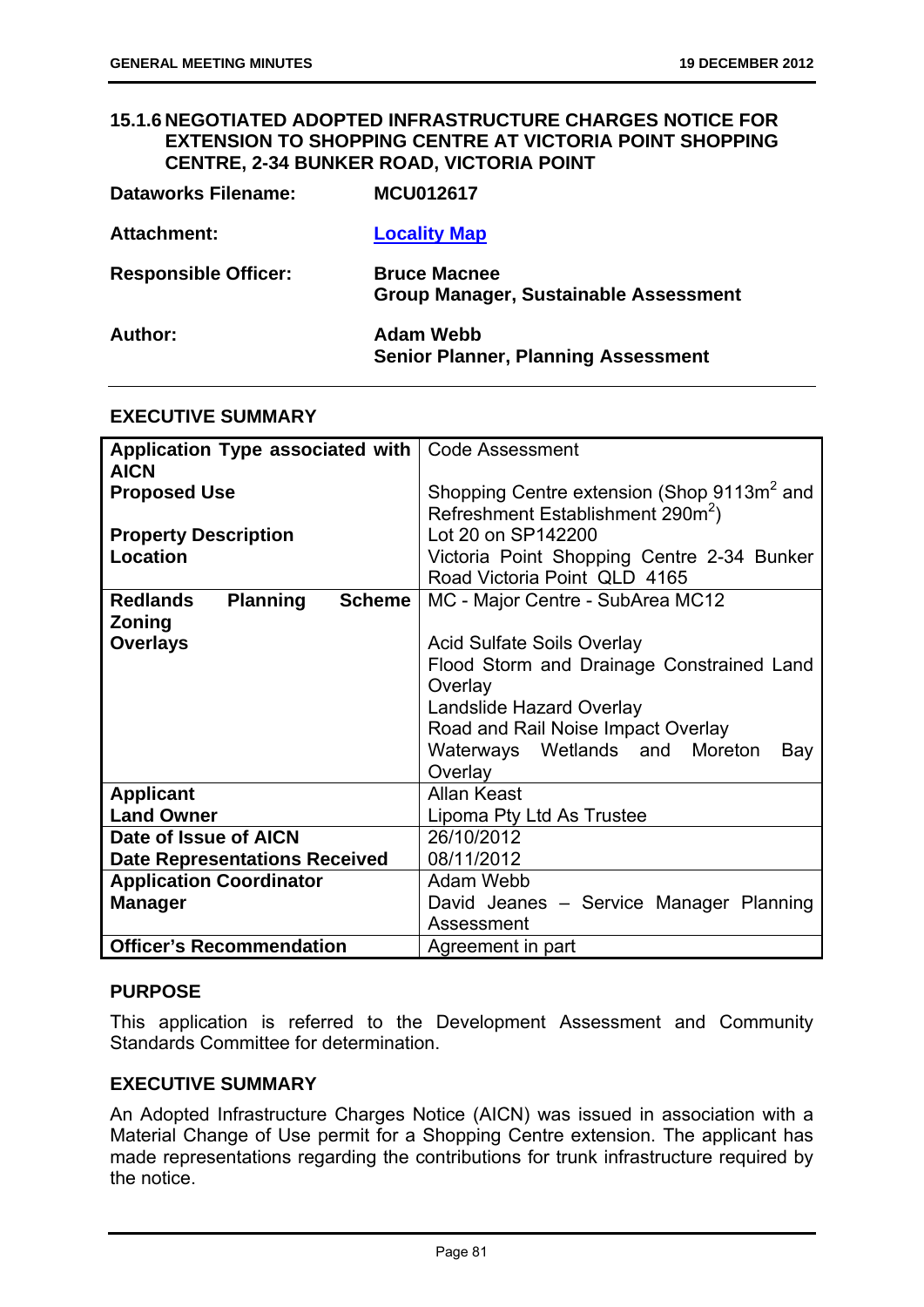It is recommended that the \$135,300.00 stormwater contribution be removed. A stormwater treatment system will be provided to ensure that the quality of the stormwater leaving the site is in accordance with the relevant standards.

The balance of the charge being \$1,692,540.00 is recommended to be retained. The charges are considered reasonable and correctly levied and generally consistent with other SEQ Councils

It is recommended that a negotiated AICN be issued for the approved development in accordance with the above.

# **BACKGROUND**

An AICN, dated 26 October 2012, was issued in association with an approved Material Change of Use application for a Shopping Centre extension (Shop 9113m2 and Refreshment Establishment 290m2). The following charges were levied in the AICN:

| GFA:        | 9,403 $m^2$ x \$180/ $m^2$ GFA | \$1,692,540.00 |
|-------------|--------------------------------|----------------|
| Stormwater: | 13,530 $m^2$ x \$10/imp $m^2$  | \$135,300.00   |

The total charge amount on the AICN: \$1,827,840.00

The contributions are imposed to enable Council to provide trunk infrastructure in accordance with the Priority Infrastructure Plan (PIP). This infrastructure is necessary to allow development to occur within the City.

An applicant's appeal rights in relation to contributions levied by an AICN are established by s.478 and s.535 of the SPA. S.535 allows an appeal to the Building and Dispute Resolution Committee about an error in the calculation and is not relevant in this case.

S.478(4) provides that:

*'An appeal under this section may only be about—* 

- *(a) whether a charge in the notice is so unreasonable that no reasonable relevant local government, State infrastructure provider or coordinating agency could have imposed it; or*
- *(b) an error in the calculation of the charge.*

S.478(5) goes on to state that:

*'To remove any doubt, it is declared that an appeal under this section can not be about the methodology used to establish an adopted infrastructure charge or the charge in a relevant infrastructure charges schedule, regulated infrastructure charges schedule or regulated State infrastructure charges schedule.'* 

Noting the above, the matter to consider is whether the charge is so unreasonable that no other local government could have imposed it. An appeal will have to made on those grounds and the following is relevant in relation to this.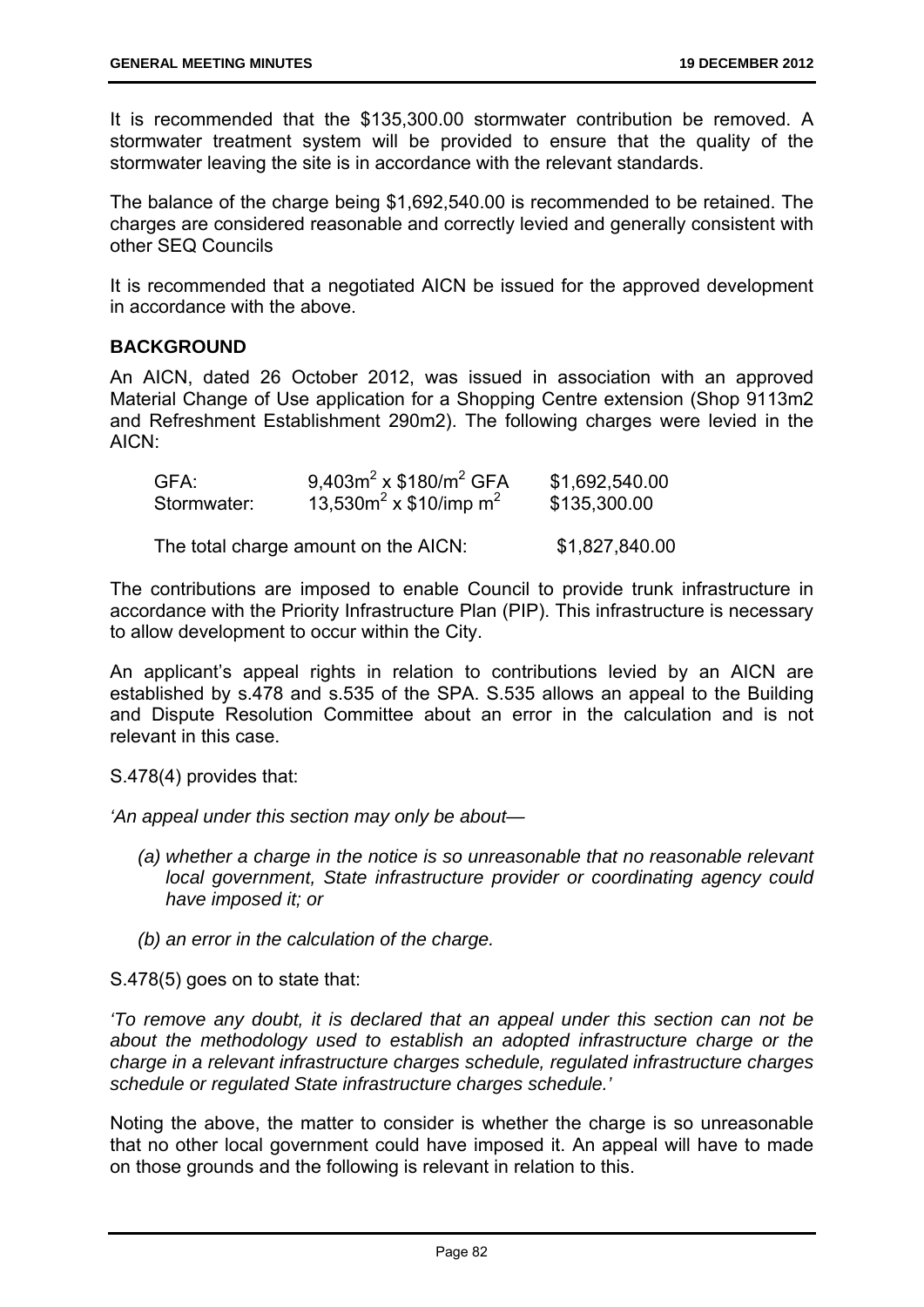# **ASSESSMENT**

The Applicant has made representations about the abovementioned AICN, in accordance with the *Sustainable Planning Act 2009 (SPA) Chapter 8 Part 4*, on three grounds.

**1. The applicant states that they believed they were not liable for any charges and that this had been raised during the assessment process.** 

The applicant should have been aware that infrastructure charges were applicable to new development for the following reasons:

- Infrastructure delivery is a key component of the SPA,
- Infrastructure contributions associated with development are not new,
- Charges generally apply to an expanded use to cater for the increased demand upon infrastructure networks,
- The applicant used the services of a professional Town Planning consultant,
- The applicant has built many shopping centres in southeast Queensland,
- The applicant has advised that they are currently appealing contributions levied by other Councils. Consequently, it is considered that they are aware that infrastructure charges are applicable to development,
- The State Government's capped charges are available on the State Government's website and Council's Adopted Infrastructure Charges Resolution is available on Council's website,
- Prior to lodgement, Council provided the developer with an estimate of infrastructure charges, on 8 October 2010. This outlined the infrastructure charges applicable at that time.

Accordingly, the argument for a negotiated AICN with reduced charges on these grounds is not considered justified.

### **2. The applicant states that the charges proposed are unreasonable and that the project is marginal, being undertaken to respond to community demand.**

The charges imposed are considered reasonable for the following reasons:

- The cost to Council to deliver infrastructure is significant. Development cannot proceed without trunk infrastructure and Council is compelled to deliver infrastructure, should developers wish to develop.
- The proposal includes a second discount department store (DDS). The Redlands Planning Scheme seeks to have one DDS at Victoria Point and one DDS at Cleveland. As part of the applicant's justification to approve a second DDS at Victoria Point (despite Cleveland not having one), they provided a Social and Economic Needs Assessment. This assessment stated that all community, demographic and market factors indicate need for the proposal and that there is a growing population driving demand in the area. Consequently, the application was approved having regard to this need and growing demand.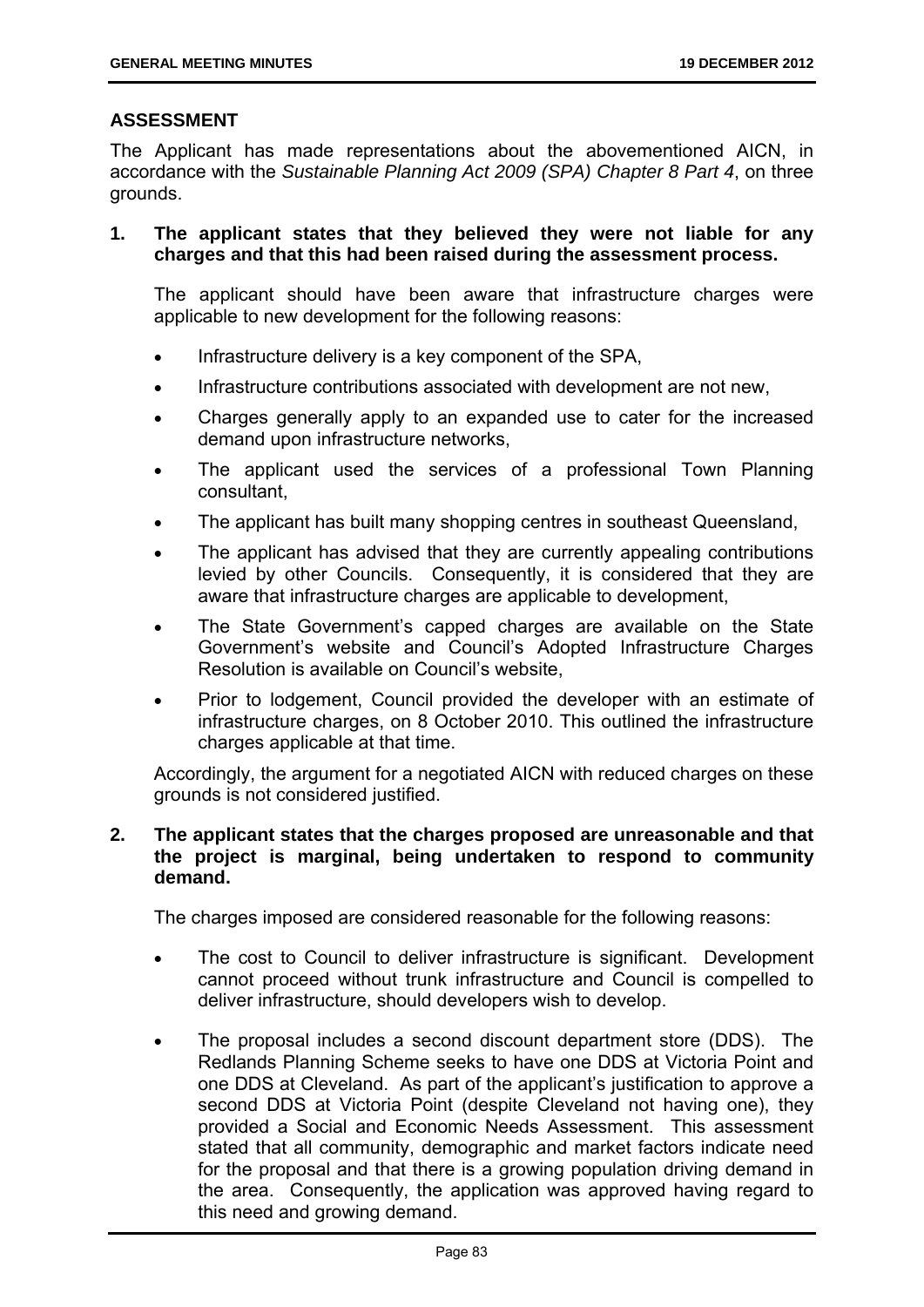- It is considered that the applicant's statement that the proposal is marginal, is in direct conflict with the specialised report submitted with the application which states that there is a need and a growing demand.
- The adopted infrastructure charges are a State Government imposed capped charge. These capped charges provide [overall] only 40% recovery of the cost to provide trunk infrastructure set out in the PIP. That is, Council's cost to provide the infrastructure has effectively already been discounted 60%.
- Waiving contributions will reduce Council's ability to deliver infrastructure unless alternative funds are raised from other sources (such as but not limited to rates).
- The contributions are consistent with the State Government capped charges.
- Adopted infrastructure charges for retail development in the following Local Government Areas (LGAs) in the region are consistent with those of RCC.
	- o Moreton Bay Regional Council;
	- o Logan City Council;
	- o Gold Coast City Council;
	- o Brisbane City Council;
	- o Sunshine Coast Regional Council;
	- o Toowoomba Regional Council;
	- o Lockyer Valley Regional Council;
	- o Somerset Regional Council; and
	- o Scenic Rim Regional Council.
- Only Ipswich has a different contribution rate, estimated at \$1,106,967.10.
- The estimated charge under the previous Planning Scheme Policy (PSP) would have been approximately \$1,456,266.00.
- Had the State Government not imposed capped charges, the contribution under the proposed, but not enacted Infrastructure Charges Schedule in the PIP would have been \$3,387,862.00, as calculated below.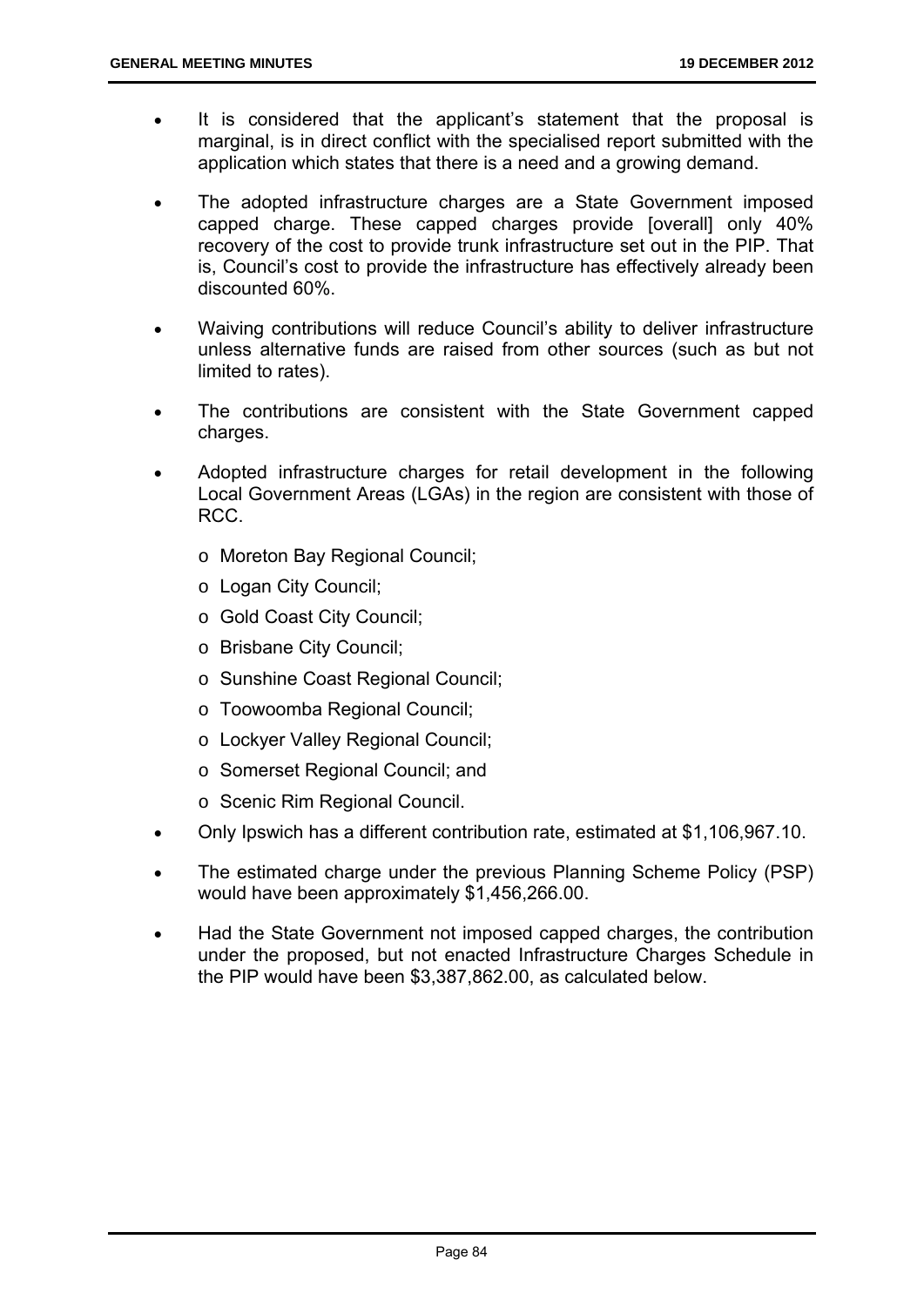

#### **REDLAND CITY COUNCIL**

PIP charge quote - MCU012617 Shopping Centre extension (Shop 9113m2 and Refreshment Establishment 290m2) 2012/135

| <b>Charge rates</b> | 2009\$<br>EP                | 2009\$<br>EP | 2006\$<br><b>EP</b> | 2007\$<br>EP | 2007\$<br>EP | base\$<br>Cost per EP | \$543/trip end | PIP-RICS<br>x1 unit/400m2 |                   |
|---------------------|-----------------------------|--------------|---------------------|--------------|--------------|-----------------------|----------------|---------------------------|-------------------|
| CATCHANENT          | Water                       | Sewer        | Cycling             | Parks        | Community    |                       | Local Roads    | Stormwater                |                   |
| Heinemann           | 897                         |              |                     |              |              |                       |                |                           |                   |
| Victoria Point      |                             | 2,707        |                     |              |              |                       |                |                           |                   |
| <b>VP SLA</b>       |                             |              | $\mathbf{0}$        | $\mathbf{0}$ | $\mathbf{0}$ | 3,604                 | 543            | 2,000                     |                   |
| 2012/13\$ ET        |                             | ET           | ET                  | ET           | ET           | ET                    |                |                           |                   |
|                     | \$2,708                     | \$8,173      | \$0                 | \$0          | \$0          | \$10,881              | \$738          | \$2,000                   |                   |
|                     |                             |              |                     |              |              |                       |                |                           |                   |
| <b>MCU012617</b>    |                             |              |                     |              |              |                       |                |                           |                   |
| <b>LANDUSE</b>      | DENNAND GENERATION<br>Water | Sewer        | Cycling             | Parks        | Community    | Sub total             | Local Roads    | Stormwater                |                   |
| Shop                | \$103,655                   | \$424,552    |                     |              |              | \$528,207             | \$2,689,928    | \$45,565                  | <b>PIP CHARGE</b> |
| Refreshment Est.    | \$16,100                    | \$68,026     |                     |              |              | \$84,126              | \$85,601       | \$1,450                   | 12/135            |
| <b>Totals</b>       | \$119,755                   | \$492,578    | \$0                 | \$0          | \$0          | \$612,333             | \$2,775,529    | \$0                       | \$3,387,862       |

Accordingly, the argument for a negotiated AICN, with reduced charges, on these grounds is not considered justified.

#### **3. The applicant states that the charges have been calculated incorrectly relating to the pervious area.**

It is considered that the stormwater contribution can be removed for the following reasons:

- The applicant did not provide details of how stormwater quality will be achieved on site. However, it is considered that there is adequate room on site to construct a stormwater quality system that will treat the stormwater to the required standard; and
- The extension is proposed over an existing car park, which is mostly impervious.

It is considered that the charge for treatment of stormwater in a trunk facility should be removed. The future Compliance Assessment application will ensure that stormwater is treated to the required standard.

#### **CONCLUSION**

The applicant's representations about the AICN have been considered. It is considered that the \$135,300.00 stormwater contribution can be removed. A stormwater treatment system will be provided to ensure that the quality of the stormwater leaving the site is in accordance with the relevant standards. It is recommended that the balance of the charge, being \$1,692,540.00 be retained. The charges are considered reasonable and correctly levied.

It is recommended that a negotiated AICN should be issued for the approved development in accordance with the above discussion.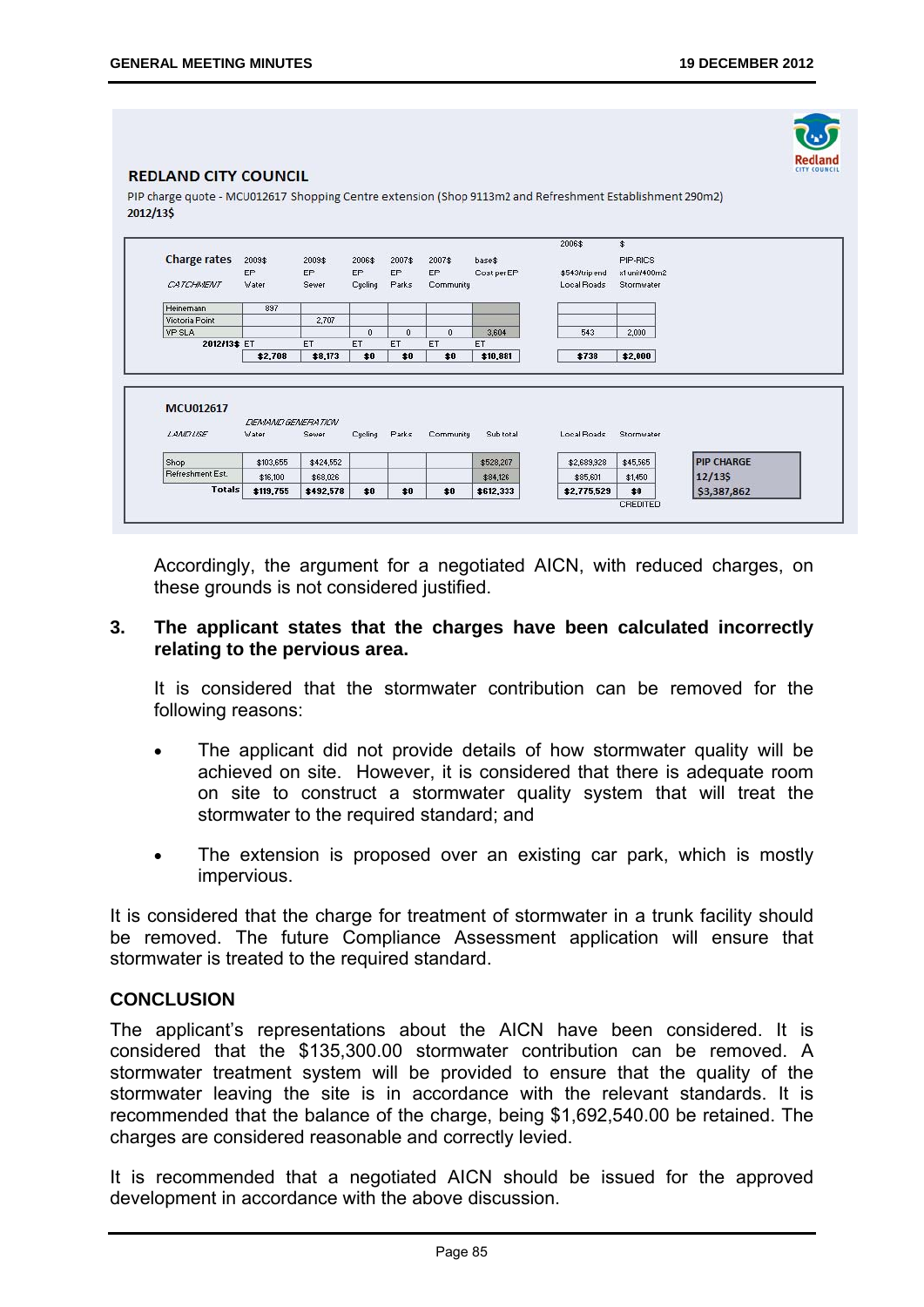**OFFICER'S/COMMITTEE RECOMMENDATION/ COUNCIL RESOLUTION** 

| Moved by:    | <b>Cr M Elliott</b> |
|--------------|---------------------|
| Seconded by: | <b>Cr P Gleeson</b> |

**That Council resolve that a negotiated AICN be issued for the approved**  material change of use for a shopping centre extension (Shop 9113m<sup>2</sup> and **Refreshment Establishment 290m<sup>2</sup> ) at Victoria Point Shopping Centre for the amount of \$1,692,540.00.** 

**CARRIED** (en-bloc)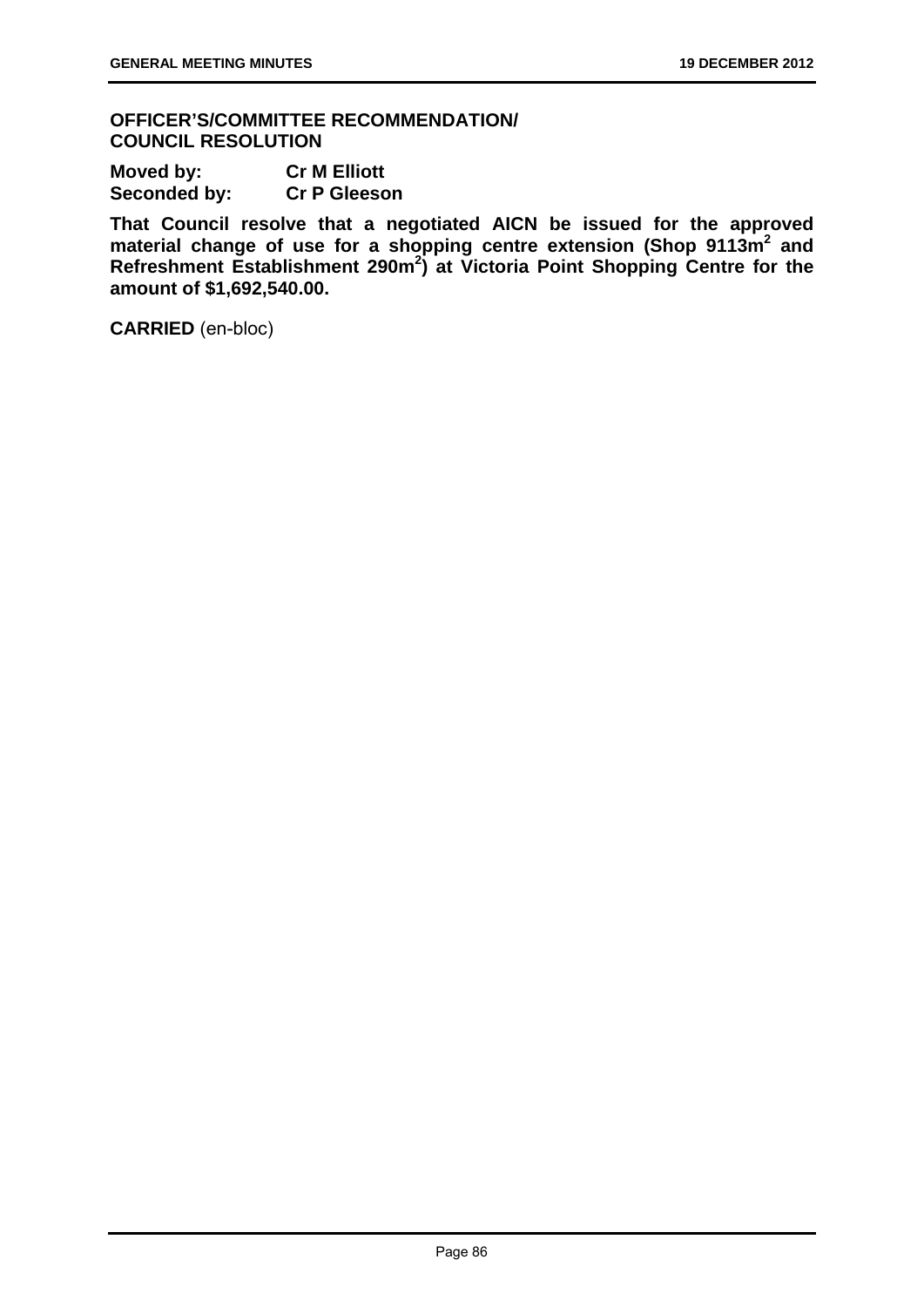# **15.2 CLOSED SESSION AT COMMITTEE**

The Committee meeting was closed to the public under section 72(1) of the *Local Government (Operations) Regulation 2010* to discuss the following items, and following deliberation on these matters, the Committee meeting was again opened to the public.

PROCEDURAL MOTION AT COMMITTEE

**Dataworks Filename: MCU012691** 

| Moved by:    | Cr P Gleeson |
|--------------|--------------|
| Seconded by: | Cr P Bishop  |

That a non-member, Mr Colin Beard, participate in discussion on the following item (as per Local Law No. 5 s.10(1)).

CARRIED

### **15.2.1 PERMISSIBLE CHANGE FOR A MULTIPLE DWELLING (43 UNITS) AT 95- 97 MOUNT COTTON ROAD, CAPALABA**

| DALAWOI KS FIIEIIAIIIE.     | <b>IVIUUU LZOYI</b>                                                          |
|-----------------------------|------------------------------------------------------------------------------|
| <b>Attachment:</b>          | <b>Locality Map</b>                                                          |
| <b>Responsible Officer:</b> | <b>Bruce Macnee</b><br>Group Manager, Sustainable Assessment                 |
| Author:                     | <b>Eskinder Ukubamichael</b><br><b>Planning Officer, Planning Assessment</b> |

#### **EXECUTIVE SUMMARY**

A decision notice was issued by Council granting a Development Permit on 16 August 2012 for a Material Change of Use for *43 Multiple Dwellings* on land at 95-99 Mount Cotton Road. The approved development included access to and egress from Morne Street and egress only from Mount Cotton Road.

The Applicant has now lodged a request to change the development approval to provide left in access off Mount Cotton Road and to remove the entry/exit to/from Morne Street.

The proposed changes have been reviewed by Planning Assessment and other relevant internal teams in Council. The proposed changes are found to be in conflict with the Redlands Planning Scheme (RPS) on the grounds of safety and road function and it is recommended that the request to change the approval, in its current form, be refused.

# **BACKGROUND**

A development permit for 43 multiple dwellings was granted, subject to conditions, on 16 August 2012.

The site is occupied by a sales office and is predominantly cleared of vegetation, though some mature trees remain along Mount Cotton Road and near south east corner of the site. The site falls towards the north of the site by approximately 1.5m. A sewer pipe traverses from west to east towards the middle of the site.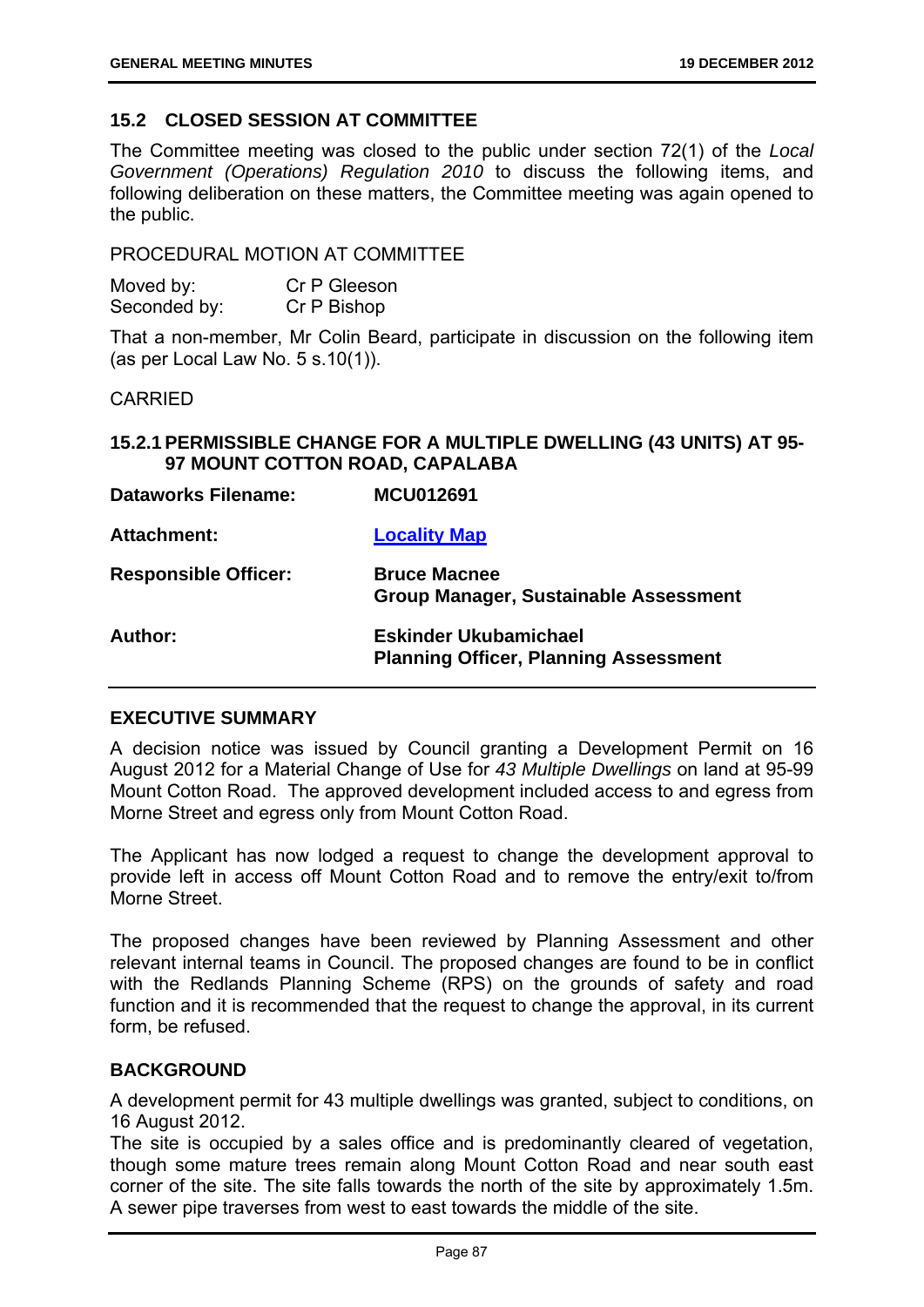The site has frontage of 40m to Mount Cotton Road and 15m to Morne Street. Mount Cotton Road is a two lane sub-arterial road. However the Priority Infrastructure Plan provides for four lanes, in the period 2016-2021. Morne Street is an access street.

Adjacent and nearby allotments are zoned Urban Residential and Medium Density Residential:

- North side Urban Residential lots predominantly with single dwelling houses and one multiple dwelling unit (X 3) along Mount Cotton Road.
- West side Urban Residential with single dwelling houses.
- East side Medium Density Residential lots predominantly with multiple dwellings houses across Mount Cotton Road.
- South side Medium Density Residential lots predominantly with multiple dwelling units and some single dwelling units.

In the broader context, the area is within walking distance of the Capalaba shopping centres, Capalaba regional park, the Capalaba CBD area (with a master-planning process currently being undertaken to guide future development of the CBD area) and the existing bus station in Redland Bay Road (intended for upgrading as part of the future Eastern Busway Project).

# **Request to Change Development Approval**

On 13 October 2012 the applicant lodged a permissible change request to remove the entry/exit on to Morne Street and provide only left in and left out access to/from Mount Cotton Road.

Pedestrian access would be provided to Morne Street and two additional car parking spaces provided. Construction access is proposed to be maintained from Morne Street and closed upon finalisation of the development.

The request is supported by a traffic impact assessment of the proposed changes to the access arrangements, prepared by CRG Traffic Pty Ltd. The consultant states that the altered access will provide a safe and equitable outcome for vehicles using the site and does not undermine the long term hierarchy of Mount Cotton Road.

Two peer reviews of the initial report have been undertaken, both commissioned by CRG Traffic Pty Ltd. The traffic consultants support the alterations to the access arrangements.

# **Assessment of Request**

#### *Sustainable Planning Act 2009*

This application has been made in accordance with Chapter 6 (Integrated Development Assessment System, IDAS) of the *Sustainable Planning Act 2009*  (SPA) and constitutes a request to change a development approval. The request must comply with the definition of a permissible change under Section 367 of SPA and be assessed against the criteria in Section 374.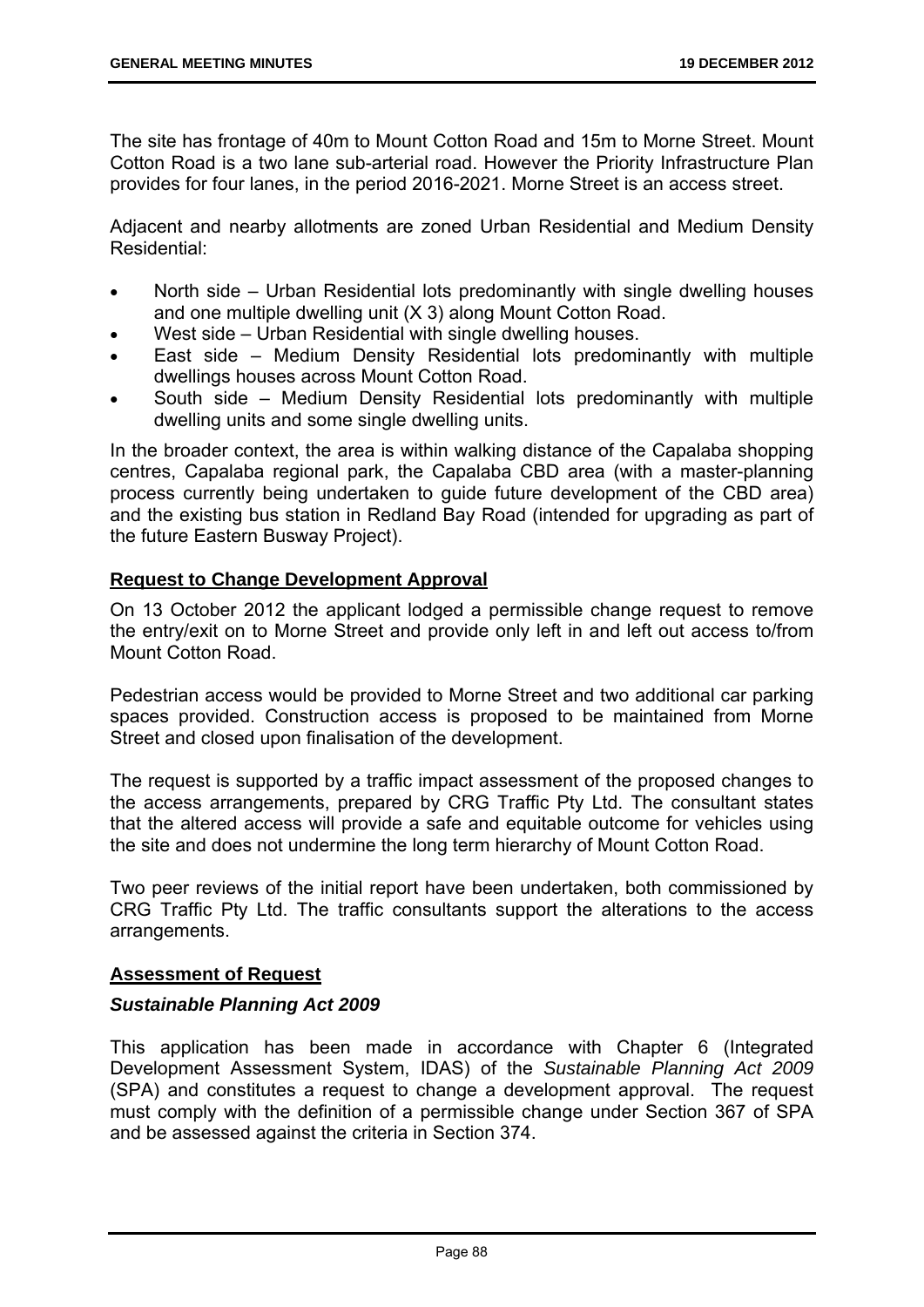# **Permissible Change Test (s367 of SPA)**

Pursuant to section 367 of SPA, a permissible change for a development approval is a change to the approval that would not:

- *(a) Result in a substantially different development; or*
- *(b) If the application for the approval were remade including the change— (i) Require referral to additional concurrence agencies; or (ii) For an approval for assessable development that previously did not require impact*

*Assessment—require impact assessment; or* 

- *(c) For an approval for assessable development that previously required impact assessment— be likely, in the responsible entity's opinion, to cause a person to make a properly made submission objecting to the proposed change, if the circumstances allowed; or*
- *(d) Cause development to which the approval relates to include any prohibited development.*

In relation to Section 367(a) of the SPA, the following table analyses the request against the criteria for determining substantially different development in accordance with *Statutory Guideline 06/09 - Substantially different development when changing applications*.

| <b>Guideline Criteria</b>                                                                                                                                                                            | <b>Proposal</b>                                                                                                                         |
|------------------------------------------------------------------------------------------------------------------------------------------------------------------------------------------------------|-----------------------------------------------------------------------------------------------------------------------------------------|
| Involves a new use with different or<br>additional impacts.                                                                                                                                          | The change does not involve a new use.                                                                                                  |
| Results in the application applying to a<br>new parcel of land.                                                                                                                                      | The same parcel of land applies.                                                                                                        |
| Dramatically changes the built form in<br>terms of scale, bulk and appearance.                                                                                                                       | dramatically<br><b>The</b><br>change does<br>not<br>change the built form.                                                              |
| Changes the ability of the proposal to<br>operate as intended. For example,<br>reducing the size of a retail complex may<br>reduce the capacity of the complex to<br>service the intended catchment. | The proposal will be operate as intended<br>as a multiple dwelling.                                                                     |
| Removes a component that is integral to<br>the operation of the development.                                                                                                                         | The proposal will be able to operate as<br>intended as multiple dwelling.                                                               |
| Significantly impacts on traffic flow and<br>the transport network, such as increasing<br>traffic to the site.                                                                                       | There will be no increase in traffic,<br>although the proposed changes would<br>result in changes to traffic flows on local<br>streets. |
| Introduces new impacts or increases the<br>severity of known impacts.                                                                                                                                | The changes are not considered to<br>introduce new impacts or increase the<br>severity of impacts.                                      |
| incentive<br>offset<br>Removes<br>an<br><b>or</b>                                                                                                                                                    | The changes do not remove any offset                                                                                                    |
| component that would have balanced the                                                                                                                                                               | component.                                                                                                                              |
| negative impact of the development.                                                                                                                                                                  |                                                                                                                                         |
| Impacts on infrastructure provision from a                                                                                                                                                           | The change still permits the provision of                                                                                               |
| location or demand.                                                                                                                                                                                  | infrastructure.                                                                                                                         |

It is considered that the request does not result in substantially different development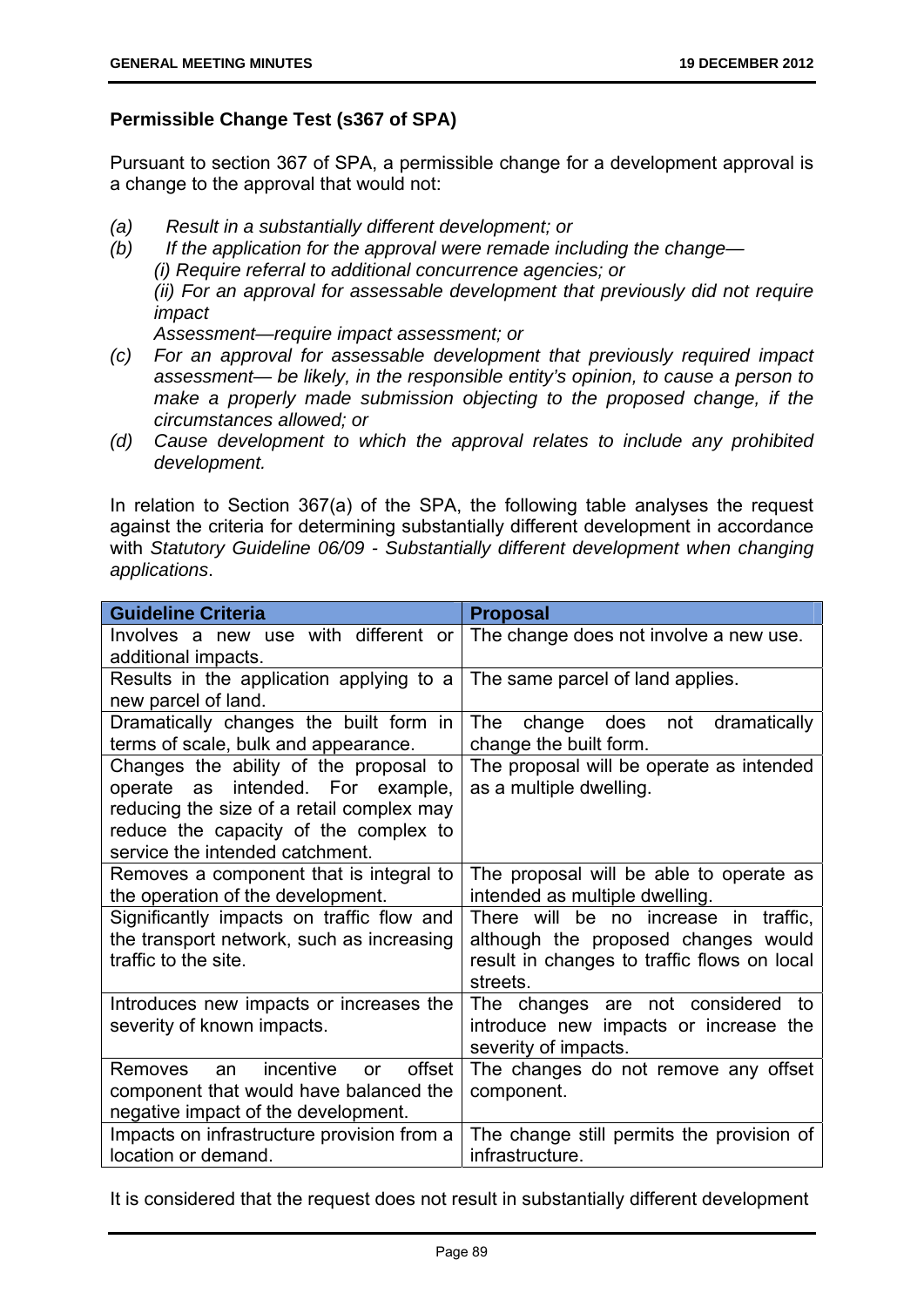In relation to Section 367(b) of the SPA, the proposed changes do not trigger any new concurrence agencies, nor would the proposed changes result in the application becoming impact assessable if it were to be remade.

In relation to Section 367(c) of the *SPA*, the original approval required code assessment (as would a new application for the proposal) and as such, public notification was not required and no submissions were received.

In respect to Section 367 (d) of the *SPA*, the proposal does not include any prohibited development.

In summary, it is considered that the request does comprise a permissible change.

# **Other Assessment Criteria (s374 of SPA)**

Section 374 states that the request must be assessed as follows:

*"To the extent relevant, the responsible entity must assess the request having regard to—* 

- *(a) the information the person making the request included with the request; and*
- *(b) the matters the responsible entity would have regard to if the request were a development application; and*
- *(c) if submissions were made about the original application—the submissions; and*
- *(d) any notice about the request given under section 373 to the entity; and*
- *(e) any pre-request response notice about the request given to the entity.*

*For subsection (1)(b), the responsible entity must have regard to the planning instruments, plans, codes, laws or policies applying when the original application was made, but may give the weight it considers appropriate to the planning instruments, plans, codes, laws or policies applying when the request was made."* 

Points (a) and (b) are discussed below. Point (c) is not applicable in this instance, as the original application was subject to code assessment, and therefore received no properly made submissions. Points (d) and (e) are not applicable in this instance, as there are no referral agencies.

In terms of points (a) and (b), the issues in this case relate to traffic safety and the function of the road hierarchy assessed against the planning scheme.

The overall outcomes of the Access and Parking Code provide the key assessment criteria in this case. Relevant to the consideration of this request, the code seeks to ensure:

- Provision of safe and convenient vehicular access to development
- Efficiency of vehicle movements in the movement network is maintained

Pursuant to this Specific Outcome S3.1 provides that:

*'(1) Driveways are located having regard to the following - (a) optimising public safety and convenience;*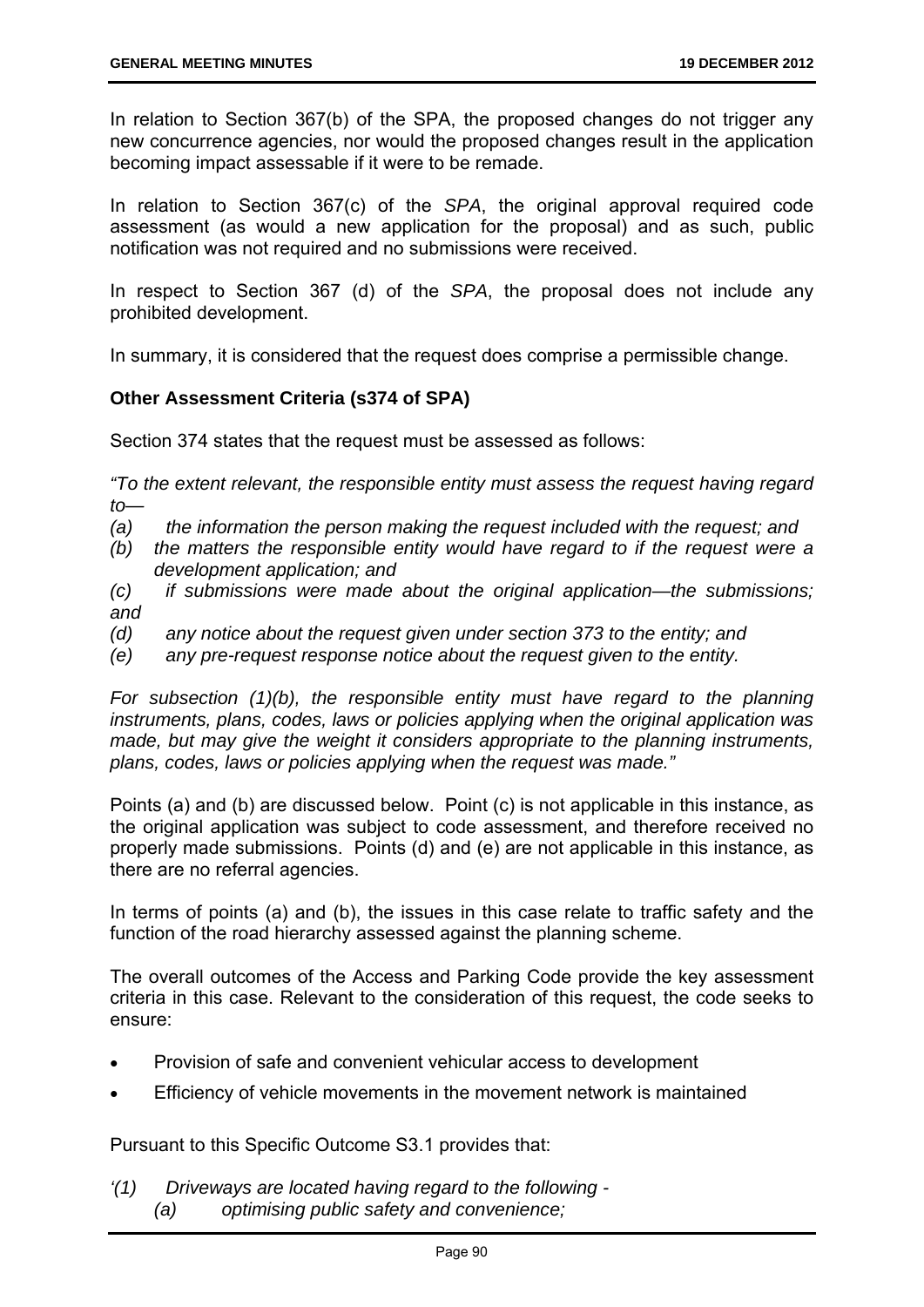- *(b) characteristics of the frontage road including* 
	- *(i) road type;*
	- *(ii) road target speed;*
	- *(iii) traffic volumes;*
	- *(iv) vertical and horizontal geometry;*
	- *(v) queue and turn lane lengths;*
- *(c) where the site is bounded by more than one street frontage, the secondary street provides the main vehicle entry/exit point;*
- *(d) location of existing utility infrastructure, such as power poles, street lighting, gully pits and the like;*
- *(e) location of existing bus stops, taxi ranks, traffic control devices;*
- *(f) pedestrian and cycle paths and crossings;*
- *(g) maintaining on-street parking;*
- *(h) ensuring adequate visibility between vehicles on a driveway and pedestrians on the verge;*
- *(i) reconfiguration, whether or not including a community management statement, allows for lots to be truncated at accessways and on corner lots and fencing and landscaping reduced in these truncated areas to ensure clear visibility between driveways and the verge;*
- *(j) location of street trees existing in the road reserve;*
- *(2) The maximum number of driveways accessing a lot or premises is one, unless it can be shown that multiple driveways will improve ingress/egress, internal traffic operation, and pedestrian safety.'.*

The key point to note is that, where the site is bounded by more than one street frontage, the secondary street provides the main vehicle entry/exit point in accordance with (c) above. The secondary street in this case is Morne Street. Additionally, one driveway should be provided from the lot, to Morne Street in accordance with (2) above.

This criteria corresponds with and refers to the movement network and road design criteria set out in Schedule 6 of the planning scheme. Mount Cotton Road is a subarterial road, as defined in the schedule and is intended for:

- Transport of people and goods across suburbs
- Connect arterial roads to areas of development

Residential frontage access is to be restricted to sub-arterial roads, although the scheme notes provide that they '*May provide access to major developments such as educational facilities, shopping centres and larger industrial sites depending on proposed access treatments.*'

Specific Outcome S3.2 of the code does provide that '*Access to trunk collector, subarterial and arterial roads is restricted to optimise the function and efficiency of those roads through...restricting access to subarterial and arterial roads to left in/left out traffic movements through construction of a raised centre median that limits right turns in/out of the site...'* 

Whilst the scheme might anticipate left in/left out access in some circumstances, this provision cannot be considered in isolation from the balance of the code. There is a clear intent that prefers the use of lower order or secondary roads where available.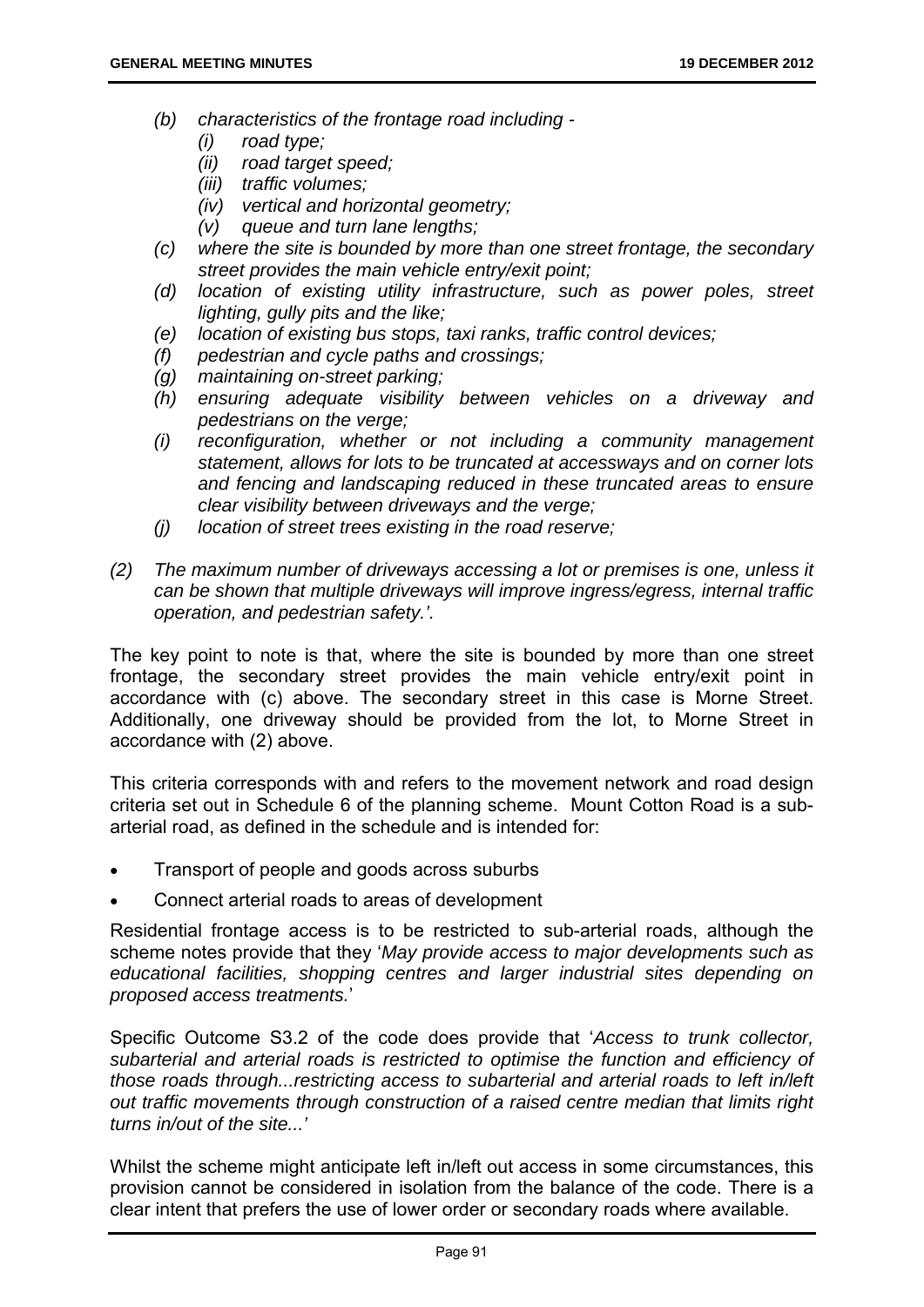Noting the issues raised in this case, officers sought independent expert advice from a traffic consultant. The traffic expert provided the advice below. This advice must be viewed in the context of the planning scheme provisions noted above.

#### *'Key Principles*

*Two competing principles are seen as relevant to this decision.* 

*First, based primarily on traffic safety considerations, access to residential developments should always be via residential streets rather than arterial routes such as Mt Cotton Road. The relevant road planning design guides are unanimous on this – the Redland planning Scheme, Queensland Streets, the Australian Standard AS/NZS2890, the DTMR Road Planning and Design Manual, etc.* 

*Second, Council decisions of this type should be consistent. A series of decisions in the past have approved direct access driveways on Mt Cotton Road for a considerable number of detached houses and townhouse developments. Some of these were unavoidable because of historical lot layouts, but others could have been avoided, but the access was approved anyway. Naturally, this is seen by the applicant as a compelling reason to approve Mt Cotton Road access for this development also. However, even accepting that, where possible Council has consistently sought alternative access to the residential streets to supplement the Mt Cotton Road access wherever that was possible.* 

*Traffic Safety Considerations* 

*There are no traffic safety issues associated with access via Morne and Kilkenny Streets.* 

*The various safety issues arising in respect of Mt Cotton Road access need to be discussed separately.* 

*First, there is no particular issue with left turn egress from the site – sight distances are adequate and the egress would be unexceptional – consequently, it has been approved.* 

*Right turn ingress and egress will not be possible in the longer term because a continuous median is proposed. In the interim, such turns would be relatively hazardous because of the high traffic volumes on Mt Cotton Road and the location of the proposed driveway immediately adjacent to the Holland Crescent (south) signalised intersection. In particular, the driveway would be located well within the southbound queue area for the signals, introducing additional hazards. Although originally proposed by the applicant, this has now been abandoned. In my opinion, it never deserved serious consideration.* 

Left turn ingress is proposed by the applicant and is the primary point of contention. *The driveway would be immediately downstream of the signalised intersection for northbound traffic on Mt Cotton Road and for right turning traffic out of Holland Crescent (south). Such driveways are particularly hazardous because vehicles turning into the driveway decelerate sharply just at the point where following vehicles expect them to be accelerating. These hazards can be substantially reduced if a short left turn deceleration taper is installed. This has the advantage of getting the left turning vehicles out of the traffic stream more quickly and making it more obvious*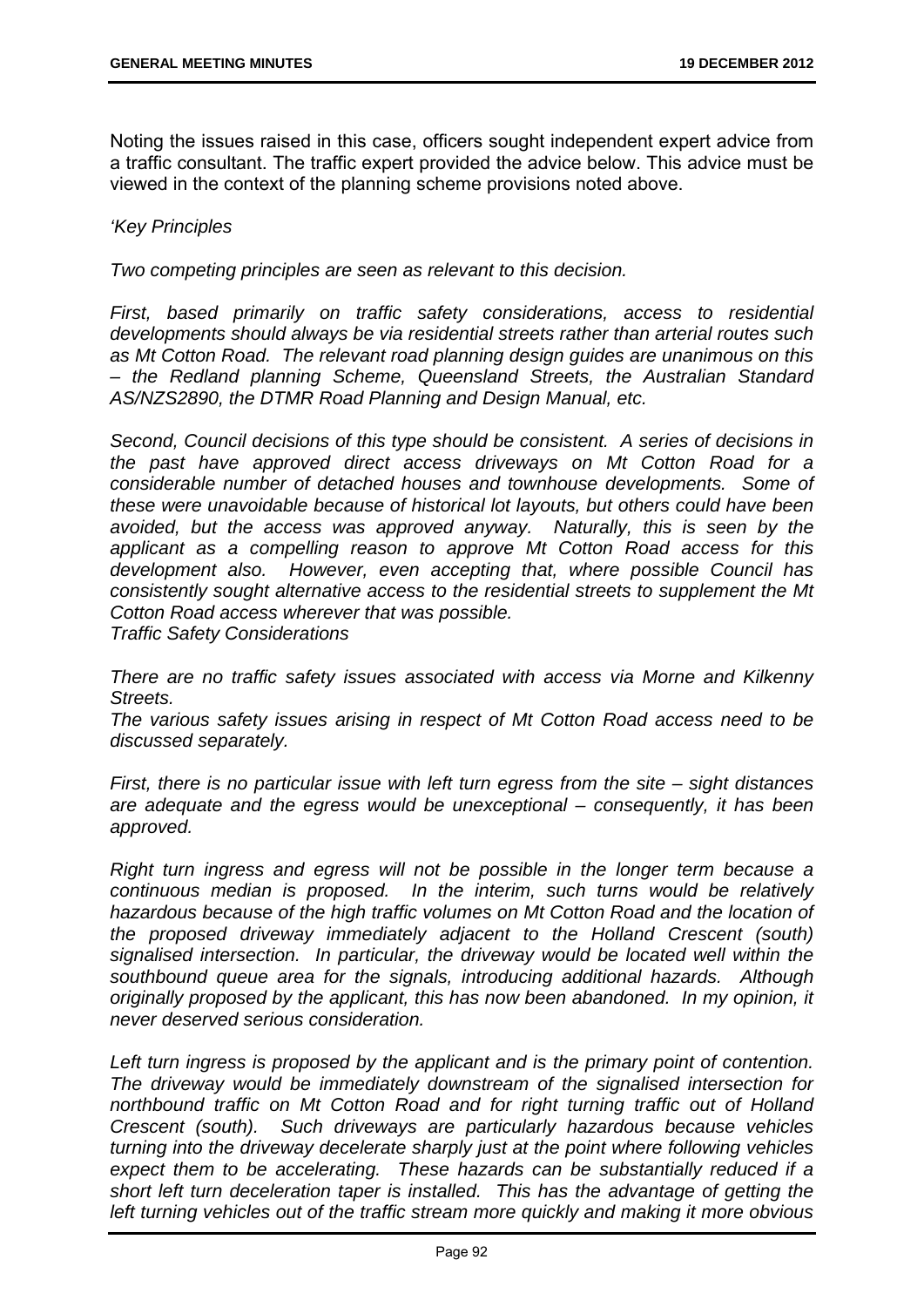*to following drivers that they are turning. In my opinion, the left turn ingress could be approved subject to a number of conditions discussed later.* 

#### *Comments*

*Because of traffic which would be generated in Almara Street by the proposed development, albeit a low volume, this might not be a permissible change if Council decides that a resident in Almara Street would be likely to make an adverse submission (legal advice necessary).* 

*Note that, although the proposed access is described as left turn only, there is no median, so some right turns would occur contrary to signage to and from Mt Cotton Road immediately adjacent to the signalised intersection. The existing median needs to be extended to preclude these right turns.* 

*The applicant argues that the Morne Street / Kilkenny Street route is a residential access place so that additional traffic is undesirable. However, this distinction between an "access place" and an "access street" is artificial and irrelevant. The primary difference in street design standard is a footpath in an access street. In this case, virtually all pedestrian access will be to and from Mt Cotton Road, which has a*  footpath. Further, when the overall subdivision was planned, it is clear that Morne *Street was planned as a through route (an access street). Traffic volumes on these routes would remain very low.* 

#### *Recommendation*

*If left turn ingress is to be permitted, it is recommended that it be subject to:* 

- *The retention of the approved secondary vehicular access via Morne and Kilkenny Streets;*
- *The provision of a short deceleration taper generally as proposed by the applicant;*
- *Dedication of additional land for the deceleration taper (to retain an adequate footpath width); and*
- *Construction of a median extension in Mt Cotton Road to ensure that vehicle movements are more effectively restricted to left turns.*

This advice from the independent expert has been considered by Council's Engineering Assessment team and the City Infrastructure team. The recommendations are supported. Should the applicant change the current application to incorporate the above advice, a recommendation for approval would be made. The key element is the retention of the rear access to the secondary road, being Morne Street. However, in its current form, the request is considered to be in conflict with the planning scheme.

# **CONCLUSION**

The request to change a development approval has been assessed against the SPA, the RPS and other applicable planning instruments. The changes are considered to be in conflict with the RPS. Insufficient grounds have been provided to approve the request in spite of the content. It is therefore recommended that the request be refused for the reasons outlined below. If the applicant submits an amended request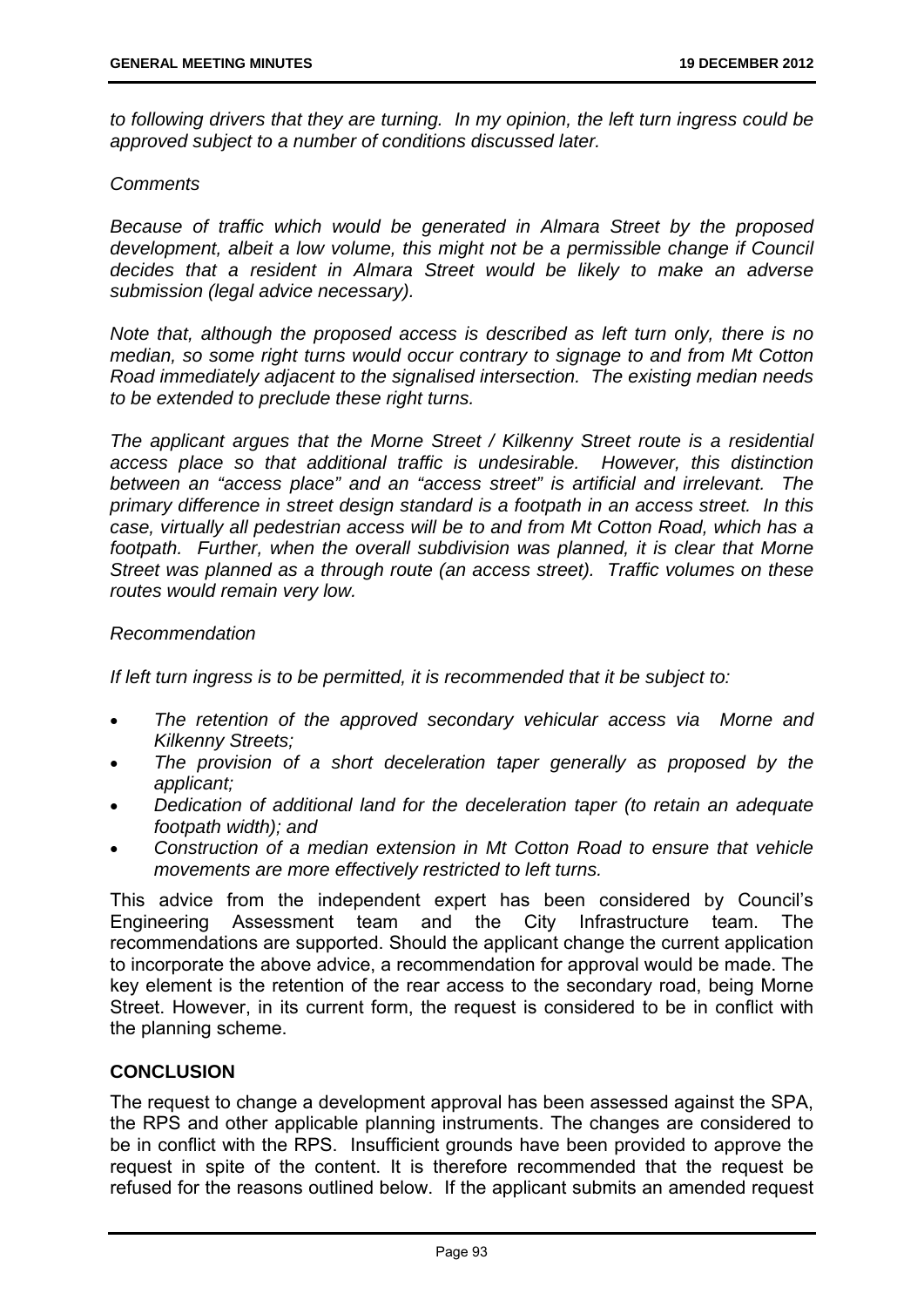incorporating the requirements of Council's traffic consultant, Council should note that the proposal will be approved at officer level under delegation.

**OFFICER'S/COMMITTEE RECOMMENDATION/ COUNCIL RESOLUTION** 

| Moved by:    | <b>Cr M Elliott</b> |
|--------------|---------------------|
| Seconded by: | <b>Cr P Gleeson</b> |

**That Council resolve as follows:** 

- **1. The request to change a development approval for 43 Multiple Dwellings on the land known as 95-99 Mount Cotton Road, Capalaba and described as Lot 8 on RP84939 and Lot 1 on RP100110 be refused on the following grounds:** 
	- **a) The proposal does not provide for safe and convenient vehicular access to the development that maintains efficiency of vehicle movements in the movement network. The proposal is therefore a conflict with the overall outcomes of the Access and Parking Code of the Redlands Planning Scheme;**
	- **b) The proposal does not provide for a driveway location to the secondary street as the main vehicle entry/exit point. The proposal is therefore in conflict with Specific Outcome S3.1 of the Access and Parking Code of the Redlands Planning Scheme; and**
	- **c) Insufficient grounds have been submitted to permit approval of this request despite the conflicts; and**
- **2. Council notes that should an amended proposal be submitted that provides left in left out traffic movements from Mount Cotton Road, the proposal will be approved at officer level under delegation subject to the following requirements:** 
	- **a) The retention of the approved secondary vehicular access via Morne and Kilkenny Streets;**
	- **b) The provision of a short deceleration taper generally as proposed by the applicant;**
	- **c) Dedication of additional land for the deceleration taper (to retain an adequate footpath width); and**
	- **d) Construction of a median extension in Mt Cotton Road to ensure that vehicle movements are more effectively restricted to left turns.**

**CARRIED** (en-bloc)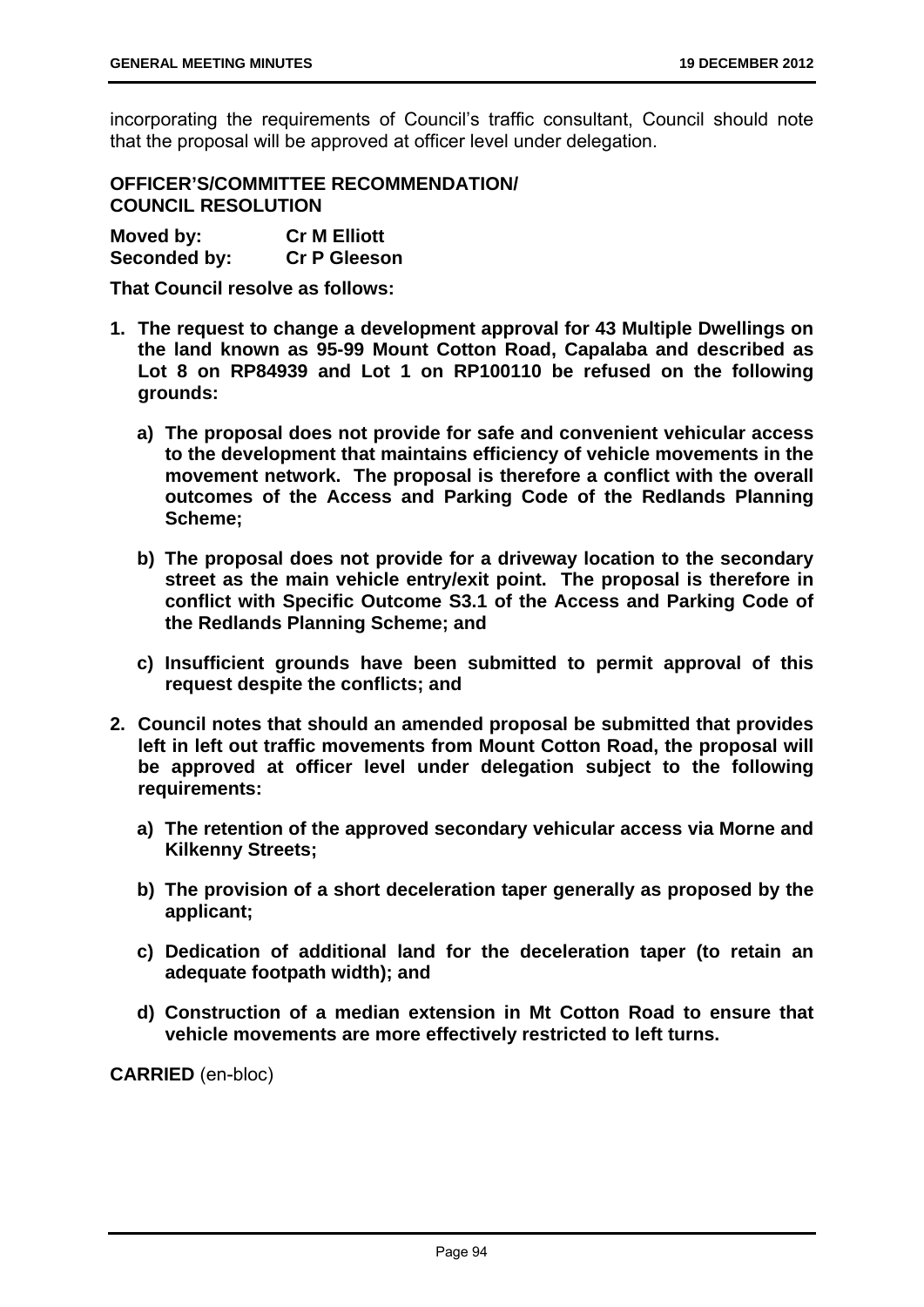| <b>COUNCIL</b>              | <b>15.2.2 BUILDING CERTIFICATION SERVICES PROVIDED BY REDLAND CITY</b>                      |
|-----------------------------|---------------------------------------------------------------------------------------------|
| <b>Dataworks Filename:</b>  | LUP Legislation - Private Certification                                                     |
| <b>Responsible Officer:</b> | <b>Toni Averay</b><br><b>General Manager Environment Planning and</b><br><b>Development</b> |
| Author:                     | <b>Jennifer Gisler</b><br><b>Acting Group Manager Community Standards</b>                   |

#### **EXECUTIVE SUMMARY**

A report from General Manager Environment Planning & Development was discussed in closed session.

# **OFFICER'S/COMMITTEE RECOMMENDATION/ COUNCIL RESOLUTION**

| Moved by:    | <b>Cr M Elliott</b> |
|--------------|---------------------|
| Seconded by: | <b>Cr P Gleeson</b> |

**That Council resolve as follows:** 

- **1. That Council approve Option 1 in the attached proposed fee schedule for Building Certification Services to be effective 1 February 2013;**
- **2. To assist in achieving a balance between profitability and maintaining market share the Building Services Unit monitor the impact of the change in its fees and charges, including a formal annual review, with the first review to be undertaken prior to the development of the 2013/14 budget; and**
- **3. That this report remains confidential.**

**CARRIED** (en-bloc)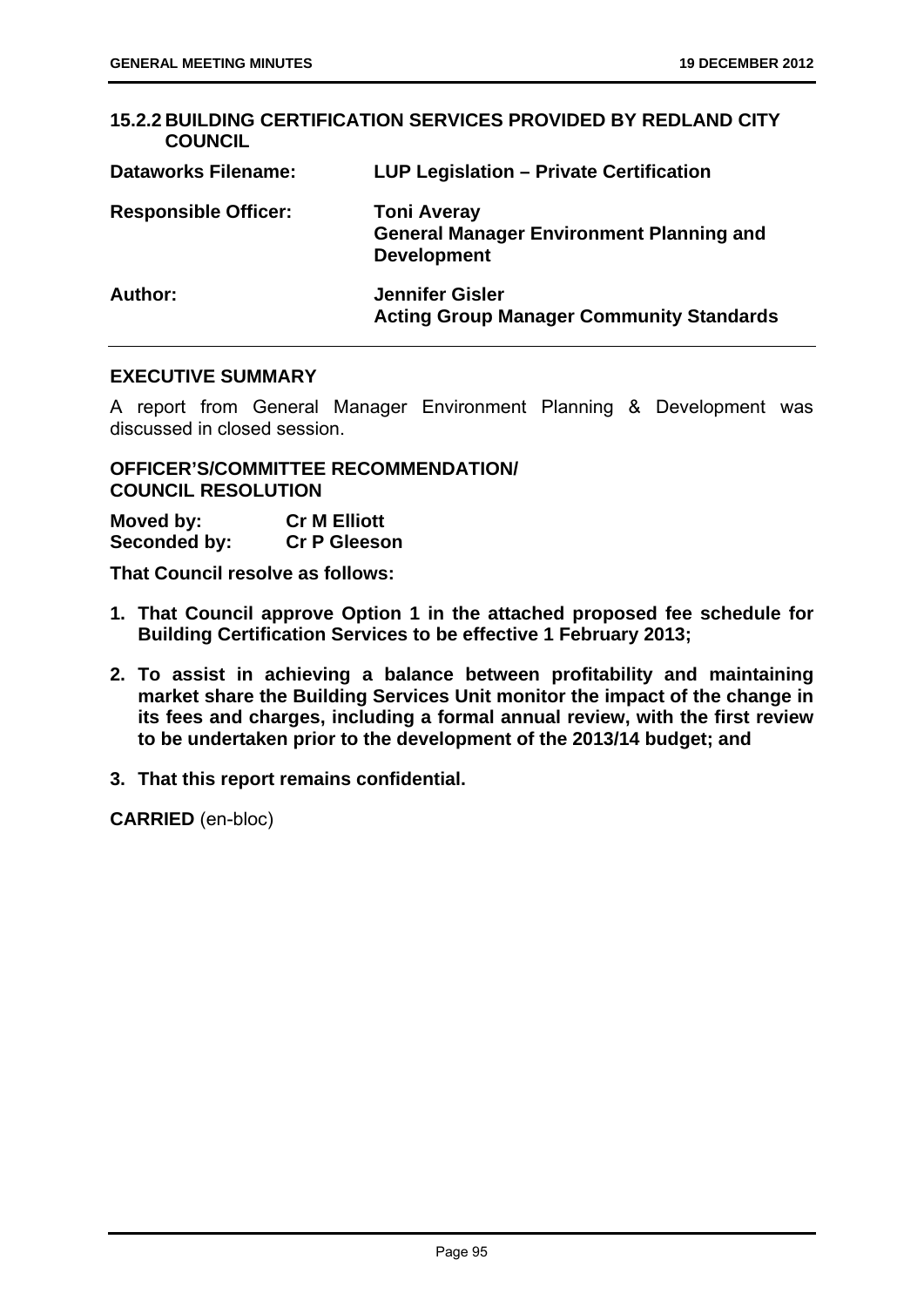### **16 MAYORAL MINUTE**

### **16.1 SUBMISSION – CONSTITUTIONAL RECOGNITION OF LOCAL GOVERNMENT**

Attachment: Submission – Constitutional Recognition of Local Government

**COUNCIL RESOLUTION** 

**Moved by: Cr K Williams** 

**That Council resolve to endorse the attached submission to the Commonwealth Joint Select Committee on the Constitutional Recognition of Local Government expressing our strong support for the recognition of local government in the Constitution of Australia.** 

**CARRIED** (unanimously)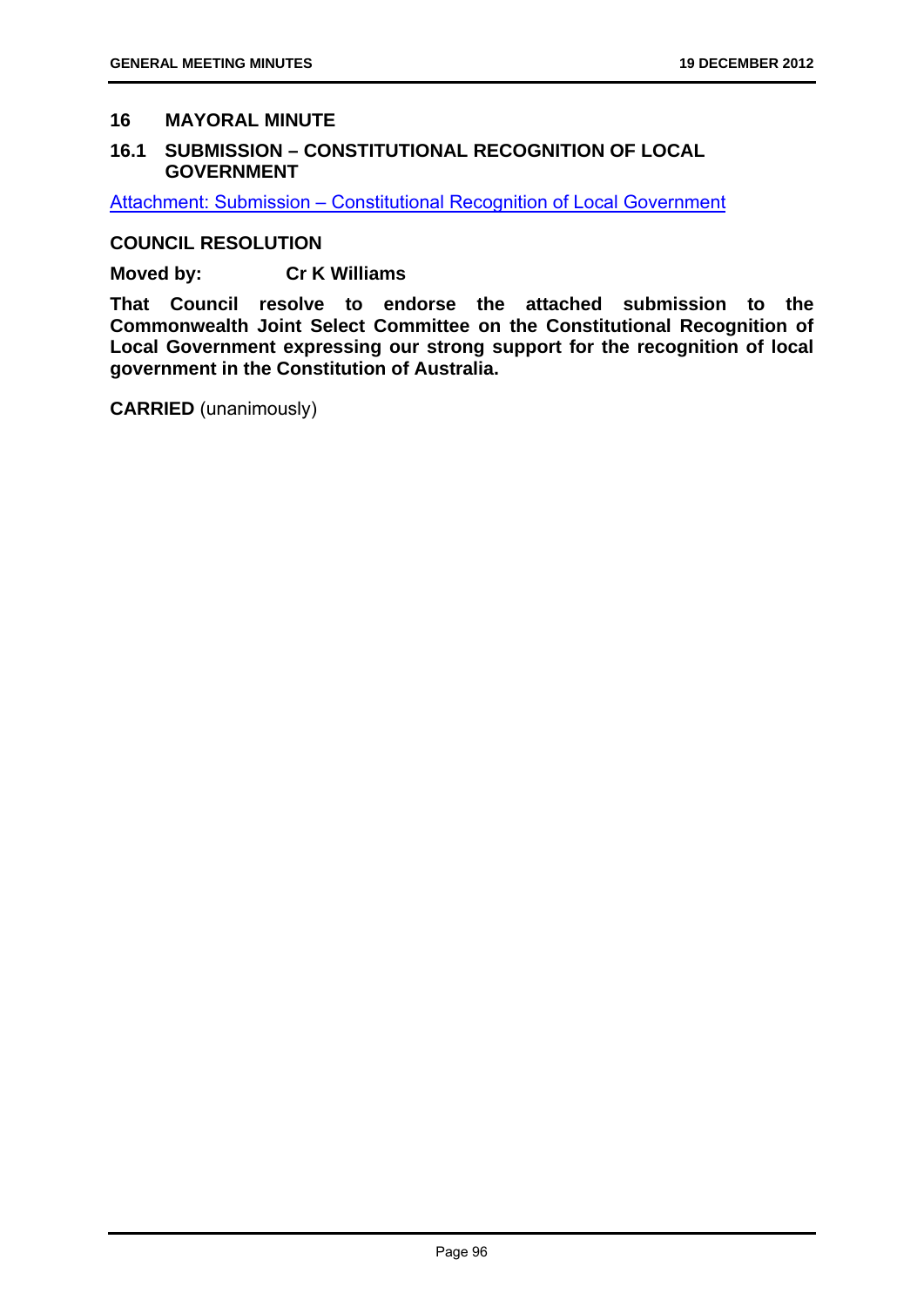#### **17 DIRECT TO COUNCIL REPORTS**

| <b>17.1 GOVERNANCE</b>               |                                                                                                                                                     |
|--------------------------------------|-----------------------------------------------------------------------------------------------------------------------------------------------------|
| <b>17.1.1 COUNCIL MEETING REVIEW</b> |                                                                                                                                                     |
| <b>Dataworks Filename:</b>           | <b>L&amp;E Local Law No.5 Meetings</b>                                                                                                              |
| <b>Attachments:</b>                  | <b>Coordination Committee Charter</b><br><b>Cleveland CBD Revitalisation Committee Charter</b><br><b>Redland City Council Meeting Schedule 2013</b> |
| <b>Responsible Officer:</b>          | <b>Nick Clarke</b><br><b>General Manager Governance</b>                                                                                             |
| Author:                              | <b>Trevor Green</b><br><b>Principal Advisor Corporate and Democratic</b><br><b>Governance</b>                                                       |

### **EXECUTIVE SUMMARY**

At the May 2012 Post Election Meeting, Council resolved that the standing committee structure would be reviewed after six months of operation.

At the October 2012 General Meeting, Council resolved to appoint a Cleveland CBD Revitalisation Special Committee.

The *Local Government Act 2009* requires councils at least once in each year, to publish a notice of the days and times when its General and Committee meetings are to be held.

An internal review of Council's meeting structure has now been completed. The outcomes of the review recommend three main amendments, aimed at improving the effectiveness and efficiency of Council's meeting processes:

- 1. Establishing other processes for dealing with matters that do not require Council approval, e.g. matters for noting and matters which could be dealt with under delegation;
- 2. Streamlining Council's meetings structure to one General Meeting per fortnight, with a Coordination Committee to be conducted during the General Meeting; and
- 3. The creation of portfolios for Councillors.

A Cleveland CBD Revitalisation Special Committee is also proposed, which will meet at least once every two months for a period of one year, after which time it will be reviewed.

The 2013 Council meeting schedule is put forward for adoption by Council. The meeting schedule has been developed, based on the outcomes of the meeting review and recommendations of this report.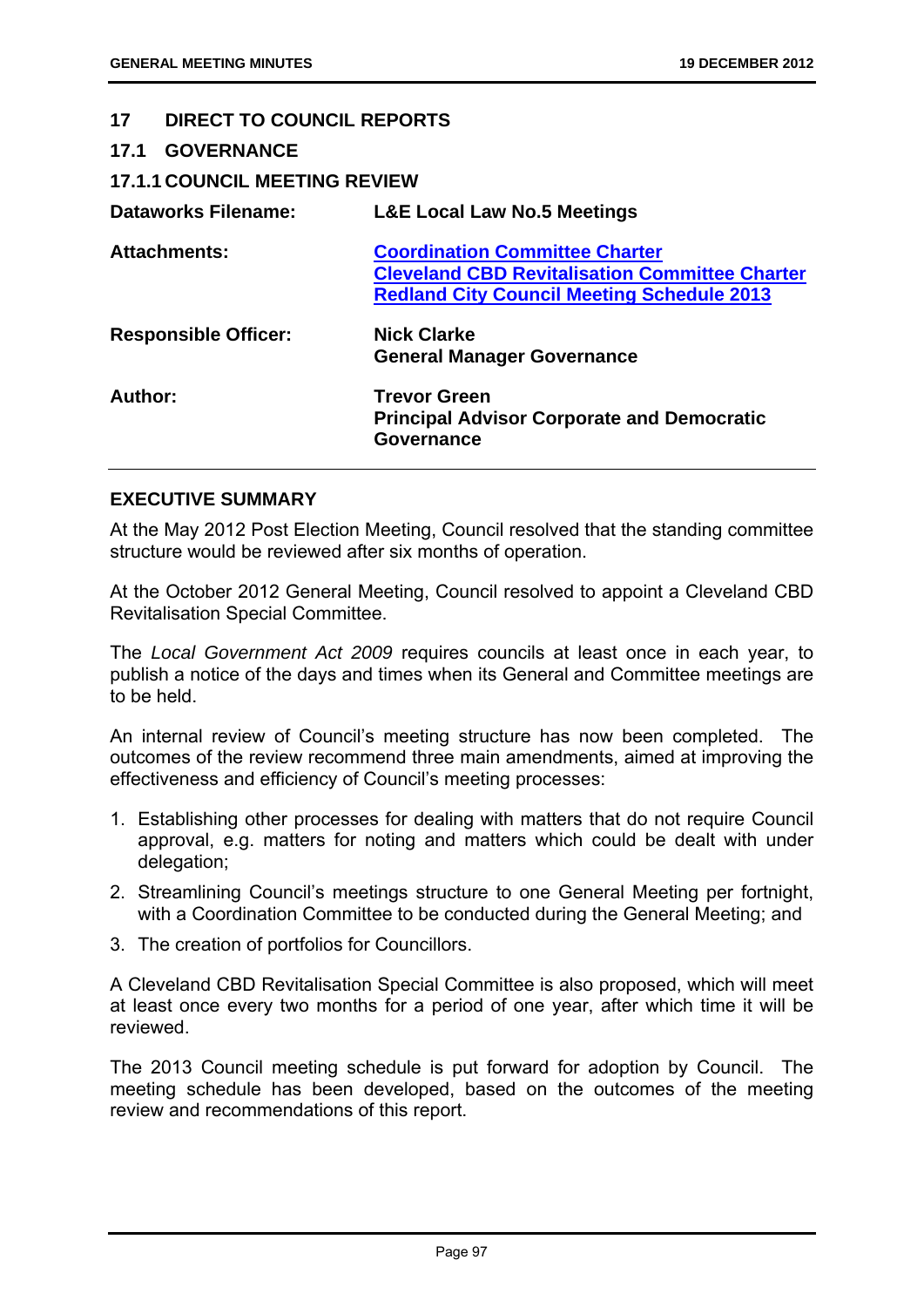# **PURPOSE**

The purpose of this report is:

- 1. To present the findings and recommendations from the Council meeting structure review;
- 2. For Council to adopt new Council meetings and portfolios structures; and
- 3. For Council to adopt the 2013 Meeting Council meeting schedule.

# **BACKGROUND**

# **Council Meeting Structure Review**

At the Post Election Meeting 17 May 2012 (Item 7) Council resolved that the standing committee structure would be reviewed after six months of operation. An internal review has now been completed. The review looked at the following factors:

- **.** legislative requirements;
- models being used by other local governments;
- a review of reports presented to Council;
- opportunities to reduce "red tape" associated with decision making on routine operational matters;
- the general preference of Councillors to spend more time in their communities; and
- the general preference of Councillors to focus their Council meeting time on strategic matters, as opposed to routine operational matters that can be dealt with through policy, delegations, management prerogative, etc.

# **Cleveland CBD Revitalisation Special Committee**

At the General Meeting 31 October 2012 (Item 15.3.1), Council resolved to appoint a Cleveland CBD Revitalisation Special Committee, in accordance with section 61 of the *Local Government (Operations) Regulation 2010*.

# **Council Meeting Schedule 2013**

The *Local Government Act 2009* requires Councils to, at least once in each year, publish in a newspaper circulating generally in its area, a notice of the days and times when its ordinary meetings, and the ordinary meetings of its standing committees, will be held. Council also publishes this information at its customer service centres and on its website.

# **ISSUES**

# **Council Meeting Structure**

#### **1. Reports to Council**

The first stage of the review of Council's meeting structure was a review of the reports which are currently put forward to Council. This included the number of reports Council considers, grouping of the reports on general subject matter and the relative merits of Council continuing to consider all subject matters.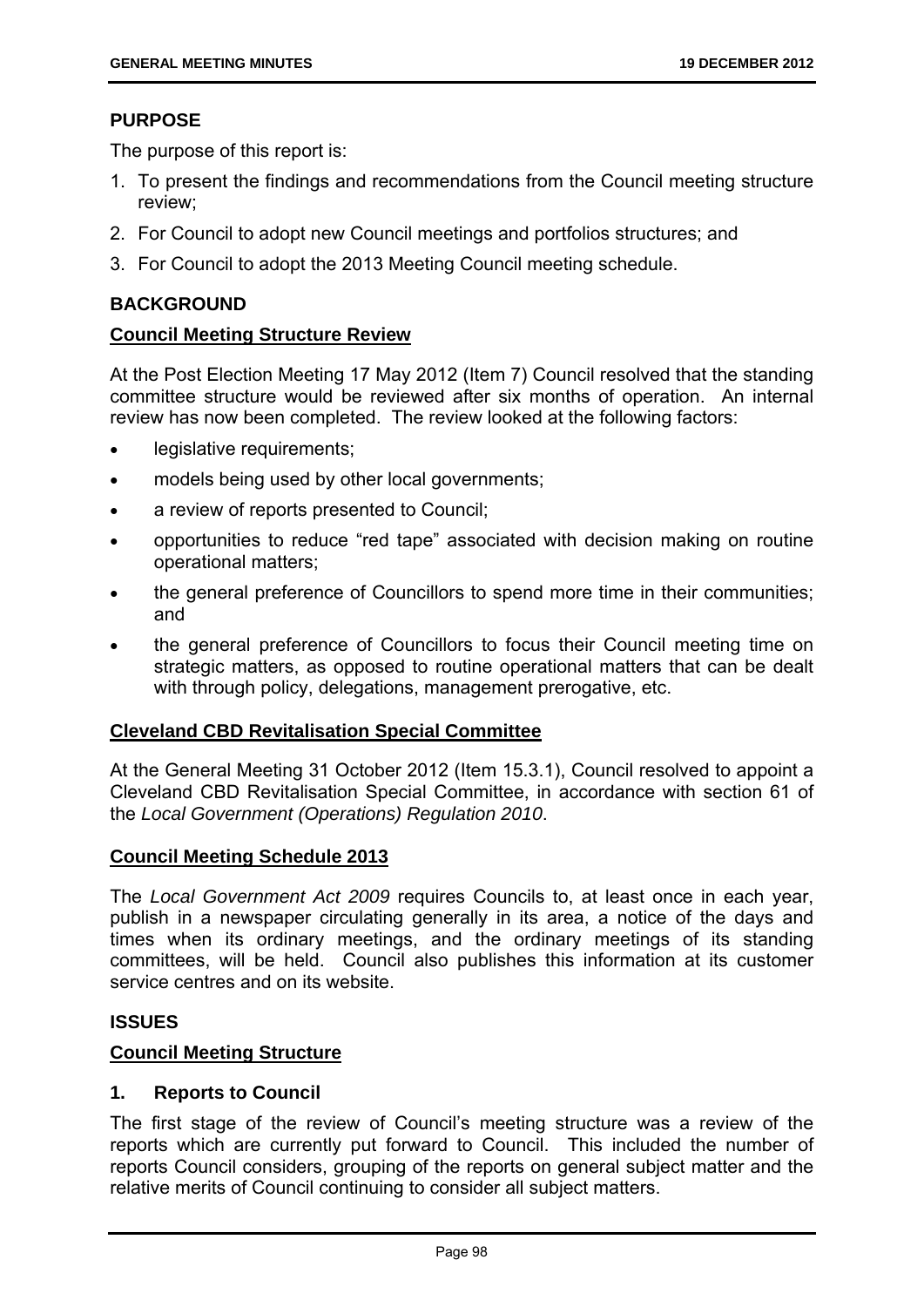For the 12 months from 1 October 2011 to 30 September 2012, there were 369 reports put forward to Council. Whilst the majority of these reports related to strategic or whole of City matters and/or were legislatively required to go to Council for resolution, a number of reports (approximately 30%) could have more appropriately been dealt with through other processes.

Some examples of matters that could have been dealt with differently are as follows;

- 13 reports updated Council on State legislative changes (either proposed to be made or already made) and issues papers. This information could have been provided in a less formal way unless Council was endorsing a formal submission to the State.
- Up to 15 reports were "for noting" where the information could have been provided to Councillors in a less formal way.
- 26 reports on property related matters such as:
	- Minor land acquisitions for road realignments or open space;
	- Routine leasing matters such as extensions, extinguishments, surrender of lease, etc;
	- Routine land disposal;
	- Neighbourhood park dedications/naming.

Occasionally these issues can be quite sensitive and/or have strategic or whole of city consequences but the majority of these decisions could have been made using a combination of policy/delegation, management prerogative, consultation with the Divisional Councillor, etc.

- Nine reports responded to community petitions. Whilst community petitions always need to be treated sensitively as important matters, the vast majority of these requests pertained to minor, localised infrastructure requests (park facilities, footpaths etc). A separate process could be established for dealing with these matters more quickly and with less formality.
- Seven reports related to temporary road closures or permits that could be dealt with in a more routine fashion incorporating consultation with the Divisional Councillor.
- Seven reports related to community grants or sponsorships that could be dealt with in a more routine fashion incorporating consultation with the Divisional Councillor and/or Mayor.
- 35 reports related to routine delegations to the CEO, Mayor or a Committee. Some of these (relating to contracts) must be determined by Council resolution but others could have been handled differently.
- Five reports related to routine Australian Local Government Association and/or Local Government Association Queensland matters, that could be determined in future via a delegation to the Mayor or Chief Executive Officer, with all Councillors advised of relevant matters by email.
- Six reports were for noting on staff matters. These were largely Workplace Health and Safety reports, that are better directed through the Executive Leadership Group and/or Audit Committee.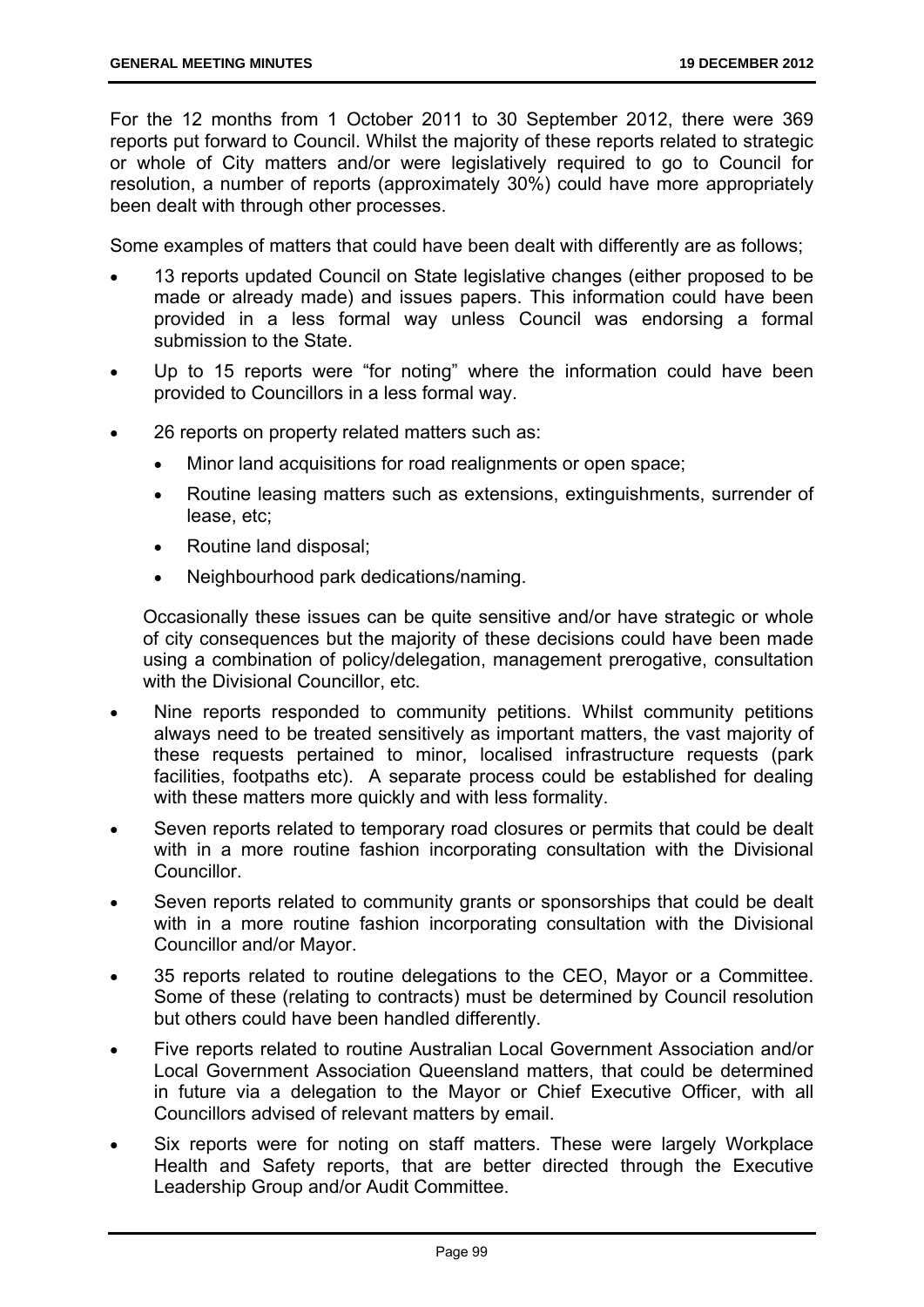Eight reports related to fee discounts or waivers that could be determined in future by delegation and/or policy.

This adds up to 131 reports which potentially could have been dealt with outside of formal Council meetings, freeing up Councillors from routine decision making and operational matters.

To reduce "red tape" associated with decision making on routine operational matters and support the general preference of Councillors to focus their Council meeting time on strategic matters, as opposed to routine operational matters, it is recommended that:

- Matters for 'noting' only are redirected to Councillors for information by another means, whilst retaining the ability for the public to access that information; and
- Future consideration be given to recommending additional delegated powers to employees to remove unnecessary decision-making by Council.

The alternative is to continue to bring all reports for 'noting' to Council meetings which will not relieve time pressures within statutory meetings.

### **2. Council Meeting Structure and Operation**

The second stage of the review was a review of the meeting structures of a number of other Queensland local governments. In particular, the research looked at those structures which provided an efficient and effective meeting structure and supported Redland City Council's elected representatives' preferences to spend more time in their communities and focus their Council meeting time on strategic matters, as opposed to routine operational matters.

There are a number of different structures and meeting schedules used by Councils, but one structure was determined to provide best fit to the above parameters. Three South East Queensland Councils are now successfully operating their meeting structures without traditional standing committees. These Councils have all adopted a portfolio approach, whereby nominated Councillors are the spokespeople for particular portfolios.

Under this approach, Council could conduct fortnightly General Meetings, with one standing committee (Coordination Committee) held during the General Meeting. The General Meeting is adjourned after the opening formalities, to enable the conduct of the Coordination Committee. At the conclusion of Coordination Committee, the General Meeting is reconvened for the adoption of the committee reports and recommendations and completion of other general meeting agenda items.

The Coordination Committee is made up of 10 portfolio sessions, with the nominated Councillor spokesperson invited by the Coordination Committee Chair to lead discussion on items relating to their portfolio. One of the aims of this structure is for full report debate to be conducted during the Coordination Committee. The Portfolio Spokesperson may also be Council's official spokesperson on matters within their portfolios together with the Mayor, in accordance with Council's policy direction and decisions; and Council's Communication Policy and Media Relations Guideline.

To improve the effectiveness and efficiency of Council's meetings, it is recommended that: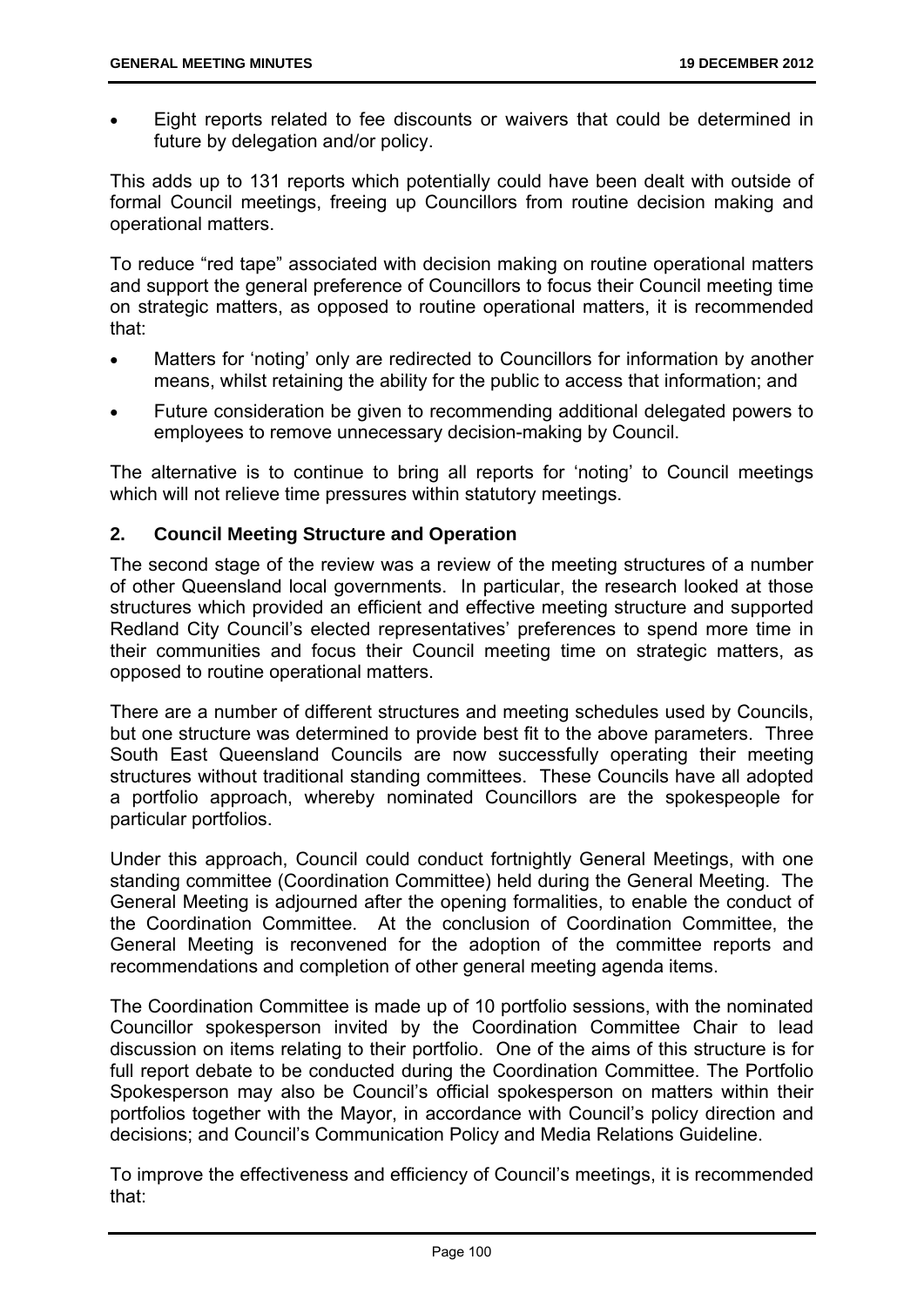- Council moves to fortnightly General Meetings, with one standing committee (Coordination Committee) held during the General Meeting. (Council has already determined that it will create a temporary Cleveland CBD Revitalisation Special Committee.)
- All Councillors are appointed to the Coordination Committee.
- The Coordination Committee quorum be fixed at six Councillors (a majority of members).
- The Coordination Committee consists of the following portfolios:

| <b>Portfolio</b> |                                                                                                            |  |  |  |  |  |  |
|------------------|------------------------------------------------------------------------------------------------------------|--|--|--|--|--|--|
| 1                | Community and Environmental Health and Wellbeing; Animal<br>Management; Compliance and Regulatory Services |  |  |  |  |  |  |
| $\overline{2}$   | Economic Development, Governance, Service Delivery, Regulations<br>and Emergency Management                |  |  |  |  |  |  |
| 3                | Destination Management and CBD Activation                                                                  |  |  |  |  |  |  |
| 4                | Commercial Enterprises (Water, Waste, RPAC etc)                                                            |  |  |  |  |  |  |
| 5                | Open Space, Sport and Recreation                                                                           |  |  |  |  |  |  |
| 6                | <b>Corporate Services</b>                                                                                  |  |  |  |  |  |  |
| $\overline{7}$   | <b>Planning and Development</b>                                                                            |  |  |  |  |  |  |
| 8                | Infrastructure                                                                                             |  |  |  |  |  |  |
| 9                | <b>Environment; Waterways and Foreshores</b>                                                               |  |  |  |  |  |  |
| 10               | Arts, Culture and Innovation                                                                               |  |  |  |  |  |  |

- The Coordination Committee be chaired by the Mayor.
- Council appoint portfolio spokespersons to each of the ten portfolios.
- The Coordination Committee operates under the attached charter.
- Council's Media Relations Guideline GL-3072-001 be amended to reflect that Portfolio Spokespersons may also be Council's official spokespersons on matters within their portfolios, in accordance with Council's policy direction and decisions.
- The Coordination Committee is required to keep minutes.
- The keeping of committee minutes is in accordance with the principles of the Local Government Act 2009 and Council's Corporate Plan 2010-2015, regarding transparent and effective democratic processes, and decision-making in the public interest. The new Local Government Regulation will also make minute taking for committees mandatory.
- The minutes will record the names of all Councillors who voted in the negative for each and every vote taken by the Coordination Committee.

The alternatives include: continuing with the committee structure that was approved at the Post-Election Meeting; rationalising the committee structure to three rather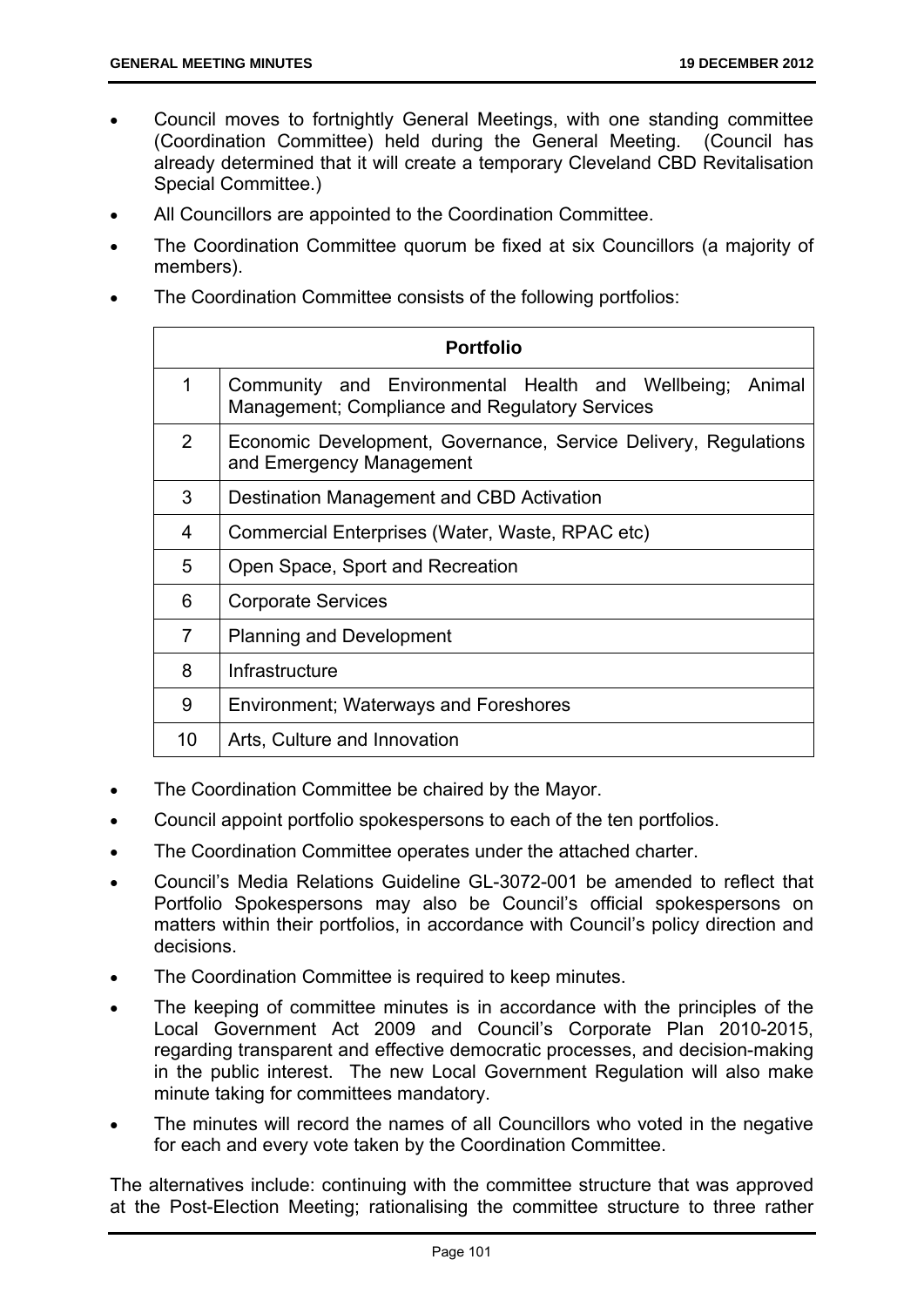than the current five committees; or creating a smaller list of portfolios under the recommended structure.

The first two alternatives would perpetuate the double-handling of matters through the decision-making process and as such, would not deliver as many efficiencies in accordance with the review parameters. The third alternative would deliver efficiencies but may lead to a significant variation in workloads between Councillors, without the ability under current legislation to reflect this in their remuneration.

### **Cleveland CBD Revitalisation Special Committee**

The general intent of setting up a special committee under the Act (as opposed to a standing committee) is that the special committee would be designed to be on a specific issue and operate for a defined period (which can be reviewed near the planned end date).

In accordance with the resolutions of Council's General Meeting 31 October 2012 (Item 15.3.1), it is recommended that;

- Council appoint a Cleveland CBD Revitalisation Special Committee, which:
	- Operates under the attached charter;
	- Consists of no more than five Councillors;
	- Runs from February to December 2013; and
	- Meets at least once every two months.
- Council appoints five Councillors as members of the Cleveland CBD Revitalisation Special Committee.

The usual operation of a committee with less than full Councillor membership is that all Councillors may attend a meeting and enter debate, but only those Councillors who are appointed as members may vote on a matter before the **Committee.** 

- The Cleveland CBD Revitalisation Special Committee quorum be fixed at three Councillors (a majority of members).
- Council appoints a Chairperson to the Cleveland CBD Revitalisation Special **Committee.**
- The Cleveland CBD Revitalisation Special Committee is required to keep minutes.

# **Council Meeting Schedule 2013**

The attached meeting schedule for 2013 has been developed in accordance with the recommendations of this report. The January 2013 General Meeting will not include a Coordination Committee, with the new meeting arrangements to officially commence in February 2013.

# **RELATIONSHIP TO CORPORATE PLAN**

#### **8. Inclusive and ethical governance**

Deep engagement, quality leadership at all levels, transparent and accountable democratic processes and a spirit of partnership between the community and Council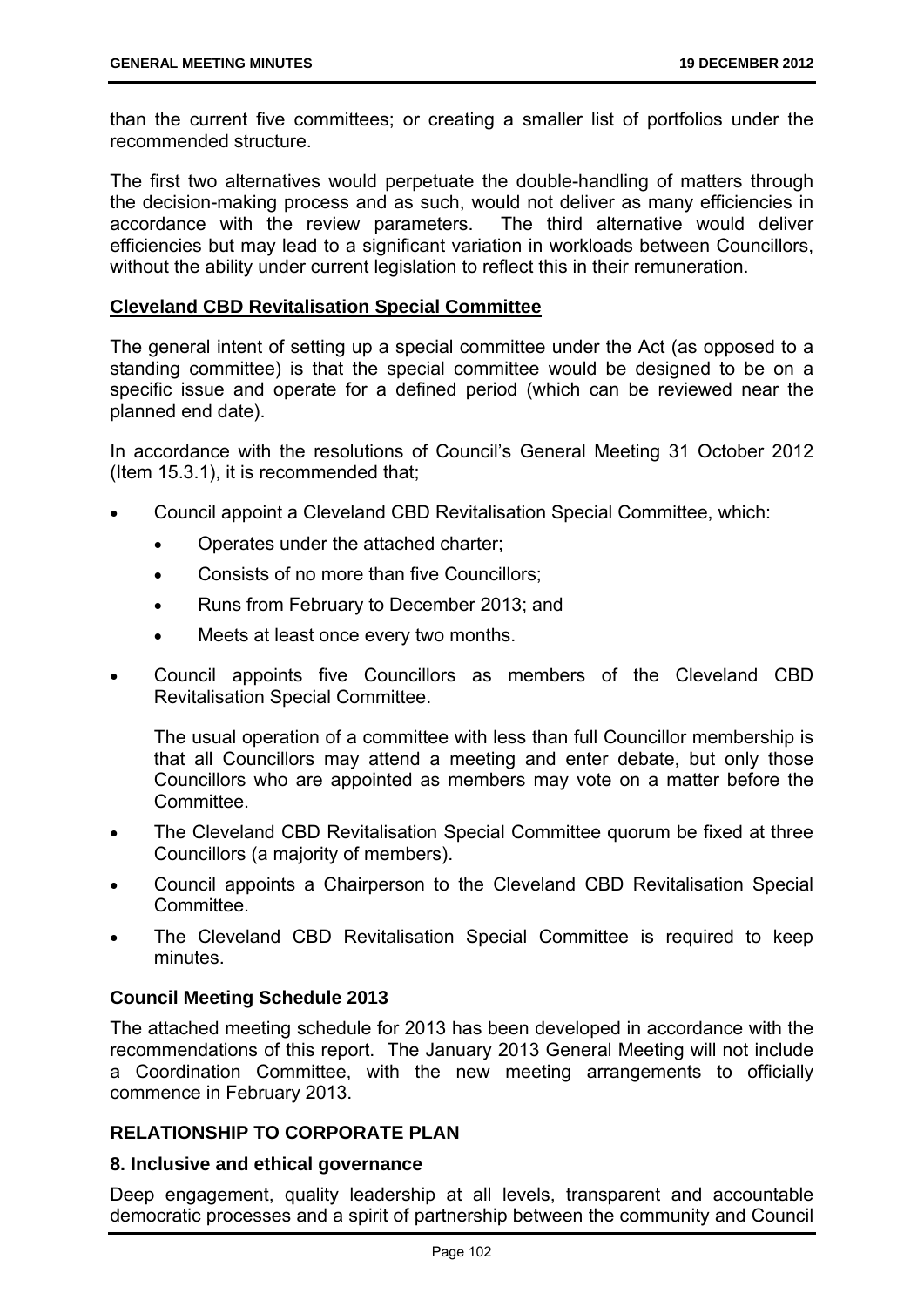will enrich residents' participation in local decision making to achieve the community's Redlands 2030 vision and goals.

### **FINANCIAL IMPLICATIONS**

There is clear potential for savings (not yet estimated) that would arise from the removal of duplication of effort and resources to maintain a two stage decisionmaking process. Savings already delivered in reducing the staffing in the Corporate Meetings and Registers Team will better align employee resourcing with the proposed reduced level of workload.

#### **PLANNING SCHEME IMPLICATIONS**

There are no planning scheme implications associated with this report.

#### **CONSULTATION**

Consultation has occurred with a number of Queensland local governments, the Department of Local Government, Council's elected representatives, the Executive Leadership Group and the City Planning and Environment Group.

### **OPTIONS**

#### **PREFERRED**

That Council resolve as follows:

- 1. That the Chief Executive Officer identifies matters that would normally be brought to Council for noting and implement a new method for communicating that information to Councillors outside the formal meeting process, whilst maintaining openness and transparency (which will include publication of that information on Council's website).
- 2. That the Chief Executive Officer identifies any matters that could be dealt with more efficiently by delegation rather than by submission to Council for decisions, and seeks Council approval for such delegations to be given.
- 3. To appoint the following Council meeting structure effective 1 February 2013:
	- (a) That Council conducts fortnightly General Meetings (subject to school holidays), with one standing committee meeting (Coordination Committee) held during the General Meeting.
		- i. That the Coordination Committee is made up of 10 portfolio sessions, with the nominated Councillor spokesperson invited by the Coordination Committee Chair to lead discussion on items relating to their portfolio.
		- ii. That all Councillors are appointed as members of the Coordination **Committee.**
		- iii. That Coordination Committee quorum be fixed at six Councillors (a majority of members).
		- iv. That the Coordination Committee consists of the following portfolios:

| <b>Portfolio</b> |  |  |                                                              |  |  |  |  |
|------------------|--|--|--------------------------------------------------------------|--|--|--|--|
|                  |  |  | 1   Community and Environmental Health and Wellbeing; Animal |  |  |  |  |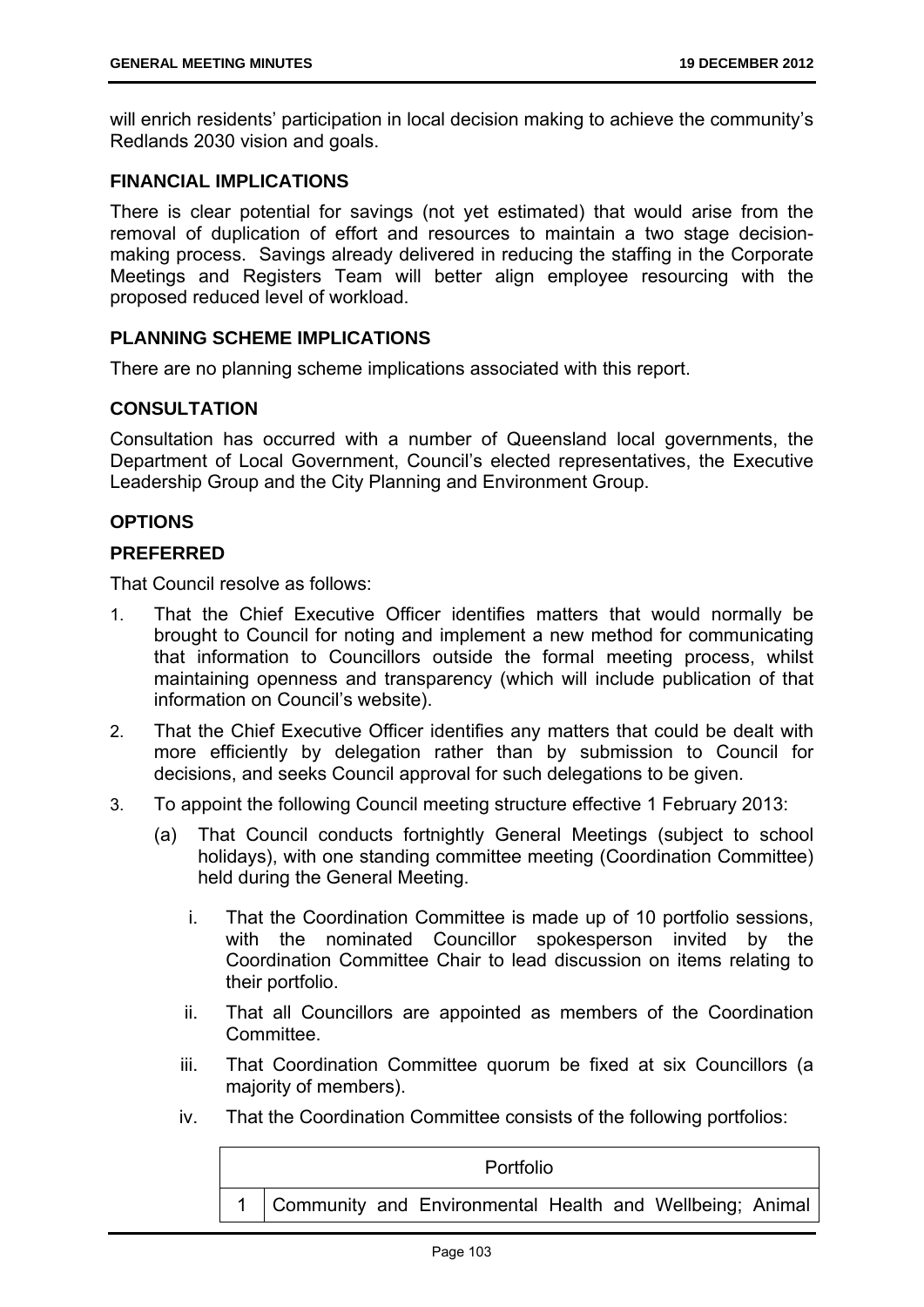| Portfolio      |                                                                                                             |  |
|----------------|-------------------------------------------------------------------------------------------------------------|--|
|                | <b>Management; Compliance and Regulatory Services</b>                                                       |  |
| $\overline{2}$ | Service<br>Delivery,<br>Development, Governance,<br>Economic<br><b>Regulations and Emergency Management</b> |  |
| 3              | Destination Management and CBD Activation                                                                   |  |
| 4              | Commercial Enterprises (Water, Waste, RPAC etc)                                                             |  |
| 5              | Open Space, Sport and Recreation                                                                            |  |
| 6              | <b>Corporate Services</b>                                                                                   |  |
| 7              | <b>Planning and Development</b>                                                                             |  |
| 8              | Infrastructure                                                                                              |  |
| 9              | <b>Environment; Waterways and Foreshores</b>                                                                |  |
| 10             | Arts, Culture and Innovation                                                                                |  |

- v. That the Coordination Committee be chaired by the Mayor.
- vi. That Council appoints portfolio spokespersons to each of the 10 portfolios.
- vii. That the Coordination Committee operates under the attached charter.
- viii. That Council's Media Relations Guideline GL-3072-001 be amended to reflect that Portfolio Spokespersons may also be Council's official spokespersons on matters within their portfolios together with the Mayor, in accordance with Council's policy direction and decisions.
- ix. That the Coordination Committee is required to keep minutes and the minutes will record the names of all Councillors who voted in the negative for each and every vote taken by the Coordination Committee.
- (b) That Council appoints a Cleveland CBD Revitalisation Special Committee, which:
	- Operates under the attached charter;
	- Consists of no more than five Councillors;
	- Runs from February to December 2013 (at which time its ongoing need will be assessed); and
	- Meets at least once every two months.
	- i. That Council appoints five Councillors as members of the Cleveland CBD Revitalisation Special Committee.
	- ii. That the Cleveland CBD Revitalisation Special Committee quorum be fixed at three Councillors (a majority of members).
	- iii. That Council appoint a Chairperson to the Cleveland CBD Revitalisation Special Committee.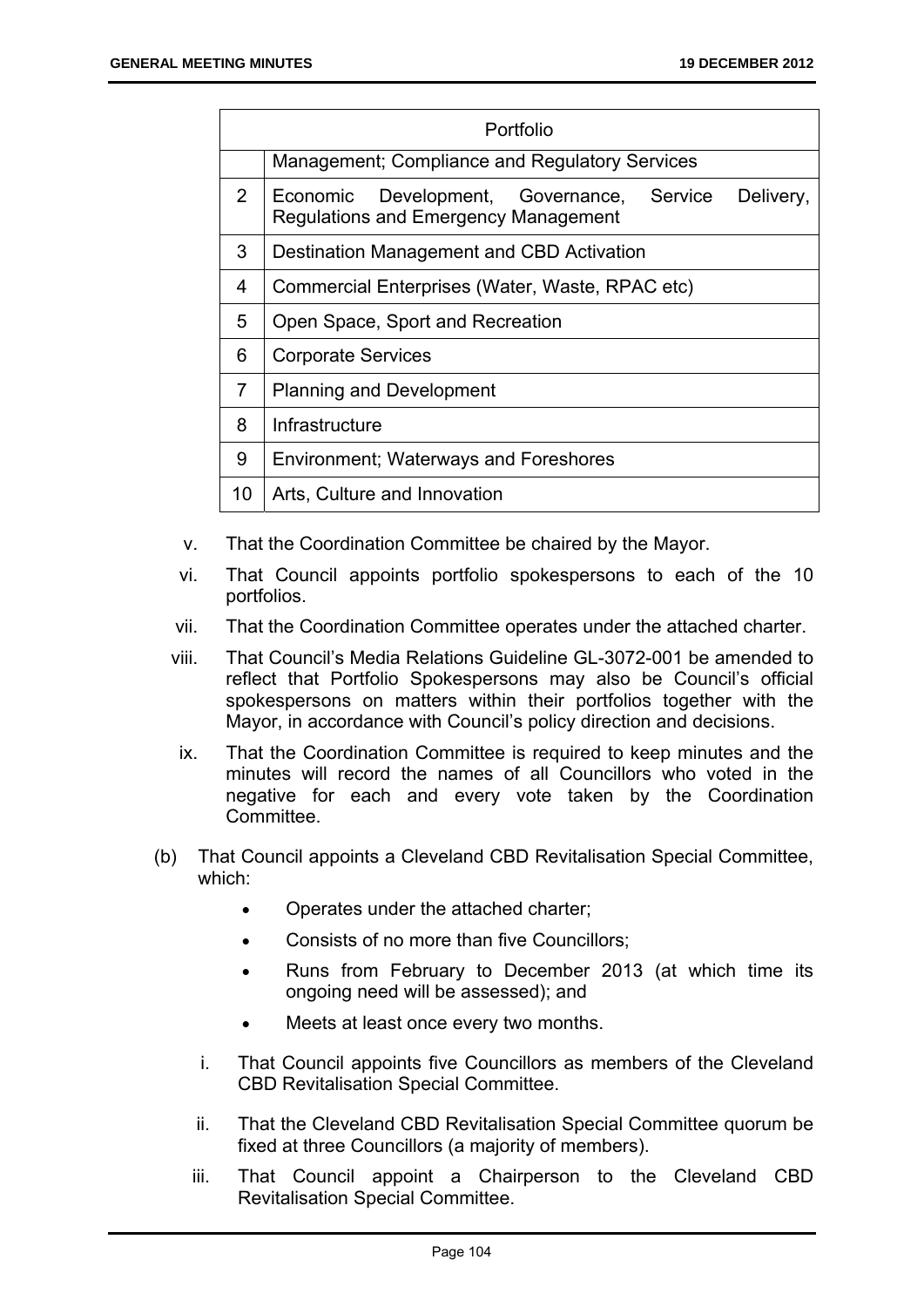- iv. That the Cleveland CBD Revitalisation Special Committee is required to keep minutes.
- v. That in accordance with the Cleveland CBD Revitalisation Special Committee Charter, the Chief Executive Officer is given delegated authority pursuant to section 257 of the *Local Government Act 2009,* to decide written applications for financial concessions in accordance with the business rules of the Cleveland CBD Incentives Program, (subject to the Chief Executive Officer consulting with the Cleveland CBD Revitalisation Special Committee members).
- 4. That Council adopt the attached 2013 meeting calendar. Additional meetings of the Cleveland CBD Revitalisation Special Committee may be scheduled, depending on need. Such meetings will be advertised in accordance with the requirements of the *Local Government Act 2009*.

## **ALTERNATIVES**

That Council does not accept the recommendations of this report, or amends the report's recommendations as considered appropriate. This could include continuation of the existing standing committees or a reduced number of standing committees, whether embedded or not into a general Council meeting as recommended with the portfolio approach. It could also include the allocation of a different suite of portfolios.

## **OFFICER'S RECOMMENDATION**

That Council resolve as follows:

- 1. That the Chief Executive Officer identifies matters that would normally be brought to Council for noting and implement a new method for communicating that information to Councillors outside the formal meeting process, whilst maintaining openness and transparency (which will include publication of that information on Council's website).
- 2. That the Chief Executive Officer identifies any matters that could be dealt with more efficiently by delegation rather than by submission to Council for decisions, and seeks Council approval for such delegations to be given.
- 3. To appoint the following Council meeting structure effective 1 February 2013:
	- (a) That Council conducts fortnightly General Meetings (subject to school holidays), with one standing committee meeting (Coordination Committee) held during the General Meeting.
		- i. That the Coordination Committee is made up of 10 portfolio sessions, with the nominated Councillor spokesperson invited by the Coordination Committee Chair to lead discussion on items relating to their portfolio.
		- ii. That all Councillors are appointed as members of the Coordination **Committee.**
		- iii. That Coordination Committee quorum be fixed at six Councillors (a majority of members).
		- iv. That the Coordination Committee consists of the following portfolios: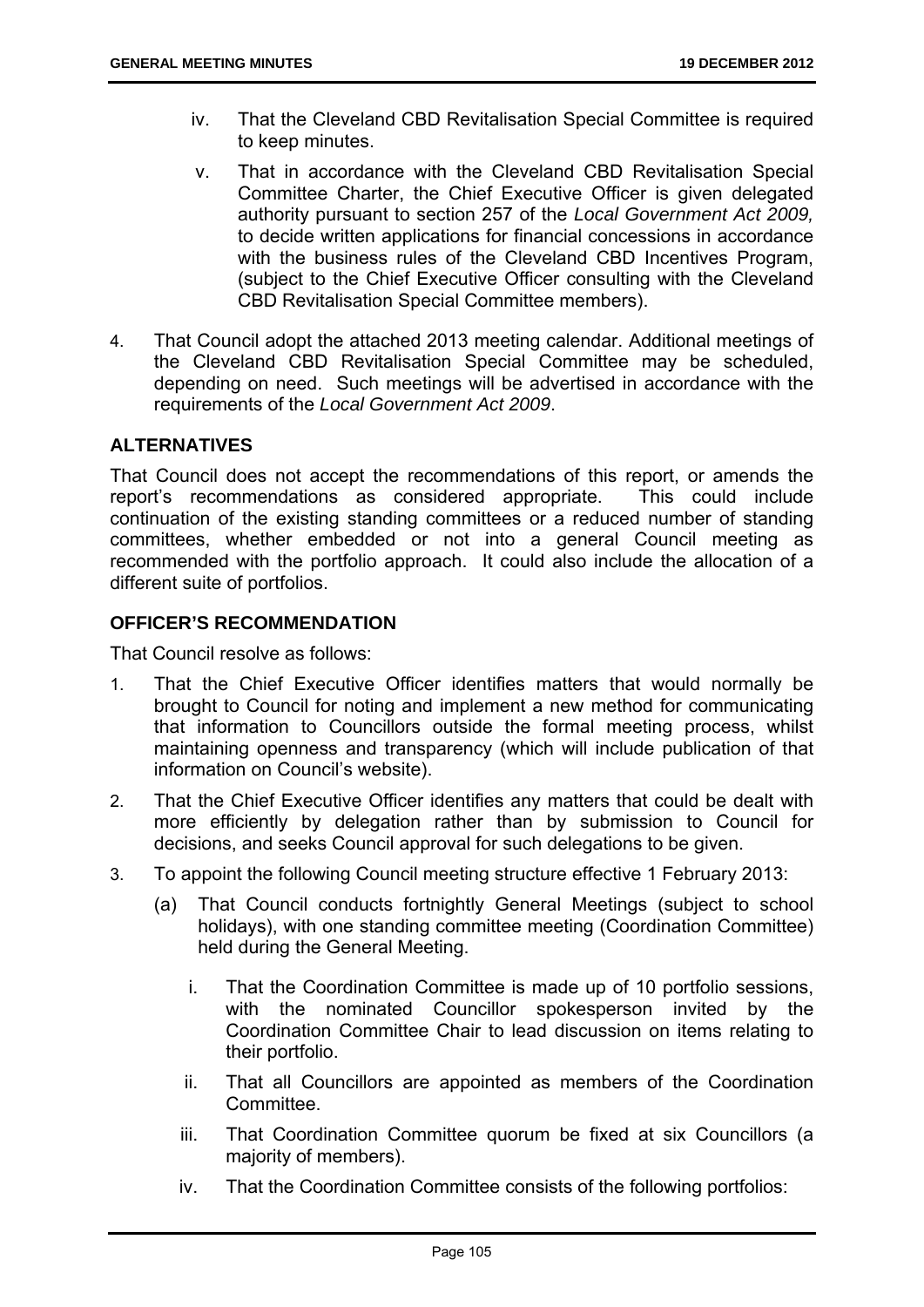| Portfolio      |                                                                                                            |  |
|----------------|------------------------------------------------------------------------------------------------------------|--|
| 1              | Community and Environmental Health and Wellbeing; Animal<br>Management; Compliance and Regulatory Services |  |
| $\overline{2}$ | Service<br>Delivery,<br>Development, Governance,<br>Economic<br>Regulations and Emergency Management       |  |
| 3              | Destination Management and CBD Activation                                                                  |  |
| 4              | Commercial Enterprises (Water, Waste, RPAC etc)                                                            |  |
| 5              | Open Space, Sport and Recreation                                                                           |  |
| 6              | <b>Corporate Services</b>                                                                                  |  |
| $\overline{7}$ | <b>Planning and Development</b>                                                                            |  |
| 8              | Infrastructure                                                                                             |  |
| 9              | <b>Environment; Waterways and Foreshores</b>                                                               |  |
| 10             | Arts, Culture and Innovation                                                                               |  |

- v. That the Coordination Committee be chaired by the Mayor.
- vi. That Council appoints portfolio spokespersons to each of the 10 portfolios.
- vii. That the Coordination Committee operates under the attached charter.
- viii. That Council's Media Relations Guideline GL-3072-001 be amended to reflect that Portfolio Spokespersons may also be Council's official spokespersons on matters within their portfolios together with the Mayor, in accordance with Council's policy direction and decisions.
- ix. That the Coordination Committee is required to keep minutes and the minutes will record the names of all Councillors who voted in the negative for each and every vote taken by the Coordination Committee.
- (b) That Council appoints a Cleveland CBD Revitalisation Special Committee, which:
	- Operates under the attached charter:
	- Consists of no more than five Councillors;
	- Runs from February to December 2013 (at which time its ongoing need will be assessed); and
	- Meets at least once every two months.
	- i. That Council appoints five Councillors as members of the Cleveland CBD Revitalisation Special Committee.
	- ii. That the Cleveland CBD Revitalisation Special Committee quorum be fixed at three Councillors (a majority of members).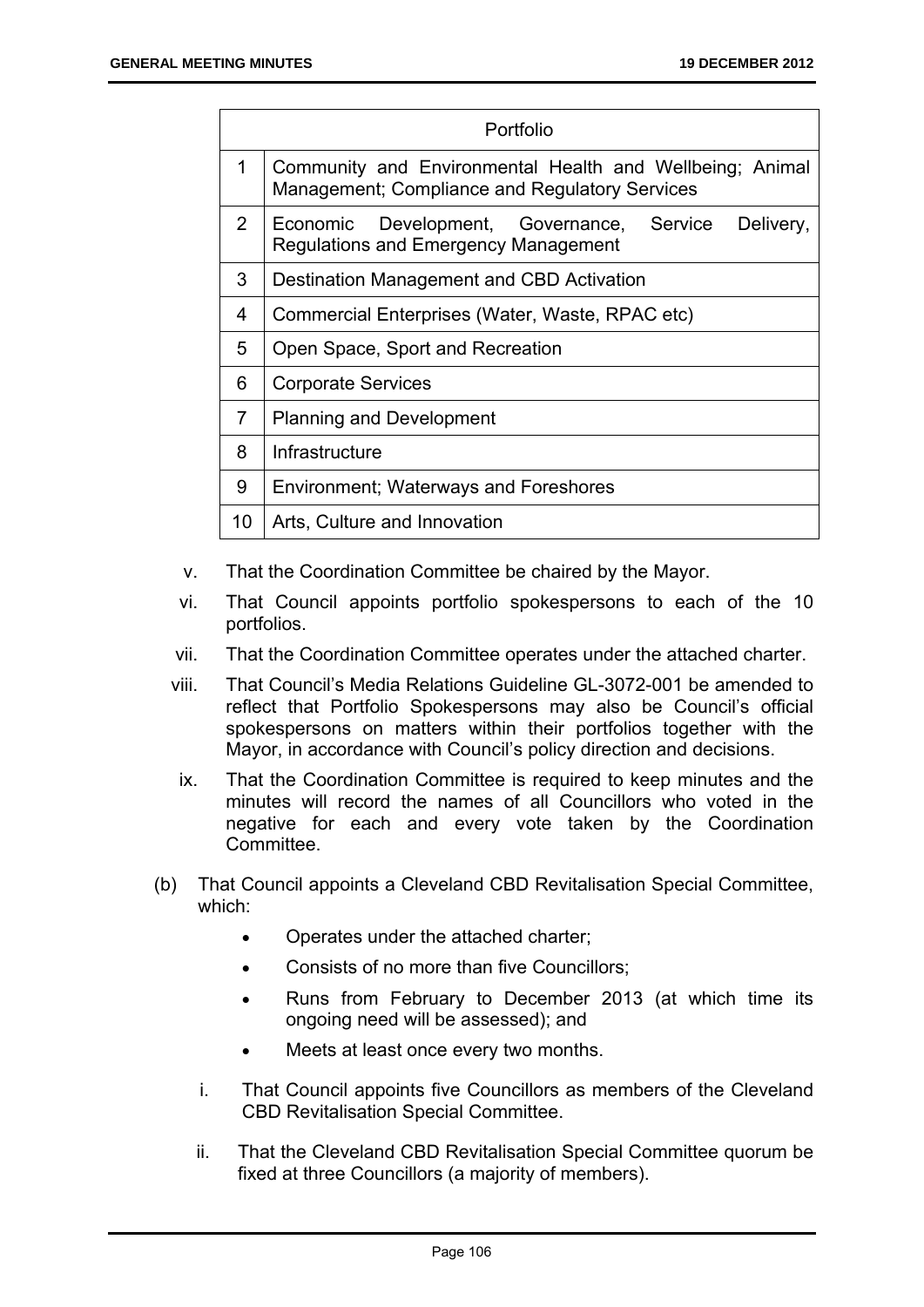- iii. That Council appoint a Chairperson to the Cleveland CBD Revitalisation Special Committee.
- iv. That the Cleveland CBD Revitalisation Special Committee is required to keep minutes.
- v. That in accordance with the Cleveland CBD Revitalisation Special Committee Charter, the Chief Executive Officer is given delegated authority pursuant to section 257 of the *Local Government Act 2009,* to decide written applications for financial concessions in accordance with the business rules of the Cleveland CBD Incentives Program, (subject to the Chief Executive Officer consulting with the Cleveland CBD Revitalisation Special Committee members).
- 5. That Council adopt the attached 2013 meeting calendar. Additional meetings of the Cleveland CBD Revitalisation Special Committee may be scheduled, depending on need. Such meetings will be advertised in accordance with the requirements of the *Local Government Act 2009*.

#### **COUNCIL RESOLUTION**

**Moved by: Cr A Beard Seconded by: Cr M Edwards** 

**That Council resolve as follows:** 

- **1. That the Chief Executive Officer identifies matters that would normally be brought to Council for noting and implement a new method for communicating that information to Councillors outside the formal meeting process, whilst maintaining openness and transparency (which will include publication of that information on Council's website);**
- **2. That the Chief Executive Officer identifies any matters that could be dealt with more efficiently by delegation rather than by submission to Council for decisions, and seeks Council approval for such delegations to be given;**
- **3. To appoint the following Council meeting structure effective 1 February 2013:** 
	- **(a) That Council conducts fortnightly General Meetings (subject to school holidays), with one standing committee meeting (Coordination Committee) held during the General Meeting;** 
		- **i. That the Coordination Committee is made up of 10 portfolio sessions, with the nominated Councillor spokesperson invited by the Coordination Committee Chair to lead discussion on items relating to their portfolio;**
		- **ii. That all Councillors are appointed as members of the Coordination Committee;**
		- **iii. That Coordination Committee quorum be fixed at six Councillors (a majority of members);**
		- **iv. That the Coordination Committee consists of the following portfolios:**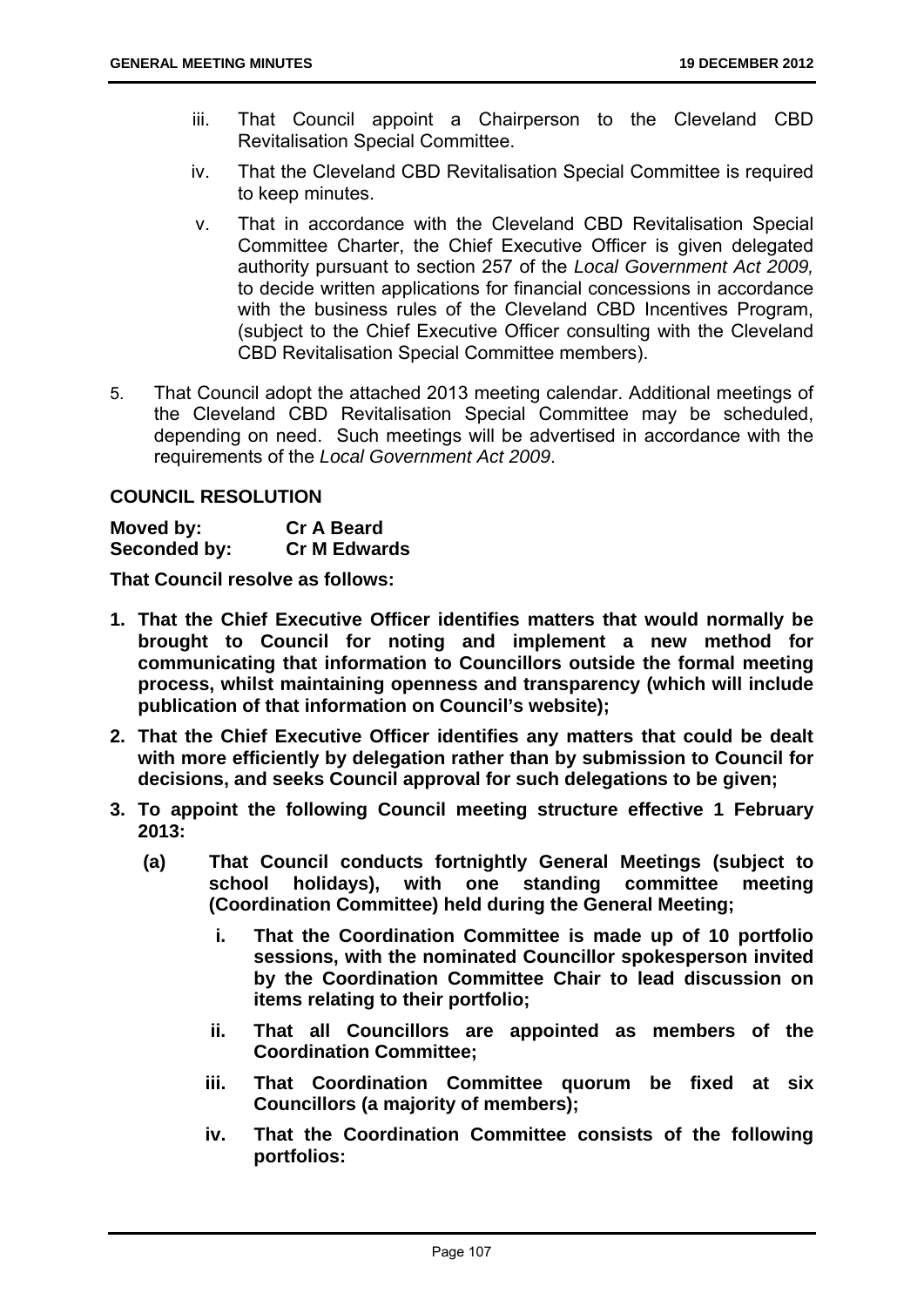| <b>Portfolio</b> |                                                                                                                   |
|------------------|-------------------------------------------------------------------------------------------------------------------|
| 1                | Community and Environmental Health and Wellbeing;<br><b>Animal Management; Compliance and Regulatory Services</b> |
| $\mathbf{2}$     | Economic Development, Governance, Service<br>Delivery,<br><b>Regulations and Emergency Management</b>             |
| 3                | <b>Destination Management and CBD Activation</b>                                                                  |
| 4                | <b>Commercial Enterprises (Water, Waste, RPAC etc)</b>                                                            |
| 5                | <b>Open Space, Sport and Recreation</b>                                                                           |
| 6                | <b>Corporate Services</b>                                                                                         |
| 7                | <b>Planning and Development</b>                                                                                   |
| 8                | <b>Infrastructure</b>                                                                                             |
| 9                | <b>Environment; Waterways and Foreshores</b>                                                                      |
| 10               | <b>Arts, Culture and Innovation</b>                                                                               |

- **v. That the Coordination Committee be chaired by the Mayor;**
- **vi. That Council appoint the following portfolio spokespersons to each of the 10 portfolios;**

|                | <b>Portfolio</b>                                                                                                                             | Spokesperson                                                                                 |
|----------------|----------------------------------------------------------------------------------------------------------------------------------------------|----------------------------------------------------------------------------------------------|
| 1              | <b>Community and Environmental</b><br><b>Health and Wellbeing; Animal</b><br><b>Management; Compliance and</b><br><b>Regulatory Services</b> | <b>Cr Wendy Boglary</b>                                                                      |
| $\overline{2}$ | <b>Economic Development,</b><br>Governance, Service Delivery,<br><b>Regulations and Emergency</b><br><b>Management</b>                       | <b>Mayor Karen Williams</b><br><b>Supported by the</b><br><b>Deputy Mayor Alan</b><br>Beard. |
| 3              | <b>Destination Management and CBD</b><br><b>Activation</b>                                                                                   | <b>Cr Craig Ogilvie</b>                                                                      |
| 4              | <b>Commercial Enterprises (Water,</b><br>Waste, RPAC, etc)                                                                                   | <b>Cr Kim-Maree</b><br><b>Hardman</b>                                                        |
| 5              | <b>Open Space, Sport and Recreation</b>                                                                                                      | <b>Cr Lance Hewlett</b>                                                                      |
| 6              | <b>Corporate Services</b>                                                                                                                    | <b>Cr Mark Edwards</b>                                                                       |
| 7              | <b>Planning and Development</b>                                                                                                              | <b>Cr Julie Talty</b>                                                                        |
| 8              | <b>Infrastructure</b>                                                                                                                        | <b>Cr Murray Elliott</b>                                                                     |
| 9              | <b>Environment; Waterways and</b><br><b>Foreshores</b>                                                                                       | <b>Cr Paul Gleeson</b>                                                                       |
| 10             | <b>Arts, Culture and Innovation</b>                                                                                                          | <b>Cr Paul Bishop</b>                                                                        |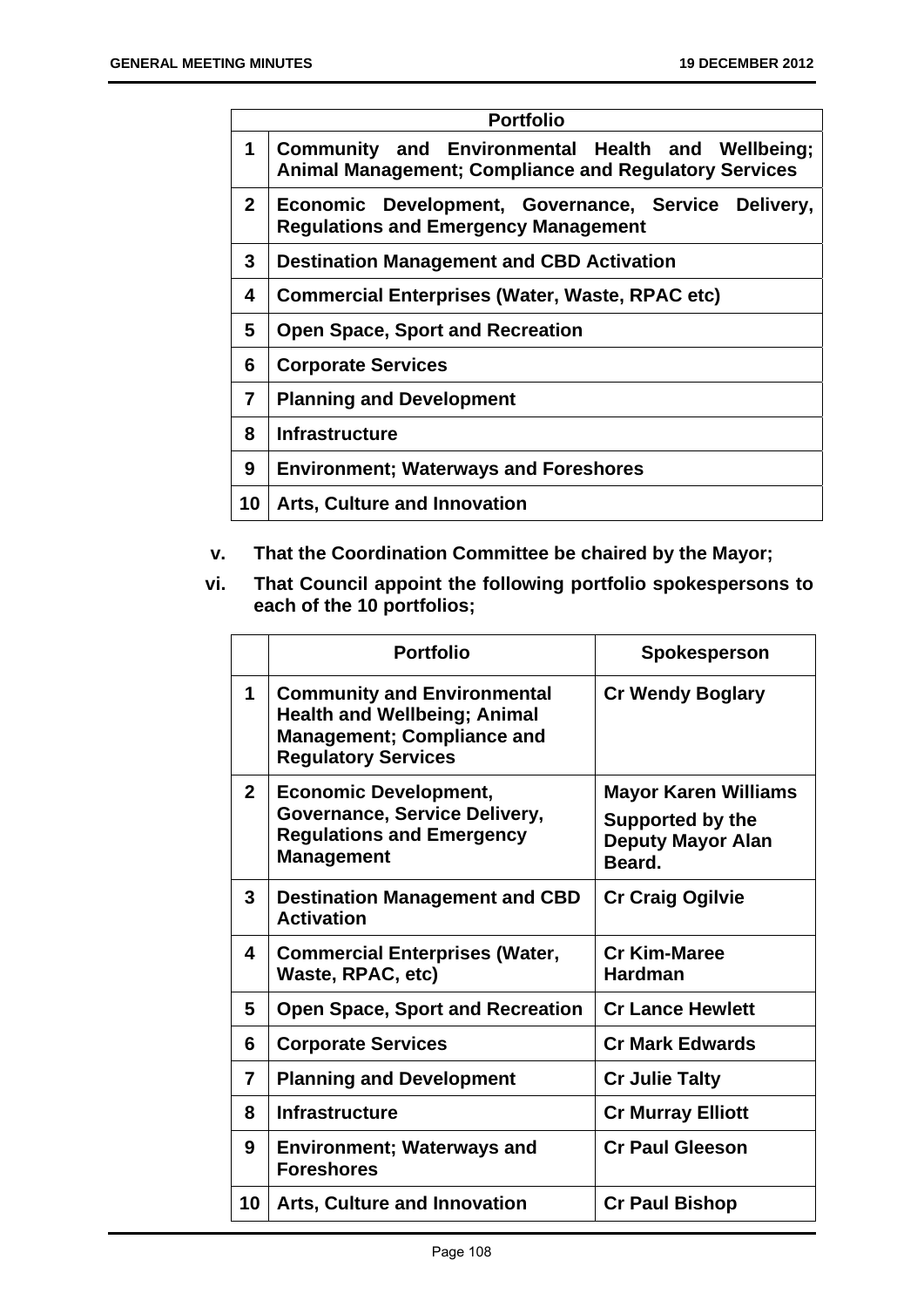- **vii. That the Coordination Committee operates under the attached charter;**
- **viii. That Council's Media Relations Guideline GL-3072-001 be amended to reflect that Portfolio Spokespersons may also be Council's official spokespersons on matters within their portfolios together with the Mayor, in accordance with Council's policy direction and decisions;** 
	- **ix. That the Coordination Committee is required to keep minutes and the minutes will record the names of all Councillors who voted in the negative for each and every vote taken by the Coordination Committee;**
- **(b) That Council appoints a Cleveland CBD Revitalisation Special Committee, which:** 
	- **Operates under the attached charter;**
	- **Consists of no more than five Councillors;**
	- **Runs from February to December 2013 (at which time its ongoing need will be assessed); and**
	- **Meets at least once every two months;**
	- **i. That Council appoints the following Councillors as the five members of the Cleveland CBD Revitalisation Special Committee;**

| <b>Cleveland CBD Revitalisation Special Committee - Members</b> |                                                                                             |  |
|-----------------------------------------------------------------|---------------------------------------------------------------------------------------------|--|
| 1                                                               | <b>Mayor Karen Williams</b>                                                                 |  |
|                                                                 | Cr Murray Elliott - Chair, Development Assessment &<br><b>Community Standards Committee</b> |  |
| 3                                                               | Cr Mark Edwards – Chair, Corporate Services & Governance<br><b>Committee</b>                |  |
| 4                                                               | Cr Craig Ogilvie - Local Councillor                                                         |  |
| 5                                                               | Cr Julie Talty - Chair, Environment & Planning Committee                                    |  |

- **ii. That the Cleveland CBD Revitalisation Special Committee quorum be fixed at three Councillors (a majority of members);**
- **iii. That Council appoint Mayor Karen Williams as Chairperson of the Cleveland CBD Revitalisation Special Committee;**
- **iv. That the Cleveland CBD Revitalisation Special Committee is required to keep minutes;**
- **v. That in accordance with the Cleveland CBD Revitalisation Special Committee Charter, the Chief Executive Officer is given delegated authority pursuant to section 257 of the** *Local*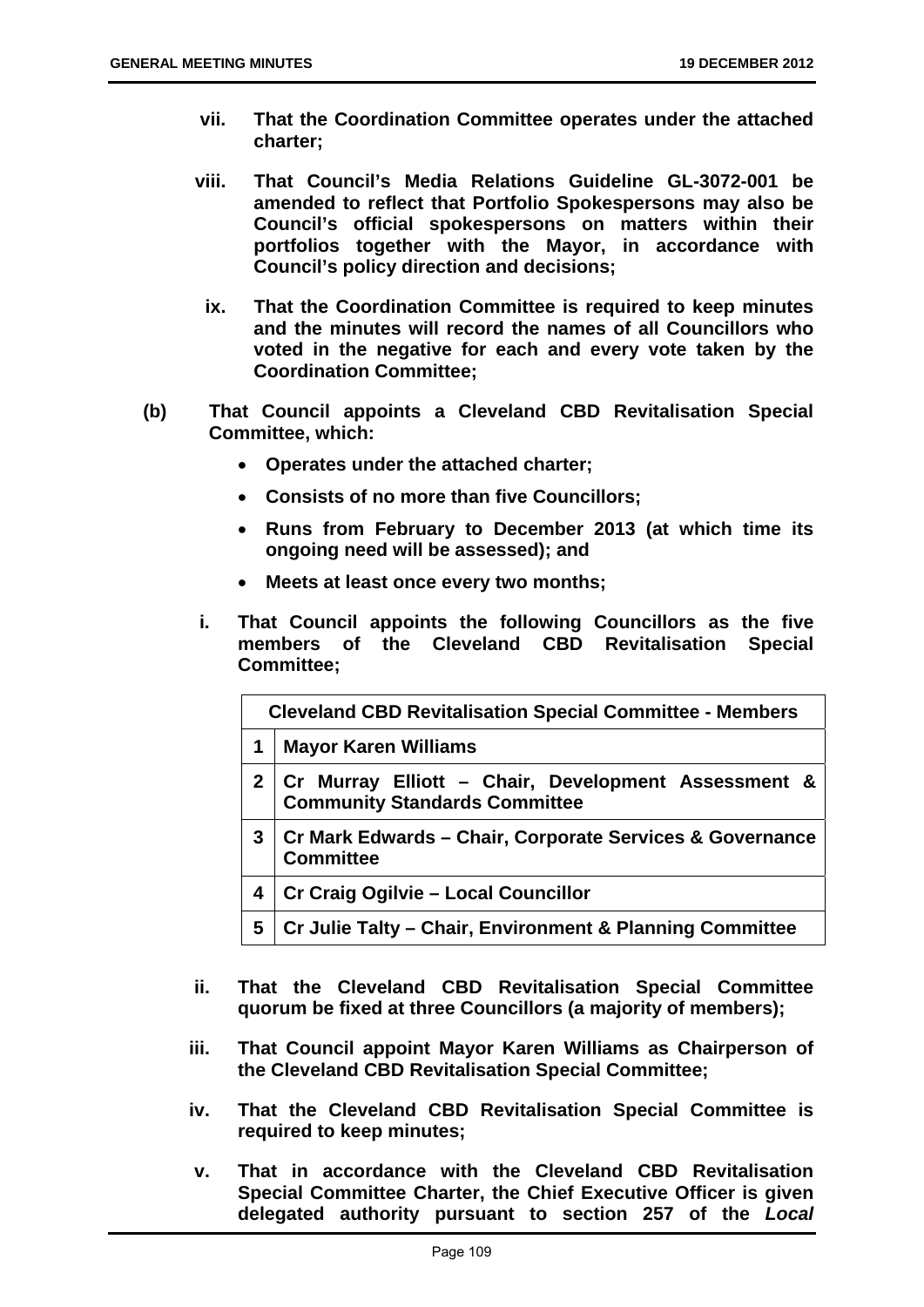*Government Act 2009,* **to decide written applications for financial concessions in accordance with the business rules of the Cleveland CBD Incentives Program (subject to the Chief Executive Officer consulting with the Cleveland CBD Revitalisation Special Committee members); and** 

**4. That Council adopt the attached 2013 meeting calendar. Additional meetings of the Cleveland CBD Revitalisation Special Committee may be scheduled, depending on need. Such meetings will be advertised in accordance with the requirements of the** *Local Government Act 2009***.**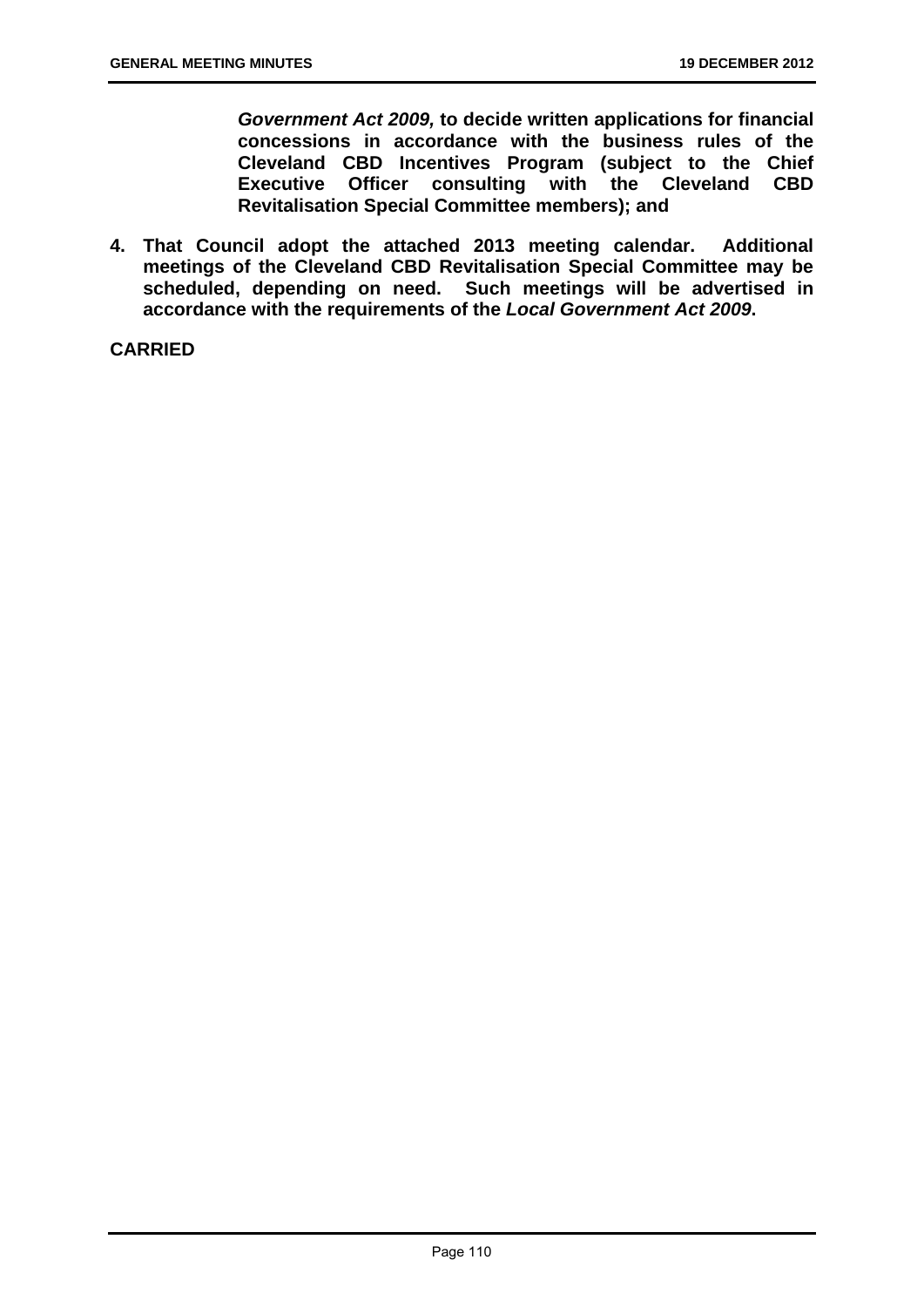# **17.1.2 CHRISTMAS DELEGATIONS 2012 Dataworks Filename: GOV Council Meeting Dates and Information Responsible Officer: Nick Clarke General Manager Governance Author: Trevor Green Principal Advisor Corporate and Democratic Governance**

## **EXECUTIVE SUMMARY**

Council development application decisions under the *Sustainable Planning Act 2009*  are delegated to the Development and Community Standards Committee. Between the last Council meeting of 2012 and the first proposed Council meeting of 2013 there is a gap of 6 weeks.

To comply with the Integrated Development Assessment System (IDAS) timeframes and ensure continuity within this decision-making process, it is proposed that Council conditionally delegates, the powers conferred to the Development and Community Standards Committee, to the Mayor, for the period 20 December 2012 to 29 January 2013 (inclusive).

## **PURPOSE**

The purpose of this report is to recommend that Council conditionally delegates the existing powers of the Development and Community Standards Committee from 20 December 2012 to 29 January 2013 (inclusive), to comply with the Integrated Development Assessment System (IDAS) timeframes and ensure continuity within this decision-making process.

#### **BACKGROUND**

With the last meeting of 2012 to be held on 19 December 2012 and the first meeting of 2013 proposed to be held on 30 January 2013, there is a gap of 6 weeks for any potential development application decisions under the *Sustainable Planning Act 2009*, which may need to be made to meet Integrated Development Assessment System (IDAS) timeframes.

The existing powers conferred to the Development and Community Standards Committee are to:

- 1. Decide development applications under the *Sustainable Planning Act 2009*; and
- 2. Provide instructions to legal counsel for appeal matters actioned under Chapter 6 of the *Sustainable Planning Act 2009*, subject to the condition that where the Committee Chairperson is required to use his/her casting vote, the Mayor (and Deputy Mayor in his/her absence), preside over the meeting and be permitted to use his/her casting vote as Chairperson to determine the matter.

## **ISSUES**

To comply with the Integrated Development Assessment System timeframes and ensure continuity within this decision-making process, it is proposed that Council delegates, under section 257 of the *Local Government Act 2009*, the powers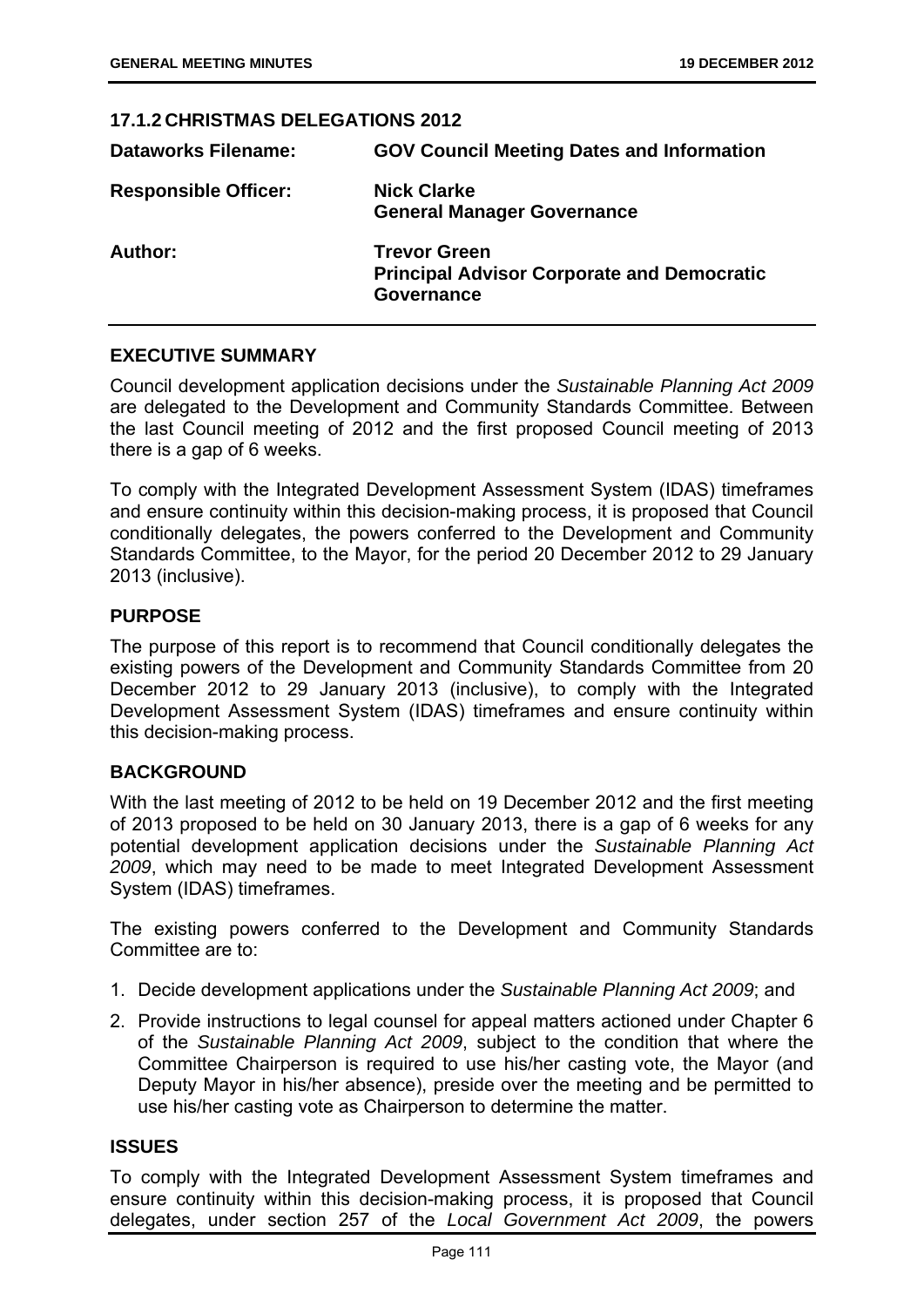conferred to the Development and Community Standards Committee, to the Mayor, for the period 20 December 2012 to 29 January 2013 (inclusive), subject to the condition that this delegation can only be exercised where the Chair of the Development and Community Standards Committee, the relevant Divisional Councillor and the Chief Executive Officer have been:

- 1. Personally provided with a copy of each development report that would normally be determined by the Committee; and
- 2. Granted a period of three (3) business days from the receipt of the report in which to comment, prior to that application being determined. A report will be presented to Council in February 2013, detailing all matters determined under delegated authority during the subject period.

In accordance with section 165 *Local Government Act 2009*, during any absence (leave or otherwise) of the Mayor, the Deputy Mayor acts for the Mayor. As such, during the Mayor's leave, the delegation is automatically transferred to the Acting Mayor (i.e. Deputy Mayor).

## **RELATIONSHIP TO CORPORATE PLAN**

#### **8. Inclusive and ethical governance**

Deep engagement, quality leadership at all levels, transparent and accountable democratic processes and a spirit of partnership between the community and Council will enrich residents' participation in local decision making to achieve the community's Redlands 2030 vision and goals.

8.5 Be transparent and consistent in the way we manage the organisation, its risks and obligations and ensure we are delivering against our priorities.

## **FINANCIAL IMPLICATIONS**

There are no financial implications impacting Council as a result of this report.

#### **PLANNING SCHEME IMPLICATIONS**

There are no planning scheme implications associated with this report.

## **CONSULTATION**

The Sustainable Assessment and City Planning and Environment groups have been consulted in the preparation of this report.

## **OPTIONS**

## **PREFERRED**

That Council resolve as follows:

- 1. That for the period 20 December 2012 to 29 January 2013 (inclusive), the Mayor be delegated, under *s.257(1)(a) of the Local Government Act 2009,* the existing powers of the Development and Community Standards Committee to:
	- (a) Decide development applications under the *Sustainable Planning Act 2009*; and
	- (b) Provide instructions to legal counsel for appeal matters actioned under Chapter 6 of the *Sustainable Planning Act 2009*.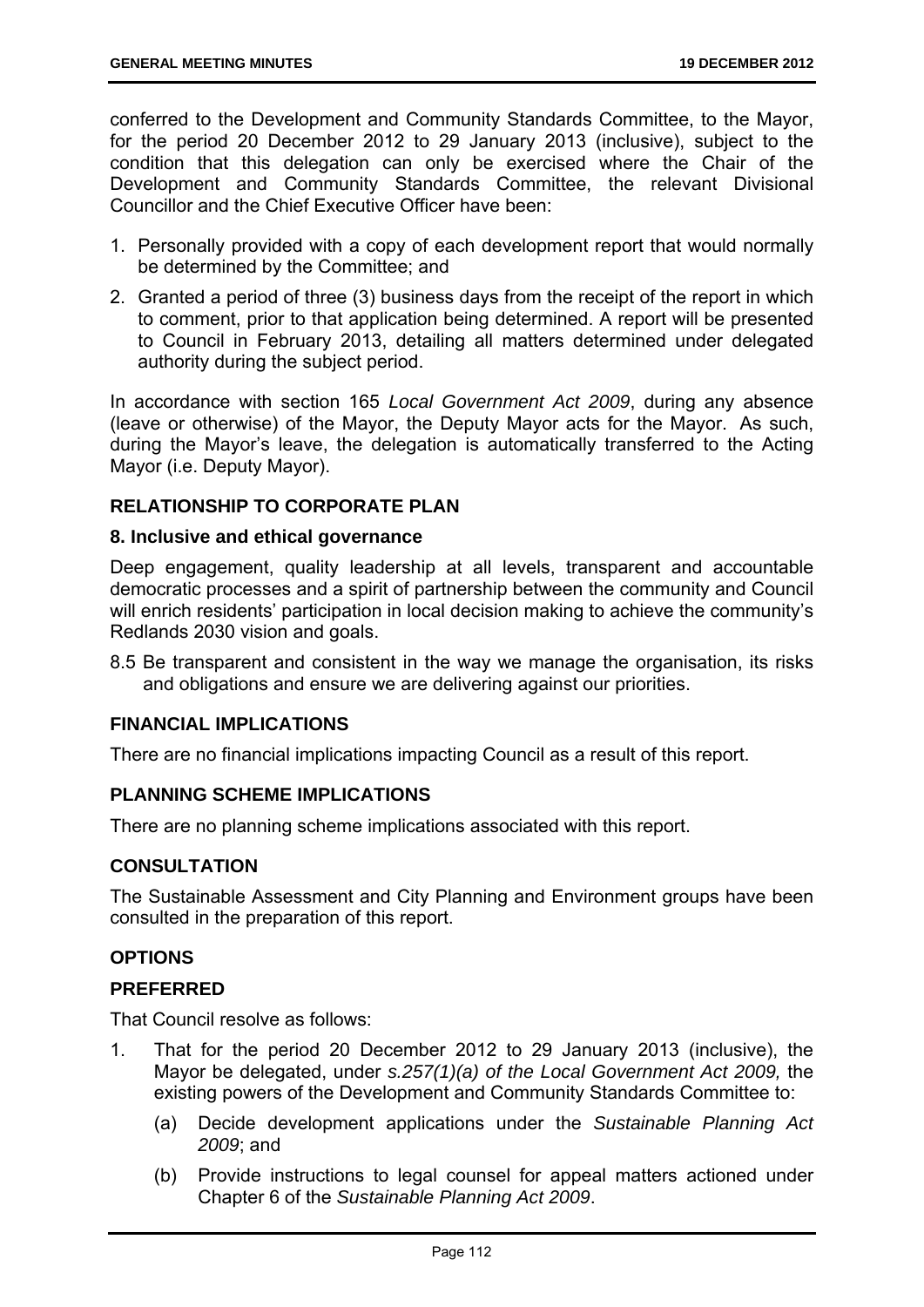- 2. That the powers conferred in resolution 1 above, be subject to the condition that this delegation can only be exercised where the Chair of the Development and Community Standards Committee, the relevant Divisional Councillor and the Chief Executive Officer have been:
	- (a) Personally provided with a copy of each development report subject to approval by the delegate, which would normally have been determined by the Committee; and
	- (b) Granted a period of three (3) business days from the receipt of the report in which to comment, prior to the application being determined.

## **ALTERNATIVE**

That Council resolve to amend, or not adopt, the Officer's Recommendation and provide alternative resolution in this matter.

## **OFFICER'S RECOMMENDATION/ COUNCIL RESOLUTION**

**Moved by: Cr W Boglary Seconded by: Cr P Bishop** 

**That Council resolve as follows:** 

- **1. That for the period 20 December 2012 to 29 January 2013 (inclusive), the Mayor be delegated, under s.257(1)(a) of the Local Government Act 2009, the existing powers of the Development and Community Standards Committee to:** 
	- **a. Decide development applications under the** *Sustainable Planning Act 2009***; and**
	- **b. Provide instructions to legal counsel for appeal matters actioned under Chapter 6 of the** *Sustainable Planning Act 2009***.**
- **2. That the powers conferred in resolution 1 above, be subject to the condition that this delegation can only be exercised where the Chair of the Development and Community Standards Committee, the relevant Divisional Councillor and the Chief Executive Officer have been:** 
	- **a. Personally provided with a copy of each development report subject to approval by the delegate, which would normally have been determined by the Committee; and**
	- **b. Granted a period of three (3) business days from the receipt of the report in which to comment, prior to the application being determined.**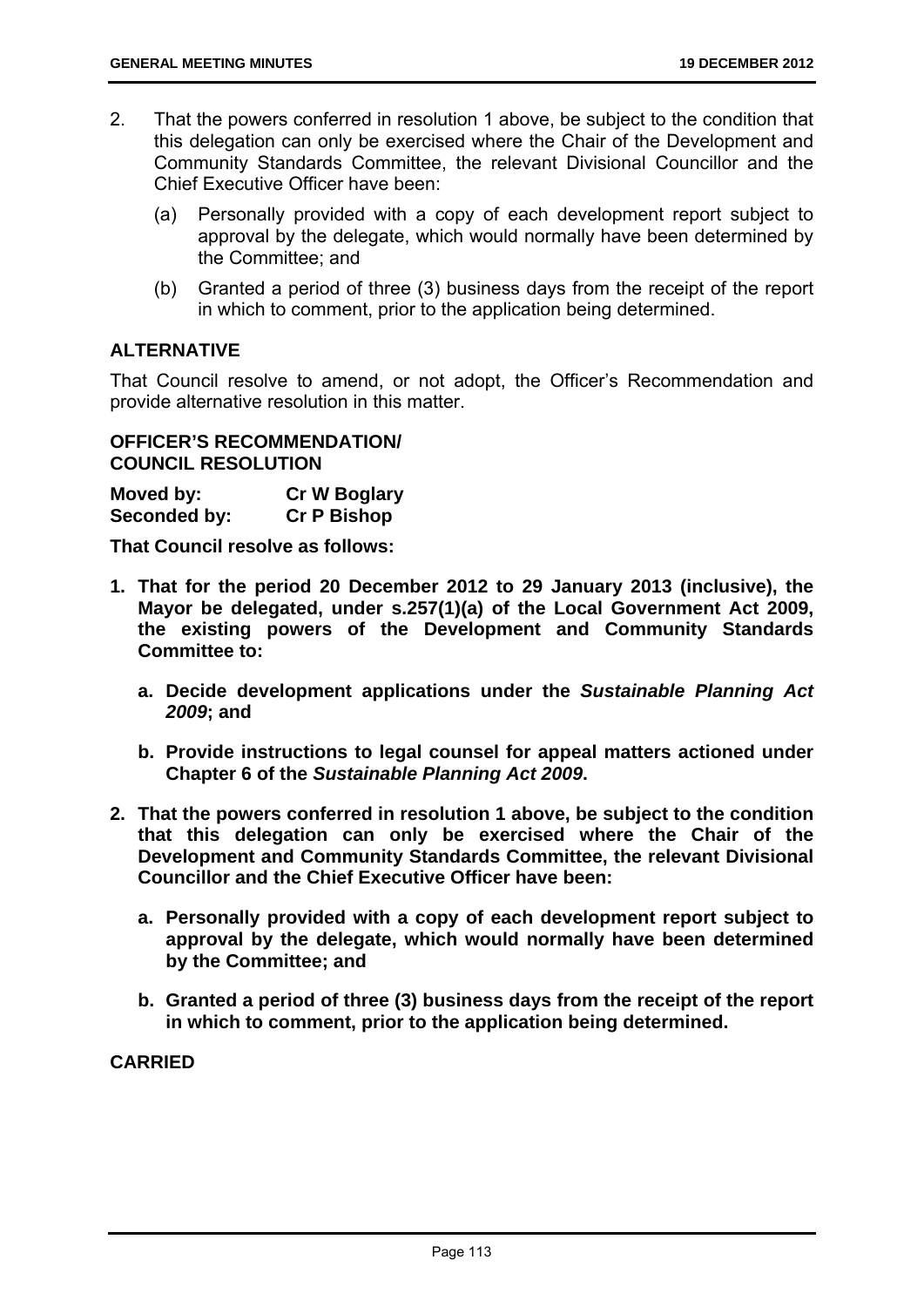## **17.1.3 COUNCILLORS' REMUNERATION**

| <b>Dataworks Filename:</b>  | <b>GOV Councillors - Remuneration</b>                      |
|-----------------------------|------------------------------------------------------------|
| <b>Responsible Officer:</b> | <b>Nick Clarke</b><br><b>General Manager Governance</b>    |
| Author:                     | <b>Luke Wallace</b><br><b>Manager Corporate Governance</b> |

## **EXECUTIVE SUMMARY**

On 10 December 2012 the Local Government Remuneration and Discipline Tribunal Report 2012 was provided to the Honourable David Crisafulli MP, Minister for Local Government. The remuneration schedule will be published in the Queensland Government Gazette and tabled in the Queensland Legislative Assembly in December 2012.

In accordance with Section 42 of the *Local Government (Operations) Regulation 2010*, all Queensland local governments must adopt the 2013 remuneration schedule for elected representatives, as determined by the Local Government Remuneration and Discipline Tribunal, within 90 days of the schedule being gazetted.

The key aspects of the report, as they relate to Redland City Council, are that Council will remain a category 6 Council for 2013 with a pay increase of 2.5% per annum to apply to Mayor, Deputy Mayor and Councillors.

With regard to Councillors superannuation, LGsuper, the superannuation fund for QLD local government, has recently written to Council and passed on legal advice that clarifies superannuation payment arrangements for Councillors. This advice enables Council to ensure that all Councillors are treated consistently in future with regard to their superannuation contributions.

#### **PURPOSE**

The purpose of this report is for Council to adopt the remuneration schedule from the Local Government Remuneration and Discipline Tribunal Report 2012 as required by legislation. The report also clarifies superannuation payments for Council into the future.

#### **BACKGROUND**

Pursuant to Chapter 5, Part 1, Division 1 of the *Local Government (Operations) Regulation 2010* (the Regulation), the Local Government Remuneration and Discipline Tribunal determines the remuneration schedule for Mayors, Deputy Mayors and Councillors in each Queensland local government category. There are ten categories (Special and 1-9). Redland City Council is in category 6.

Within 90 days of the schedule being gazetted, a local government must by resolution, adopt the remuneration schedule. The remuneration schedule is determined as a percentage of the rate payable to a member of the Queensland Legislative Assembly (MLA).

In recent years Council has advocated strongly for the remuneration of Councillors to be entirely set by an independent body (i.e. the Tribunal) so that decisions about cost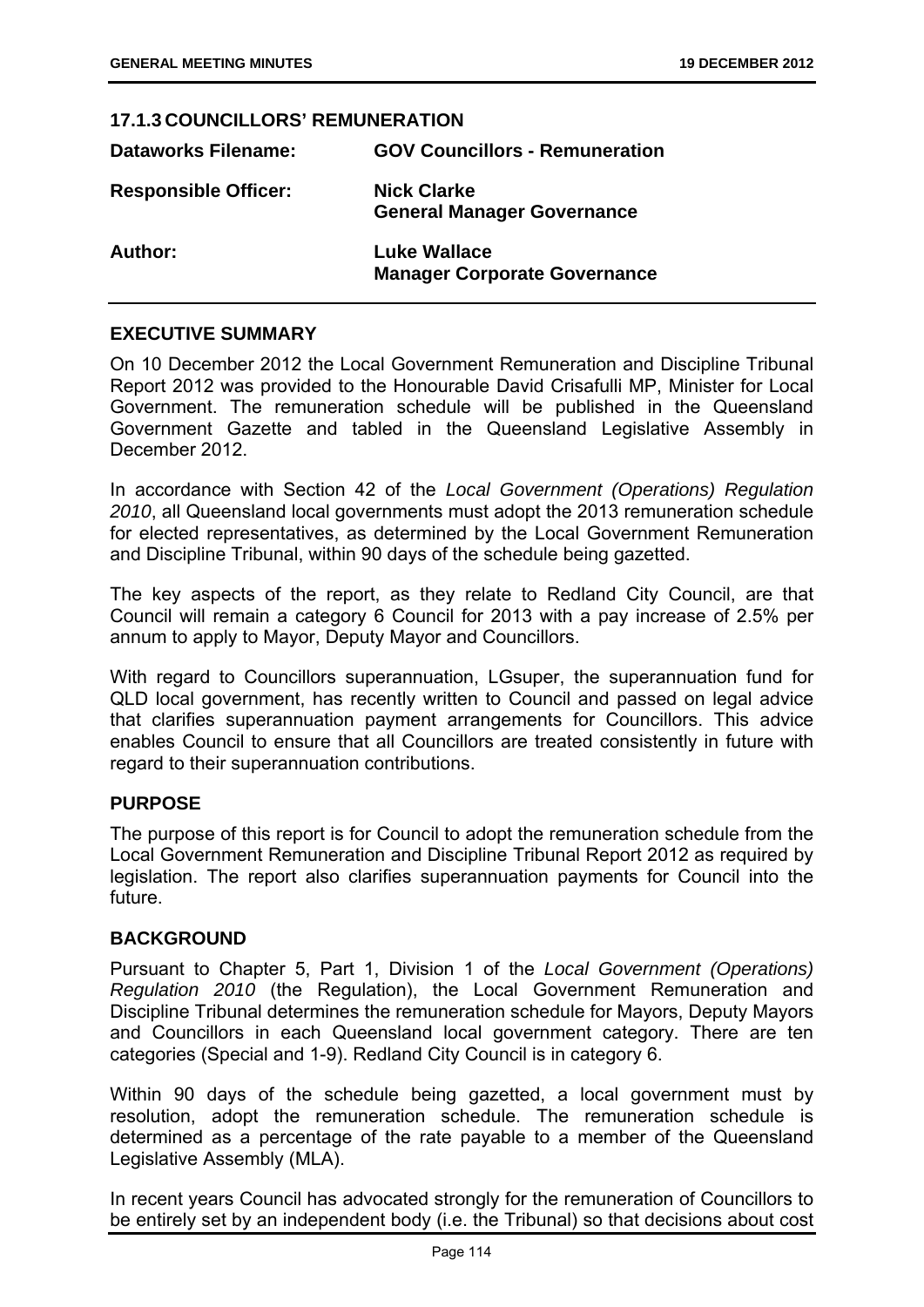of living salary increases for Councillors are not left to individual Councils, leading to a better level of consistency across Queensland. Last year, for the first time, these arrangements were put in place and this means that Council's only role now is to adopt the recommendation of the Tribunal within 90 days.

The Tribunal has announced a 2.5% increase to Councillors from 1 January 2013 and has also advised there will be no category changes for any Queensland Councils, meaning that Redland City Council will remain a category 6 Council. The effect of these decisions is that Mayor, Deputy Mayor and Councillor salaries will increase as follows from next calendar year;

|              | 2012 Remuneration | 2013 Remuneration<br>(Increasing by 2.5%) |
|--------------|-------------------|-------------------------------------------|
| Mayor        | \$150,864         | \$154,636                                 |
| Deputy Mayor | \$102,862         | \$105,434                                 |
| Councillor   | \$89,147          | \$91,376                                  |

(Note that these figures are based on a reference rate of \$140,578 being the base salary of a Member of the Legislative Assembly of QLD with payments at the rate of 110%, 75% and 65% respectively for Mayor, Deputy Mayor and Councillors)

With regard to superannuation entitlements, LGsuper has recently written to Council passing on legal advice they have received clarifying how superannuation is paid to Councillors. This advice confirms that Council can make superannuation contributions for its Councillors of up to 12% regardless of whether a Councillor makes an individual member contribution from their own salary.

It will be a matter for individual Councillors to determine whether they want to make member contributions to superannuation or just take that amount as cash salary. Currently some Councillors make individual member contributions and some do not. There is no financial impact to Council either way as Council either pays the 6% to LGsuper on behalf of the Councillor, or alternatively the 6% is paid directly to the Councillor as salary.

What the advice from LGsuper confirms however is that Council is able to pay 12% employer contributions to Councillors, as it already does for the majority of Councillors in line with contributions made for employees, regardless of whether the Councillor is making a member contribution.

In the interests of consistency, and based on this advice, it is felt that a 12% employer contribution should be made to all Councillors in future.

It is also noted that under recent changes to the Commonwealth Superannuation Guarantee (Administration) Amendment Act 2012, compulsory employer contributions are going to rise to 12% by July 2019 in any event with the first incremental increase from the current 9% minimum occurring on 1 July 2013.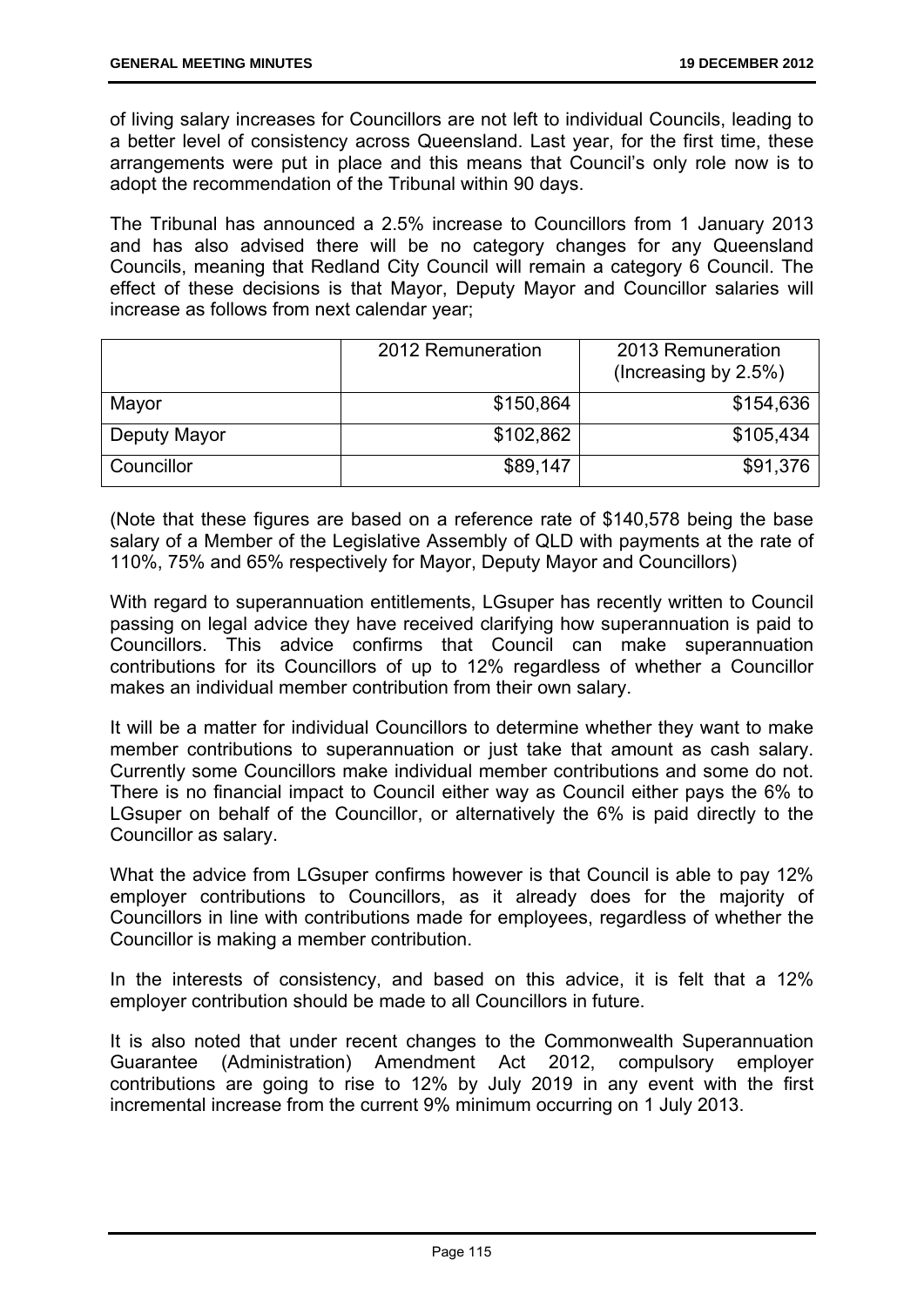## **ISSUES**

Council should note the following relevant matters;

- The Local Government Remuneration and Discipline Tribunal Report 2012 has been provided to the Minister
- The report includes the remuneration schedule, wherein a 2.5% salary increase has been announced for all Queensland Councillors
- The Tribunal has made no changes to Council categories in 2013 meaning that Redland City Council remains a category 6 Council
- In accordance with the *Local Government (Operations) Regulation 2010*, all Queensland local governments must adopt the 2013 remuneration schedule for elected representatives within 90 days of the schedule being gazetted
- Under the current arrangements for determining Councillor remuneration, there is no capacity for Council to make any adjustment, upwards or downwards, to the salary amounts announced by the Tribunal
- The local government superannuation fund, LGsuper has written to Council passing on legal advice regarding Councillors' superannuation
- This advice reveals that Council is able to pay 12% employer contributions for Councillors regardless of whether an individual Councillor is making a member contribution to the superannuation fund
- In the interests of consistency across Councillors, and noting that under Commonwealth legislation minimum employer contributions are being progressively increased to 12% anyway, it is felt that Council should commence to make employer contributions of 12% for each Councillor in future

## **RELATIONSHIP TO CORPORATE PLAN**

## **8. Inclusive and ethical governance**

Deep engagement, quality leadership at all levels, transparent and accountable democratic processes and a spirit of partnership between the community and Council will enrich residents' participation in local decision making to achieve the community's Redlands 2030 vision and goals

8.5 Be transparent and consistent in the way we manage the organisation, its risks and obligations and ensure we are delivering against our priorities

## **FINANCIAL IMPLICATIONS**

This recommendation requires minimal change to the current year's budget. Councillor remuneration changes have been anticipated in line with the Remuneration Tribunal's standard practice of releasing its report in December each year. The changes to employer superannuation contributions will have a very minor impact on the 2012/13 budget (less than \$3,000) and adjustments can easily be made within the adopted budget.

## **CONSULTATION**

Consultation on this matter was undertaken with the CEO, General Manager Governance and staff within Council's People and Change Group.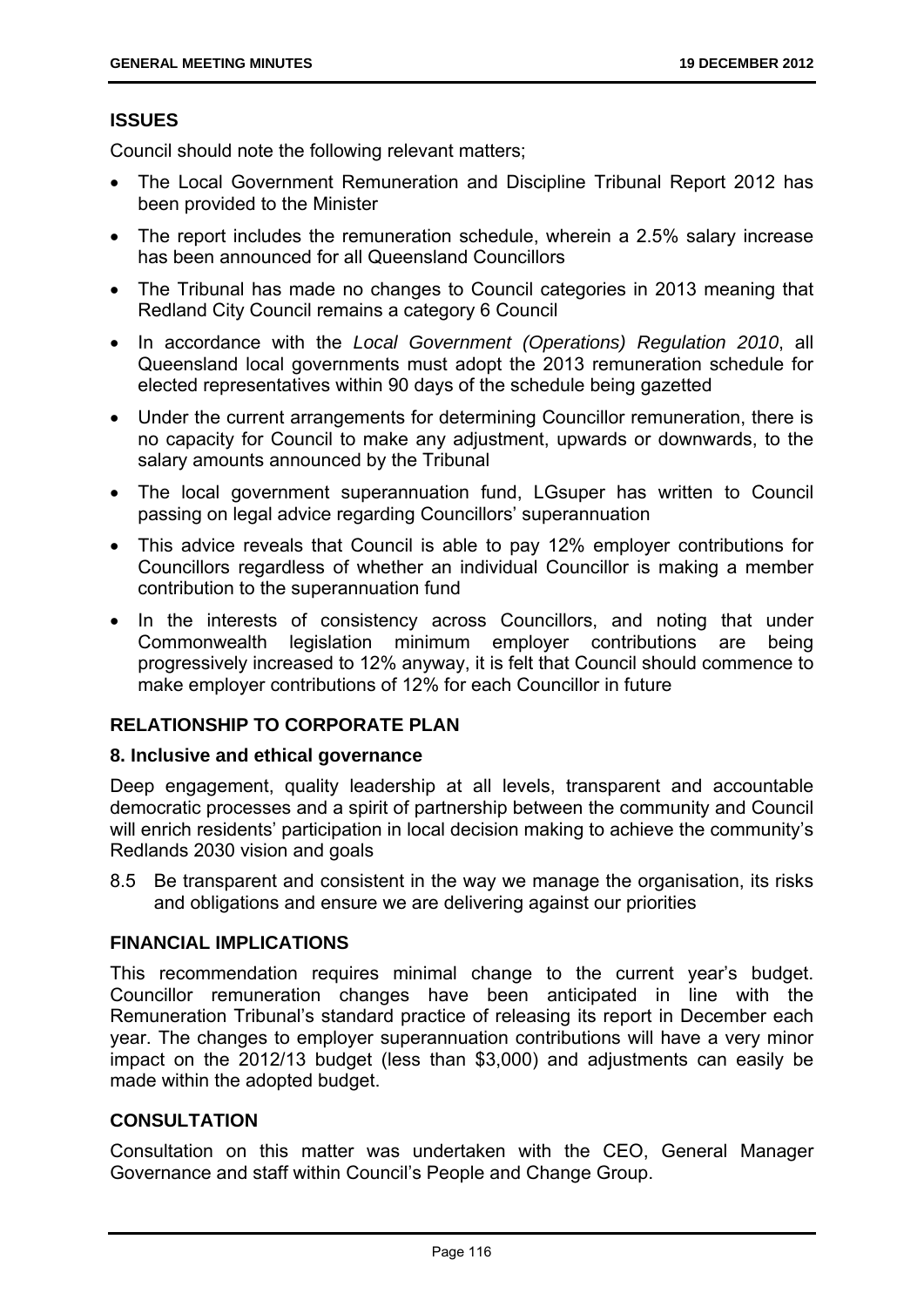#### **OPTIONS**

#### **PREFERRED**

- 1. To adopt the 2013 remuneration schedule as set out in the Local Government Local Government Remuneration and Discipline Tribunal Report 2012 and as required under Section 42 of the *Local Government (Operations) Regulation 2010*; and
- 2. To adopt a standard employer's superannuation contribution of 12% for all Councillors, effective from 1 January 2013, in accordance with the advice received from LGsuper, and in the interests of consistent remuneration practices across Councillors

## **ALTERNATIVE**

That Council resolve to seek further information on this matter.

## **OFFICER'S RECOMMENDATION/ COUNCIL RESOLUTION**

**Moved by: Cr M Edwards Seconded by: Cr P Gleeson** 

**That Council resolve as follows:** 

- **1. To adopt the 2013 remuneration schedule as set out in the Local Government Remuneration and Discipline Tribunal Report 2012 and as required under Section 42 of the** *Local Government (Operations) Regulation 2010***; and**
- **2. To adopt a standard employer's superannuation contribution of 12% for all Councillors, effective from 1 January 2013, in accordance with the advice received from LGsuper, and in the interests of consistent remuneration practices across Councillors.**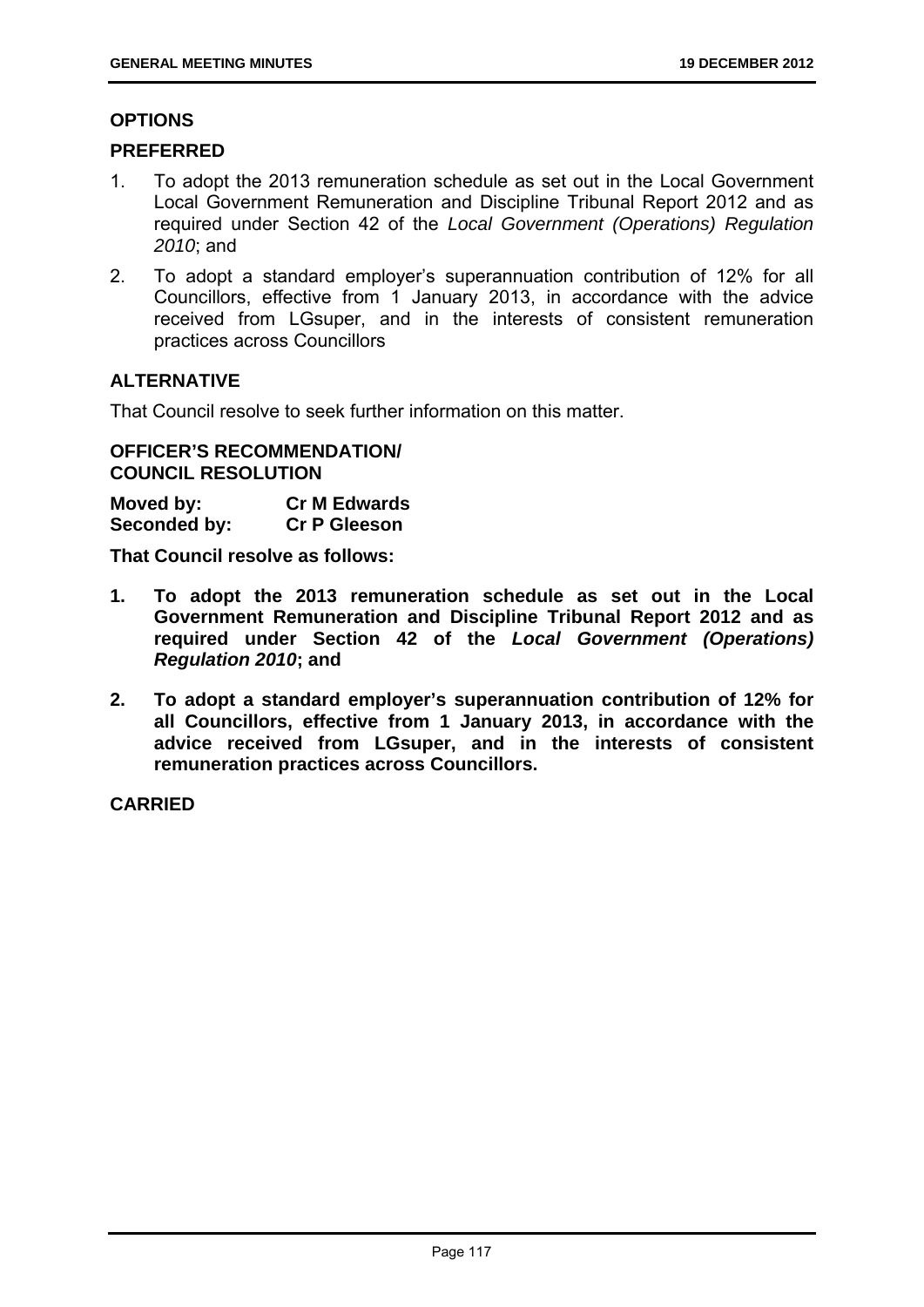| <b>17.2 CORPORATE SERVICES</b> |                                                                          |
|--------------------------------|--------------------------------------------------------------------------|
| <b>WATER IN 2012/2013</b>      | <b>17.2.1 NATIONAL COMPETITION POLICY REQUIREMENTS FOR REDLAND</b>       |
| <b>Dataworks Filename:</b>     | <b>FM Corporate Budget</b>                                               |
| <b>Responsible Officer:</b>    | <b>Gavin Holdway</b><br><b>Manager Financial Services</b>                |
| Author:                        | <b>Sandra Carseldine</b><br><b>Senior Accountant Commercial Business</b> |

## **EXECUTIVE SUMMARY**

Under section 10 of the *Local Government (Beneficial Enterprises and Business Activities) Regulation 2010*, a local government must assess, as soon as possible after the budget meeting for the year, whether any new type 1 or type 2 business activities have arisen. The report taken to the 2012/2013 Special Budget Meeting included a proposal for 2012/2013 financial year and stated the assumption would be revised on conclusion of the final financial statements for Allconnex 2011/2012.

Under section 9 of *the Local Government (Beneficial Enterprises and Business Activities) Regulation 2010*, the Minister must set the 'threshold amounts' for current expenditure of that financial year to determine whether an activity is to be identified as a new type 1 or type 2 business activity. At the time of adoption, the threshold amounts for 2012/2013 were not publicly available and the latest information to hand was the published thresholds for 2011/2012. As mentioned above, this proposal has been reviewed with respect to the final Allconnex 2011/2012 statements and also following the updated thresholds for the 2012/2013 financial year.

It is recommended that for the 2012/2013 financial year, Council resolve to change Redland Water classification from a type 2 to a Type 1 business activity (also known as a Type 1 significant business activity) that is a *commercialised business unit.*

#### **PURPOSE**

The purpose of this report is to re-classify Redland Water activities for 2012/2013 based on the final financial statements for Allconnex 2011/2012 and revised thresholds for 2012/2013. The financial statements containing the estimated costs of the significant business activity was included in the 2012/2013 Budget Publication for adoption at the Special Budget Meeting in July 2012, Redland Water was classified as a type 2 business activity at that time.

#### **BACKGROUND**

Section 47(7) of the *Local Government Act 2009* states a local government must decide each financial year, by resolution, whether or not to apply the code of competitive conduct to a business activity prescribed under a regulation.

## **ISSUES**

Redland City Council is required to consider The Department of Local Government's (financial thresholds to ascertain whether new business activities will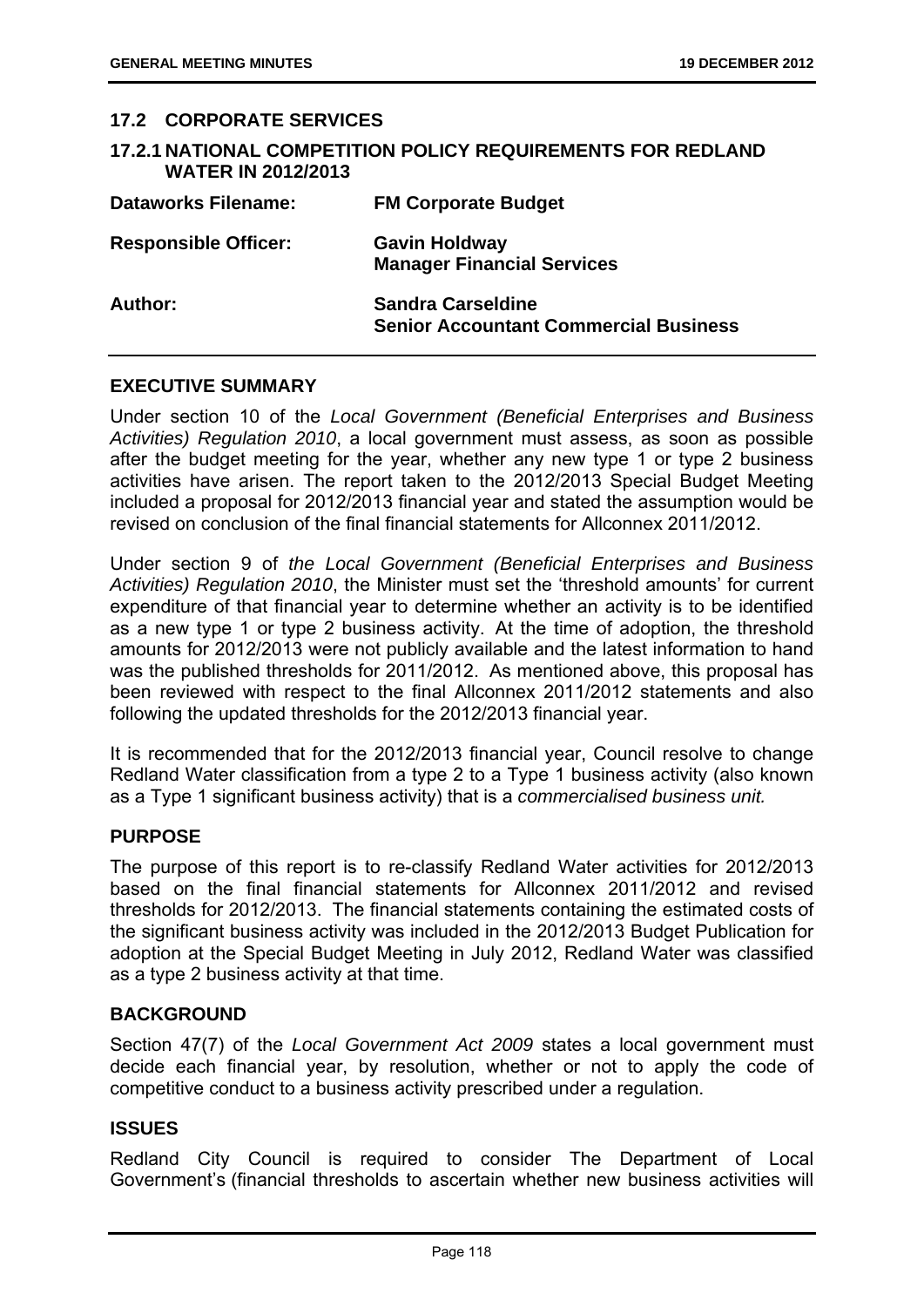be introduced for the 2012/2013 financial year in line with current legislative requirements.

The following threshold amounts for the purposes of section 9 of the *Local Government (Business Enterprises and Business Activities) Regulation 2010* for the 2012-13 financial year have been gazetted and are as follows:

- a) for type one Activities:
	- (i) for water and sewerage combined activities \$42,640,000
	- (ii) for other activities \$25,540,000
- b) for type two Activities:
	- (i) for water and sewerage combined activities \$12,770,000
	- (ii) for other activities \$8,550,000

The result for the 11/12 financial year (15 months ending 30 September 2012- QAO certified) Allconnex Water RCC portion was \$53.862m (pro-rated to 12 months is \$43.1m).

In deciding whether an activity should be a new type 1 or type 2 business activity for the 2012/2013 financial year, local governments must consider the operating expenditure for the 2011/2012 financial year less any depreciation included therein and any expenditure included therein to achieve competitive neutrality which is not actually incurred by the local government plus any loan redemption payments in that year.

## **RELATIONSHIP TO CORPORATE PLAN**

#### **9. An efficient and effective organisation**

Council is well respected and seen as an excellent organisation which manages resources in an efficient and effective way

9.5 Ensure robust long term financial planning is in place to protect the financial sustainability of Council

#### **FINANCIAL IMPLICATIONS**

There are no financial implications impacting Council as a result of this report.

#### **PREFERRED**

Council resolve that Redland Water be reclassified as a Type 1 Significant Business Activity to be run as a Commercial Business Unit.

## **OFFICER'S RECOMMENDATION/ COUNCIL RESOLUTION**

| Moved by:    | <b>Cr M Elliott</b> |
|--------------|---------------------|
| Seconded by: | <b>Cr M Edwards</b> |

**Council resolve that Redland Water be reclassified as a Type 1 Significant Business Activity to be run as a Commercial Business Unit.**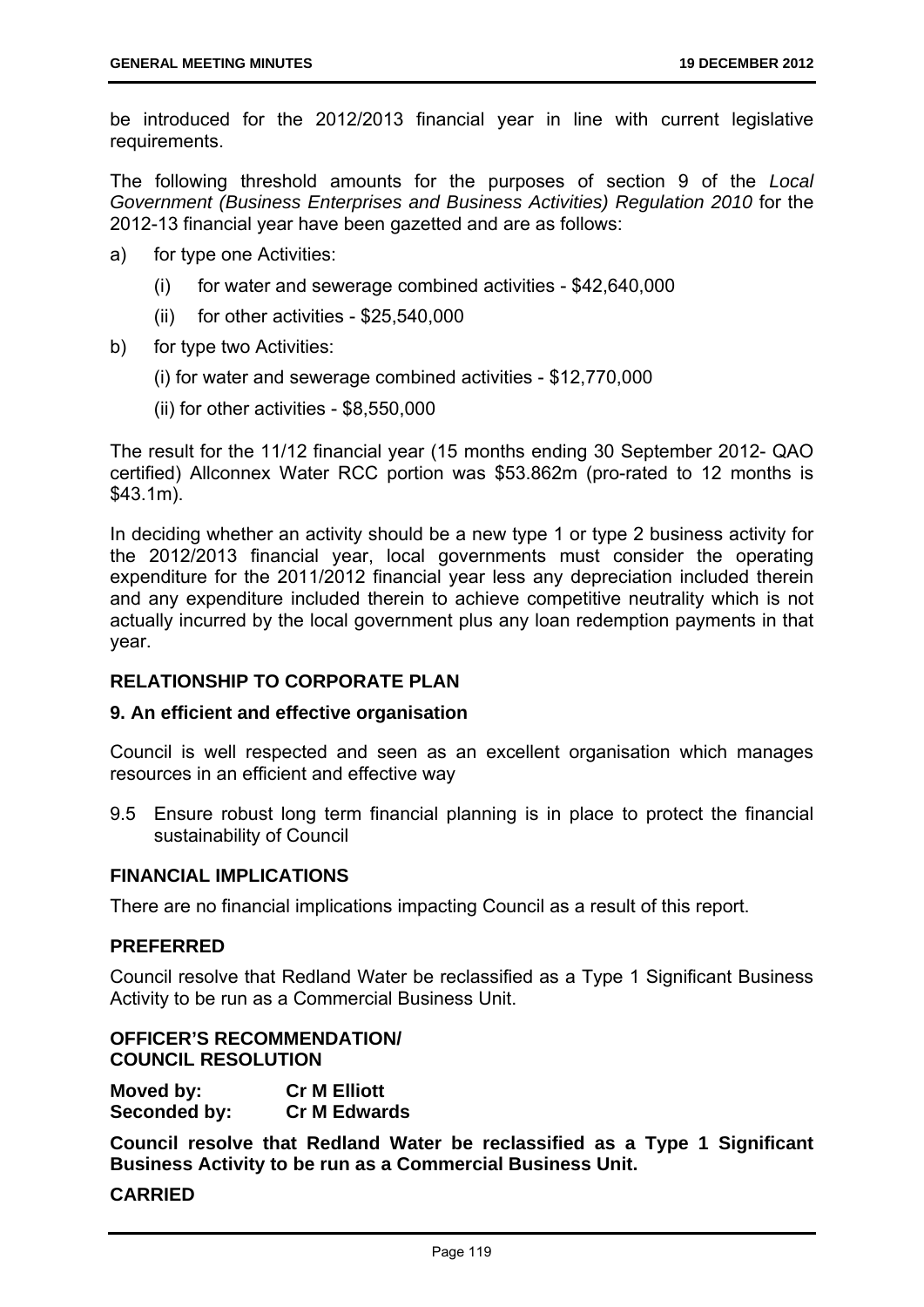## **17.2.2 FINANCIAL STRATEGY 2013-2023**

| <b>Dataworks Filename:</b>  | <b>FM Financial Reporting</b>                                         |
|-----------------------------|-----------------------------------------------------------------------|
| <b>Attachment:</b>          | <b>Financial Strategy 2013-2023</b>                                   |
| <b>Responsible Officer:</b> | <b>Martin Drydale</b><br><b>General Manager Corporate Services</b>    |
| Author:                     | <b>Grant Tanham-Kelly</b><br><b>Service Manager Strategic Finance</b> |

## **EXECUTIVE SUMMARY**

The preparation and adoption of a long-term financial strategy is a key step in setting clear financial objectives and targets in order to demonstrate long term financial sustainability and stewardship. Council's 10 year Financial Strategy provides this policy framework to guide all future decision making on financial resource allocation.

The adoption of a Financial Strategy is good business practice but is also supported through the following State legislation:

- *The Local Government Act 2009*,
- *The Local Government (Operations) Regulation 2010*,
- *The Local Government (Finance, Plans and Reporting) Regulation 2010* and
- *The Local Government (Business Enterprises and Business Activities) Regulation 2010*

The detailed strategies and financial performance targets in the Financial Strategy set out financial priorities and boundaries that encourage efficient management of resources, equitable pricing models and measurable milestones.

#### **PURPOSE**

To seek adoption of Council's Financial Strategy 2013 to 2023.

#### **BACKGROUND**

Council considers its longer term strategic financial management policies, alongside its deliberations for setting the 2013/14 Budget, with a view to refining a 10 year financial policy framework in order to guide the achievement of the objective of financial sustainability for the City.

The Financial Strategy provides Council with an agreed roadmap for managing its financial resources and processes and is aligned with the objectives and priorities of its Community, Corporate and Operational Plans. Within the framework of the Financial Strategy, guidance is provided to support decision-making with respect to capital and operating revenue and expenditure, asset and service management levels and strategic procurement.

The Financial Strategy is reviewed annually and represents Council's commitment in continuing to review and set clear financial objectives and targets in order to demonstrate long term financial sustainability and stewardship. These are expressed in the Financial Strategy by the inclusion of forecasts for operating statements, balance sheets, cash flows and KPI's for each of the 10 years covered by the Strategy.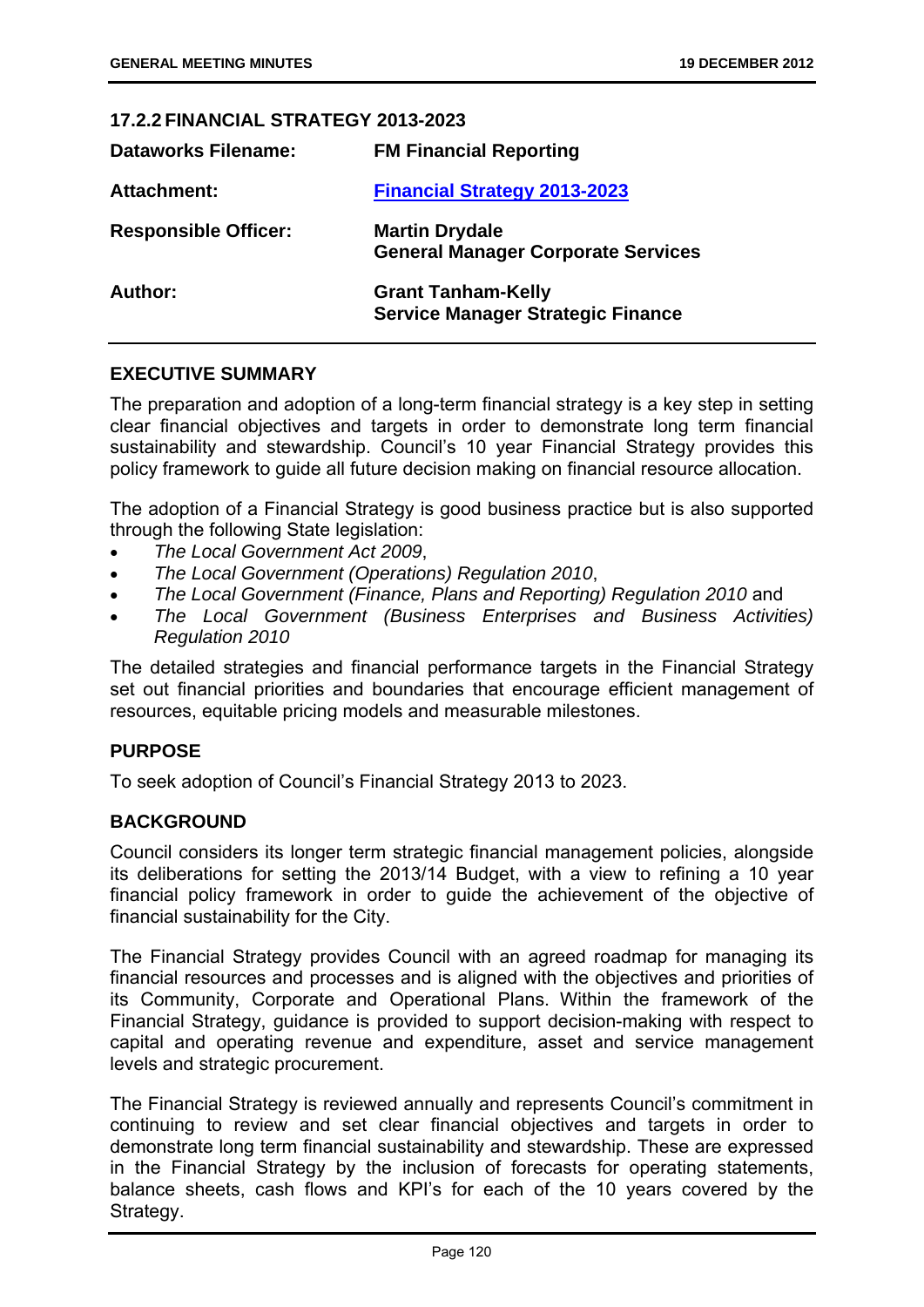Additionally, the annual review of the Financial Strategy ensures alignment with community and corporate objectives and also provides assurance that the achievement of financial objectives and targets are being met. Over the next year the Financial Strategy will be refined and developed to ensure better integration with the developing strategic asset management planning, workforce planning and capital planning processes. This will then ensure that whole-of-life cost implications of major projects and workforce design are captured and can be reviewed prior to decision making in order to ensure strategic and financial fit for the organisation.

## **ISSUES**

The 10-year financial model highlights a number of areas for consideration and action in formulating decisions on revenue raising and operational and capital resourcing over the life of the Financial Strategy. These can be summarised as:

- Current forecasts predict modest increases in general rate revenue;
- Current forecasts predict a stable cash balance throughout year 1 to 10, which remains within acceptable KPI parameters;
- Current forecasts predict a return to acceptable levels of operating performance from year 1 to 10;
- Current forecasts predict affordable amounts of borrowing and the costs of servicing these debts is within acceptable parameters; and
- Current forecasts predicts the requirement for further reduction to operational expenditure in year 1.

The Financial Strategy provides a clear indication of an improving financial position for Council over the life of the Strategy and ensures that plans are in place for the achievement of financial sustainability targets, with more work required to ensure that asset sustainability targets are achieved.

I would like to acknowledge and thank all Councillors and staff in the development of the Financial Strategy for their support, input and feedback.

## **RELATIONSHIP TO CORPORATE PLAN**

#### **9. An efficient and effective organisation**

Council is well respected and seen as an excellent organisation which manages resources in an efficient and effective way

- 9.5 Ensure robust long term financial planning is in place to protect the financial sustainability of Council
- 9.6 Implement long term asset management planning that supports innovation and sustainability of service delivery, taking into account the community's aspirations and capacity to pay for desired service levels
- 9.7 Develop our procurement practices to increase value for money within an effective governance framework

## **FINANCIAL IMPLICATIONS**

The Financial Strategy is Councils financial policy framework used to guide decision making on financial resource allocation over the longer term in order to demonstrate and achieve financial sustainability.

As such, the Strategy is the first reference point for such decisions and will be reviewed annually to ensure that alignment with community and corporate objectives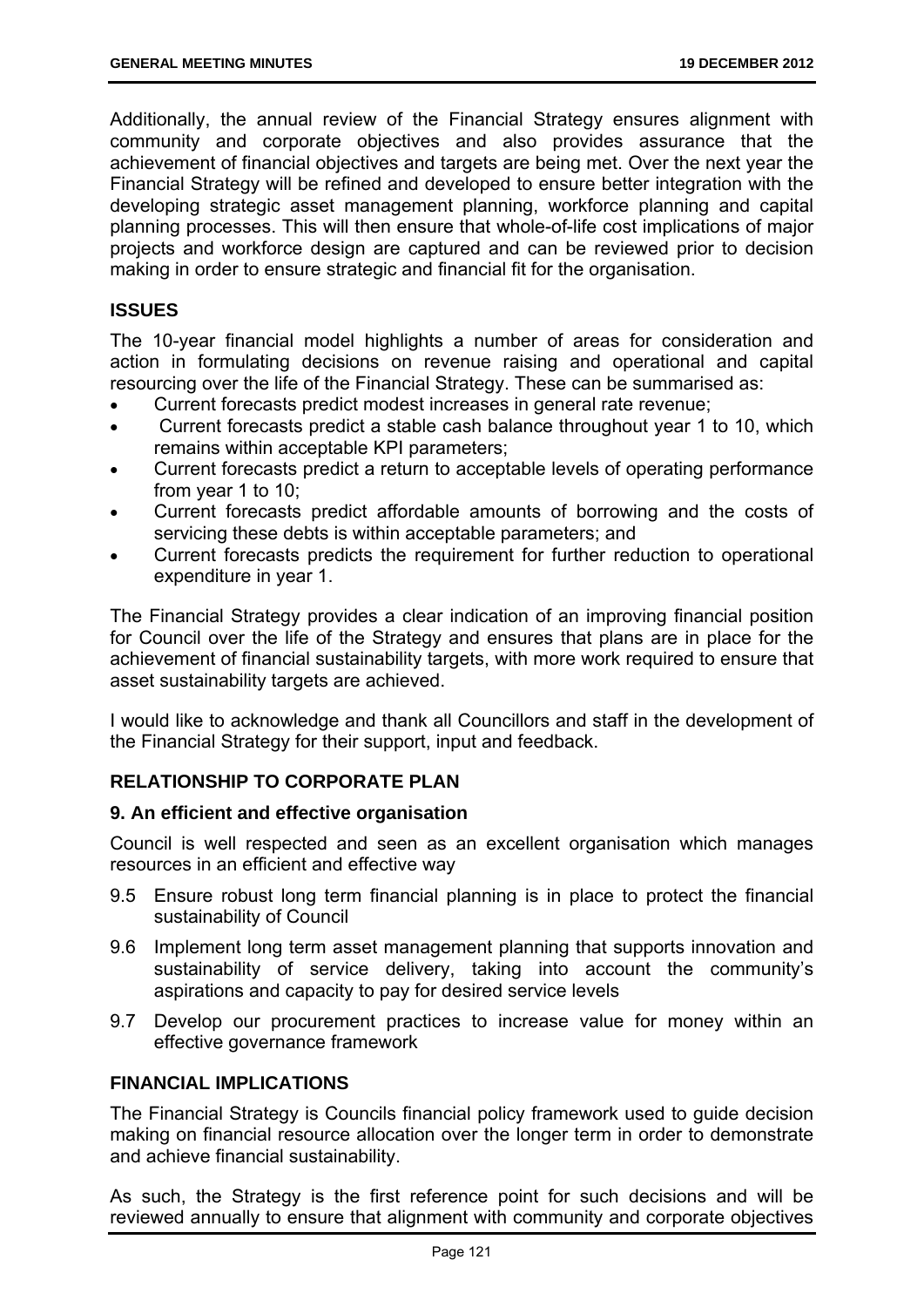is maintained. As a matter of good financial practice, officers continually update the 10-year financial model following each adopted quarterly budget review during the year. This ensures that any short-term material financial movements are reflected immediately and any future financial impacts are identified and managed accordingly within the life of the Strategy.

Importantly, the Strategy should be considered as a guide only as with any forecast and long-term policy framework, inputs, drivers and economic influences change frequently.

## **PLANNING SCHEME IMPLICATIONS**

It is considered that the outcome of recommendations in this report will result in no future amendments to the Redlands Planning.

#### **CONSULTATION**

Consultation has been carried out with all Councillors, Executive Leadership Group, Senior Service Managers and Financial Staff in the development of the Strategy.

#### **OFFICER'S RECOMMENDATION**

That Council resolve to adopt the Redland City Council Financial Strategy 2013- 2023, as attached.

#### **PROPOSED MOTION**

Moved by: Cr C Ogilvie Seconded by: Cr P Bishop

That this item be deferred.

After further discussion, this motion was withdrawn.

#### **COUNCIL RESOLUTION**

| Moved by:    | <b>Cr C Ogilvie</b> |
|--------------|---------------------|
| Seconded by: | <b>Cr P Bishop</b>  |

**That Council resolve to adopt the Redland City Council Financial Strategy 2013-2023, as attached, with the inclusion of a discussion about strategies adopted for mitigation of risk associated with further water reform.** 

#### **CARRIED**

**DIVISION** 

FOR: Crs Ogilvie, Hardman, Hewlett, Edwards, Elliott, Beard, Gleeson, Bishop and Williams.

AGAINST: Cr Boglary

Cr Talty was absent from the meeting.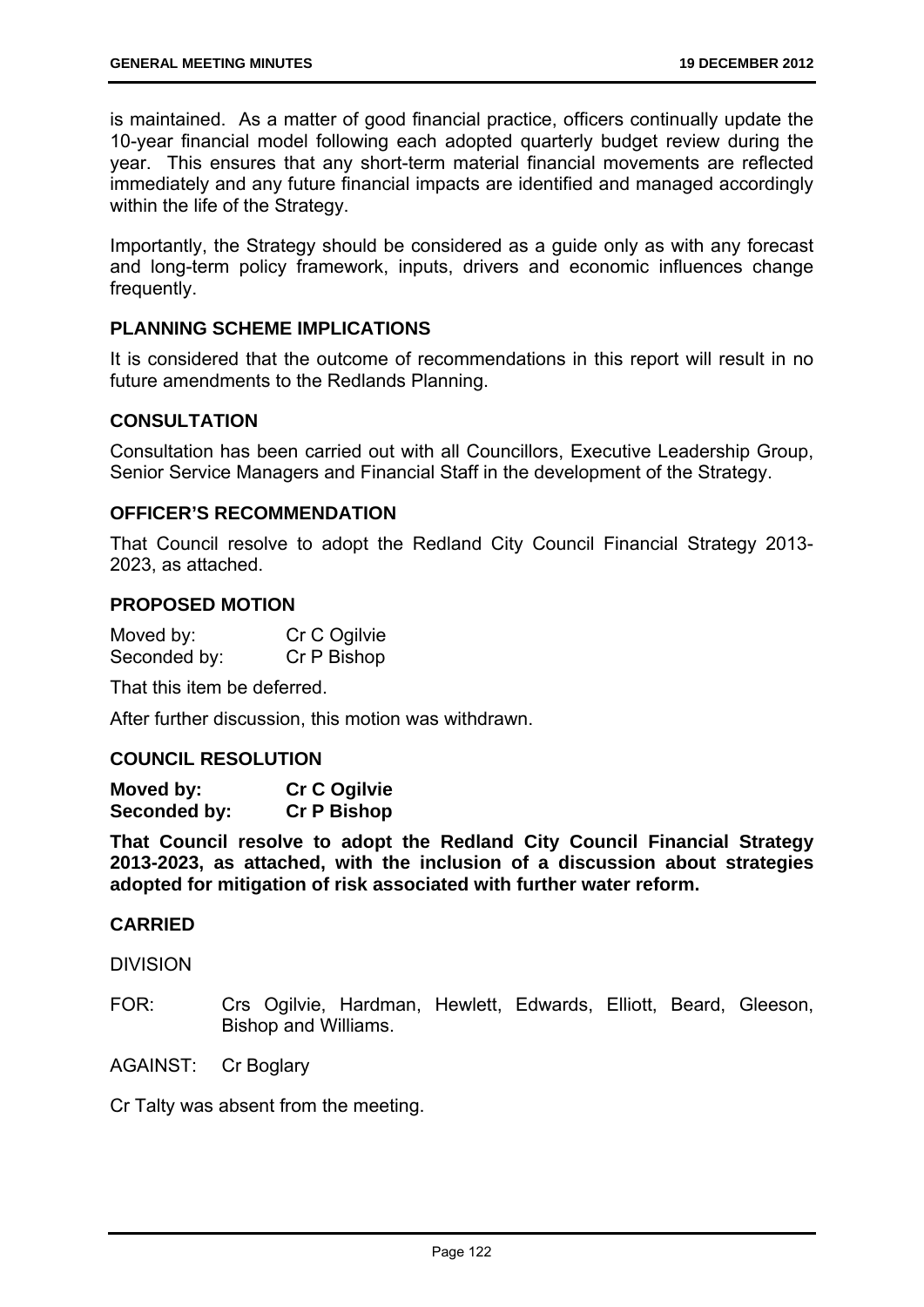#### **17.2.3 ADOPTION OF KEY POLICIES FOR THE FINANCIAL YEAR 2013-2014**

| <b>Dataworks Filename:</b>  | <b>FM Corporate Budget</b>                                |
|-----------------------------|-----------------------------------------------------------|
| <b>Attachments:</b>         | <b>Investment Policy - POL-3013</b>                       |
|                             | <b>Debt Policy - POL-1838</b>                             |
|                             | <b>Revenue Policy - POL-1837</b>                          |
|                             | <b>Corporate Procurement Policy - POL-3043</b>            |
|                             | <b>Enterprise Asset and Service Management - POL-3118</b> |
| <b>Responsible Officer:</b> | <b>Martin Drydale</b>                                     |
|                             | <b>General Manager Corporate Services</b>                 |
| Author:                     | <b>Grant Tanham-Kelly</b>                                 |
|                             | <b>Service Manager Strategic Finance</b>                  |

#### **EXECUTIVE SUMMARY**

Sections 132-134 of the *Local Government (Finance, Plans and Reporting) Regulation 2010* require a local government to annually prepare Investment, Debt and Revenue Policies respectively. Section 143 of the *Local Government (Finance, Plans and Reporting) Regulation 2010* provides a requirement for a local government to prepare and adopt a Procurement Policy each financial year.

Sections 135-136 of the *Local Government (Finance, Plans and Reporting) Regulation 2010* require a local government to prepare a long term asset management plan and that plan must provide for strategies to ensure the sustainable management of assets the first of these strategies being the adoption of a Enterprise Asset and Services Management Policy.

During the annual review of the *Financial Strategy (the Strategy)* between August and November 2012, Redland City Council considered the necessary revisions of the aforementioned policies. The policies have been revised in line with the discussions held during these workshops.

The policy objectives of the five documents are outlined below:

**Investment Policy** - To maximise earnings from authorised investments of surplus funds after assessing counter party, market and minimising risks.

**Debt Policy** - The objective of this policy is to ensure the sound management of Council's existing and future debt.

**Revenue Policy** – The generation of an appropriate level of revenue to support the delivery of Community Plan goals is an essential element of Council's 10 Year Financial Strategy.

**Procurement Policy** – When Council enters into a contract it must have regard to the Sound Contracting Principles which are contained in s106 of the *Local Government Act 2009* and are as follows:

- Value for money; and
- Open and effective competition; and
- The development of competitive local business and industry; and
- Environmental protection; and
- Ethical behaviour and fair dealing.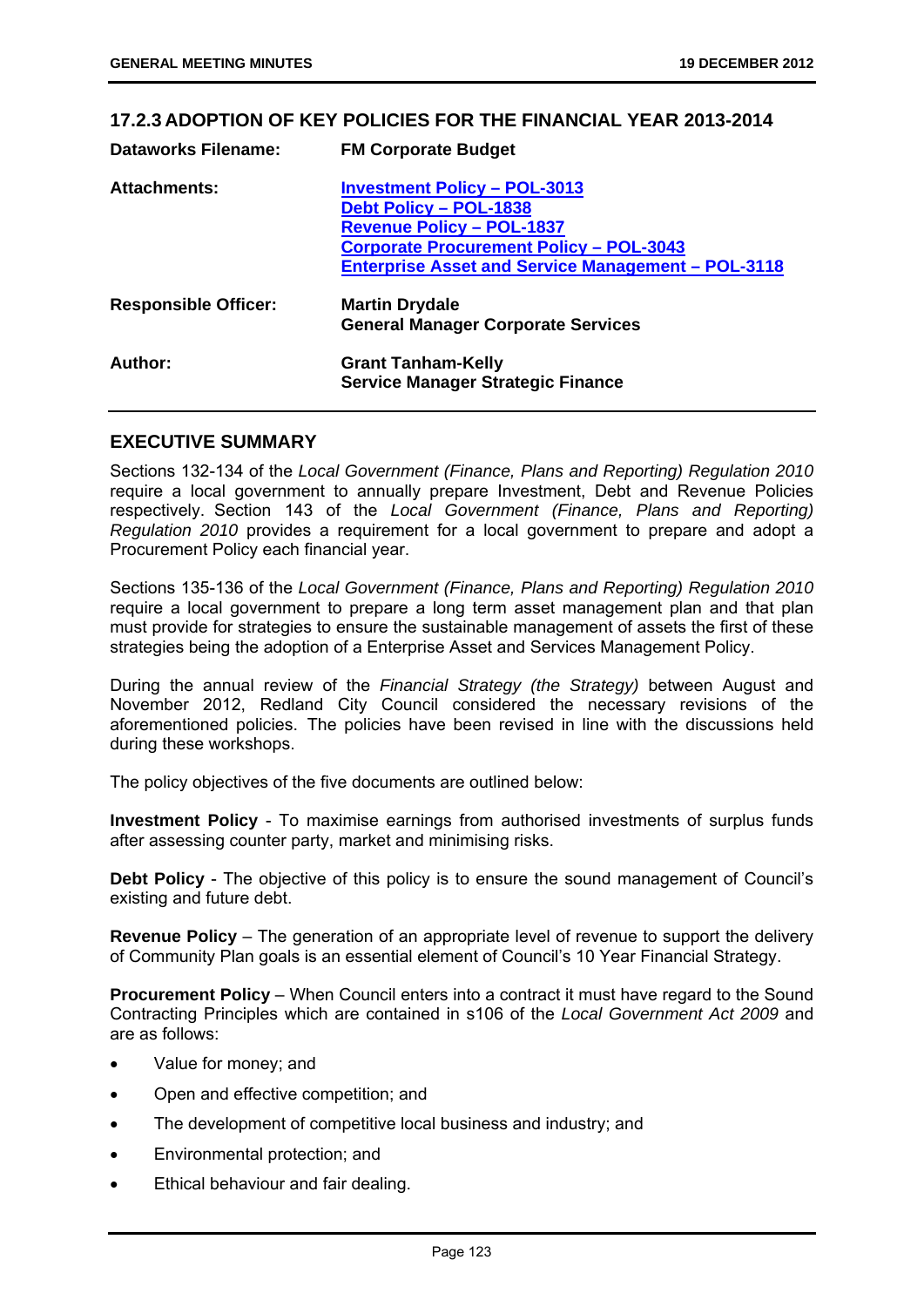**Enterprise Asset and Services Management Policy**– to manage the assets of the Redland City Council on behalf of the community to deliver services in the most effective and sustainable way.

#### **PURPOSE**

The purpose of this report is for Council to adopt investment, borrowing, revenue, enterprise asset and service management and procurement policies for 2013-2014.

Section 104 of the *Local Government Act 2009* requires the local government's long term financial plan (Financial Strategy) to outline the investment, debt and revenue policies.

Section 134 of the *Local Government (Finance, Plans and Reporting) Regulation 2010* stipulates the Revenue Policy must be adopted in sufficient time before the start of the financial year to allow an annual budget that is consistent with the revenue policy to be adopted for the financial year.

Sections 135-136 of the *Local Government (Finance, Plans and Reporting) Regulation 2010* require a local government to prepare a long term asset management plan and that plan must provide for strategies to ensure the sustainable management of assets the first of these strategies being the adoption of an Enterprise Asset and Services Management Policy.

Section 143 of the *Local Government (Finance, Plans and Reporting) Regulation 2010* provides a requirement for a local government to prepare and adopt a Procurement Policy each financial year.

## **BACKGROUND**

The annual review of the Strategy was conducted between August and November 2012 and the five policies were discussed during the various workshops. The decisions made both during the review and in subsequent workshops with Councillors have been captured in the revisions of the four policies.

## **ISSUES**

In adopting the **Investment Policy** for 2013-2014, Council will demonstrate its policy stance on dealing with surplus funds.

The adoption of the **Debt Policy** for 2013-2014 will outline for the following ten years the anticipated new loans, interest and principal repayments.

In adopting the **Revenue Policy** for 2013-2014, Council will provide the community with a clear statement of intention in relation to revenue raising for the new financial year. The adoption of the Policy will also include the noting of the planned dates to levy the rates in 2013-2014. In levying rates, Council will schedule the issue of rate notices quarterly.

For 2013/2014 the rate notice schedule is:

|                   | Q1             | Q2              | Q3               | Q4           |
|-------------------|----------------|-----------------|------------------|--------------|
| <b>Issue Date</b> | 12 July 2013   | 4 October 2013  | 10 January 2014  | 4 April 2014 |
| Due Date          | 13 August 2013 | 4 November 2013 | 10 February 2014 | 6 May 2014   |

In adopting the **Procurement Policy** for 2013-2014 Council will meet or exceed both Local and State Government legislative requirements for the sustainable supply of goods and services; or the carrying out of work; or the disposal of assets in consideration of whole-of-life cost.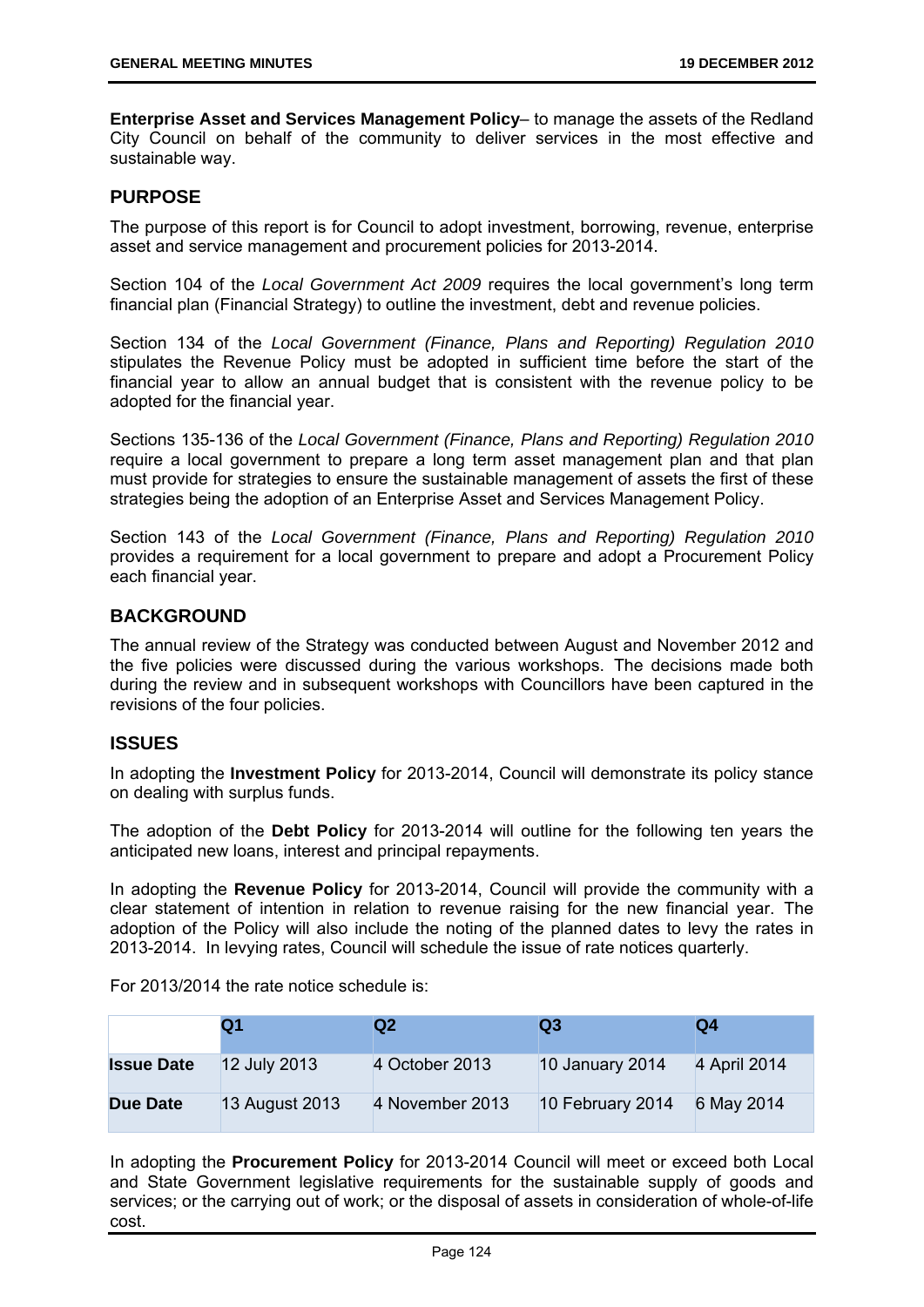In adopting the **Enterprise Asset and Services Management Policy** for 2013-2014, Council recognises that the use of sound asset and services management practices will significantly assist in achieving its corporate mission *"to be a sustainable and effective organisation with clever and caring people".*

## **RELATIONSHIP TO CORPORATE PLAN**

#### **9. An efficient and effective organisation**

Council is well respected and seen as an excellent organisation which manages resources in an efficient and effective way

- 9.5 Ensure robust long term financial planning is in place to protect the financial sustainability of Council
- 9.6 Implement long term asset management planning that supports innovation and sustainability of service delivery, taking into account the community's aspirations and capacity to pay for desired service levels
- 9.7 Develop our procurement practices to increase value for money within an effective governance framework

#### **FINANCIAL IMPLICATIONS**

The five attached policies for 2013-2014 provide the policy framework for debt, investment, asset management, procurement and revenue in the financial year.

## **PLANNING SCHEME IMPLICATIONS**

It is considered that the outcome of recommendations in this report will result in some future amendments to the Redlands Planning Scheme.

#### **CONSULTATION**

The Executive Leadership Group and Councillors were consulted in developing this policy at several budget workshops held between August and November 2012. In addition, advice was provided by the Service Manager Revenue and Recovery, General Manager Corporate Services and the Chief Executive Officer.

## **OFFICER'S RECOMMENDATION/ COUNCIL RESOLUTION**

| Moved by:    | <b>Cr M Elliott</b> |
|--------------|---------------------|
| Seconded by: | <b>Cr P Gleeson</b> |

**That Council resolve to adopt, for the 2013/2014 financial year:** 

- **1. Investment Policy (POL-3013);**
- **2. Debt Policy (POL-1838);**
- **3. Revenue Policy (POL-1837);**
- **4. Corporate Procurement Policy (POL-3043); and**
- **5. Enterprise Asset and Service Management Policy (POL-3118).**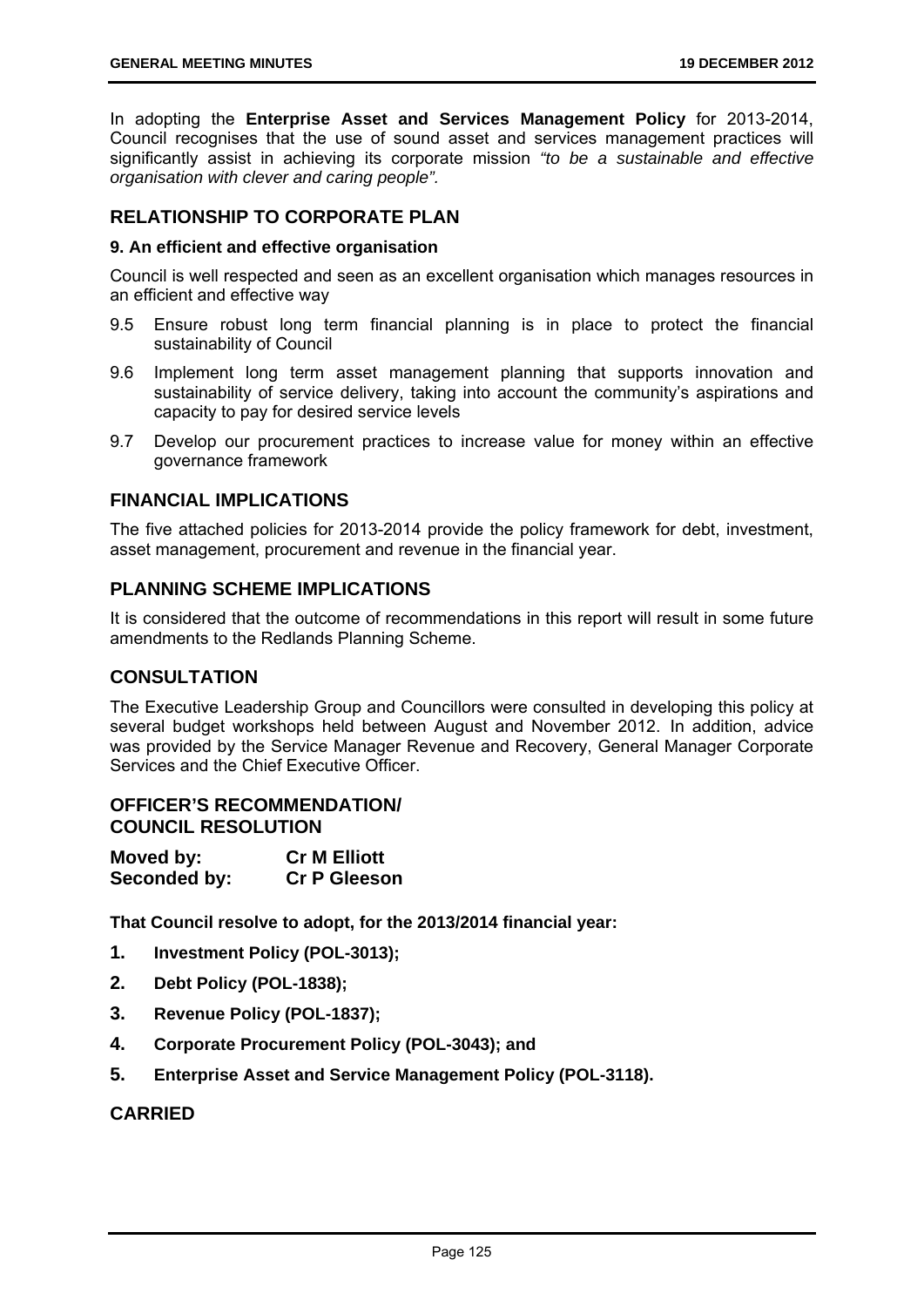#### **18 NOTICE OF MOTION**

## **18.1 NOTICE OF MOTION – CR EDWARDS**

## **18.1.1 REQUEST FOR REPORT – OPTIONS FOR PROPOSED CAMPING GROUND AT SANDY BEACH, RUSSELL ISLAND**

#### BACKGROUND

The goal is to boost tourist numbers to the islands by providing a very low scale free, eco camping experience for kayakers, mountain bikers and boaties.

These camp grounds would be a 3 night maximum stay on a foreshore area with only tents and no powered sites, caravans or permanents.

Sandy Beach on Russell Island already has established toilets, lighting, bbq's, parking, etc.

It is recommended the proposal be thoroughly researched as there are potentially a number of risks/costs associated with the proposal.

## **COUNCIL RESOLUTION**

| Moved by:    | <b>Cr M Edwards</b> |
|--------------|---------------------|
| Seconded by: | <b>Cr P Gleeson</b> |

- **1. That the Chief Executive Officer prepare a report for Council on the options for a proposed camping ground at Sandy Beach, Russell Island;**
- **2. That the proposal is for a basic facility only catering for kayakers, cyclists and hikers with a maximum 3 day stay. The intention would be for a local community group to run the camping ground on behalf of Council; and**
- **3. That the report should consider planning scheme, local laws, risks and budget considerations.**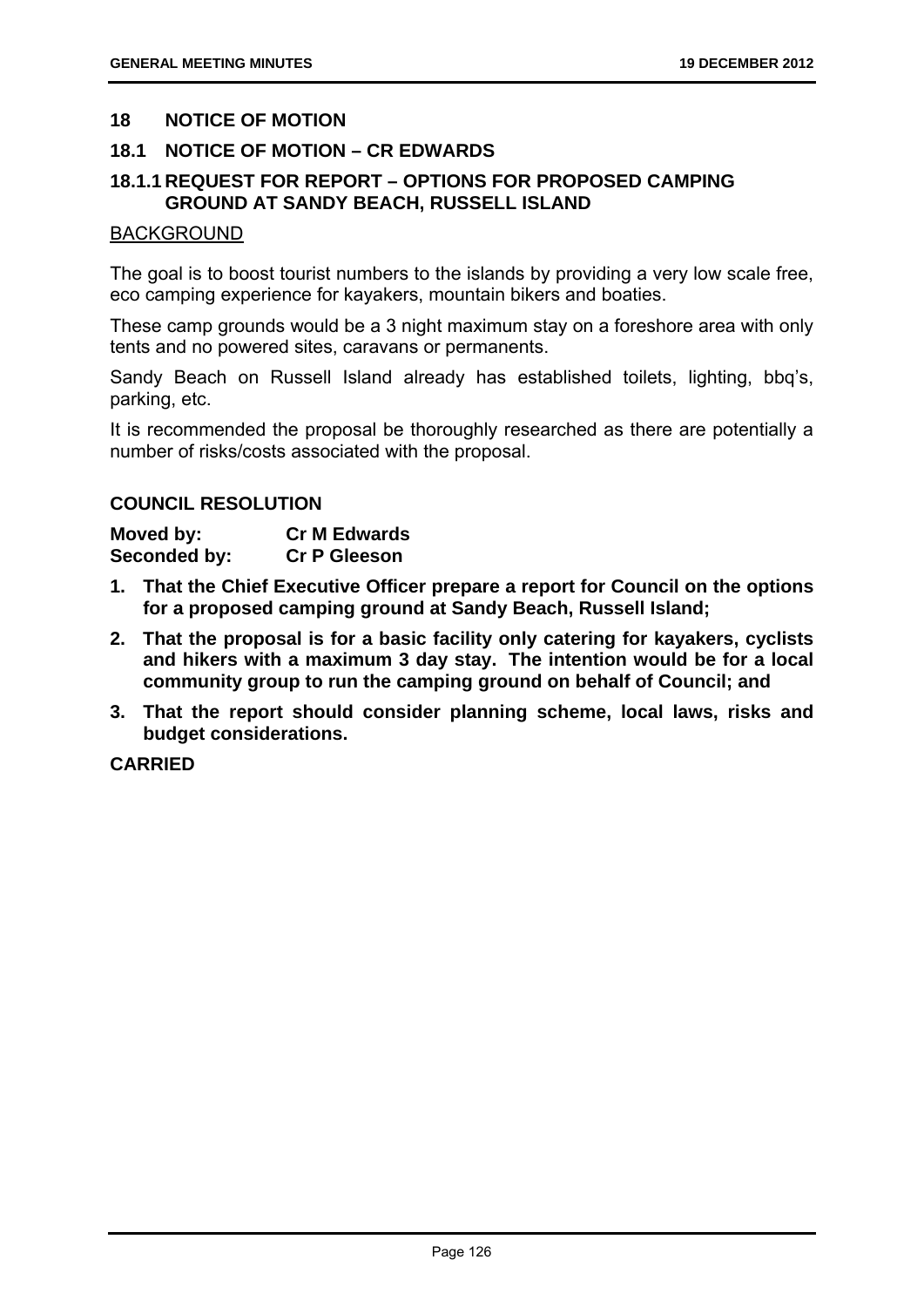#### **19 CLOSED SESSION**

#### **19.1 CORPORATE SERVICES**

## **19.1.1 REDLAND CITY COUNCIL AND LOCAL BUY ALLIANCE FOR THE PROVISION OF PROCUREMENT SERVICES**

| <b>Dataworks Filename:</b>  | <b>FM Tendering – Supply Services</b>                              |
|-----------------------------|--------------------------------------------------------------------|
| <b>Responsible Officer:</b> | <b>Martin Drydale</b><br><b>General Manager Corporate Services</b> |
| Author:                     | <b>Matthew Shannon</b><br><b>Procurement Officer</b>               |

## **EXECUTIVE SUMMARY**

A confidential report from General Manager Corporate Services was presented to Council for consideration.

#### **COUNCIL RESOLUTION**

**Moved by: Cr M Elliott Seconded by: Cr P Gleeson** 

**That Council resolve to delegate authority to the Chief Executive, under s.257(1)(b) of the** *Local Government Act 2009***, to:** 

- **1. Accept the proposal from Local Buy and enter into an Alliance Agreement for the provision of procurement services for Redland City Council commencing 1 January 2013.**
- **2. Make, vary and discharge the agreement in accordance with the agreed terms; and**
- **3. Sign all relevant documentation.**